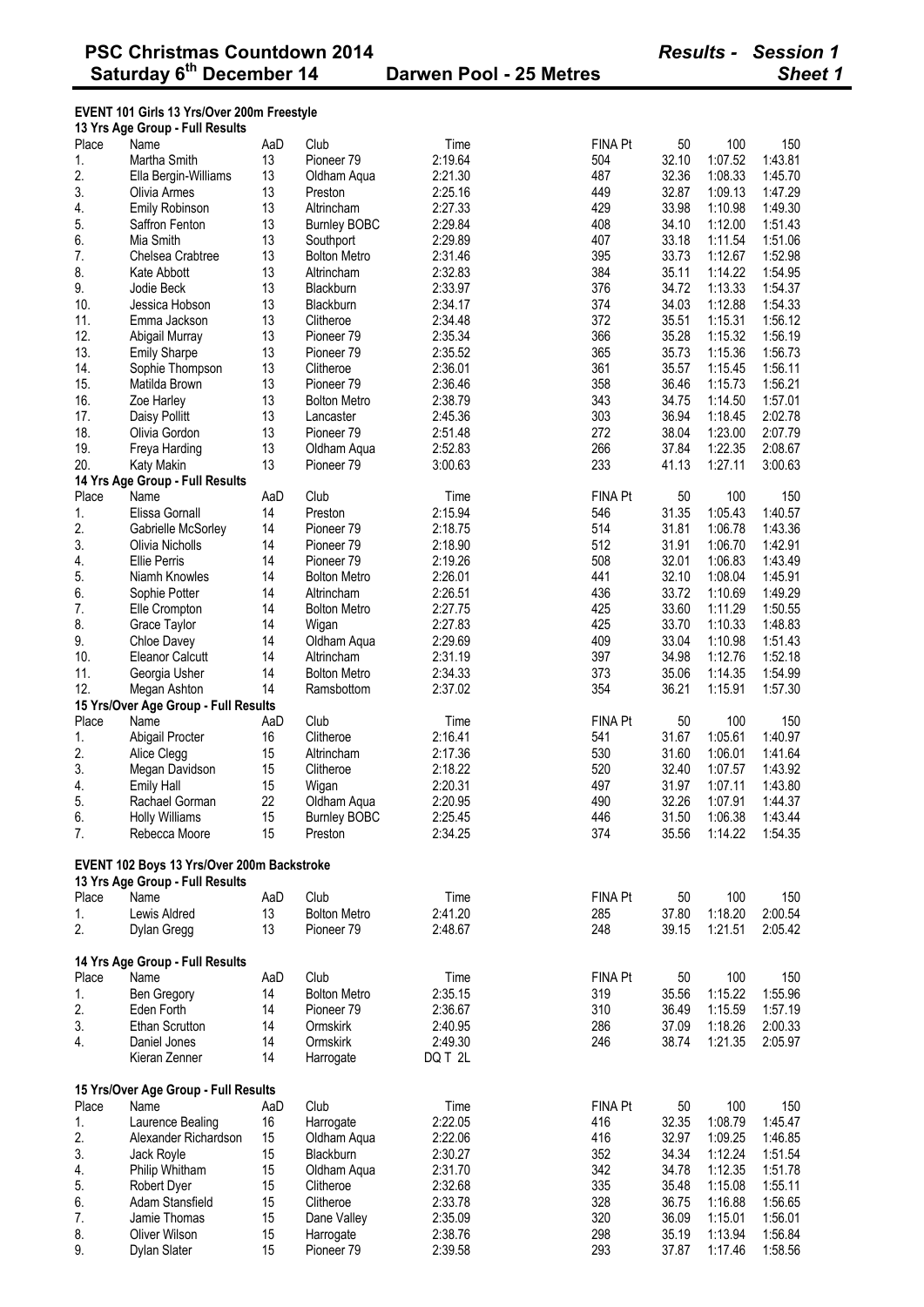## **EVENT 103 Girls 09 Yrs/Over 50m Butterfly**

|            | 09 Yrs Age Group - Full Results  |          |                        |                |                |
|------------|----------------------------------|----------|------------------------|----------------|----------------|
| Place      | Name                             | AaD      | Club                   | Time           | <b>FINA Pt</b> |
| 1.         | Lily Gregg                       | 9        | Pioneer 79             | 40.60          | 216            |
| 2.         | Louisa Ibberson                  | 9        | Harrogate              | 43.40          | 177            |
| 3.         | Lauren Airey                     | 9        | Preston                | 43.98          | 170            |
| 4.         | Charlotte Winstanley             | 9        | Southport              | 45.24          | 156            |
| 5.         | Mia Smith                        | 9        | Ramsbottom             | 45.28          | 156            |
| 6.         | Ella Falkingham                  | 9        | Southport              | 45.94          | 149            |
| 7.         | <b>Hattie Varley</b>             | 9        | Clitheroe              | 47.29          | 137            |
| 8.         | Katelyn Croasdale-Cleg           | 9        | Preston                | 47.38          | 136            |
| 9.         | Charlotte Meade                  | 9        | Blackburn              | 48.29          | 128            |
| 10.        | Samara Metcalfe                  | 9        | Preston                | 48.44          | 127            |
| 11.        | Sarah Glen                       | 9        | <b>Chorley Marl</b>    | 48.45          | 127            |
| 12.        | Lola Baron                       | 9        | Blackburn              | 49.01          | 123            |
| 13.        | Lola Kopydlowski                 | 9        | Preston                | 50.01          | 115            |
| 14.        | Elladiane Reid                   | 9        | Preston                | 51.07          | 108            |
| 15.        | Amity Jones                      | 9        | Preston                | 53.96          | 92             |
|            | 10 Yrs Age Group - Full Results  |          |                        |                |                |
| Place      | Name                             | AaD      | Club                   | Time           | <b>FINA Pt</b> |
| 1.         | <b>Bethany Hughes</b>            | 10       | Southport              | 37.05          | 284            |
| 2.         | Ella Newton                      | 10       | Preston                | 39.29          | 238            |
| 3.         | Sassy Palfreman                  | 10       | Harrogate              | 39.46          | 235            |
| 4.         | Ella Price                       | 10       | Oldham Aqua            | 39.48          | 235            |
| 5.         | Amber Mann                       | 10       | Preston                | 40.17          | 223            |
| 6.         | Alisha Heath                     | 10       | Pioneer 79             | 40.39          | 219            |
| 7.         | Larissa Hannam                   | 10       | Lancaster              | 40.40          | 219            |
| 8.         | <b>Emily Sutton</b>              | 10       | Southport              | 40.43          | 219            |
| 9.         | <b>Abbie Catlow</b>              | 10       | Lancaster              | 40.96          | 210            |
| 10.        | <b>Holly Maxwell</b>             | 10       | Kirkham Wesh           | 41.06          | 209            |
| 11.        | Anja Haworth                     | 10       | Blackburn              | 42.34          | 190            |
| 12.        | <b>Katherine Waters</b>          | 10       | Ramsbottom             | 43.16          | 180            |
| 13.        | Kaitlin Riley                    | 10       | Preston                | 43.65          | 174            |
| 14.        | Zoe Sharpley                     | 10       | <b>Burnley BOBC</b>    | 44.87          | 160            |
| 15.        | Evie Coupe                       | 10       | Preston                | 45.06          | 158            |
| 16.        | Anna Ashworth                    | 10       | <b>Burnley BOBC</b>    | 45.09          | 158            |
| 17.        | Rebecca Thomas Reid              | 10       | Kirkham Wesh           | 46.61          | 143            |
| 18.        | <b>Emily Nuttall</b>             | 10       | Pioneer 79             | 46.67          | 142            |
| 18.        | Lucy Sargeant                    | 10       | Kendal                 | 46.67          | 142            |
| 20.        | Holly Heaton                     | 10       | Preston                | 46.94          | 140            |
| 21.        | Caitlin Deegan                   | 10       | Kendal                 | 47.27          | 137            |
| 22.        | Olivia Hanson                    | 10       | Preston                | 47.61          | 134            |
| 23.        | Roisin O'Connor                  | 10       | Ormskirk               | 47.93          | 131            |
| 24.        | <b>Beth Hartwell</b>             | 10       | Pioneer 79             | 48.38          | 127            |
| 25.        | <b>Isabel Martin</b>             | 10       | Pioneer 79             | 48.46          | 127            |
| 26.        | Cailin Magee                     | 10       | Preston                | 1:02.65        | 58             |
|            | Lois Cronshaw                    | 10       | Pioneer <sub>79</sub>  | DQ FI 2L       |                |
|            | Amelia Langton                   | 10       | Preston                | DQ T 1L        |                |
|            | 11 Yrs Age Group - Full Results  |          |                        |                |                |
| Place      | Name                             | AaD      | Club                   | Time           | <b>FINA Pt</b> |
| 1.         | Eve Corrigan                     | 11       | <b>Bolton Metro</b>    | 35.20          | 332            |
| 2.         | Mikaela Shackleton               | 11       | Pioneer <sub>79</sub>  | 35.62          | 320            |
| 3.         | Kimberley Burston                | 11       | Oldham Aqua            | 36.50          | 298            |
| 4.         | Caitlin Birkett-Bentle           | 11       | Clitheroe              | 36.56          | 296            |
| 5.         | <b>Esme Steiger</b>              | 11       | Southport              | 37.40          | 277            |
| 6.         | Madeleine Rogan                  | 11       | Pioneer <sub>79</sub>  | 37.43          | 276            |
| 7.         | Josie Johnson                    | 11       | Kendal                 | 37.83          | 267            |
| 8.         |                                  | 11       | Blackburn              | 39.39          | 237            |
| 9.         | <b>Felicity Dodd</b>             | 11       |                        |                | 231            |
| 10.        | Amy Harrison<br>Gabrielle Parker | 11       | Oldham Aqua<br>Preston | 39.68<br>40.48 | 218            |
|            |                                  | 11       |                        |                | 214            |
| 11.<br>12. | Olivia McGinty                   |          | Clitheroe              | 40.70<br>41.15 |                |
| 13.        | Georgia Holding                  | 11<br>11 | Preston                |                | 207            |
|            | Harriet King                     |          | Ormskirk               | 41.48          | 203            |
| 14.        | Natalie Charlesworth             | 11       | Garstang               | 41.68          | 200            |
| 15.        | Annabelle Corlett                | 11       | Ormskirk               | 41.70          | 199            |
| 16.        | Alexandra Putman                 | 11       | Pioneer <sub>79</sub>  | 43.20          | 179            |
| 17.<br>18. | <b>Emily Westmorland</b>         | 11<br>11 | Kendal                 | 43.30          | 178<br>177     |
| 19.        | Ellie Lomax                      |          | Oldham Aqua            | 43.37<br>43.38 |                |
|            | Khirstine Williams               | 11       | Preston                |                | 177            |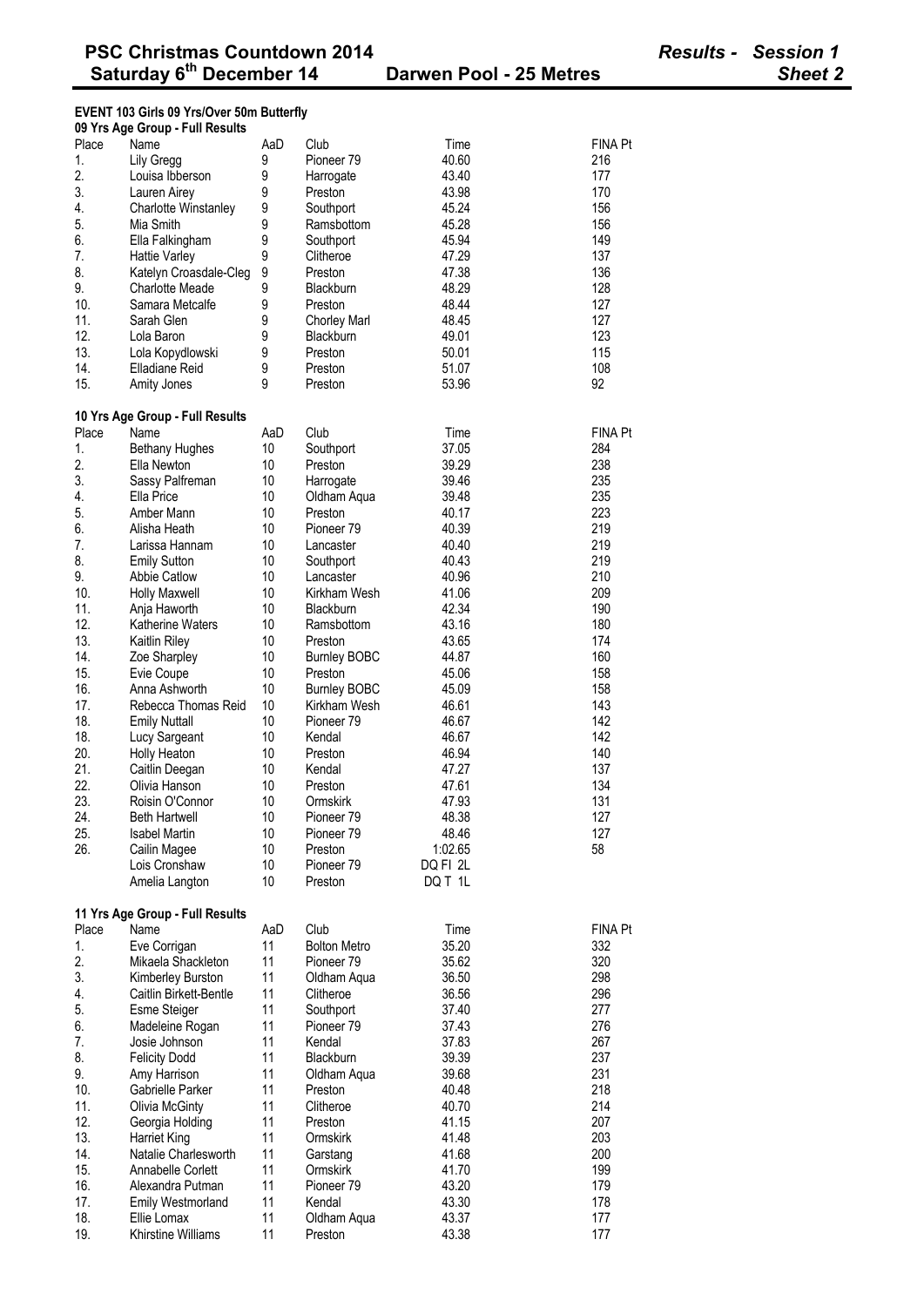| <b>PSC Christmas Countdown 2014</b> |                                         |          |                                   |                         |                | <b>Results - Session 1</b> |  |
|-------------------------------------|-----------------------------------------|----------|-----------------------------------|-------------------------|----------------|----------------------------|--|
|                                     | Saturday 6 <sup>th</sup> December 14    |          |                                   | Darwen Pool - 25 Metres |                | <b>Sheet 3</b>             |  |
| 20.                                 | Kate Forshaw                            | 11       | <b>Bolton Metro</b>               | 43.98                   | 170            |                            |  |
| 21.                                 | Keira Dunstan                           | 11       | <b>Chorley Marl</b>               | 44.05                   | 169            |                            |  |
| 22.                                 | Lucy Macpherson                         | 11       | Preston                           | 45.69                   | 151            |                            |  |
| 23.                                 | Millie Waddington                       | 11       | Pioneer <sub>79</sub>             | 47.97                   | 131            |                            |  |
|                                     |                                         |          |                                   |                         |                |                            |  |
| Place                               | 12 Yrs Age Group - Full Results<br>Name | AaD      | Club                              | Time                    | <b>FINA Pt</b> |                            |  |
| 1.                                  | Simone Ellson                           | 12       | Pioneer <sub>79</sub>             | 33.79                   | 375            |                            |  |
| 2.                                  | Scarlett Aspinall                       | 12       | Southport                         | 34.67                   | 347            |                            |  |
| 3.                                  | Jessica Millar                          | 12       | Preston                           | 34.80                   | 343            |                            |  |
| 4.                                  | Izabel Forrest                          | 12       | Pioneer 79                        | 34.86                   | 342            |                            |  |
| 5.                                  | Lindsay Jackson                         | 12       | <b>Bolton Metro</b>               | 35.07                   | 335            |                            |  |
| 6.                                  | Abigail Harrop                          | 12       | <b>Bolton Metro</b>               | 35.55                   | 322            |                            |  |
| 7.                                  | Alice Entwistle                         | 12       | Clitheroe                         | 35.64                   | 320            |                            |  |
| 8.                                  | Katie Richardson                        | 12       | Oldham Aqua                       | 35.66                   | 319            |                            |  |
| 9.                                  | Emma Tabernacle                         | 12       | Preston                           | 35.81                   | 315            |                            |  |
| 10.                                 | Darcy Williams                          | 12       | <b>Burnley BOBC</b>               | 35.97                   | 311            |                            |  |
| 11.<br>12.                          | Alisha Hogan<br>Eve Smith               | 12<br>12 | <b>Bolton Metro</b><br>Altrincham | 37.11<br>37.30          | 283<br>279     |                            |  |
| 13.                                 | Olivia Brannick                         | 12       | Oldham Aqua                       | 37.61                   | 272            |                            |  |
| 14.                                 | Lucy Robinson                           | 12       | Altrincham                        | 37.97                   | 264            |                            |  |
| 15.                                 | <b>Charlotte Bacon</b>                  | 12       | Oldham Aqua                       | 38.07                   | 262            |                            |  |
| 16.                                 | <b>Charlotte Butterworth</b>            | 12       | Pioneer <sub>79</sub>             | 38.43                   | 255            |                            |  |
| 17.                                 | Rebecca Ward                            | 12       | Preston                           | 38.60                   | 251            |                            |  |
| 18.                                 | Lara Sugden                             | 12       | Harrogate                         | 38.64                   | 251            |                            |  |
| 19.                                 | Jessica Critchley                       | 12       | Garstang                          | 38.75                   | 249            |                            |  |
| 20.                                 | <b>Katy Adkins</b>                      | 12       | Southport                         | 39.28                   | 239            |                            |  |
| 21.                                 | Anna Brown                              | 12       | <b>Burnley BOBC</b>               | 39.34                   | 238            |                            |  |
| 22.                                 | <b>Isobel Pickford</b>                  | 12       | Clitheroe                         | 39.71                   | 231            |                            |  |
| 23.                                 | Sophie Taylor                           | 12       | <b>Bolton Metro</b>               | 40.22                   | 222            |                            |  |
| 24.                                 | <b>Emily Peters</b>                     | 12       | Altrincham                        | 41.09                   | 208            |                            |  |
| 25.                                 | Erin Leaver                             | 12       | Pioneer <sub>79</sub>             | 41.88                   | 197            |                            |  |
| 26.                                 | Molly Womack                            | 12       | Kendal                            | 43.51                   | 175            |                            |  |
| 27.                                 | Mia Nobbs<br>Elise Darragh              | 12<br>12 | Pioneer 79<br>Pioneer 79          | 46.78<br><b>DNC</b>     | 141            |                            |  |
|                                     | Ciara Harrison                          | 12       | Oldham Aqua                       | <b>DNC</b>              |                |                            |  |
|                                     |                                         |          |                                   |                         |                |                            |  |
|                                     | 13 Yrs Age Group - Full Results         |          |                                   |                         |                |                            |  |
| Place                               | Name                                    | AaD      | Club                              | Time                    | <b>FINA Pt</b> |                            |  |
| 1.<br>2.                            | Martha Smith<br>Ella Bergin-Williams    | 13<br>13 | Pioneer 79<br>Oldham Aqua         | 33.06<br>33.71          | 401<br>378     |                            |  |
| 3.                                  | Rachael Thompson                        | 13       | Preston                           | 34.25                   | 360            |                            |  |
| 4.                                  | Emily Robinson                          | 13       | Altrincham                        | 34.74                   | 345            |                            |  |
| 5.                                  | Saffron Fenton                          | 13       | <b>Burnley BOBC</b>               | 36.13                   | 307            |                            |  |
| 6.                                  | Ellie Ward                              | 13       | Pioneer <sub>79</sub>             | 36.75                   | 291            |                            |  |
| 7.                                  | Zoe Harley                              | 13       | <b>Bolton Metro</b>               | 36.79                   | 291            |                            |  |
| 8.                                  | Kate Abbott                             | 13       | Altrincham                        | 37.03                   | 285            |                            |  |
| 9.                                  | Jessica Hobson                          | 13       | Blackburn                         | 37.51                   | 274            |                            |  |
| 10.                                 | <b>Charlotte Hamer</b>                  | 13       | Preston                           | 38.13                   | 261            |                            |  |
| 11.                                 | Alex Donohoe                            | 13       | <b>Bolton Metro</b>               | 38.28                   | 258            |                            |  |
| 12.                                 | Emma Jackson                            | 13       | Clitheroe                         | 38.49                   | 254            |                            |  |
| 13.                                 | Jodie Beck                              | 13       | Blackburn                         | 39.19                   | 240            |                            |  |
| 14.                                 | Matilda Brown                           | 13       | Pioneer 79                        | 39.67                   | 232            |                            |  |
| 15.                                 | Sophie Thompson                         | 13       | Clitheroe                         | 39.78                   | 230            |                            |  |
| 16.                                 | Daisy Pollitt                           | 13       | Lancaster                         | 44.19                   | 167            |                            |  |
|                                     | <b>Charlotte Cootes</b><br>Kathryn Dodd | 13<br>13 | Pioneer 79<br>Clitheroe           | <b>DNC</b><br>DQ T 1L   |                |                            |  |
|                                     |                                         |          |                                   |                         |                |                            |  |
| Place                               | 14 Yrs Age Group - Full Results<br>Name | AaD      | Club                              | Time                    | <b>FINA Pt</b> |                            |  |
| 1.                                  | Gabrielle McSorley                      | 14       | Pioneer 79                        | 30.95                   | 488            |                            |  |
| 2.                                  | Amber Cameron                           | 14       | Blackburn                         | 31.47                   | 464            |                            |  |
| 3.                                  | Meghann Leaver                          | 14       | Pioneer <sub>79</sub>             | 31.53                   | 462            |                            |  |
| 4.                                  | <b>Emily Reay</b>                       | 14       | Kendal                            | 32.26                   | 431            |                            |  |
| 5.                                  | <b>Ellie Perris</b>                     | 14       | Pioneer <sub>79</sub>             | 32.41                   | 425            |                            |  |
| 6.                                  | Charlie Coy                             | 14       | Clitheroe                         | 32.91                   | 406            |                            |  |
| 7.                                  | Elissa Gornall                          | 14       | Preston                           | 32.95                   | 405            |                            |  |
| 8.                                  | Sophie Potter                           | 14       | Altrincham                        | 34.81                   | 343            |                            |  |
| 9.                                  | Grace Taylor                            | 14       | Wigan                             | 35.58                   | 321            |                            |  |
| 10.                                 | Abigail Newsham                         | 14       | Blackburn                         | 37.75                   | 269            |                            |  |
| 11.                                 | Chloe Davey                             | 14       | Oldham Aqua                       | 38.54                   | 253            |                            |  |
| 12.                                 | Megan Ashton                            | 14       | Ramsbottom                        | 38.78                   | 248            |                            |  |
| 13.                                 | Georgia Usher                           | 14       | <b>Bolton Metro</b>               | 39.39                   | 237            |                            |  |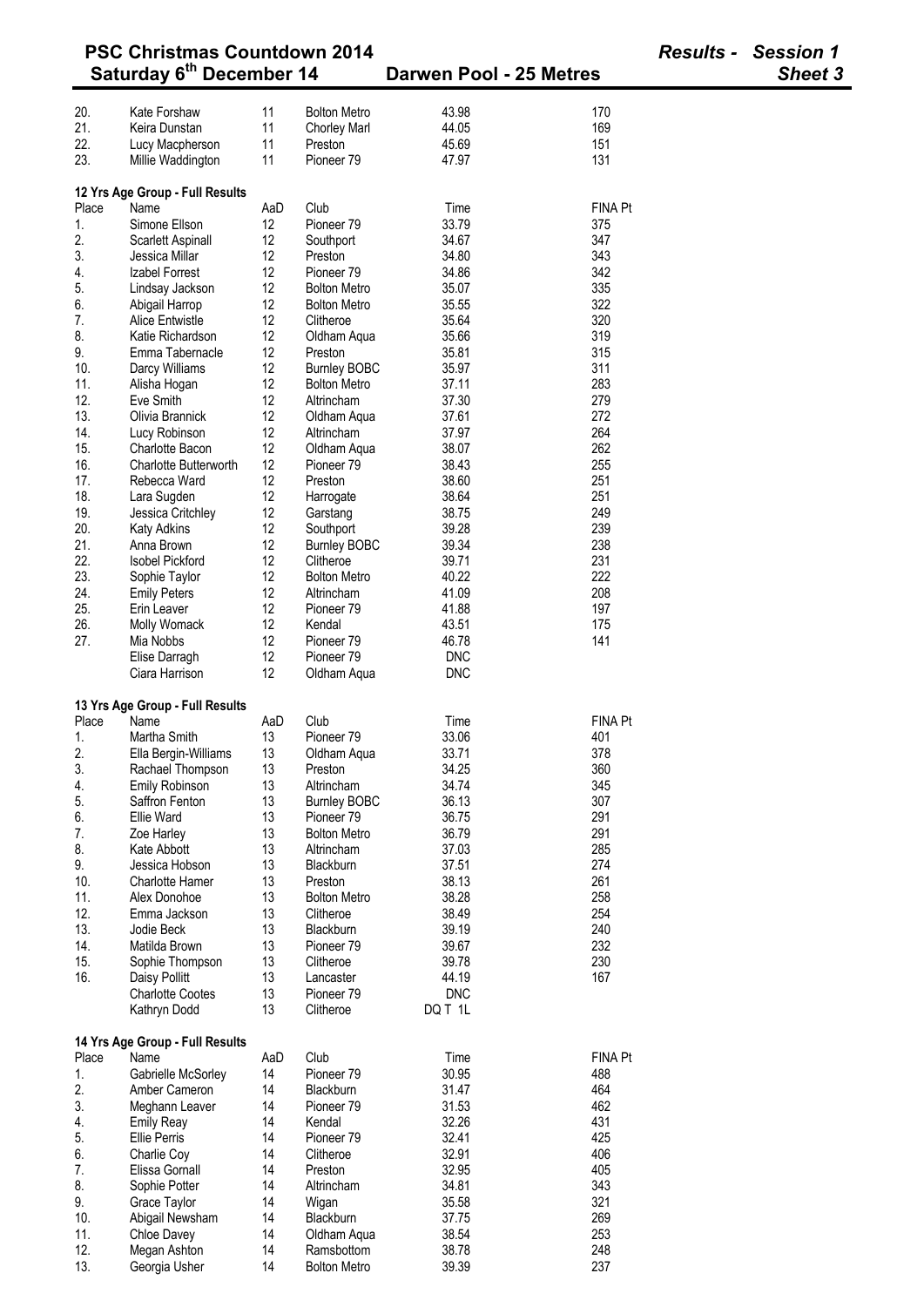|             | <b>PSC Christmas Countdown 2014</b>                                            |           |                         |                         |                       | <b>Results - Session 1</b> |
|-------------|--------------------------------------------------------------------------------|-----------|-------------------------|-------------------------|-----------------------|----------------------------|
|             | Saturday 6 <sup>th</sup> December 14                                           |           |                         | Darwen Pool - 25 Metres |                       | Sheet 4                    |
| 14.         | Carly Johnson                                                                  | 14        | Kendal                  | 40.28                   | 221                   |                            |
| 15.         | <b>Eleanor Calcutt</b>                                                         | 14        | Altrincham              | 41.41                   | 204                   |                            |
|             | Elle Crompton                                                                  | 14        | <b>Bolton Metro</b>     | <b>DNC</b>              |                       |                            |
|             | Libby Steele                                                                   | 14        | Kirkham Wesh            | DQ FI 2L                |                       |                            |
|             |                                                                                |           |                         |                         |                       |                            |
|             | 15 Yrs/Over Age Group - Full Results                                           |           |                         |                         |                       |                            |
| Place       | Name                                                                           | AaD       | Club                    | Time                    | <b>FINA Pt</b>        |                            |
| 1.          | Abigail Procter                                                                | 16        | Clitheroe               | 31.76                   | 452                   |                            |
| 2.          | Georgia Riley                                                                  | 15        | Preston                 | 33.16                   | 397                   |                            |
| 3.          | <b>Emily Hall</b>                                                              | 15        | Wigan                   | 33.52                   | 384                   |                            |
| 4.          | <b>Holly Williams</b>                                                          | 15        | <b>Burnley BOBC</b>     | 33.66                   | 379                   |                            |
| 5.          | Alice Clegg                                                                    | 15        | Altrincham              | 33.77                   | 376                   |                            |
| 6.          | Rachael Gorman                                                                 | 22        | Oldham Aqua             | 33.86                   | 373                   |                            |
| 7.          | <b>Grace Orrell</b>                                                            | 15        | Blackburn               | 34.48                   | 353                   |                            |
| 8.          | Rebecca Case                                                                   | 15        | Clitheroe               | 34.84                   | 342                   |                            |
| 9.          | <b>Millie Hall</b>                                                             | 17        | Pioneer <sub>79</sub>   | 35.16                   | 333                   |                            |
| 10.         | Bronagh O'Connor                                                               | 15        | Ormskirk                | 35.79                   | 316                   |                            |
| 11.         | Rebecca Moore                                                                  |           | Preston                 | 36.29                   | 303                   |                            |
| 12.         | Amy Reay                                                                       | 15<br>16  | Kendal                  | 37.04                   | 285                   |                            |
|             |                                                                                |           |                         |                         |                       |                            |
|             | EVENT 104 Boys 09 Yrs/Over 50m Breaststroke<br>09 Yrs Age Group - Full Results |           |                         |                         |                       |                            |
| Place       | Name                                                                           | AaD       | Club                    | Time                    | <b>FINA Pt</b>        |                            |
|             |                                                                                |           |                         |                         |                       |                            |
| 1.          | Samuel Burton                                                                  | 9         | Preston                 | 44.17                   | 186                   |                            |
| 2.          | Ethan Ramalli                                                                  | 9         | Preston                 | 49.08                   | 136                   |                            |
| 3.          | <b>Oliver Covill</b>                                                           | 9         | Preston                 | 50.21                   | 127                   |                            |
| 4.          | <b>Matthew Wright</b>                                                          | 9         | Preston                 | 50.44                   | 125                   |                            |
| 5.          | Jake Cooper                                                                    | 9         | Pioneer <sub>79</sub>   | 51.24                   | 119                   |                            |
| 6.          | Thomas Boylett                                                                 | 9         | Southport               | 51.88                   | 115                   |                            |
| 7.          | Lucas Gornall                                                                  | 9         | Preston                 | 51.93                   | 114                   |                            |
| 8.          | William Havers-Strong                                                          | 9         | Pioneer 79              | 52.32                   | 112                   |                            |
| 9.          | <b>Blane Birch</b>                                                             | 9         | Clitheroe               | 55.13                   | 96                    |                            |
| 10.         | Harrison Riley                                                                 | 9         | Preston                 | 1:07.20                 | 53                    |                            |
|             | 10 Yrs Age Group - Full Results                                                |           |                         |                         |                       |                            |
| Place       | Name                                                                           | AaD       | Club                    | Time                    | <b>FINA Pt</b>        |                            |
| 1.          | Harry Robinson                                                                 | 10        | Pioneer 79              | 44.01                   | 188                   |                            |
| 2.          | Samuel Ellis                                                                   | 10        | Ormskirk                | 45.57                   | 170                   |                            |
| 3.          | <b>Isaac Quarry</b>                                                            | 10        | Lancaster               | 46.87                   | 156                   |                            |
| 4.          | Adam Younis                                                                    | 10        | Southport               | 47.22                   | 152                   |                            |
| 5.          | Jozef Gordon                                                                   | 10        | Pioneer 79              | 47.69                   | 148                   |                            |
| 6.          | Adam Tabernacle                                                                | 10        | Preston                 | 47.98                   | 145                   |                            |
| 7.          | Harry Rowland                                                                  | 10        | Preston                 | 48.33                   | 142                   |                            |
| 8.          | Harry Bentham                                                                  | 10        | Pioneer <sub>79</sub>   | 49.40                   | 133                   |                            |
| 9.          | Ashley Donaldson                                                               | 10        | Altrincham              | 49.46                   | 133                   |                            |
| 10.         | Thomas Morgan                                                                  | 10        | Southport               | 50.00                   | 128                   |                            |
| 11.         | <b>Bailey Reid</b>                                                             | 10        | Preston                 | 50.04                   | 128                   |                            |
| 12.         | <b>Dylan Price</b>                                                             | 10        | Lancaster               | 50.78                   | 122                   |                            |
| 13.         | Ben Rogerson                                                                   | 10        | Preston                 | 50.92                   | 121                   |                            |
| 14.         | Spencer Cragg                                                                  | 10        | Blackburn               | 51.23                   | 119                   |                            |
| 15.         | Connor Eccleston                                                               | 10        | Clitheroe               | 52.49                   | 111                   |                            |
|             |                                                                                |           |                         |                         |                       |                            |
| 16.         | James Pennington                                                               | 10        | Altrincham              | 53.33                   | 106                   |                            |
| 17.         | Samuel Fenton                                                                  | 10        | Pioneer <sub>79</sub>   | 54.08                   | 101                   |                            |
| 18.         | <b>Billy Testa-O'Neill</b><br>Thomas Dowthwaite                                | 10<br>10  | Pioneer 79<br>Carnforth | 1:00.48<br><b>DNC</b>   | 72                    |                            |
|             |                                                                                |           |                         |                         |                       |                            |
|             | 11 Yrs Age Group - Full Results                                                |           |                         |                         |                       |                            |
| Place<br>1. | Name<br><b>Isaac Brennand</b>                                                  | AaD<br>11 | Club                    | Time<br>40.85           | <b>FINA Pt</b><br>236 |                            |
|             |                                                                                |           | Chorley Marl            |                         |                       |                            |
| 2.<br>3.    | Harvey King                                                                    | 11        | Preston                 | 43.64                   | 193                   |                            |
|             | Daniel Bentham                                                                 | 11        | Pioneer <sub>79</sub>   | 43.87                   | 190                   |                            |
| 4.          | Scott Paynter                                                                  | 11        | <b>Chorley Marl</b>     | 43.97                   | 189                   |                            |
| 5.          | <b>Thomas Duxbury</b>                                                          | 11        | <b>Bolton Metro</b>     | 44.03                   | 188                   |                            |
| 6.          | Benjamin Havers-Strong                                                         | 11        | Pioneer 79              | 44.07                   | 188                   |                            |
| 7.          | Liam Hardman                                                                   | 11        | Chorley Marl            | 45.23                   | 173                   |                            |
| 8.          | Henry Day                                                                      | 11        | Altrincham              | 45.25                   | 173                   |                            |
| 9.          | <b>William Birch</b>                                                           | 11        | Clitheroe               | 45.66                   | 169                   |                            |
| 10.         | Angus Lawton                                                                   | 11        | Ormskirk                | 46.36                   | 161                   |                            |
| 11.         | Jack Holmes                                                                    | 11        | Garstang                | 46.70                   | 158                   |                            |
| 12.         | Adam Scrutton                                                                  | 11        | Ormskirk                | 46.98                   | 155                   |                            |
| 13.         | Archibald Lawton                                                               | 11        | Ormskirk                | 47.39                   | 151                   |                            |
| 14.         | Harry Wood                                                                     | 11        | Clitheroe               | 47.76                   | 147                   |                            |

**PSC Christmas Countdown 2014** *Results - Session 1*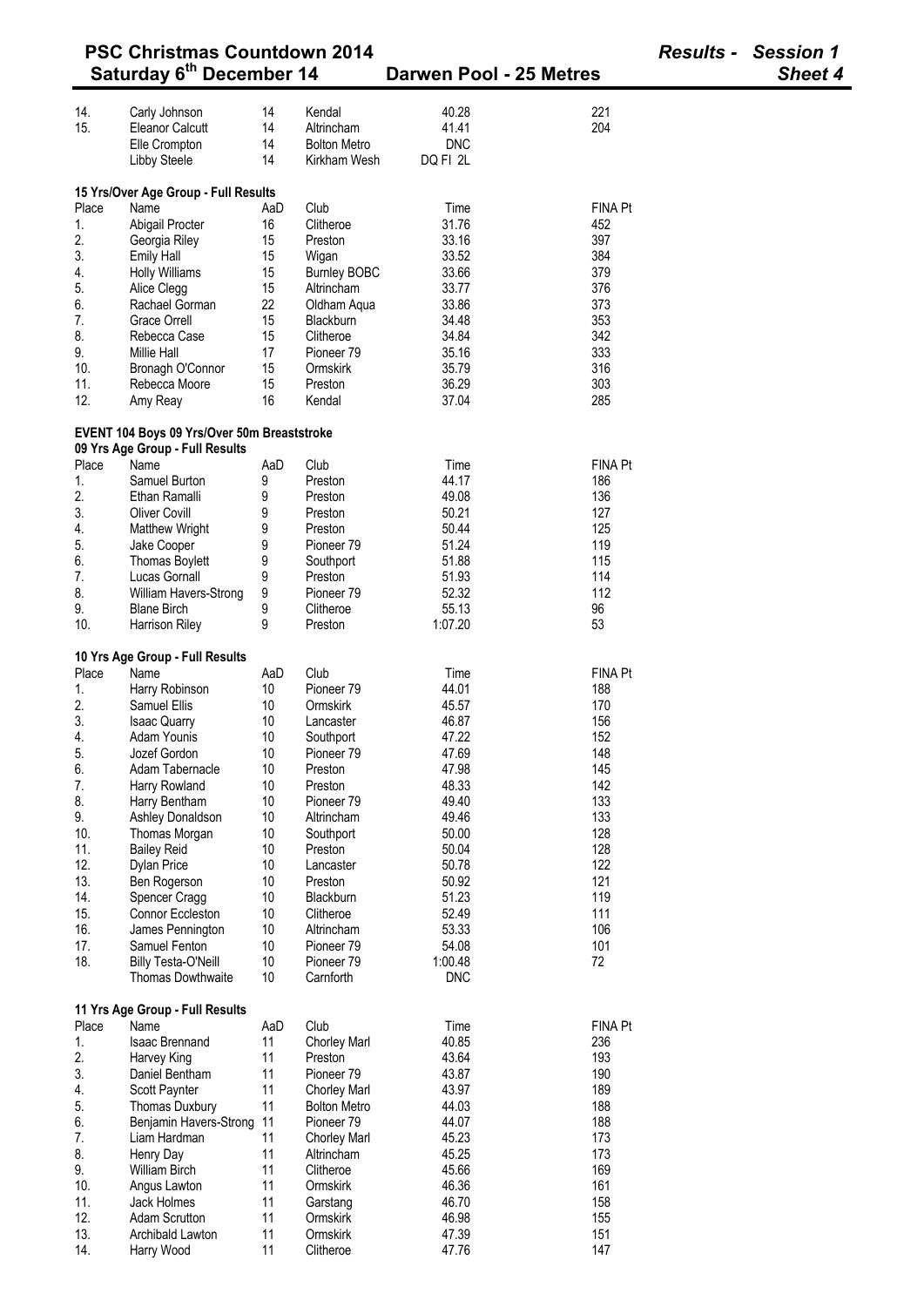| <b>PSC Christmas Countdown 2014</b><br>Saturday 6 <sup>th</sup> December 14 |                                              |          |                                |                         |                | <b>Results - Session 1</b> |                |
|-----------------------------------------------------------------------------|----------------------------------------------|----------|--------------------------------|-------------------------|----------------|----------------------------|----------------|
|                                                                             |                                              |          |                                | Darwen Pool - 25 Metres |                |                            | <b>Sheet 5</b> |
| 15.                                                                         | <b>Spencer Beattie</b>                       | 11       | Preston                        | 47.77                   | 147            |                            |                |
| 16.                                                                         | Liam Donohoe                                 | 11       | <b>Bolton Metro</b>            | 48.06                   | 145            |                            |                |
| 17.                                                                         | <b>Bobby Quayle</b>                          | 11       | Preston                        | 48.57                   | 140            |                            |                |
|                                                                             | 12 Yrs Age Group - Full Results              |          |                                |                         |                |                            |                |
| Place                                                                       | Name                                         | AaD      | Club                           | Time                    | <b>FINA Pt</b> |                            |                |
| 1.                                                                          | Morgan Gilmore                               | 12       | Preston                        | 39.75                   | 256            |                            |                |
| 2.                                                                          | Benjamin Makin                               | 12       | Pioneer <sub>79</sub>          | 40.38                   | 244            |                            |                |
| 3.                                                                          | Thomas Baynes                                | 12       | Pioneer <sub>79</sub>          | 41.39                   | 227            |                            |                |
| 4.                                                                          | Luka Hyam                                    | 12       | <b>Bolton Metro</b>            | 41.74                   | 221            |                            |                |
| 5.                                                                          | Jake Wissett                                 | 12       | Ormskirk                       | 42.44                   | 210            |                            |                |
| 6.                                                                          | Dominic Testa-O'Neill                        | 12       | Pioneer 79                     | 42.51                   | 209            |                            |                |
| 7.                                                                          | Alasdair Moir                                | 12       | Clitheroe                      | 42.62                   | 207            |                            |                |
| 8.                                                                          | <b>William Wilson</b>                        | 12       | Harrogate                      | 43.49                   | 195            |                            |                |
| 9.                                                                          | Jacob Waddington                             | 12       | Pioneer <sub>79</sub>          | 43.76                   | 192            |                            |                |
| 10.                                                                         | Oliver Sargeant                              | 12       | Kendal                         | 43.96                   | 189            |                            |                |
| 11.                                                                         | Adam Akik                                    | 12       | <b>Bolton Metro</b>            | 44.38                   | 184            |                            |                |
| 12.                                                                         |                                              | 12       |                                | 45.04                   | 176            |                            |                |
| 13.                                                                         | Benjamin Jacklyn<br>Samuel Callaghan         | 12       | Harrogate<br>Clitheroe         | 47.30                   | 152            |                            |                |
|                                                                             |                                              |          |                                |                         |                |                            |                |
|                                                                             | 13 Yrs Age Group - Full Results              |          |                                |                         |                |                            |                |
| Place                                                                       | Name                                         | AaD      | Club                           | Time                    | FINA Pt        |                            |                |
| 1.                                                                          | Jack Huddart                                 | 13       | Blackburn                      | 35.21                   | 368            |                            |                |
| 2.                                                                          | Jack McKay Smith                             | 13       | <b>Bolton Metro</b>            | 40.37                   | 244            |                            |                |
| 3.                                                                          | <b>Edward Wilson</b>                         | 13       | Harrogate                      | 40.60                   | 240            |                            |                |
| 4.                                                                          | Kai Collins                                  | 13       | Blackburn                      | 40.65                   | 239            |                            |                |
| 5.                                                                          | Adam Jones                                   | 13       | Ormskirk                       | 41.16                   | 230            |                            |                |
| 6.                                                                          | Jake Bryant                                  | 13       | Kendal                         | 43.21                   | 199            |                            |                |
| 7.                                                                          | Joseph Green                                 | 13       | Kirkham Wesh                   | 46.01                   | 165            |                            |                |
|                                                                             | Callan Sharples                              | 13       | <b>Chorley Marl</b>            | <b>DNC</b>              |                |                            |                |
|                                                                             | 14 Yrs Age Group - Full Results              |          |                                |                         |                |                            |                |
| Place                                                                       | Name                                         | AaD      | Club                           | Time                    | FINA Pt        |                            |                |
| 1.                                                                          | Jacob Crompton                               | 14       | Clitheroe                      | 38.09                   | 291            |                            |                |
| 2.                                                                          | Alexander Grace                              | 14       | Dane Valley                    | 38.60                   | 279            |                            |                |
| 3.                                                                          | Daniel Jones                                 | 14       | Ormskirk                       | 39.31                   | 265            |                            |                |
| 4.                                                                          | Kieran Zenner                                | 14       | Harrogate                      | 39.65                   | 258            |                            |                |
| 5.                                                                          | <b>Ben Gregory</b>                           | 14       | <b>Bolton Metro</b>            | 39.66                   | 258            |                            |                |
| 6.                                                                          | Dylan Ainsworth                              | 14       | <b>Blackburn</b>               | 39.97                   | 252            |                            |                |
| 7.                                                                          | Gregor Fletcher                              | 14       | Kendal                         | 40.39                   | 244            |                            |                |
| 8.                                                                          | Scott Womack                                 | 14       | Kendal                         | 40.83                   | 236            |                            |                |
| 9.                                                                          | <b>Isaac Forrest</b>                         | 14       | Pioneer <sub>79</sub>          | 41.39                   | 227            |                            |                |
| 10.                                                                         | Cameron Lamb                                 | 14       | <b>Bolton Metro</b>            | 41.75                   | 221            |                            |                |
| 11.                                                                         | Ethan Scrutton                               | 14       | Ormskirk                       | 41.99                   | 217            |                            |                |
|                                                                             | Jakob Ward                                   | 14       | Pioneer <sub>79</sub>          | <b>DNC</b>              |                |                            |                |
|                                                                             |                                              |          |                                |                         |                |                            |                |
| Place                                                                       | 15 Yrs/Over Age Group - Full Results<br>Name | AaD      | Club                           | Time                    | FINA Pt        |                            |                |
| 1.                                                                          | Matthew Sharpe                               | 15       | Pioneer <sub>79</sub>          | 33.53                   | 427            |                            |                |
| 2.                                                                          | Joseph Murray                                | 15       | Pioneer <sub>79</sub>          | 33.88                   | 413            |                            |                |
| 3.                                                                          | Robert Dyer                                  | 15       | Clitheroe                      | 34.66                   | 386            |                            |                |
| 4.                                                                          | <b>Ethan Fielding</b>                        | 16       | Preston                        | 38.10                   | 291            |                            |                |
|                                                                             |                                              | 15       | <b>Blackburn</b>               | 38.88                   | 273            |                            |                |
| 5.<br>6.                                                                    | Jack Royle<br>Sam Hollingworth               | 15       | Preston                        | 38.97                   | 272            |                            |                |
| 7.                                                                          |                                              |          |                                |                         |                |                            |                |
|                                                                             | Adam Stansfield<br>Patrick Hill              | 15       | Clitheroe                      | 39.05                   | 270<br>258     |                            |                |
| 8.<br>9.                                                                    | Thomas Brown                                 | 16<br>15 | Preston<br><b>Burnley BOBC</b> | 39.66<br>43.14          | 200            |                            |                |
|                                                                             |                                              |          |                                |                         |                |                            |                |
|                                                                             | EVENT 105 Girls 09/12 Yrs 100m IM            |          |                                |                         |                |                            |                |
| Place                                                                       | 09 Yrs Age Group - Full Results<br>Name      | AaD      | Club                           | Time                    | FINA Pt        | 50                         |                |
|                                                                             |                                              |          | Pioneer <sub>79</sub>          |                         |                |                            |                |
| 1.                                                                          | Lily Gregg                                   | 9        |                                | 1:34.30                 | 229            | 42.47                      |                |
| 2.                                                                          | Lauren Airey                                 | 9        | Preston                        | 1:36.58                 | 213            | 43.68                      |                |
| 3.                                                                          | Mia Smith                                    | 9        | Ramsbottom                     | 1:39.70                 | 194            | 45.11                      |                |
| 4.                                                                          | Lucy Turner                                  | 9        | Clitheroe                      | 1:39.74                 | 194            | 45.71                      |                |
| 5.                                                                          | Sarah Glen                                   | 9        | <b>Chorley Marl</b>            | 1:40.69                 | 188            | 47.93                      |                |
| 6.                                                                          | Lola Baron                                   | 9        | Blackburn                      | 1:41.29                 | 185            | 47.67                      |                |
| 7.                                                                          | <b>Charlotte Winstanley</b>                  | 9        | Southport                      | 1:43.32                 | 174            | 48.09                      |                |
| 8.                                                                          | <b>Charlotte Meade</b>                       | 9        | Blackburn                      | 1:44.91                 | 166            | 48.94                      |                |
| 9.                                                                          | Samara Metcalfe                              | 9        | Preston                        | 1:45.20                 | 165            | 46.96                      |                |
| 10.                                                                         | Amity Jones                                  | 9        | Preston                        | 1:45.40                 | 164            | 50.24                      |                |
| 11.                                                                         | Lola Kopydlowski                             | 9        | Preston                        | 1:46.41                 | 159            | 49.44                      |                |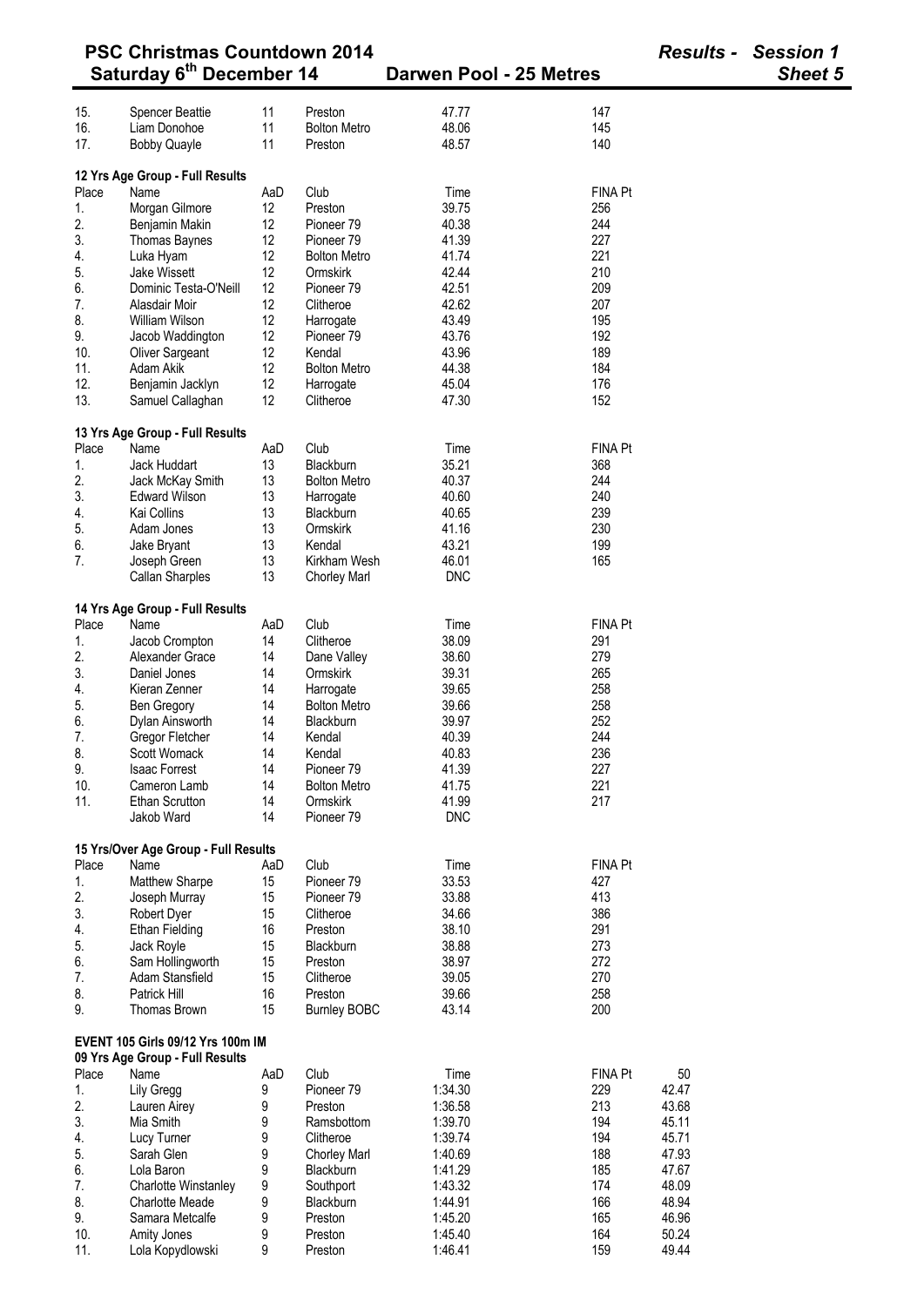|            | <b>PSC Christmas Countdown 2014</b>  |          |                                    |                                |                |                | <b>Results - Session 1</b> |  |
|------------|--------------------------------------|----------|------------------------------------|--------------------------------|----------------|----------------|----------------------------|--|
|            | Saturday 6 <sup>th</sup> December 14 |          |                                    | <b>Darwen Pool - 25 Metres</b> |                |                | Sheet 6                    |  |
| 12.        | Ella Falkingham                      | 9        | Southport                          | 1:46.53                        | 159            | 47.45          |                            |  |
| 13.        | <b>Hattie Varley</b>                 | 9        | Clitheroe                          | 1:48.42                        | 151            | 48.00          |                            |  |
|            | Anna Sutton                          | 9        | Preston                            | DQ SA 1L                       |                |                |                            |  |
|            | 10 Yrs Age Group - Full Results      |          |                                    |                                |                |                |                            |  |
| Place      | Name                                 | AaD      | Club                               | Time                           | <b>FINA Pt</b> | 50             |                            |  |
| 1.         | <b>Bethany Hughes</b>                | 10       | Southport                          | 1:21.43                        | 356            | 36.93          |                            |  |
| 2.         | Larissa Hannam                       | 10       | Lancaster                          | 1:27.44                        | 287            | 41.30          |                            |  |
| 3.         | Anna Ashworth                        | 10       | <b>Burnley BOBC</b>                | 1:28.72                        | 275            | 42.22          |                            |  |
| 4.         | Ella Newton                          | 10       | Preston                            | 1:29.10                        | 272            | 40.87          |                            |  |
| 5.         | Ella Smith                           | 10       | Southport                          | 1:29.58                        | 267            | 42.98          |                            |  |
| 6.         | Mia Chambers                         | 10       | Southport                          | 1:29.66                        | 267            | 42.92          |                            |  |
| 7.         | Alisha Heath                         | 10       | Pioneer 79                         | 1:30.44                        | 260            | 42.07          |                            |  |
| 8.         | Sassy Palfreman                      | 10       | Harrogate                          | 1:30.81                        | 257            | 40.02          |                            |  |
| 9.         | Amber Mann                           | 10       | Preston                            | 1:31.97                        | 247            | 42.20          |                            |  |
| 10.        | Anja Haworth                         | 10       | Blackburn                          | 1:32.02                        | 247            | 44.14          |                            |  |
| 11.        | Olivia Hanson                        | 10       | Preston                            | 1:32.74                        | 241            | 43.52<br>44.13 |                            |  |
| 12.<br>13. | Ella Price                           | 10       | Oldham Aqua                        | 1:33.16<br>1:33.21             | 238<br>237     | 42.16          |                            |  |
|            | <b>Emily Sutton</b>                  | 10       | Southport<br>Ramsbottom            | 1:33.40                        | 236            |                |                            |  |
| 14.<br>15. | Katherine Waters                     | 10<br>10 | Kendal                             | 1:35.93                        | 218            | 44.28<br>46.26 |                            |  |
| 16.        | Lucy Sargeant<br>Zoe Sharpley        | 10       | <b>Burnley BOBC</b>                | 1:36.36                        | 215            | 44.00          |                            |  |
| 17.        | Caitlin Deegan                       | 10       | Kendal                             | 1:36.91                        | 211            | 44.62          |                            |  |
| 18.        | Evie Coupe                           | 10       | Preston                            | 1:37.38                        | 208            | 46.81          |                            |  |
| 19.        | <b>Isabel Martin</b>                 | 10       | Pioneer <sub>79</sub>              | 1:38.31                        | 202            | 44.88          |                            |  |
| 20.        | <b>Abbie Catlow</b>                  | 10       | Lancaster                          | 1:38.39                        | 202            | 44.30          |                            |  |
| 21.        | <b>Beth Hartwell</b>                 | 10       | Pioneer 79                         | 1:38.47                        | 201            | 46.83          |                            |  |
| 22.        | <b>Emily Nuttall</b>                 | 10       | Pioneer 79                         | 1:39.86                        | 193            | 44.62          |                            |  |
| 23.        | Roisin O'Connor                      | 10       | Ormskirk                           | 1:40.37                        | 190            | 47.00          |                            |  |
| 24.        | Rebecca Thomas Reid                  | 10       | Kirkham Wesh                       | 1:40.46                        | 189            | 47.53          |                            |  |
| 25.        | Caitlin O'Brien                      | 10       | Preston                            | 1:40.59                        | 189            | 49.88          |                            |  |
| 26.        | <b>Kaitlin Riley</b>                 | 10       | Preston                            | 1:41.93                        | 181            | 47.08          |                            |  |
| 27.        | <b>Rhiannon Pellow</b>               | 10       | Ormskirk                           | 1:41.95                        | 181            | 49.15          |                            |  |
| 28.        | Lucy Wright                          | 10       | Blackburn                          | 1:42.86                        | 176            | 48.39          |                            |  |
| 29.        | Holly Heaton                         | 10       | Preston                            | 1:47.05                        | 156            | 48.15          |                            |  |
|            | Amelia Langton                       | 10       | Preston                            | <b>DNC</b>                     |                |                |                            |  |
|            | <b>Holly Maxwell</b>                 | 10       | Kirkham Wesh                       | <b>DNF</b>                     |                |                |                            |  |
|            | 11 Yrs Age Group - Full Results      |          |                                    |                                |                |                |                            |  |
|            | Place Name                           | AaD      | Club                               | Time                           | FINA Pt        | 50             |                            |  |
| 1.         | Caitlin Birkett-Bentle               | 11       | Clitheroe                          | 1:21.86                        | 350            | 37.93          |                            |  |
| 2.         | Niamh Speakman                       | 11       | <b>Bolton Metro</b>                | 1:23.31                        | 332            | 38.68          |                            |  |
| 3.         | Esme Steiger                         | 11       | Southport                          | 1:23.52                        | 330            | 39.66          |                            |  |
| 4.<br>5.   | Kimberley Burston                    | 11<br>11 | Oldham Aqua<br><b>Bolton Metro</b> | 1:24.13<br>1:24.99             | 323<br>313     | 38.57<br>40.65 |                            |  |
| 6.         | Eve Corrigan<br>Madeleine Rogan      | 11       | Pioneer 79                         | 1:25.20                        | 311            | 38.86          |                            |  |
| 7.         | Amy Harrison                         | 11       | Oldham Aqua                        | 1:26.31                        | 299            | 39.75          |                            |  |
| 8.         | Georgia Holding                      | 11       | Preston                            | 1:27.36                        | 288            | 41.62          |                            |  |
| 9.         | Josie Johnson                        | 11       | Kendal                             | 1:27.53                        | 287            | 40.01          |                            |  |
| 10.        | Olivia McGinty                       | 11       | Clitheroe                          | 1:28.25                        | 280            | 40.93          |                            |  |
| 11.        | <b>Felicity Dodd</b>                 | 11       | Blackburn                          | 1:28.70                        | 275            | 42.02          |                            |  |
| 12.        | Natalie Charlesworth                 | 11       | Garstang                           | 1:29.64                        | 267            | 41.94          |                            |  |
| 13.        | Freya Steele                         | 11       | Kirkham Wesh                       | 1:30.28                        | 261            | 41.23          |                            |  |
| 14.        | Annabelle Corlett                    | 11       | Ormskirk                           | 1:31.49                        | 251            | 42.59          |                            |  |
| 15.        | Alexandra Putman                     | 11       | Pioneer <sub>79</sub>              | 1:31.85                        | 248            | 42.27          |                            |  |
| 16.        | Keira Dunstan                        | 11       | <b>Chorley Marl</b>                | 1:32.03                        | 246            | 43.44          |                            |  |
| 17.        | Rosie Fordham                        | 11       | Ramsbottom                         | 1:32.05                        | 246            | 41.87          |                            |  |
| 18.        | <b>Emily Westmorland</b>             | 11       | Kendal                             | 1:34.30                        | 229            | 43.34          |                            |  |
| 19.        | <b>Harriet King</b>                  | 11       | Ormskirk                           | 1:34.35                        | 229            | 45.08          |                            |  |
| 20.        | Millie Waddington                    | 11       | Pioneer <sub>79</sub>              | 1:34.44                        | 228            | 44.27          |                            |  |
| 20.        | Khirstine Williams                   | 11       | Preston                            | 1:34.44                        | 228            | 44.34          |                            |  |
| 22.        | Ellie Lomax                          | 11       | Oldham Aqua                        | 1:37.99                        | 204            | 44.59          |                            |  |
| 23.        | Kate Forshaw                         | 11       | <b>Bolton Metro</b>                | 1:38.28                        | 202            | 44.26          |                            |  |
| 24.        | Lois Duffy                           | 11       | <b>Burnley BOBC</b>                | 1:41.68                        | 183            | 47.26          |                            |  |
|            | Hannah Eaton<br>Lucy Macpherson      | 11<br>11 | Lancaster<br>Preston               | <b>DNC</b><br>DQ T 1L          |                |                |                            |  |
|            | 12 Yrs Age Group - Full Results      |          |                                    |                                |                |                |                            |  |
| Place      | Name                                 | AaD      | Club                               | Time                           | <b>FINA Pt</b> | 50             |                            |  |
| 1.         | Alice Fox                            | 12       | Preston                            | 1:14.23                        | 470            | 35.65          |                            |  |
| 2.         | Simone Ellson                        | 12       | Pioneer <sub>79</sub>              | 1:15.62                        | 445            | 34.69          |                            |  |
| 3.         | Alexandra Carr                       | 12       | Kirkham Wesh                       | 1:18.63                        | 395            | 34.93          |                            |  |
| 4.         | Katie Richardson                     | 12       | Oldham Aqua                        | 1:18.91                        | 391            | 37.22          |                            |  |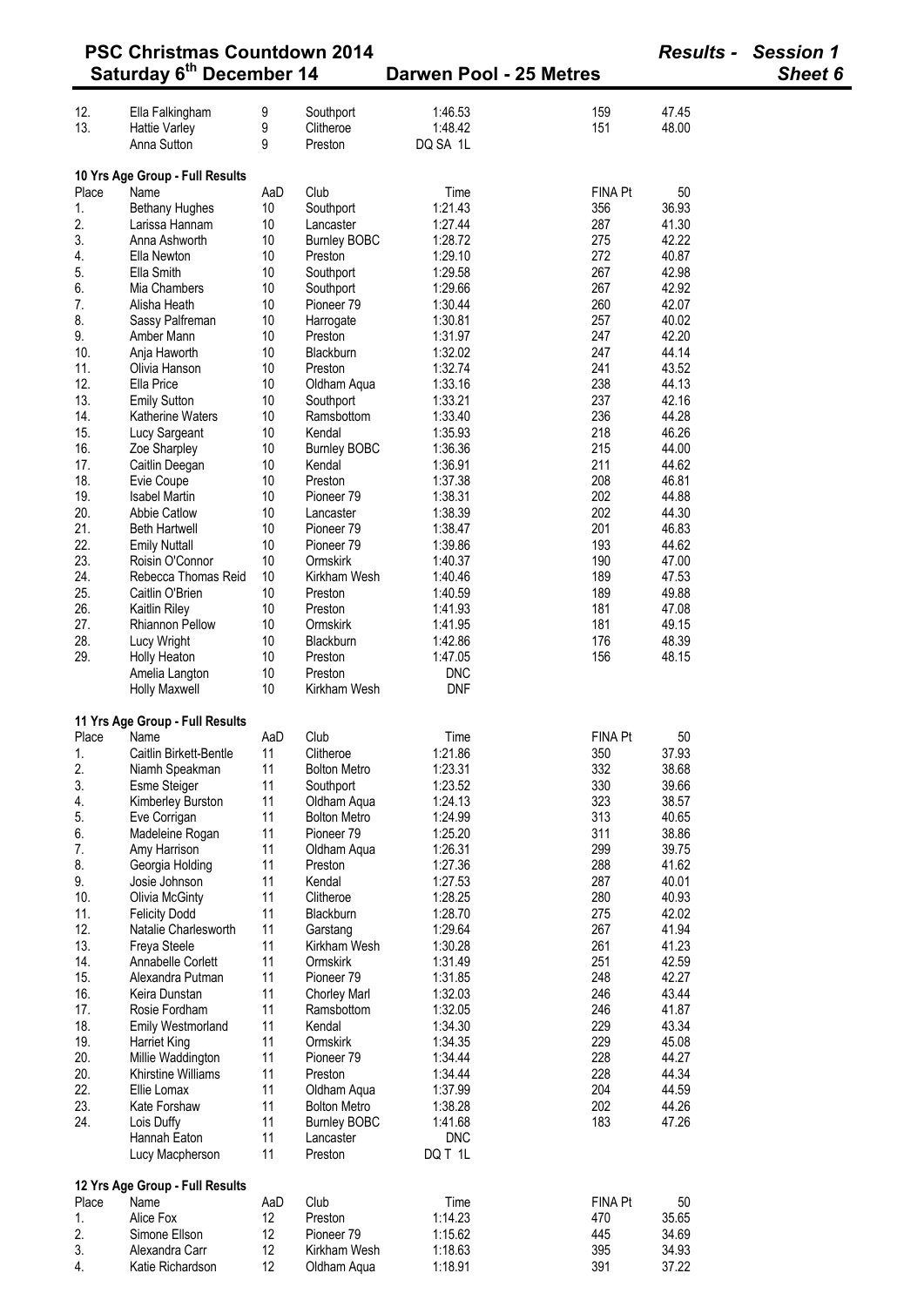|            | <b>PSC Christmas Countdown 2014</b><br>Saturday 6 <sup>th</sup> December 14  |          |                                              | Darwen Pool - 25 Metres |                | <b>Results - Session 1</b><br><b>Sheet 7</b> |  |
|------------|------------------------------------------------------------------------------|----------|----------------------------------------------|-------------------------|----------------|----------------------------------------------|--|
| 5.         | Scarlett Aspinall                                                            | 12       | Southport                                    | 1:18.99                 | 390            | 37.09                                        |  |
| 6.         | Charlotte Bacon                                                              | 12       | Oldham Aqua                                  | 1:21.06                 | 361            | 37.99                                        |  |
| 7.         | Darcy Williams                                                               | 12       | <b>Burnley BOBC</b>                          | 1:21.66                 | 353            | 36.67                                        |  |
| 8.         | Alice Entwistle                                                              | 12       | Clitheroe                                    | 1:21.88                 | 350            | 37.90                                        |  |
| 9.         | Alisha Hogan                                                                 | 12       | <b>Bolton Metro</b>                          | 1:22.08                 | 348            | 38.64                                        |  |
| 10.        | Abigail Harrop                                                               | 12       | <b>Bolton Metro</b>                          | 1:23.19                 | 334            | 37.20                                        |  |
| 11.        | Eve Smith                                                                    | 12       | Altrincham                                   | 1:23.80                 | 327            | 40.50                                        |  |
| 12.        | Olivia Brannick                                                              | 12       | Oldham Aqua                                  | 1:25.16                 | 311            | 39.32                                        |  |
| 13.        | Lucy Robinson                                                                | 12       | Altrincham                                   | 1:25.52                 | 307            | 39.44                                        |  |
| 14.        | Jessica Critchley                                                            | 12       | Garstang                                     | 1:25.72                 | 305            | 40.57                                        |  |
| 15.        | Sophie Taylor                                                                | 12       | <b>Bolton Metro</b>                          | 1:26.99                 | 292            | 39.56                                        |  |
| 16.        | Anna Brown                                                                   | 12       | <b>Burnley BOBC</b>                          | 1:27.61                 | 286            | 40.85                                        |  |
| 17.        | Samantha Collier                                                             | 12       | Preston                                      | 1:27.93                 | 283            | 41.24                                        |  |
| 18.        | <b>Charlotte Butterworth</b>                                                 | 12       | Pioneer 79                                   | 1:28.59                 | 276            | 41.38<br>42.23                               |  |
| 19.<br>20. | Erin Leaver<br>Kate Doughty                                                  | 12<br>12 | Pioneer <sub>79</sub><br><b>Chorley Marl</b> | 1:30.38<br>1:32.02      | 260<br>247     | 44.19                                        |  |
| 21.        | <b>Caitlin Turner</b>                                                        | 12       | <b>Bolton Metro</b>                          | 1:33.35                 | 236            | 43.15                                        |  |
| 22.        | Nicola Toms                                                                  | 12       | <b>Burnley BOBC</b>                          | 1:34.43                 | 228            | 44.71                                        |  |
| 23.        | Mia Nobbs                                                                    | 12       | Pioneer 79                                   | 1:34.45                 | 228            | 45.15                                        |  |
|            | Elise Darragh                                                                | 12       | Pioneer <sub>79</sub>                        | <b>DNC</b>              |                |                                              |  |
|            | Ciara Harrison                                                               | 12       | Oldham Aqua                                  | <b>DNC</b>              |                |                                              |  |
|            | Rebecca Ward                                                                 | 12       | Preston                                      | DQ SL 3L                |                |                                              |  |
|            | EVENT 106 Boys 09 Yrs/Over 100m Freestyle<br>09 Yrs Age Group - Full Results |          |                                              |                         |                |                                              |  |
| Place      | Name                                                                         | AaD      | Club                                         | Time                    | FINA Pt        | 50                                           |  |
| 1.         | Tom Arkwright                                                                | 9        | Leyland Barr                                 | 1:14.70                 | 217            | 35.46                                        |  |
| 2.         | <b>Bradley Snaylam</b>                                                       | 9        | Leyland Barr                                 | 1:18.94                 | 184            | 38.03                                        |  |
| 3.         | Samuel Burton                                                                | 9        | Preston                                      | 1:20.85                 | 171            | 38.06                                        |  |
| 4.         | Lucas Gornall                                                                | 9        | Preston                                      | 1:21.56                 | 167            | 40.01                                        |  |
| 5.         | William Havers-Strong                                                        | 9        | Pioneer <sub>79</sub>                        | 1:26.87                 | 138            | 40.29                                        |  |
| 6.         | <b>Matthew Wright</b>                                                        | 9        | Preston                                      | 1:27.11                 | 137            | 41.44                                        |  |
| 7.         | Jake Cooper                                                                  | 9        | Pioneer 79                                   | 1:27.75                 | 134            | 42.14                                        |  |
| 8.         | Thomas Boylett                                                               | 9        | Southport                                    | 1:28.14                 | 132            | 41.03                                        |  |
| 9.<br>10.  | <b>Oliver Covill</b><br>Ethan Ramalli                                        | 9<br>9   | Preston<br>Preston                           | 1:29.80<br>1:29.94      | 125<br>124     | 43.79<br>42.05                               |  |
|            | 10 Yrs Age Group - Full Results                                              |          |                                              |                         |                |                                              |  |
| Place      | Name                                                                         | AaD      | Club                                         | Time                    | <b>FINA Pt</b> | 50                                           |  |
| 1.         | Matthew Boyd                                                                 | 10       | Preston                                      | 1:11.96                 | 243            | 34.61                                        |  |
| 2.         | Adam Younis                                                                  | 10       | Southport                                    | 1:12.71                 | 236            | 35.67                                        |  |
| 3.         | Samuel Ellis                                                                 | 10       | Ormskirk                                     | 1:12.86                 | 234            | 35.39                                        |  |
| 4.         | Nathan Holmes                                                                | 10       | Preston<br>Pioneer <sub>79</sub>             | 1:14.66                 | 218            | 35.50                                        |  |
| 5.<br>6.   | Jozef Gordon<br>Harry Robinson                                               | 10<br>10 | Pioneer 79                                   | 1:16.74<br>1:16.77      | 200<br>200     | 38.68<br>38.46                               |  |
| 7.         | <b>Bailey Reid</b>                                                           | 10       | Preston                                      | 1:17.06                 | 198            | 37.17                                        |  |
| 8.         | Harry Rowland                                                                | 10       | Preston                                      | 1:17.21                 | 197            | 38.10                                        |  |
| 9.         | Spencer Cragg                                                                | 10       | Blackburn                                    | 1:20.04                 | 177            | 38.75                                        |  |
| 10.        | Connor Eccleston                                                             | 10       | Clitheroe                                    | 1:20.05                 | 176            | 37.87                                        |  |
| 11.        | Ashley Donaldson                                                             | 10       | Altrincham                                   | 1:20.07                 | 176            | 38.14                                        |  |
| 12.        | Luke Falkingham                                                              | 10       | Southport                                    | 1:20.64                 | 173            | 37.90                                        |  |
| 13.        | <b>Isaac Quarry</b>                                                          | 10       | Lancaster                                    | 1:21.13                 | 169            | 38.78                                        |  |
| 14.        | Adam Tabernacle                                                              | 10       | Preston                                      | 1:21.97                 | 164            | 38.08                                        |  |
| 15.        | Cassius Heys                                                                 | 10       | Ramsbottom                                   | 1:22.49                 | 161            | 37.62                                        |  |
| 16.        | Harry Bentham                                                                | 10       | Pioneer <sub>79</sub>                        | 1:25.74                 | 143            | 41.61                                        |  |
| 17.        | Thomas Morgan                                                                | 10       | Southport                                    | 1:25.83                 | 143            | 40.44                                        |  |
| 18.        | James Pennington                                                             | 10       | Altrincham                                   | 1:26.13                 | 142            | 1:26.13                                      |  |
| 19.        | Ben Rogerson                                                                 | 10       | Preston                                      | 1:26.19                 | 141            | 40.99                                        |  |
| 20.        | Robert Moir                                                                  | 10       | Clitheroe                                    | 1:27.46                 | 135            | 41.77                                        |  |
| 21.        | Samuel Fenton<br>Thomas Dowthwaite                                           | 10<br>10 | Pioneer 79<br>Carnforth                      | 1:29.86<br><b>DNC</b>   | 125            | 42.27                                        |  |
|            |                                                                              |          |                                              |                         |                |                                              |  |
|            | 11 Yrs Age Group - Full Results                                              |          |                                              |                         |                |                                              |  |
| Place      | Name                                                                         | AaD      | Club                                         | Time                    | <b>FINA Pt</b> | 50                                           |  |
| 1.         | <b>Isaac Brennand</b>                                                        | 11       | Chorley Marl                                 | 1:09.72                 | 267            | 33.75                                        |  |
| 2.         | Benjamin Havers-Strong                                                       | 11       | Pioneer <sub>79</sub>                        | 1:10.89                 | 254            | 33.88                                        |  |
| 3.         | Liam Hardman                                                                 | 11       | <b>Chorley Marl</b>                          | 1:12.14                 | 241            | 34.10                                        |  |
| 4.         | <b>Spencer Beattie</b>                                                       | 11       | Preston                                      | 1:13.36                 | 229<br>224     | 35.88                                        |  |
| 5.<br>6.   | Noah Melling<br>Liam Donohoe                                                 | 11<br>11 | Harrogate<br><b>Bolton Metro</b>             | 1:13.99<br>1:15.72      | 209            | 35.69<br>36.51                               |  |
| 7.         | Daniel Patko                                                                 | 11       | Harrogate                                    | 1:16.37                 | 203            | 36.63                                        |  |
| 8.         | Henry Day                                                                    | 11       | Altrincham                                   | 1:16.40                 | 203            | 35.61                                        |  |

9. Nicholas Edwards 11 Preston 1:17.60 194 37.25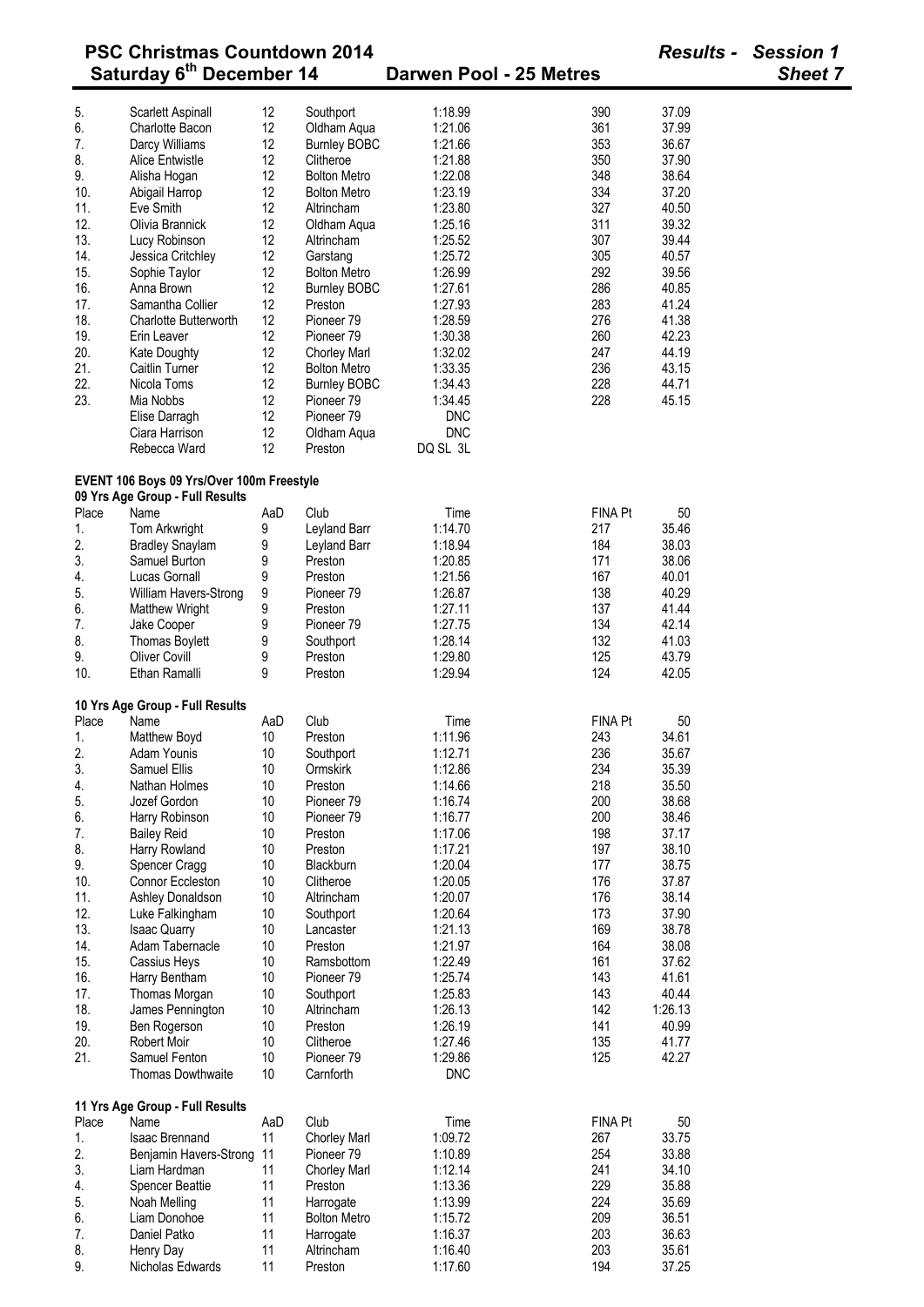|                                      | <b>PSC Christmas Countdown 2014</b>  |     |                       |                         |                |       | <b>Results - Session 1</b> |  |
|--------------------------------------|--------------------------------------|-----|-----------------------|-------------------------|----------------|-------|----------------------------|--|
| Saturday 6 <sup>th</sup> December 14 |                                      |     |                       | Darwen Pool - 25 Metres |                |       | Sheet 8                    |  |
|                                      |                                      |     |                       |                         |                |       |                            |  |
| 10.                                  | Scott Paynter                        | 11  | <b>Chorley Marl</b>   | 1:18.74                 | 185            | 38.08 |                            |  |
| 11.                                  | Thomas Duxbury                       | 11  | <b>Bolton Metro</b>   | 1:18.84                 | 185            | 37.84 |                            |  |
| 12.                                  | Jack Holmes                          | 11  | Garstang              | 1:19.14                 | 183            | 37.34 |                            |  |
| 13.                                  | Daniel Bentham                       | 11  | Pioneer <sub>79</sub> | 1:19.25                 | 182            | 37.32 |                            |  |
| 14.                                  | Archibald Lawton                     | 11  | Ormskirk              | 1:21.44                 | 168            | 39.93 |                            |  |
| 15.                                  | <b>Adam Scrutton</b>                 | 11  | Ormskirk              | 1:22.59                 | 161            | 39.08 |                            |  |
| 16.                                  | <b>Charles Brass</b>                 | 11  | Clitheroe             | 1:22.73                 | 160            | 38.48 |                            |  |
| 17.                                  | Jasper Womack-Smith                  | 11  | Clitheroe             | 1:24.18                 | 152            | 40.42 |                            |  |
| 18.                                  | <b>William Birch</b>                 | 11  | Clitheroe             | 1:24.74                 | 149            | 40.42 |                            |  |
| 19.                                  | Harvey King                          | 11  | Preston               | 1:25.61                 | 144            | 40.77 |                            |  |
| 20.                                  | <b>Bobby Quayle</b>                  | 11  | Preston               | 1:30.31                 | 123            | 41.88 |                            |  |
|                                      | Harry Wood                           | 11  | Clitheroe             | <b>DNC</b>              |                |       |                            |  |
|                                      | Rowan Armitage                       | 11  | Lancaster             | <b>DNC</b>              |                |       |                            |  |
|                                      | 12 Yrs Age Group - Full Results      |     |                       |                         |                |       |                            |  |
| Place                                | Name                                 | AaD | Club                  | Time                    | <b>FINA Pt</b> | 50    |                            |  |
| 1.                                   | Thomas Baynes                        | 12  | Pioneer 79            | 1:06.77                 | 304            | 32.19 |                            |  |
| 2.                                   | Benjamin Makin                       | 12  | Pioneer <sub>79</sub> | 1:07.21                 | 298            | 32.78 |                            |  |
|                                      |                                      |     |                       |                         |                | 33.26 |                            |  |
| 3.                                   | Nathan Smith                         | 12  | Preston               | 1:07.86                 | 290            |       |                            |  |
| 4.                                   | Jake Wissett                         | 12  | Ormskirk              | 1:09.91                 | 265            | 33.82 |                            |  |
| 5.                                   | Oliver Sargeant                      | 12  | Kendal                | 1:09.94                 | 265            | 33.57 |                            |  |
| 6.                                   | Luka Hyam                            | 12  | <b>Bolton Metro</b>   | 1:10.03                 | 264            | 33.49 |                            |  |
| 7.                                   | Alasdair Moir                        | 12  | Clitheroe             | 1:10.06                 | 263            | 33.41 |                            |  |
| 8.                                   | Morgan Gilmore                       | 12  | Preston               | 1:10.78                 | 255            | 33.59 |                            |  |
| 9.                                   | William Wilson                       | 12  | Harrogate             | 1:12.18                 | 241            | 34.11 |                            |  |
| 10.                                  | Samuel Callaghan                     | 12  | Clitheroe             | 1:13.30                 | 230            | 36.83 |                            |  |
| 11.                                  | Adam Akik                            | 12  | <b>Bolton Metro</b>   | 1:13.95                 | 224            | 35.08 |                            |  |
| 12.                                  | Dominic Testa-O'Neill                | 12  | Pioneer 79            | 1:13.97                 | 224            | 34.85 |                            |  |
| 13.                                  | Jacob Waddington                     | 12  | Pioneer <sub>79</sub> | 1:14.23                 | 221            | 35.46 |                            |  |
| 14.                                  | Samuel Case                          | 12  | Clitheroe             | 1:15.05                 | 214            | 36.01 |                            |  |
|                                      |                                      |     |                       |                         |                |       |                            |  |
| 15.                                  | Benjamin Jacklyn                     | 12  | Harrogate             | 1:16.04                 | 206            | 37.26 |                            |  |
| 16.                                  | <b>Jack Stanley</b>                  | 12  | Blackburn             | 1:16.33                 | 204            | 36.58 |                            |  |
| 17.                                  | Cameron Mackinnon                    | 12  | Harrogate             | 1:16.99                 | 198            | 37.05 |                            |  |
|                                      | <b>Tiger Edwards</b>                 | 12  | Oldham Aqua           | <b>DNC</b>              |                |       |                            |  |
|                                      | 13 Yrs Age Group - Full Results      |     |                       |                         |                |       |                            |  |
| Place                                | Name                                 | AaD | Club                  | Time                    | <b>FINA Pt</b> | 50    |                            |  |
| 1.                                   | Jack McKay Smith                     | 13  | <b>Bolton Metro</b>   | 1:04.59                 | 336            | 31.39 |                            |  |
| 2.                                   | Rio Quarry                           | 13  | Lancaster             | 1:06.32                 | 311            | 31.90 |                            |  |
| 3.                                   | Kai Collins                          | 13  | Blackburn             | 1:07.62                 | 293            | 32.85 |                            |  |
| 4.                                   | Dylan Gregg                          | 13  | Pioneer 79            | 1:10.06                 | 263            | 33.73 |                            |  |
| 5.                                   | Adam Jones                           | 13  | Ormskirk              | 1:14.15                 | 222            | 34.77 |                            |  |
| 6.                                   | Joseph Green                         | 13  | Kirkham Wesh          | 1:18.12                 | 190            | 37.55 |                            |  |
|                                      | Callan Sharples                      | 13  |                       | <b>DNC</b>              |                |       |                            |  |
|                                      |                                      |     | <b>Chorley Marl</b>   |                         |                |       |                            |  |
|                                      | 14 Yrs Age Group - Full Results      |     |                       |                         |                |       |                            |  |
| Place                                | Name                                 | AaD | Club                  | Time                    | FINA Pt        | 50    |                            |  |
| 1.                                   | Kieran Zenner                        | 14  | Harrogate             | 1:02.37                 | 374            | 30.06 |                            |  |
| 2.                                   | Alexander Grace                      | 14  | Dane Valley           | 1:04.46                 | 338            | 31.44 |                            |  |
| 3.                                   | Jacob Crompton                       | 14  | Clitheroe             | 1:04.82                 | 333            | 32.40 |                            |  |
| 4.                                   | Scott Womack                         | 14  | Kendal                | 1:05.80                 | 318            | 31.20 |                            |  |
| 5.                                   | Dylan Ainsworth                      | 14  | <b>Blackburn</b>      | 1:05.84                 | 318            | 31.80 |                            |  |
| 6.                                   | Eden Forth                           | 14  | Pioneer 79            | 1:06.10                 | 314            | 31.44 |                            |  |
| 7.                                   | Daniel Jones                         | 14  | Ormskirk              | 1:07.95                 | 289            | 33.19 |                            |  |
| 8.                                   | Will Hands                           | 14  | Preston               | 1:08.83                 | 278            | 32.06 |                            |  |
| 9.                                   | <b>Ethan Scrutton</b>                | 14  | Ormskirk              | 1:09.96                 | 265            | 33.66 |                            |  |
| 10.                                  | Gregor Fletcher                      | 14  | Kendal                | 1:13.02                 | 233            | 34.64 |                            |  |
|                                      | Jakob Ward                           | 14  | Pioneer <sub>79</sub> | <b>DNC</b>              |                |       |                            |  |
|                                      | Cameron Lamb                         | 14  | <b>Bolton Metro</b>   | <b>DNC</b>              |                |       |                            |  |
|                                      |                                      |     |                       |                         |                |       |                            |  |
|                                      | <b>Isaac Forrest</b>                 | 14  | Pioneer <sub>79</sub> | DQ ST                   |                |       |                            |  |
|                                      | 15 Yrs/Over Age Group - Full Results |     |                       |                         |                |       |                            |  |
| Place                                | Name                                 | AaD | Club                  | Time                    | FINA Pt        | 50    |                            |  |
| 1.                                   | Alexander Richardson                 | 15  | Oldham Aqua           | 56.81                   | 495            | 27.79 |                            |  |
| 2.                                   | <b>Matthew Taylor</b>                | 16  | Pioneer 79            | 57.22                   | 484            | 27.36 |                            |  |
| 3.                                   | Laurence Bealing                     | 16  | Harrogate             | 57.99                   | 465            | 27.60 |                            |  |
| 4.                                   | <b>Ethan Fielding</b>                | 16  | Preston               | 59.09                   | 439            | 28.03 |                            |  |
| 5.                                   | Christopher Patko                    | 15  | Harrogate             | 59.19                   | 437            | 28.81 |                            |  |
| 6.                                   | Matthew Sharpe                       | 15  | Pioneer <sub>79</sub> | 59.62                   | 428            | 28.70 |                            |  |
| 7.                                   | Kieran Hennessy                      | 15  | Ormskirk              | 59.96                   | 421            | 28.24 |                            |  |
| 8.                                   | Robert Dyer                          | 15  | Clitheroe             | 1:00.00                 | 420            | 29.16 |                            |  |
| 9.                                   | Gregory Birchenough                  | 17  | Blackburn             | 1:00.95                 | 400            | 28.82 |                            |  |
|                                      |                                      |     |                       |                         |                |       |                            |  |
| 10.                                  | Adam Stansfield                      | 15  | Clitheroe             | 1:02.37                 | 374            | 30.27 |                            |  |
| 11.                                  | Jack Royle                           | 15  | Blackburn             | 1:02.40                 | 373            | 30.05 |                            |  |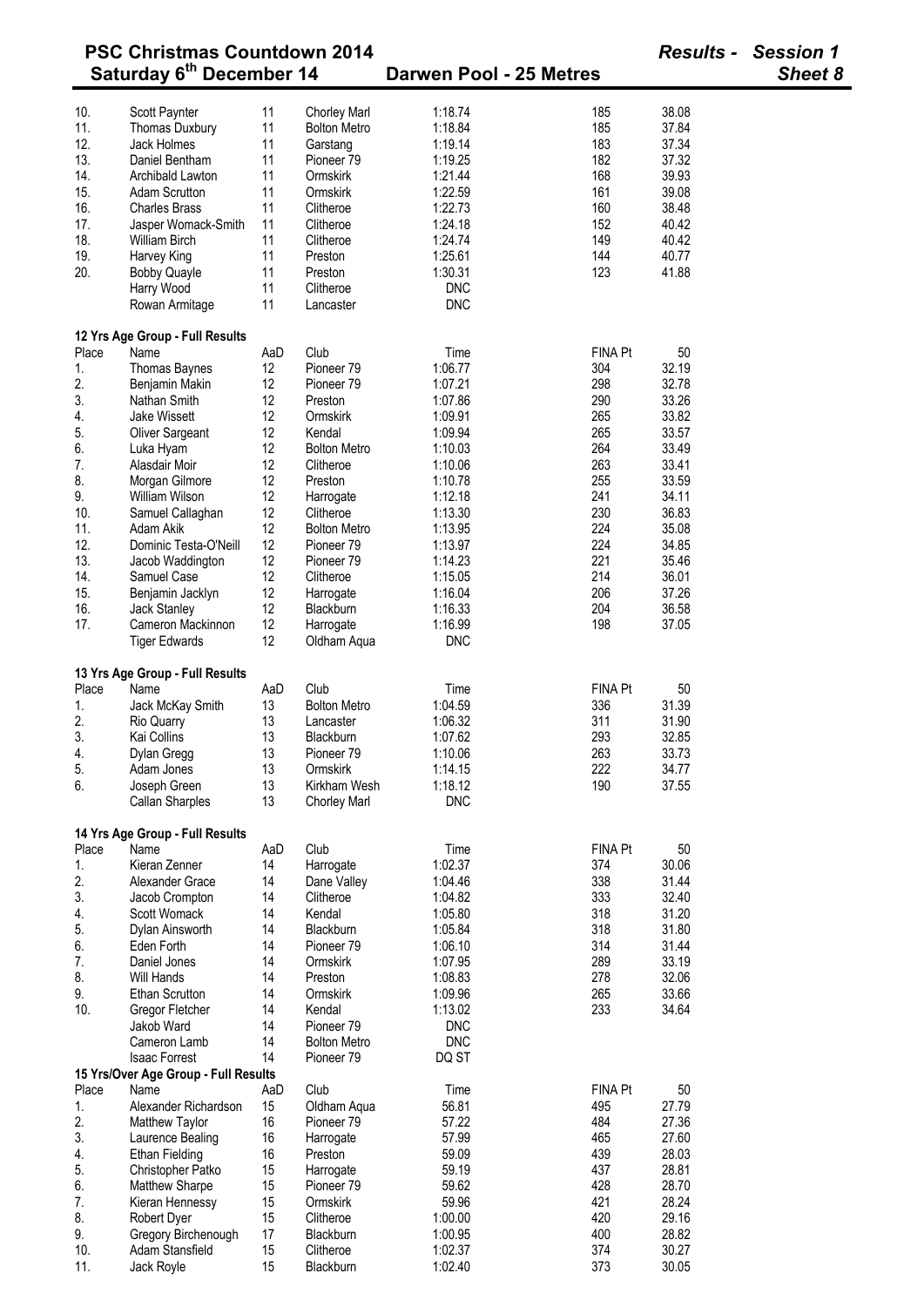|            | <b>PSC Christmas Countdown 2014</b>                                            |          |                                |                         |                |                | <b>Results - Session 1</b> |  |
|------------|--------------------------------------------------------------------------------|----------|--------------------------------|-------------------------|----------------|----------------|----------------------------|--|
|            | Saturday 6 <sup>th</sup> December 14                                           |          |                                | Darwen Pool - 25 Metres |                |                | <b>Sheet 9</b>             |  |
| 12.        |                                                                                |          | Pioneer <sub>79</sub>          | 1:02.87                 | 365            | 30.61          |                            |  |
|            | Joseph Murray                                                                  | 15       |                                |                         |                |                |                            |  |
| 13.        | Sohan Rathod                                                                   | 15       | Preston                        | 1:03.00                 | 362            | 30.43          |                            |  |
| 14.        | Philip Whitham                                                                 | 15       | Oldham Aqua                    | 1:03.33                 | 357            | 30.31          |                            |  |
| 15.        | Dylan Slater                                                                   | 15       | Pioneer <sub>79</sub>          | 1:03.40                 | 356            | 30.96          |                            |  |
| 16.        | Jamie Thomas                                                                   | 15       | Dane Valley                    | 1:03.66                 | 351            | 30.57          |                            |  |
| 17.        | Patrick Hill                                                                   | 16       | Preston                        | 1:03.78                 | 349            | 30.15          |                            |  |
| 18.        | Oliver Wilson                                                                  | 15       | Harrogate                      | 1:04.50                 | 338            | 30.79          |                            |  |
| 19.<br>20. | Sam Hollingworth<br><b>Thomas Brown</b>                                        | 15<br>15 | Preston<br><b>Burnley BOBC</b> | 1:05.74<br>1:06.31      | 319<br>311     | 30.77<br>32.28 |                            |  |
|            | EVENT 107 Girls 09 Yrs/Over 100m Backstroke<br>09 Yrs Age Group - Full Results |          |                                |                         |                |                |                            |  |
| Place      | Name                                                                           | AaD      | Club                           | Time                    | <b>FINA Pt</b> | 50             |                            |  |
| 1.         | Lily Gregg                                                                     | 9        | Pioneer <sub>79</sub>          | 1:29.66                 | 233            | 42.45          |                            |  |
| 2.         | Lauren Airey                                                                   | 9        | Preston                        | 1:33.06                 | 209            | 44.96          |                            |  |
| 3.         | Amity Jones                                                                    | 9        | Preston                        | 1:38.32                 | 177            | 49.25          |                            |  |
| 4.         | Ella Falkingham                                                                | 9        | Southport                      | 1:40.63                 | 165            | 49.31          |                            |  |
| 5.         | <b>Charlotte Meade</b>                                                         | 9        | Blackburn                      | 1:46.36                 | 140            | 51.77          |                            |  |
| 6.         | <b>Elladiane Reid</b>                                                          | 9        | Preston                        | 1:46.85                 | 138            | 52.08          |                            |  |
|            | Louisa Ibberson                                                                | 9        | Harrogate                      | DQ T 3L                 |                |                |                            |  |
|            | 10 Yrs Age Group - Full Results                                                |          |                                |                         |                |                |                            |  |
| Place      | Name                                                                           | AaD      | Club                           | Time                    | <b>FINA Pt</b> | 50             |                            |  |
| 1.         | <b>Bethany Hughes</b>                                                          | 10       | Southport                      | 1:20.25                 | 325            | 39.18          |                            |  |
| 2.         | Georgia Ashton                                                                 | 10       | Chorley Marl                   | 1:26.12                 | 263            | 42.51          |                            |  |
| 3.         | Mia Chambers                                                                   | 10       | Southport                      | 1:26.48                 | 260            | 43.10          |                            |  |
| 4.         | Sassy Palfreman                                                                | 10       | Harrogate                      | 1:28.44                 | 243            | 43.13          |                            |  |
| 5.         | Olivia Hanson                                                                  | 10       | Preston                        | 1:28.50                 | 243            | 44.20          |                            |  |
| 6.         | Ella Smith                                                                     | 10       | Southport                      | 1:28.84                 | 240            | 44.19          |                            |  |
| 7.         | <b>Holly Maxwell</b>                                                           | 10       | Kirkham Wesh                   | 1:29.33                 | 236            | 44.88          |                            |  |
| 8.         | <b>Katherine Waters</b>                                                        | 10       | Ramsbottom                     | 1:29.43                 | 235            | 43.58          |                            |  |
| 9.         | Ella Newton                                                                    | 10       | Preston                        | 1:30.12                 | 230            | 43.71          |                            |  |
| 10.        | Anna Ashworth                                                                  | 10       | <b>Burnley BOBC</b>            | 1:30.25                 | 229            | 43.47          |                            |  |
| 11.        | Larissa Hannam                                                                 | 10       | Lancaster                      | 1:30.45                 | 227            | 43.74          |                            |  |
| 12.        | Alisha Heath                                                                   | 10       | Pioneer <sub>79</sub>          | 1:30.76                 | 225            | 44.70          |                            |  |
| 13.        | Zoe Sharpley                                                                   | 10       | <b>Burnley BOBC</b>            | 1:30.97                 | 223            | 43.83          |                            |  |
| 14.        | Amber Mann                                                                     | 10       | Preston                        | 1:31.21                 | 222            | 44.00          |                            |  |
| 15.        | <b>Isabel Martin</b>                                                           | 10       | Pioneer 79                     | 1:31.94                 | 216            | 44.86          |                            |  |
| 16.        | Kenzi Ormerod                                                                  | 10       | Pioneer <sub>79</sub>          | 1:33.65                 | 205            | 46.26          |                            |  |
| 17.        | Caitlin Deegan                                                                 | 10       | Kendal                         | 1:33.96                 | 203            | 46.19          |                            |  |
| 18.        | <b>Beth Hartwell</b>                                                           | 10       | Pioneer 79                     | 1:34.51                 | 199            | 46.07          |                            |  |
| 19.        | <b>Emily Nuttall</b>                                                           | 10       | Pioneer <sub>79</sub>          | 1:35.58                 | 192            | 46.59          |                            |  |
| 20.        | <b>Abbie Catlow</b>                                                            | 10       | Lancaster                      | 1:36.79                 | 185            | 46.21          |                            |  |
| 21.        | Holly Heaton                                                                   | 10       | Preston                        | 1:46.10                 | 141            | 51.33          |                            |  |
|            | Ella Price                                                                     | 10       | Oldham Aqua                    | <b>DNC</b>              |                |                |                            |  |
|            | Caitlin O'Brien                                                                | 10       | Preston                        | DQ T 3L                 |                |                |                            |  |
|            |                                                                                |          |                                |                         |                |                |                            |  |
|            | 11 Yrs Age Group - Full Results                                                |          |                                |                         |                |                |                            |  |
| Place      | Name                                                                           | AaD      | Club                           | Time                    | <b>FINA Pt</b> | 50             |                            |  |
| 1.         | Mikaela Shackleton                                                             | 11       | Pioneer 79                     | 1:20.86                 | 318            | 38.96          |                            |  |
| 2.         | Niamh Speakman                                                                 | 11       | <b>Bolton Metro</b>            | 1:22.58                 | 299            | 39.44          |                            |  |
| 3.         | Olivia McGinty                                                                 | 11       | Clitheroe                      | 1:23.51                 | 289            | 40.64          |                            |  |
| 4.         | Gabrielle Parker                                                               | 11       | Preston                        | 1:23.56                 | 288            | 40.95          |                            |  |
| 5.         | Kimberley Burston                                                              | 11       | Oldham Aqua                    | 1:24.39                 | 280            | 41.75          |                            |  |
| 6.         | Madeleine Rogan                                                                | 11       | Pioneer <sub>79</sub>          | 1:25.04                 | 273            | 41.10          |                            |  |
| 7.         | Lucy Macpherson                                                                | 11       | Preston                        | 1:25.18                 | 272            | 41.69          |                            |  |
| 8.         | Caitlin Birkett-Bentle                                                         | 11       | Clitheroe                      | 1:25.59                 | 268            | 1:25.59        |                            |  |
| 9.         | Josie Johnson                                                                  | 11       | Kendal                         | 1:29.72                 | 233            | 43.43          |                            |  |
| 10.        | Annabelle Corlett                                                              | 11       | Ormskirk                       | 1:29.85                 | 232            | 44.80          |                            |  |
| 11.        | Amy Harrison                                                                   | 11       | Oldham Aqua                    | 1:31.47                 | 220            | 44.07          |                            |  |
| 12.        | Rosie Fordham                                                                  | 11       | Ramsbottom                     | 1:31.69                 | 218            | 45.76          |                            |  |
| 13.        | Keira Dunstan                                                                  | 11       | <b>Chorley Marl</b>            | 1:33.41                 | 206            | 46.22          |                            |  |
| 14.        | <b>Felicity Dodd</b>                                                           | 11       | Blackburn                      | 1:34.48                 | 199            | 47.12          |                            |  |
| 15.        | Alexandra Putman                                                               | 11       | Pioneer 79                     | 1:34.62                 | 198            | 45.05          |                            |  |
| 16.        | Holly McHugh                                                                   | 11       | <b>Chorley Marl</b>            | 1:34.95                 | 196            | 45.18          |                            |  |
| 17.        | Kate Forshaw                                                                   | 11       | <b>Bolton Metro</b>            | 1:35.25                 | 194            | 45.96          |                            |  |
| 18.        | Ellie Lomax                                                                    | 11       | Oldham Aqua                    | 1:36.83                 | 185            | 47.71          |                            |  |
|            | Khirstine Williams                                                             | 11       | Preston                        | <b>DNC</b>              |                |                |                            |  |
|            | Lois Duffy                                                                     | 11       | <b>Burnley BOBC</b>            | DQ SA 3L                |                |                |                            |  |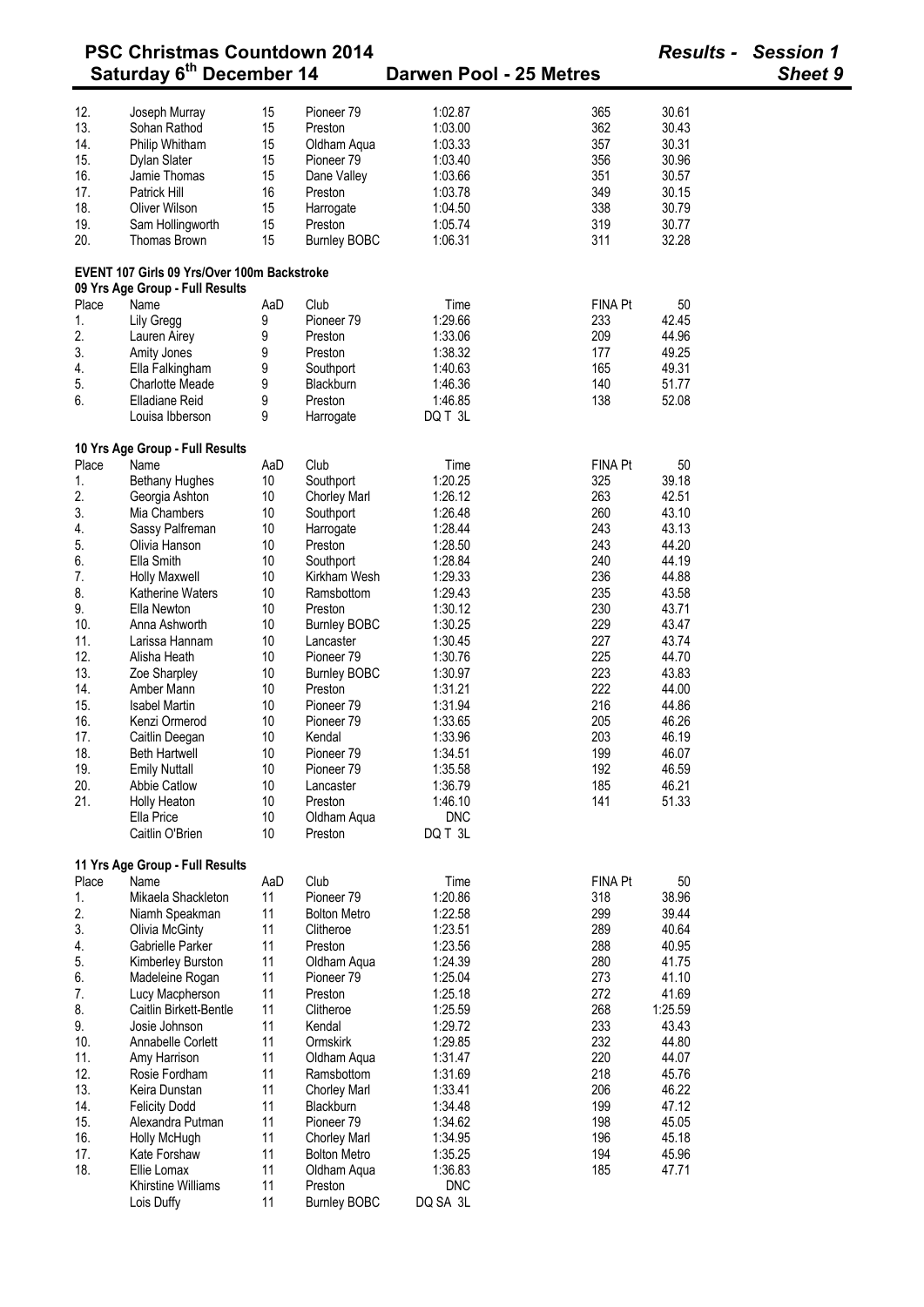|            | 12 Yrs Age Group - Full Results |          |                                    |                    |                |                |
|------------|---------------------------------|----------|------------------------------------|--------------------|----------------|----------------|
| Place      | Name                            | AaD      | Club                               | Time               | FINA Pt        | 50             |
| 1.         | Alexandra Carr                  | 12       | Kirkham Wesh                       | 1:15.38            | 393            | 36.38          |
| 2.         | Alice Fox                       | 12       | Preston                            | 1:16.74            | 372            | 37.96          |
| 3.         | Izabel Forrest                  | 12       | Pioneer <sub>79</sub>              | 1:17.80            | 357            | 37.52          |
| 4.         | <b>Emily Peters</b>             | 12       | Altrincham                         | 1:18.26            | 351            | 37.85          |
| 5.         | Darcy Williams                  | 12       | <b>Burnley BOBC</b>                | 1:18.48            | 348            | 38.03          |
| 6.         | Lindsay Jackson                 | 12       | <b>Bolton Metro</b>                | 1:18.82            | 344            | 38.27          |
| 7.         | Jessica Millar                  | 12       | Preston                            | 1:18.85            | 343            | 38.63          |
| 8.         | Scarlett Aspinall               | 12       | Southport                          | 1:19.41            | 336            | 39.62          |
| 9.         | Emma Tabernacle                 | 12       | Preston                            | 1:21.42            | 312            | 39.12          |
| 10.        | <b>Charlotte Bacon</b>          | 12       | Oldham Aqua                        | 1:21.51            | 311            | 39.74          |
| 11.        | Alisha Hogan                    | 12       | <b>Bolton Metro</b>                | 1:22.38            | 301            | 39.91          |
| 12.        | Abigail Harrop                  | 12       | <b>Bolton Metro</b>                | 1:23.77            | 286            | 40.83          |
| 13.        | Olivia Brannick                 | 12       | Oldham Aqua                        | 1:25.93            | 265            | 41.89          |
| 14.        | <b>Isobel Pickford</b>          | 12       | Clitheroe                          | 1:26.48            | 260            | 42.80          |
| 15.        | Samantha Collier                | 12       | Preston                            | 1:26.52            | 260            | 42.03          |
| 16.        | Jessica Critchley               | 12       | Garstang                           | 1:27.18            | 254            | 42.90          |
| 17.<br>18. | Sophie Taylor<br>Lara Sugden    | 12<br>12 | <b>Bolton Metro</b>                | 1:27.27<br>1:27.36 | 253<br>252     | 42.41<br>43.22 |
| 19.        | <b>Charlotte Butterworth</b>    | 12       | Harrogate<br>Pioneer <sub>79</sub> | 1:28.43            | 243            | 43.80          |
| 20.        | Anna Brown                      | 12       | <b>Burnley BOBC</b>                | 1:28.52            | 242            | 43.35          |
| 21.        | Lucy Robinson                   | 12       | Altrincham                         | 1:28.92            | 239            | 43.54          |
| 22.        | Caitlin Turner                  | 12       | <b>Bolton Metro</b>                | 1:29.33            | 236            | 43.97          |
| 23.        | Mia Nobbs                       | 12       | Pioneer <sub>79</sub>              | 1:29.43            | 235            | 44.36          |
| 24.        | <b>Kate Doughty</b>             | 12       | <b>Chorley Marl</b>                | 1:31.57            | 219            | 45.28          |
| 25.        | Eve Smith                       | 12       | Altrincham                         | 1:33.20            | 208            | 44.99          |
| 26.        | Nicola Toms                     | 12       | <b>Burnley BOBC</b>                | 1:39.77            | 169            | 48.89          |
|            | Elise Darragh                   | 12       | Pioneer <sub>79</sub>              | <b>DNC</b>         |                |                |
|            | Ciara Harrison                  | 12       | Oldham Aqua                        | <b>DNC</b>         |                |                |
|            |                                 |          |                                    |                    |                |                |
|            | 13 Yrs Age Group - Full Results |          |                                    |                    |                |                |
| Place      | Name                            | AaD      | Club                               | Time               | <b>FINA Pt</b> | 50             |
| 1.         | Mia Smith                       | 13       | Southport                          | 1:13.81            | 418            | 35.81          |
| 2.         | Martha Smith                    | 13       | Pioneer 79                         | 1:14.86            | 401            | 36.51          |
| 3.         | Chelsea Crabtree                | 13       | <b>Bolton Metro</b>                | 1:15.61            | 389            | 36.73          |
| 4.         | Ruby Frankland                  | 13       | Preston                            | 1:17.19            | 366            | 37.92          |
| 5.         | <b>Emily Sharpe</b>             | 13       | Pioneer 79                         | 1:17.24            | 365            | 37.21          |
| 6.         | Jodie Beck                      | 13       | Blackburn                          | 1:18.13            | 353            | 37.76          |
| 7.<br>8.   | Ellie Ward<br>Olivia Armes      | 13<br>13 | Pioneer 79<br>Preston              | 1:18.72<br>1:18.85 | 345<br>343     | 38.85<br>37.96 |
| 9.         | Rachael Thompson                | 13       | Preston                            | 1:19.11            | 340            | 37.40          |
| 10.        | Emily Robinson                  | 13       | Altrincham                         | 1:20.96            | 317            | 39.09          |
| 11.        | Kate Abbott                     | 13       | Altrincham                         | 1:21.54            | 310            | 39.71          |
| 12.        | Abigail Murray                  | 13       | Pioneer <sub>79</sub>              | 1:21.83            | 307            | 39.73          |
| 13.        | Matilda Brown                   | 13       | Pioneer <sub>79</sub>              | 1:22.30            | 302            | 39.67          |
| 14.        | Emma Jackson                    | 13       | Clitheroe                          | 1:22.78            | 296            | 41.11          |
| 15.        | Sophie Thompson                 | 13       | Clitheroe                          | 1:24.07            | 283            | 40.92          |
| 16.        | Jessica Hobson                  | 13       | Blackburn                          | 1:24.39            | 280            | 40.39          |
| 17.        | Freya Harding                   | 13       | Oldham Aqua                        | 1:25.20            | 272            | 41.95          |
| 18.        | Hannah Wright                   | 13       | Blackburn                          | 1:26.48            | 260            | 42.36          |
| 19.        | Olivia Gordon                   | 13       | Pioneer <sub>79</sub>              | 1:27.60            | 250            | 42.78          |
| 20.        | Kara Pedley                     | 13       | Pioneer <sub>79</sub>              | 1:28.17            | 245            | 42.95          |
| 21.        | Kathryn Dodd                    | 13       | Clitheroe                          | 1:29.34            | 236            | 44.32          |
| 22.        | Katy Makin                      | 13       | Pioneer 79                         | 1:37.70            | 180            | 48.50          |
|            | <b>Charlotte Cootes</b>         | 13       | Pioneer 79                         | <b>DNC</b>         |                |                |
|            | 14 Yrs Age Group - Full Results |          |                                    |                    |                |                |
| Place      | Name                            | AaD      | Club                               | Time               | FINA Pt        | 50             |
| 1.         | Olivia Nicholls                 | 14       | Pioneer 79                         | 1:12.39            | 444            | 35.18          |
| 2.         | Charlie Coy                     | 14       | Clitheroe                          | 1:12.47            | 442            | 34.98          |
| 3.         | Elissa Gornall                  | 14       | Preston                            | 1:12.59            | 440            | 35.32          |
| 4.         | <b>Ellie Perris</b>             | 14       | Pioneer 79                         | 1:15.80            | 386            | 36.47          |
| 5.         | Chloe Davey                     | 14       | Oldham Aqua                        | 1:16.66            | 373            | 36.78          |
| 6.         | Niamh Knowles                   | 14       | <b>Bolton Metro</b>                | 1:17.15            | 366            | 37.34          |
| 7.         | <b>Emily Armstrong</b>          | 14       | Preston                            | 1:19.47            | 335            | 37.69          |
| 8.         | Georgia Usher                   | 14       | <b>Bolton Metro</b>                | 1:20.02            | 328            | 38.82          |
| 9.         | Abigail Newsham                 | 14       | Blackburn                          | 1:20.47            | 323            | 38.63          |
| 10.        | Megan Ashton                    | 14       | Ramsbottom                         | 1:23.31            | 291            | 41.34          |
| 11.        | <b>Eleanor Calcutt</b>          | 14       | Altrincham                         | 1:28.32            | 244            | 43.79          |
| 12.        | <b>Chloe Peters</b>             | 14       | Altrincham                         | 1:28.97            | 239            | 43.70          |
|            | Elle Crompton                   | 14       | <b>Bolton Metro</b>                | <b>DNC</b>         |                |                |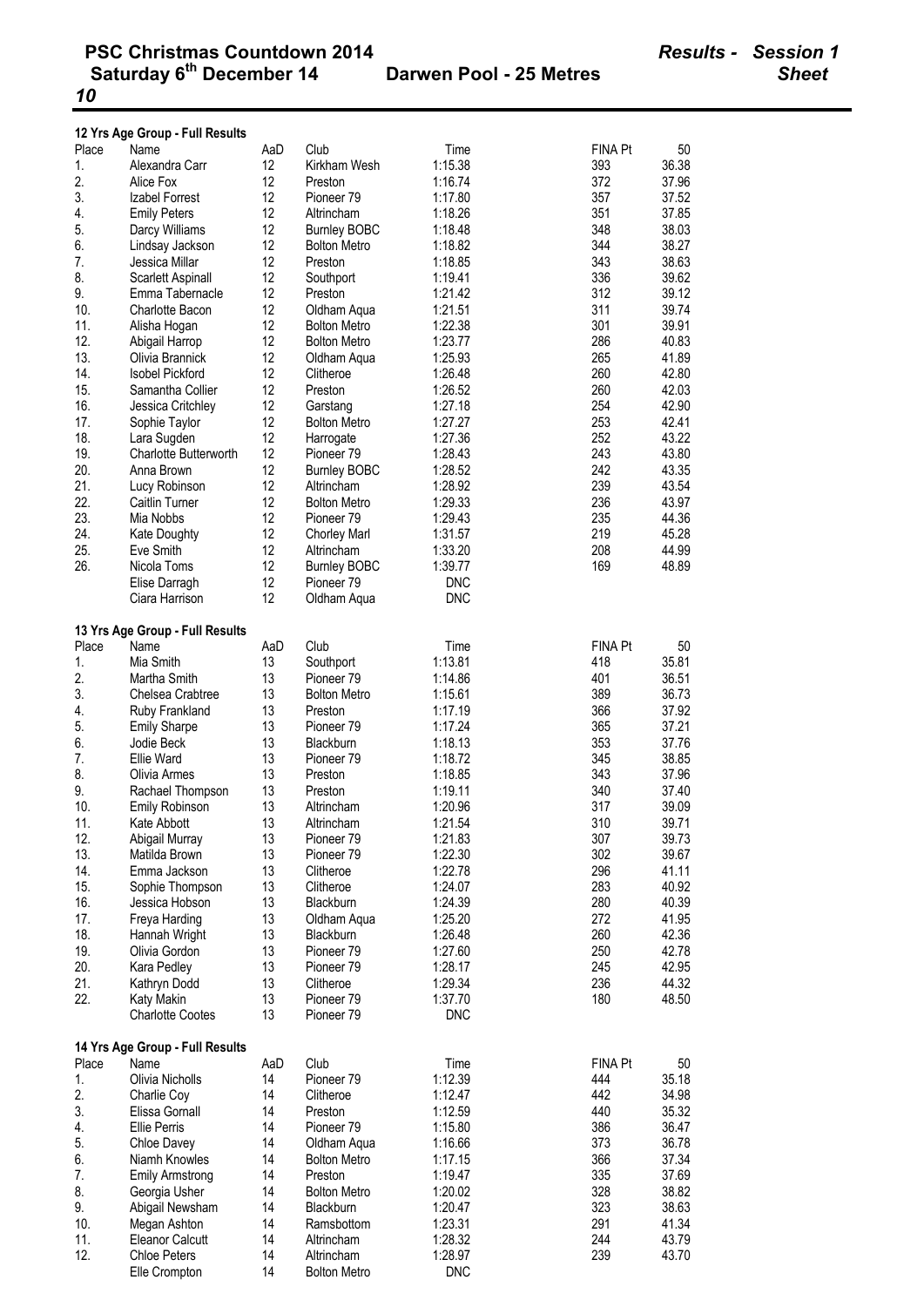| <b>PSC Christmas Countdown 2014</b><br>Saturday 6 <sup>th</sup> December 14<br>11 |                 |     |                  | Darwen Pool - 25 Metres |         | <b>Results -</b> | <b>Session 1</b><br><b>Sheet</b> |
|-----------------------------------------------------------------------------------|-----------------|-----|------------------|-------------------------|---------|------------------|----------------------------------|
| 15 Yrs/Over Age Group - Full Results                                              |                 |     |                  |                         |         |                  |                                  |
| Place                                                                             | Name            | AaD | Club             | Time                    | FINA Pt | 50               |                                  |
| 1.                                                                                | Alice Clegg     | 15  | Altrincham       | 1:10.10                 | 489     | 34.44            |                                  |
| 2.                                                                                | Megan Davidson  | 15  | Clitheroe        | 1:13.21                 | 429     | 35.81            |                                  |
| 3.                                                                                | Grace Orrell    | 15  | <b>Blackburn</b> | 1:13.97                 | 416     | 35.91            |                                  |
| 4.                                                                                | Abigail Procter | 16  | Clitheroe        | 1:15.32                 | 394     | 36.20            |                                  |

Georgia Riley 15 Preston DQ T 2L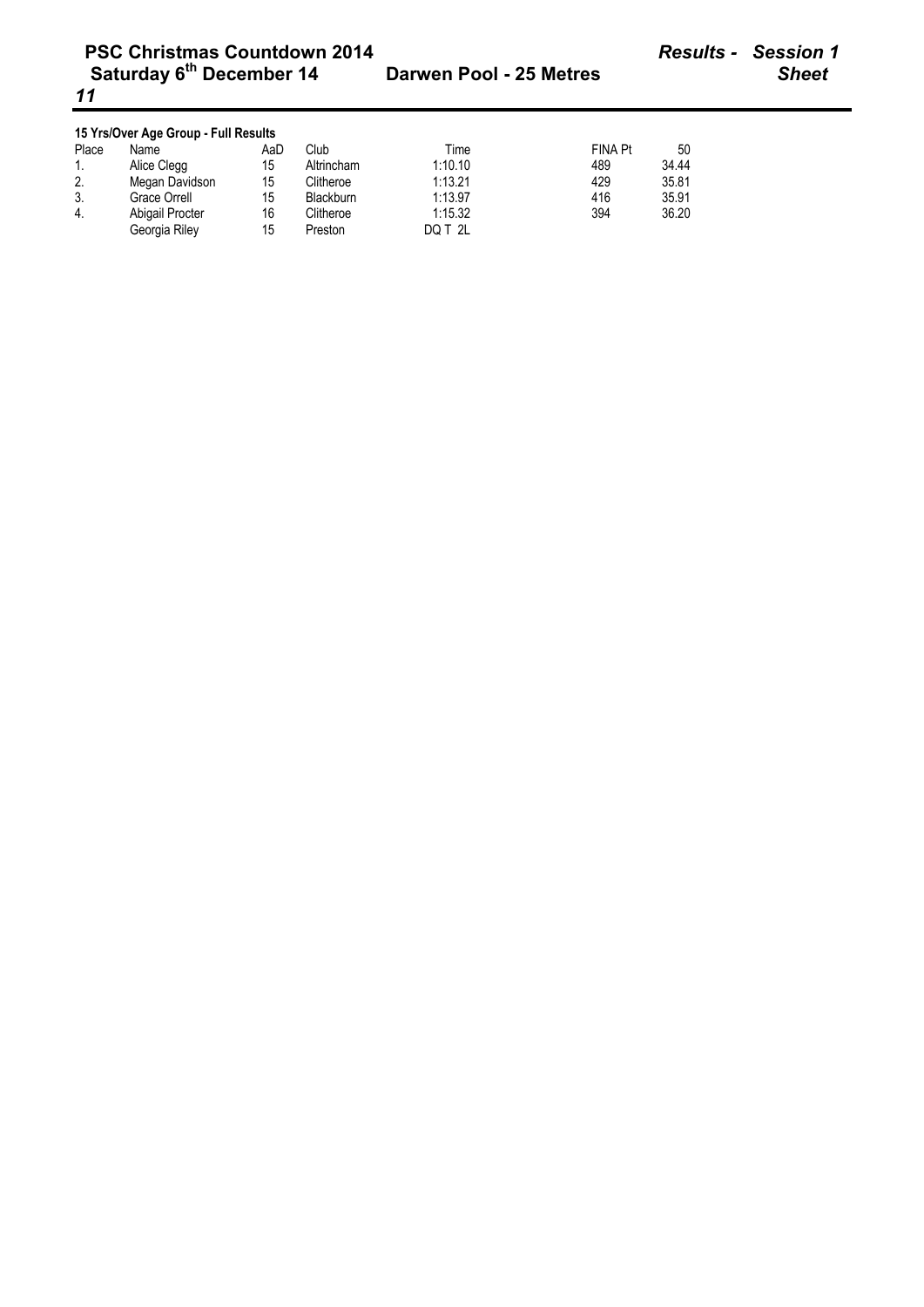|       | Saturday 6 <sup>th</sup> December 14                                             |     | Darwen Pool - 25 Metres |            |                |       | <b>Sheet 1</b> |         |
|-------|----------------------------------------------------------------------------------|-----|-------------------------|------------|----------------|-------|----------------|---------|
|       | EVENT 201 Boys 13 Yrs/Over 200m Butterfly<br>13 Yrs Age Group - Full Results     |     |                         |            |                |       |                |         |
| Place | Name                                                                             | AaD | Club                    | Time       | <b>FINA Pt</b> | 50    | 100            | 150     |
| 1.    | Kai Collins                                                                      | 13  | Blackburn               | 2:37.78    | 330            | 34.10 | 1:13.72        | 1:55.49 |
|       | 14 Yrs Age Group - Full Results                                                  |     |                         |            |                |       |                |         |
| Place | Name                                                                             | AaD | Club                    | Time       | <b>FINA Pt</b> | 50    | 100            | 150     |
| 1.    | Kieran Zenner                                                                    | 14  | Harrogate               | 2:48.07    | 273            | 35.50 | 1:17.07        | 2:01.80 |
|       |                                                                                  |     |                         |            |                |       |                |         |
|       | 15 Yrs/Over Age Group - Full Results                                             |     |                         |            |                |       |                |         |
| Place | Name                                                                             | AaD | Club                    | Time       | FINA Pt        | 50    | 100            | 150     |
| 1.    | Christopher Patko                                                                | 15  | Harrogate               | 2:25.36    | 422            | 31.96 | 1:08.43        | 1:46.89 |
| 2.    | <b>Bertram Richards</b>                                                          | 16  | Harrogate               | 2:38.00    | 329            | 33.20 | 1:11.34        | 1:52.20 |
| 3.    | Oliver Wilson                                                                    | 15  | Harrogate               | 2:44.76    | 290            | 34.82 | 1:16.06        | 2:00.02 |
|       | EVENT 202 Girls 13 Yrs/Over 200m Breaststroke<br>13 Yrs Age Group - Full Results |     |                         |            |                |       |                |         |
| Place | Name                                                                             | AaD | Club                    | Time       | <b>FINA Pt</b> | 50    | 100            | 150     |
| 1.    | Martha Smith                                                                     | 13  | Pioneer <sub>79</sub>   | 3:06.44    | 376            | 41.66 | 1:29.39        | 2:18.33 |
| 2.    | Mia Smith                                                                        | 13  | Southport               | 3:07.84    | 367            | 43.50 | 1:31.65        | 2:20.62 |
| 3.    | Chelsea Crabtree                                                                 | 13  | <b>Bolton Metro</b>     | 3:07.87    | 367            | 42.05 | 1:30.13        | 2:19.32 |
| 4.    | <b>Ellie Ward</b>                                                                | 13  | Pioneer 79              | 3:08.81    | 362            | 43.25 | 1:32.30        | 2:21.46 |
| 5.    | Ruby Frankland                                                                   | 13  | Preston                 | 3:09.34    | 359            | 43.61 | 1:32.10        | 2:21.61 |
| 6.    | Olivia Armes                                                                     | 13  | Preston                 | 3:10.12    | 354            | 42.86 | 1:30.52        | 2:20.13 |
| 7.    | Zoe Harley                                                                       | 13  | <b>Bolton Metro</b>     | 3:16.82    | 319            | 44.80 | 1:34.79        | 2:26.07 |
| 8.    | Kate Abbott                                                                      | 13  | Altrincham              | 3:20.18    | 303            | 45.84 | 1:36.71        | 2:29.04 |
| 9.    | Freya Harding                                                                    | 13  | Oldham Aqua             | 3:27.64    | 272            | 47.09 | 1:40.45        | 2:34.87 |
| 10.   | Katy Makin                                                                       | 13  | Pioneer 79              | 3:47.17    | 207            | 52.82 | 1:51.44        | 2:49.67 |
|       | Abigail Murray                                                                   | 13  | Pioneer 79              | DQ SA 6L   |                |       |                |         |
|       |                                                                                  |     |                         |            |                |       |                |         |
| Place | 14 Yrs Age Group - Full Results<br>Name                                          | AaD | Club                    | Time       | <b>FINA Pt</b> | 50    | 100            | 150     |
| 1.    | Alice Harding                                                                    | 14  | Pioneer <sub>79</sub>   | 2:56.06    | 446            | 40.71 | 1:25.70        | 2:11.17 |
| 2.    | <b>Chloe Peters</b>                                                              | 14  | Altrincham              | 3:17.42    | 316            | 45.03 | 1:34.95        | 3:17.42 |
|       |                                                                                  |     |                         |            |                |       |                |         |
|       | 15 Yrs/Over Age Group - Full Results                                             |     |                         |            |                |       |                |         |
| Place | Name                                                                             | AaD | Club                    | Time       | <b>FINA Pt</b> | 50    | 100            | 150     |
| 1.    | Rebecca Moore                                                                    | 15  | Preston                 | 3:02.90    | 398            | 41.74 | 1:27.98        | 2:16.22 |
| 2.    | Rachael Gorman                                                                   | 22  | Oldham Aqua             | 3:08.29    | 365            | 40.78 | 1:27.64        | 2:17.29 |
|       | EVENT 203 Boys 09 Yrs/Over 50m Freestyle                                         |     |                         |            |                |       |                |         |
|       | 09 Yrs Age Group - Full Results                                                  |     |                         |            |                |       |                |         |
| Place | Name                                                                             | AaD | Club                    | Time       | <b>FINA Pt</b> |       |                |         |
| 1.    | Samuel Burton                                                                    | 9   | Preston                 | 34.50      | 203            |       |                |         |
| 2.    | <b>Matthew Wright</b>                                                            | 9   | Preston                 | 35.34      | 189            |       |                |         |
| 3.    | Lucas Gornall                                                                    | 9   | Preston                 | 37.88      | 153            |       |                |         |
| 4.    | Thomas Boylett                                                                   | 9   | Southport               | 38.64      | 145            |       |                |         |
| 5.    | <b>Oliver Covill</b>                                                             | 9   | Preston                 | 38.73      | 143            |       |                |         |
| 6.    | Jake Cooper                                                                      | 9   | Pioneer <sub>79</sub>   | 39.21      | 138            |       |                |         |
| 7.    | William Havers-Strong                                                            | 9   | Pioneer 79              | 40.40      | 126            |       |                |         |
| 8.    | Ethan Ramalli                                                                    | 9   | Preston                 | 40.93      | 122            |       |                |         |
| 9.    | Joshua Baynes                                                                    | 9   | Pioneer <sub>79</sub>   | 41.41      | 117            |       |                |         |
| 10.   | Lucas Bargh                                                                      | 9   | Ramsbottom              | 42.32      | 110            |       |                |         |
|       | Jake Best                                                                        | 9   | Clitheroe               | <b>DNC</b> |                |       |                |         |
|       | 10 Yrs Age Group - Full Results                                                  |     |                         |            |                |       |                |         |
| Place | Name                                                                             | AaD | Club                    | Time       | <b>FINA Pt</b> |       |                |         |
| 1.    | Harry Rowland                                                                    |     | Preston                 | 33.55      |                |       |                |         |
|       |                                                                                  | 10  |                         | 33.66      | 221            |       |                |         |
| 2.    | Matthew Boyd                                                                     | 10  | Preston                 |            | 219            |       |                |         |
| 3.    | Adam Younis                                                                      | 10  | Southport               | 34.12      | 210            |       |                |         |
| 4.    | Henry Maw                                                                        | 10  | Southport               | 34.15      | 210            |       |                |         |
| 5.    | Harry Robinson                                                                   | 10  | Pioneer <sub>79</sub>   | 34.32      | 206            |       |                |         |
| 6.    | <b>Bailey Reid</b>                                                               | 10  | Preston                 | 34.99      | 195            |       |                |         |
| 7.    | Ashley Donaldson                                                                 | 10  | Altrincham              | 35.08      | 193            |       |                |         |
| 8.    | <b>Isaac Quarry</b>                                                              | 10  | Lancaster               | 35.31      | 190            |       |                |         |
| 9.    | Adam Tabernacle                                                                  | 10  | Preston                 | 35.39      | 188            |       |                |         |
| 10.   | James Edwards                                                                    | 10  | Kirkham Wesh            | 35.62      | 185            |       |                |         |
| 11.   | Spencer Cragg                                                                    | 10  | Blackburn               | 35.77      | 182            |       |                |         |
| 12.   | Cassius Heys                                                                     | 10  | Ramsbottom              | 36.10      | 177            |       |                |         |
| 13.   | Luke Falkingham                                                                  | 10  | Southport               | 36.59      | 170            |       |                |         |
| 14.   | Gabriel Taylor-Rimmer                                                            | 10  | Ramsbottom              | 36.60      | 170            |       |                |         |
| 15.   | Connor Eccleston                                                                 | 10  | Clitheroe               | 37.24      | 161            |       |                |         |

**PSC Christmas Countdown 2014** *Results - Session 2*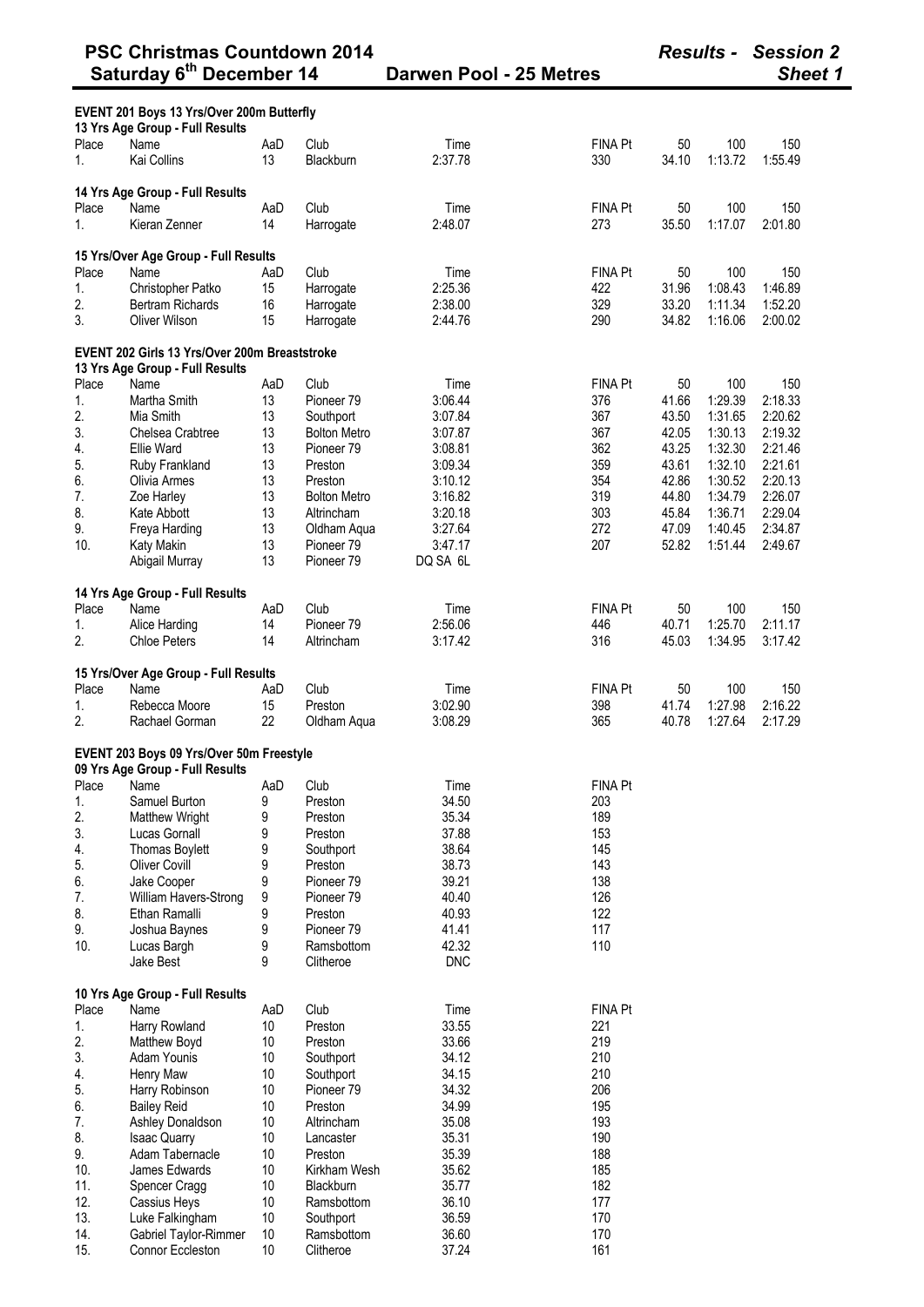|       | <b>PSC Christmas Countdown 2014</b>  |     |                       |                         |                | <b>Results - Session 2</b> |
|-------|--------------------------------------|-----|-----------------------|-------------------------|----------------|----------------------------|
|       | Saturday 6 <sup>th</sup> December 14 |     |                       | Darwen Pool - 25 Metres |                | <b>Sheet 2</b>             |
| 16.   | Ben Rogerson                         | 10  | Preston               | 37.26                   | 161            |                            |
| 17.   | Thomas Morgan                        | 10  | Southport             | 38.09                   | 151            |                            |
| 18.   | Daniel Gregory                       | 10  | <b>Bolton Metro</b>   | 38.40                   | 147            |                            |
|       | Thomas Dowthwaite                    |     |                       |                         | 145            |                            |
| 19.   |                                      | 10  | Carnforth             | 38.63                   |                |                            |
| 20.   | <b>Dylan Price</b>                   | 10  | Lancaster             | 39.16                   | 139            |                            |
| 21.   | <b>Robert Moir</b>                   | 10  | Clitheroe             | 39.92                   | 131            |                            |
| 22.   | Samuel Fenton                        | 10  | Pioneer 79            | 40.13                   | 129            |                            |
| 23.   | <b>Billy Testa-O'Neill</b>           | 10  | Pioneer 79            | 51.53                   | 61             |                            |
|       | 11 Yrs Age Group - Full Results      |     |                       |                         |                |                            |
| Place | Name                                 | AaD | Club                  | Time                    | <b>FINA Pt</b> |                            |
| 1.    | <b>Isaac Brennand</b>                | 11  | Chorley Marl          | 32.01                   | 255            |                            |
| 2.    | Benjamin Havers-Strong               | 11  | Pioneer <sub>79</sub> | 32.31                   | 248            |                            |
| 3.    | Liam Hardman                         | 11  | <b>Chorley Marl</b>   | 32.86                   | 235            |                            |
| 4.    | <b>Spencer Beattie</b>               | 11  | Preston               | 33.27                   | 227            |                            |
| 5.    | Jack Holmes                          | 11  | Garstang              | 33.75                   | 217            |                            |
| 6.    | Noah Melling                         | 11  | Harrogate             | 33.78                   | 217            |                            |
| 7.    | Liam Donohoe                         | 11  | <b>Bolton Metro</b>   | 33.87                   | 215            |                            |
| 8.    | Henry Day                            | 11  | Altrincham            | 33.91                   | 214            |                            |
| 9.    | Luc Slater                           | 11  | Preston               | 34.03                   | 212            |                            |
| 10.   | Thomas Duxbury                       | 11  | <b>Bolton Metro</b>   | 34.23                   | 208            |                            |
|       |                                      |     |                       |                         |                |                            |
| 11.   | Daniel Patko                         | 11  | Harrogate             | 34.88                   | 197            |                            |
| 12.   | Scott Paynter                        | 11  | Chorley Marl          | 34.89                   | 196            |                            |
| 13.   | <b>Charlie Monks</b>                 | 11  | Preston               | 35.66                   | 184            |                            |
| 14.   | Nicholas Edwards                     | 11  | Preston               | 35.69                   | 184            |                            |
| 15.   | <b>Charles Brass</b>                 | 11  | Clitheroe             | 35.78                   | 182            |                            |
| 16.   | Daniel Bentham                       | 11  | Pioneer <sub>79</sub> | 35.88                   | 181            |                            |
| 17.   | <b>Adam Scrutton</b>                 | 11  | Ormskirk              | 35.96                   | 179            |                            |
| 18.   | <b>Bobby Quayle</b>                  | 11  | Preston               | 36.35                   | 174            |                            |
| 19.   | Jasper Womack-Smith                  | 11  | Clitheroe             | 36.58                   | 170            |                            |
| 20.   | Thomas Douglas                       | 11  | Preston               | 36.66                   | 169            |                            |
| 21.   | Archibald Lawton                     | 11  | Ormskirk              | 37.22                   | 162            |                            |
| 22.   | Benjamin Harrop                      | 11  | <b>Bolton Metro</b>   | 37.50                   | 158            |                            |
| 23.   | Harvey King                          | 11  | Preston               | 37.60                   | 157            |                            |
| 24.   | <b>William Birch</b>                 | 11  | Clitheroe             | 38.54                   | 146            |                            |
| 25.   |                                      | 11  | Ormskirk              | 38.88                   | 142            |                            |
|       | Angus Lawton                         | 11  | Clitheroe             | <b>DNC</b>              |                |                            |
|       | Harry Wood                           |     |                       |                         |                |                            |
|       | 12 Yrs Age Group - Full Results      |     |                       |                         |                |                            |
|       | Place Name                           | AaD | Club                  | Time                    | FINA Pt        |                            |
| 1.    | Oliver Sargeant                      | 12  | Kendal                | 30.86                   | 284            |                            |
| 2.    | Thomas Baynes                        | 12  | Pioneer 79            | 30.87                   | 284            |                            |
| 3.    | Alasdair Moir                        | 12  | Clitheroe             | 31.41                   | 269            |                            |
| 4.    | Benjamin Makin                       | 12  | Pioneer <sub>79</sub> | 31.55                   | 266            |                            |
| 5.    | Nathan Smith                         | 12  | Preston               | 31.61                   | 264            |                            |
| 6.    | Jack Stanley                         | 12  | Blackburn             | 31.90                   | 257            |                            |
| 7.    | Luka Hyam                            | 12  | <b>Bolton Metro</b>   | 32.07                   | 253            |                            |
| 8.    | Adam Akik                            | 12  | <b>Bolton Metro</b>   | 32.24                   | 249            |                            |
| 9.    | Samuel Butterworth                   | 12  | Pioneer <sub>79</sub> | 32.38                   | 246            |                            |
| 10.   | Dominic Testa-O'Neill                | 12  | Pioneer <sub>79</sub> | 32.49                   | 243            |                            |
| 11.   | Jake Wissett                         | 12  | Ormskirk              | 33.13                   | 230            |                            |
|       |                                      |     | Pioneer 79            |                         |                |                            |
| 12.   | Jacob Waddington                     | 12  |                       | 33.26                   | 227            |                            |
| 13.   | William Wilson                       | 12  | Harrogate             | 33.75                   | 217            |                            |
| 14.   | <b>Oliver Williams</b>               | 12  | Kendal                | 34.27                   | 207            |                            |
| 15.   | Samuel Callaghan                     | 12  | Clitheroe             | 34.86                   | 197            |                            |
| 16.   | Benjamin Jacklyn                     | 12  | Harrogate             | 35.01                   | 194            |                            |
| 17.   | Samuel Case                          | 12  | Clitheroe             | 35.59                   | 185            |                            |
| 18.   | Cameron Mackinnon                    | 12  | Harrogate             | 35.80                   | 182            |                            |
| 19.   | Jack Morley                          | 12  | Harrogate             | 37.73                   | 155            |                            |
| 20.   | <b>Charlie Dewhurst</b>              | 12  | Clitheroe             | 38.77                   | 143            |                            |
|       | <b>Tiger Edwards</b>                 | 12  | Oldham Aqua           | <b>DNC</b>              |                |                            |
|       | 13 Yrs Age Group - Full Results      |     |                       |                         |                |                            |
| Place | Name                                 | AaD | Club                  | Time                    | <b>FINA Pt</b> |                            |
| 1.    | Jack Stanley                         | 13  | Clitheroe             | 27.36                   | 408            |                            |
| 2.    |                                      |     |                       |                         |                |                            |
|       | Jack Huddart                         | 13  | Blackburn             | 27.86                   | 386            |                            |
| 3.    | Jack McKay Smith                     | 13  | <b>Bolton Metro</b>   | 28.80                   | 350            |                            |
| 4.    | <b>Ben Turland</b>                   | 13  | Pioneer 79            | 29.27                   | 333            |                            |
| 5.    | Rio Quarry                           | 13  | Lancaster             | 29.81                   | 315            |                            |
| 6.    | Kai Collins                          | 13  | Blackburn             | 30.83                   | 285            |                            |
| 7.    | Dylan Gregg                          | 13  | Pioneer <sub>79</sub> | 32.29                   | 248            |                            |
| 8.    | Jari Swindlehurst                    | 13  | Blackburn             | 32.63                   | 240            |                            |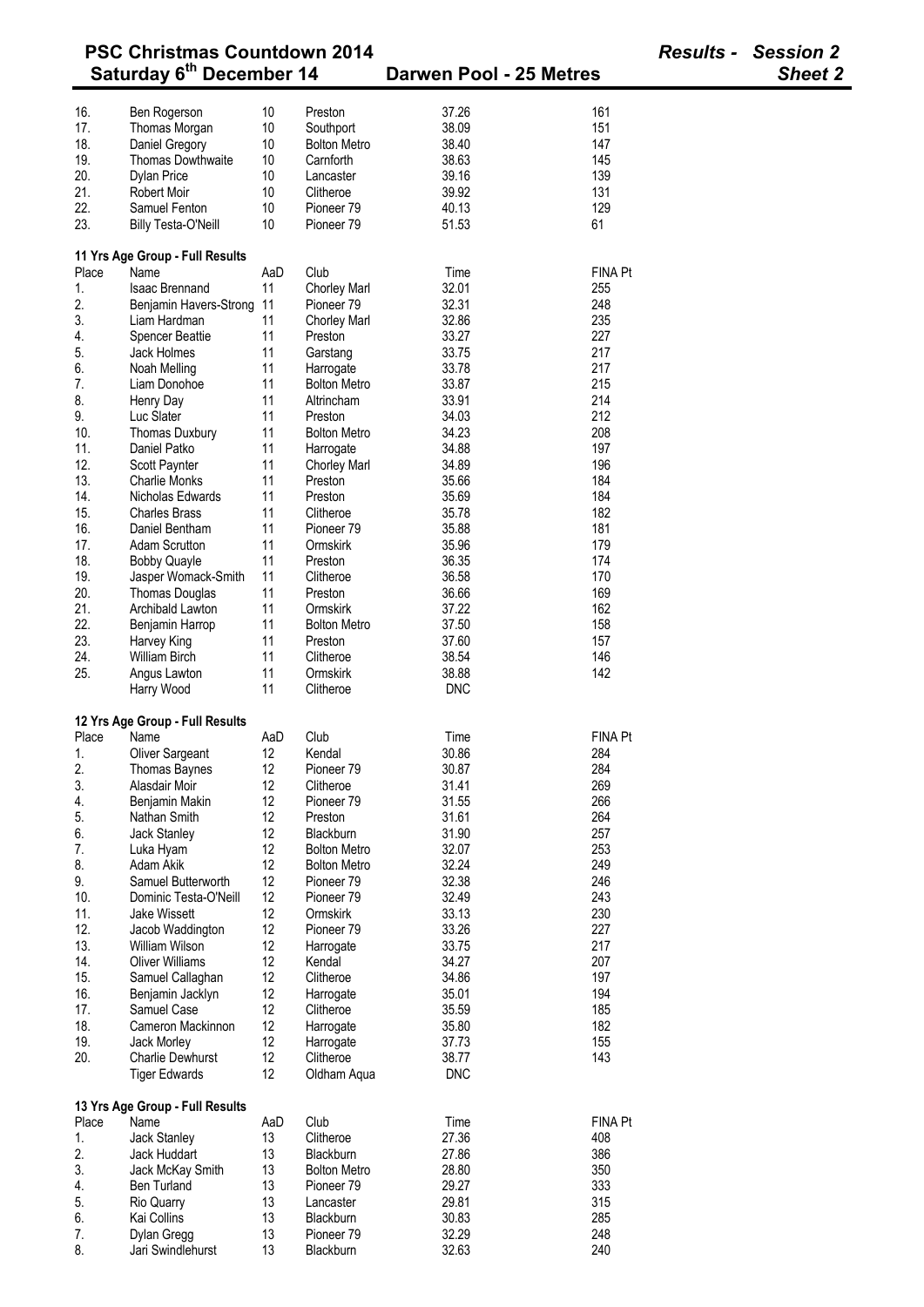| <b>PSC Christmas Countdown 2014</b> |                                              |          |                          |                                |                | <b>Results - Session 2</b> |  |
|-------------------------------------|----------------------------------------------|----------|--------------------------|--------------------------------|----------------|----------------------------|--|
|                                     | Saturday 6 <sup>th</sup> December 14         |          |                          | <b>Darwen Pool - 25 Metres</b> |                | Sheet 3                    |  |
| 9.                                  | Jake Bryant                                  | 13       | Kendal                   | 33.92                          | 214            |                            |  |
| 10.                                 | Joseph Green                                 | 13       | Kirkham Wesh             | 35.97                          | 179            |                            |  |
|                                     |                                              |          |                          |                                |                |                            |  |
|                                     | 14 Yrs Age Group - Full Results              |          |                          |                                |                |                            |  |
| Place                               | Name                                         | AaD      | Club                     | Time                           | <b>FINA Pt</b> |                            |  |
| 1.                                  | Kieran Zenner                                | 14       | Harrogate                | 28.53                          | 360            |                            |  |
| 2.                                  | Jacob Crompton                               | 14       | Clitheroe                | 29.01                          | 342            |                            |  |
| 3.                                  | Ben Gregory                                  | 14       | <b>Bolton Metro</b>      | 29.02                          | 342            |                            |  |
| 4.<br>5.                            | Alexander Grace                              | 14<br>14 | Dane Valley<br>Blackburn | 29.35<br>29.81                 | 330<br>315     |                            |  |
| 6.                                  | Dylan Ainsworth<br>Scott Womack              | 14       | Kendal                   | 30.35                          | 299            |                            |  |
| 7.                                  | <b>Ethan Scrutton</b>                        | 14       | Ormskirk                 | 30.48                          | 295            |                            |  |
| 8.                                  | Will Hands                                   | 14       | Preston                  | 30.72                          | 288            |                            |  |
| 9.                                  | Eden Forth                                   | 14       | Pioneer <sub>79</sub>    | 30.87                          | 284            |                            |  |
| 10.                                 | <b>Isaac Forrest</b>                         | 14       | Pioneer <sub>79</sub>    | 31.80                          | 260            |                            |  |
| 11.                                 | Gregor Fletcher                              | 14       | Kendal                   | 33.48                          | 222            |                            |  |
|                                     |                                              |          |                          |                                |                |                            |  |
| Place                               | 15 Yrs/Over Age Group - Full Results<br>Name | AaD      | Club                     | Time                           | <b>FINA Pt</b> |                            |  |
| 1.                                  | Gregory Birchenough                          | 17       | Blackburn                | 26.40                          | 454            |                            |  |
| 2.                                  | Laurence Bealing                             | 16       | Harrogate                | 27.00                          | 425            |                            |  |
| 3.                                  | Kieran Hennessy                              | 15       | Ormskirk                 | 27.05                          | 422            |                            |  |
| 4.                                  | Alexander Richardson                         | 15       | Oldham Aqua              | 27.17                          | 417            |                            |  |
| 5.                                  | <b>Matthew Sharpe</b>                        | 15       | Pioneer <sub>79</sub>    | 27.19                          | 416            |                            |  |
| 6.                                  | Robert Dyer                                  | 15       | Clitheroe                | 27.29                          | 411            |                            |  |
| 6.                                  | <b>Ethan Fielding</b>                        | 16       | Preston                  | 27.29                          | 411            |                            |  |
| 8.                                  | Jack Royle                                   | 15       | Blackburn                | 28.02                          | 380            |                            |  |
| 9.                                  | Christopher Patko                            | 15       | Harrogate                | 28.04                          | 379            |                            |  |
| 10.                                 | <b>Bertram Richards</b>                      | 16       | Harrogate                | 28.08                          | 377            |                            |  |
| 11.                                 | Adam Stansfield                              | 15       | Clitheroe                | 28.19                          | 373            |                            |  |
| 12.                                 | Philip Whitham                               | 15       | Oldham Aqua              | 28.22                          | 372            |                            |  |
| 13.                                 | Joseph Murray                                | 15       | Pioneer <sub>79</sub>    | 28.32                          | 368            |                            |  |
| 14.                                 | Patrick Hill                                 | 16       | Preston                  | 28.66                          | 355            |                            |  |
| 15.                                 | Callum Seton                                 | 17       | Lancaster                | 28.90                          | 346            |                            |  |
| 16.                                 | Sam Hollingworth                             | 15       | Preston                  | 28.93                          | 345            |                            |  |
| 17.                                 | Jamie Thomas                                 | 15       | Dane Valley              | 29.33                          | 331            |                            |  |
| 18.                                 | Sohan Rathod                                 | 15       | Preston                  | 29.49                          | 326            |                            |  |
| 19.                                 | Oliver Wilson                                | 15       | Harrogate                | 29.76                          | 317            |                            |  |
| 20.                                 | Thomas Brown                                 | 15       | <b>Burnley BOBC</b>      | 31.16                          | 276            |                            |  |
|                                     | EVENT 204 Girls 09 Yrs/Over 50m Backstroke   |          |                          |                                |                |                            |  |
| Place                               | 09 Yrs Age Group - Full Results<br>Name      | AaD      | Club                     | Time                           | <b>FINA Pt</b> |                            |  |
| 1.                                  | Lily Gregg                                   | 9        | Pioneer <sub>79</sub>    | 41.65                          | 234            |                            |  |
| 2.                                  | Lucy Turner                                  | 9        | Clitheroe                | 43.58                          | 205            |                            |  |
| 3.                                  | Louisa Ibberson                              | 9        | Harrogate                | 43.61                          | 204            |                            |  |
| 4.                                  | Mia Smith                                    | 9        | Ramsbottom               | 43.64                          | 204            |                            |  |
| 5.                                  | Lauren Airey                                 | 9        | Preston                  | 43.82                          | 201            |                            |  |
| 6.                                  | Lola Baron                                   | 9        | Blackburn                | 44.83                          | 188            |                            |  |
| 7.                                  | Amity Jones                                  | 9        | Preston                  | 45.77                          | 177            |                            |  |
| 7.                                  | Ella Falkingham                              | 9        | Southport                | 45.77                          | 177            |                            |  |
| 9.                                  | Samara Metcalfe                              | 9        | Preston                  | 47.32                          | 160            |                            |  |
| 10.                                 | Lola Kopydlowski                             | 9        | Preston                  | 47.89                          | 154            |                            |  |
| 11.                                 | Elladiane Reid                               | 9        | Preston                  | 49.33                          | 141            |                            |  |
| 12.                                 | <b>Hattie Varley</b>                         | 9        | Clitheroe                | 49.86                          | 136            |                            |  |
| 13.                                 | Katelyn Croasdale-Cleg                       | 9        | Preston                  | 50.37                          | 132            |                            |  |
|                                     | Anna Sutton                                  | 9        | Preston                  | DQ T 1L                        |                |                            |  |
|                                     | Katie Hale                                   | 9        | Preston                  | DQ T 1L                        |                |                            |  |
|                                     | 10 Yrs Age Group - Full Results              |          |                          |                                |                |                            |  |
| Place                               | Name                                         | AaD      | Club                     | Time                           | <b>FINA Pt</b> |                            |  |
| 1.                                  | <b>Bethany Hughes</b>                        | 10       | Southport                | 36.40                          | 351            |                            |  |
| 2.                                  | Mia Chambers                                 | 10       | Southport                | 38.82                          | 290            |                            |  |
| 3.                                  | Georgia Ashton                               | 10       | <b>Chorley Marl</b>      | 40.03                          | 264            |                            |  |
| 4.                                  | Sassy Palfreman                              | 10       | Harrogate                | 40.16                          | 262            |                            |  |
| 5.                                  | Zoe Sharpley                                 | 10       | <b>Burnley BOBC</b>      | 41.26                          | 241<br>239     |                            |  |
| 6.<br>7.                            | Ella Smith<br>Larissa Hannam                 | 10<br>10 | Southport<br>Lancaster   | 41.39<br>41.69                 | 234            |                            |  |
| 8.                                  | Amber Mann                                   | 10       | Preston                  | 41.83                          | 231            |                            |  |
| 9.                                  | Ella Price                                   | 10       | Oldham Aqua              | 41.98                          | 229            |                            |  |
| 10.                                 | Ella Newton                                  | 10       | Preston                  | 42.32                          | 223            |                            |  |
|                                     |                                              |          |                          |                                |                |                            |  |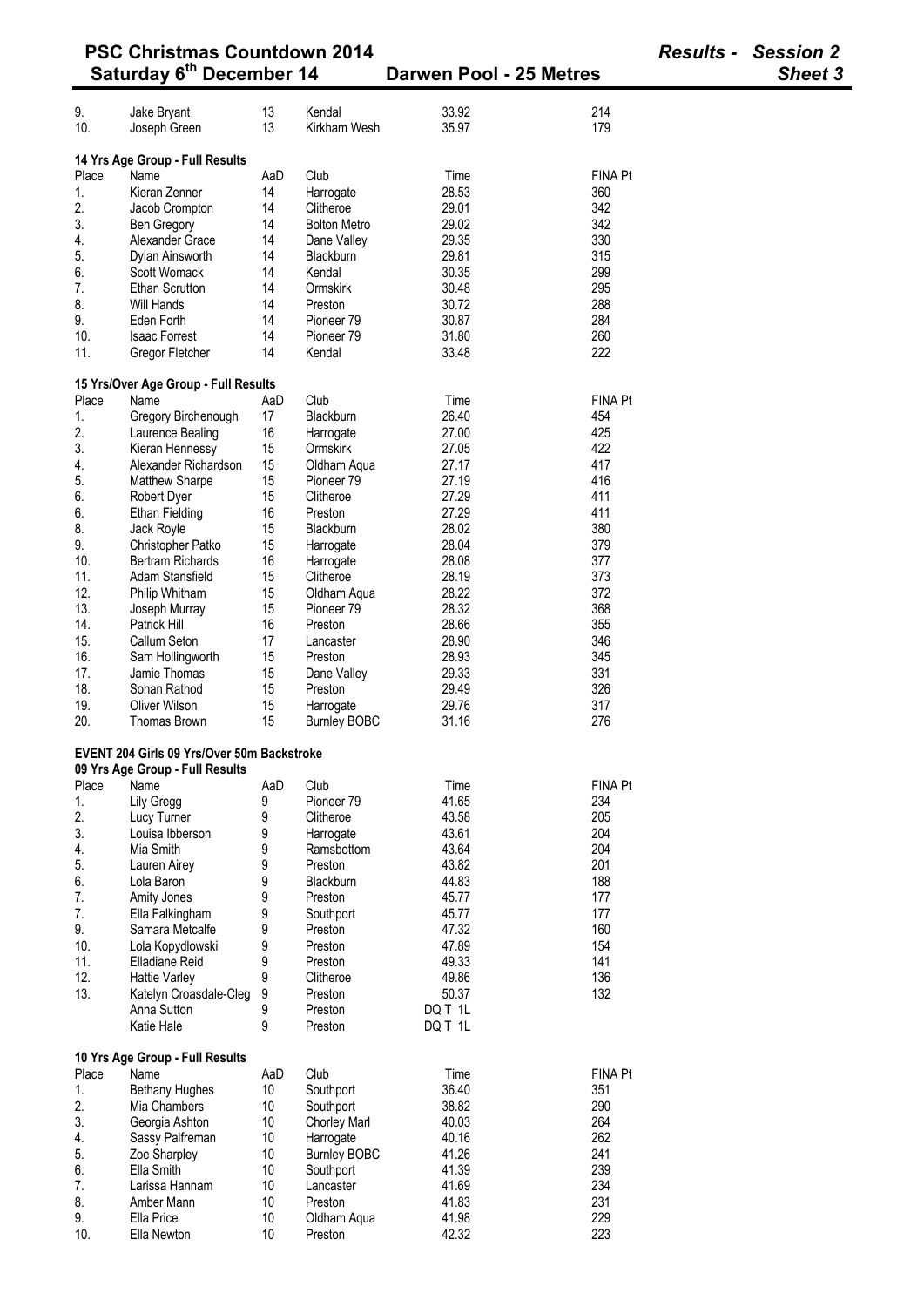| <b>PSC Christmas Countdown 2014</b><br>Saturday 6 <sup>th</sup> December 14 |                                 |     |                       |                         |                | <b>Results - Session 2</b> |
|-----------------------------------------------------------------------------|---------------------------------|-----|-----------------------|-------------------------|----------------|----------------------------|
|                                                                             |                                 |     |                       | Darwen Pool - 25 Metres |                | Sheet 4                    |
| 11.                                                                         | <b>Katherine Waters</b>         | 10  | Ramsbottom            | 42.57                   | 220            |                            |
| 12.                                                                         | Alisha Heath                    | 10  | Pioneer <sub>79</sub> | 42.76                   | 217            |                            |
| 13.                                                                         | Caitlin Deegan                  | 10  | Kendal                | 42.95                   | 214            |                            |
| 14.                                                                         | Olivia Borland                  | 10  | Southport             | 43.02                   | 213            |                            |
| 15.                                                                         | <b>Isabel Martin</b>            | 10  | Pioneer <sub>79</sub> | 43.14                   | 211            |                            |
| 16.                                                                         | Anna Ashworth                   | 10  | <b>Burnley BOBC</b>   | 43.29                   | 209            |                            |
| 17.                                                                         | Kenzi Ormerod                   | 10  | Pioneer <sub>79</sub> | 43.33                   | 208            |                            |
| 18.                                                                         | <b>Abbie Catlow</b>             | 10  | Lancaster             | 43.53                   | 205            |                            |
| 19.                                                                         | Louise Taylor                   | 10  | Clitheroe             | 44.13                   | 197            |                            |
| 20.                                                                         | <b>Emily Nuttall</b>            | 10  | Pioneer <sub>79</sub> | 44.19                   | 196            |                            |
| 21.                                                                         | Rebecca Thomas Reid             | 10  | Kirkham Wesh          | 44.46                   | 193            |                            |
| 22.                                                                         | Caitlin O'Brien                 | 10  | Preston               | 45.39                   | 181            |                            |
| 23.                                                                         | Lucy Sargeant                   | 10  | Kendal                | 45.72                   | 177            |                            |
| 24.                                                                         | Lois Cronshaw                   | 10  | Pioneer <sub>79</sub> | 46.29                   | 171            |                            |
| 25.                                                                         | Holly Heaton                    | 10  | Preston               | 47.32                   | 160            |                            |
| 26.                                                                         | Kaitlin Riley                   | 10  | Preston               | 47.34                   | 159            |                            |
| 27.                                                                         | <b>Rhiannon Pellow</b>          | 10  | Ormskirk              | 47.81                   | 155            |                            |
| 28.                                                                         | Roisin O'Connor                 | 10  | Ormskirk              | 47.88                   | 154            |                            |
| 29.                                                                         | Evie Coupe                      | 10  | Preston               | 48.22                   | 151            |                            |
| 30.                                                                         | Katelyn Doyle                   | 10  | Clitheroe             | 49.02                   | 144            |                            |
| 31.                                                                         | Amelia Langton                  | 10  | Preston               | 52.99                   | 114            |                            |
| 32.                                                                         | Cailin Magee                    | 10  | Preston               | 56.72                   | 93             |                            |
|                                                                             |                                 |     |                       |                         |                |                            |
|                                                                             | 11 Yrs Age Group - Full Results |     |                       |                         |                |                            |
| Place                                                                       | Name                            | AaD | Club                  | Time                    | <b>FINA Pt</b> |                            |
| 1.                                                                          | Olivia McGinty                  | 11  | Clitheroe             | 37.78                   | 314            |                            |
| 2.                                                                          | Mikaela Shackleton              | 11  | Pioneer <sub>79</sub> | 37.87                   | 312            |                            |
| 3.                                                                          | Niamh Speakman                  | 11  | <b>Bolton Metro</b>   | 37.94                   | 310            |                            |
| 4.                                                                          | Kimberley Burston               | 11  | Oldham Aqua           | 38.69                   | 293            |                            |
| 5.                                                                          | Caitlin Birkett-Bentle          | 11  | Clitheroe             | 38.80                   | 290            |                            |
| 6.                                                                          | Lucy Macpherson                 | 11  | Preston               | 39.08                   | 284            |                            |
| 7.                                                                          | Gabrielle Parker                | 11  | Preston               | 40.30                   | 259            |                            |
| 8.                                                                          | Annabelle Corlett               | 11  | Ormskirk              | 40.84                   | 249            |                            |
| 9.                                                                          | Georgia Holding                 | 11  | Preston               | 41.21                   | 242            |                            |
| 10.                                                                         | Keira Dunstan                   | 11  | <b>Chorley Marl</b>   | 42.43                   | 222            |                            |
| 11.                                                                         | Natalie Charlesworth            | 11  | Garstang              | 42.60                   | 219            |                            |
| 12.                                                                         | <b>Felicity Dodd</b>            | 11  | Blackburn             | 42.89                   | 215            |                            |
| 13.                                                                         | Millie Waddington               | 11  | Pioneer <sub>79</sub> | 43.07                   | 212            |                            |
| 14.                                                                         | Alexandra Brophy                | 11  | Kirkham Wesh          | 43.22                   | 210            |                            |
| 15.                                                                         | Jessica Martin                  | 11  | Ormskirk              | 44.44                   | 193            |                            |
| 16.                                                                         | Ellie Lomax                     | 11  | Oldham Aqua           | 44.83                   | 188            |                            |
| 17.                                                                         | Holly McHugh                    | 11  | Chorley Marl          | 45.06                   | 185            |                            |
| 18.                                                                         | Lois Duffy                      | 11  | <b>Burnley BOBC</b>   | 46.10                   | 173            |                            |
|                                                                             | Lucy Hollings                   | 11  | Preston               | <b>DNC</b>              |                |                            |
|                                                                             | Emma Wright                     | 11  | Clitheroe             | <b>DNC</b>              |                |                            |
|                                                                             |                                 |     |                       |                         |                |                            |
|                                                                             | 12 Yrs Age Group - Full Results |     |                       |                         |                |                            |
| Place                                                                       | Name                            | AaD | Club                  | Time                    | FINA Pt        |                            |
| 1.                                                                          | Alexandra Carr                  | 12  | Kirkham Wesh          | 34.48                   | 414            |                            |
| 2.                                                                          | Simone Ellson                   | 12  | Pioneer 79            | 35.37                   | 383            |                            |
| 3.                                                                          | Alice Fox                       | 12  | Preston               | 36.16                   | 359            |                            |
| 4.                                                                          | Lindsay Jackson                 | 12  | <b>Bolton Metro</b>   | 36.49                   | 349            |                            |
| 5.                                                                          | Darcy Williams                  | 12  | <b>Burnley BOBC</b>   | 36.61                   | 345            |                            |
| 6.                                                                          | <b>Emily Peters</b>             | 12  | Altrincham            | 36.95                   | 336            |                            |
| 7.                                                                          | <b>Alice Entwistle</b>          | 12  | Clitheroe             | 37.54                   | 320            |                            |
| 8.                                                                          | Jessica Millar                  | 12  | Preston               | 37.57                   | 320            |                            |
| 9.                                                                          | Scarlett Aspinall               | 12  | Southport             | 37.79                   | 314            |                            |
| 10.                                                                         | Charlotte Bacon                 | 12  | Oldham Aqua           | 37.89                   | 312            |                            |
| 11.                                                                         | Katie Richardson                | 12  | Oldham Aqua           | 38.01                   | 309            |                            |
| 12.                                                                         | Emma Mao                        | 12  | Preston               | 38.12                   | 306            |                            |
| 13.                                                                         | Emma Tabernacle                 | 12  | Preston               | 38.67                   | 293            |                            |
| 14.                                                                         | Alisha Hogan                    | 12  | <b>Bolton Metro</b>   | 38.87                   | 289            |                            |
| 15.                                                                         | Jessica Critchley               | 12  | Garstang              | 38.97                   | 286            |                            |
| 16.                                                                         | Abigail Harrop                  | 12  | <b>Bolton Metro</b>   | 39.20                   | 281            |                            |
| 17.                                                                         | Lara Sugden                     | 12  | Harrogate             | 39.42                   | 277            |                            |
| 18.                                                                         | Sophie Taylor                   | 12  | <b>Bolton Metro</b>   | 40.23                   | 260            |                            |
| 19.                                                                         | <b>Isobel Pickford</b>          | 12  | Clitheroe             | 40.26                   | 260            |                            |
| 20.                                                                         | Samantha Hobson                 | 12  | Blackburn             | 41.20                   | 242            |                            |
| 21.                                                                         | Anna Brown                      | 12  | <b>Burnley BOBC</b>   | 41.25                   | 241            |                            |
| 22.                                                                         | <b>Caitlin Turner</b>           | 12  | <b>Bolton Metro</b>   | 41.64                   | 235            |                            |
| 23.                                                                         | Charlotte Hepworth              | 12  | Pioneer <sub>79</sub> | 41.98                   | 229            |                            |
| 24.                                                                         | Erin Leaver                     | 12  | Pioneer 79            | 42.04                   | 228            |                            |
|                                                                             |                                 |     |                       |                         |                |                            |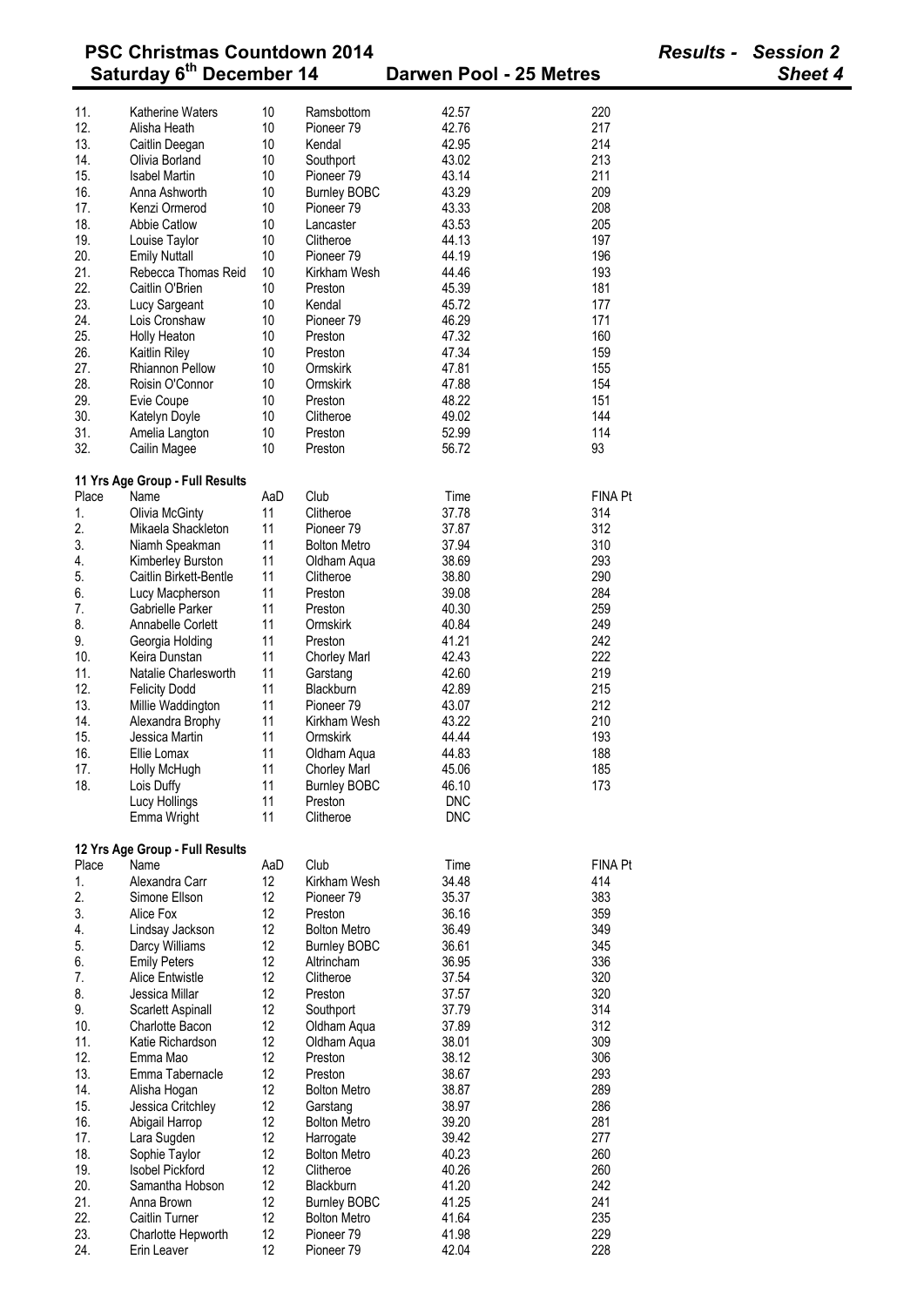|       | <b>PSC Christmas Countdown 2014</b>  |     |                       |                         |                |       | <b>Results - Session 2</b> |
|-------|--------------------------------------|-----|-----------------------|-------------------------|----------------|-------|----------------------------|
|       | Saturday 6 <sup>th</sup> December 14 |     |                       | Darwen Pool - 25 Metres |                |       | <b>Sheet 5</b>             |
|       |                                      |     |                       |                         |                |       |                            |
| 25.   | Mia Nobbs                            | 12  | Pioneer 79            | 42.40                   | 222            |       |                            |
| 26.   | Lucy Robinson                        | 12  | Altrincham            | 42.77                   | 216            |       |                            |
| 27.   | Eve Smith                            | 12  | Altrincham            | 43.38                   | 207            |       |                            |
| 28.   | Nicola Toms                          | 12  | <b>Burnley BOBC</b>   | 43.64                   | 204            |       |                            |
| 29.   | Molly Womack                         | 12  | Kendal                | 45.21                   | 183            |       |                            |
|       | Ciara Harrison                       | 12  | Oldham Aqua           | <b>DNC</b>              |                |       |                            |
|       | Olivia Brannick                      | 12  | Oldham Aqua           | DQ T 1L                 |                |       |                            |
|       | 13 Yrs Age Group - Full Results      |     |                       |                         |                |       |                            |
| Place | Name                                 | AaD | Club                  | Time                    | <b>FINA Pt</b> |       |                            |
| 1.    | Mia Smith                            | 13  | Southport             | 35.05                   | 394            |       |                            |
| 2.    | <b>Emily Sharpe</b>                  | 13  | Pioneer <sub>79</sub> | 35.33                   | 384            |       |                            |
| 3.    | Chelsea Crabtree                     | 13  | <b>Bolton Metro</b>   | 35.35                   | 384            |       |                            |
| 4.    | Rachael Thompson                     | 13  | Preston               | 36.14                   | 359            |       |                            |
|       |                                      |     |                       |                         |                |       |                            |
| 5.    | Matilda Brown                        | 13  | Pioneer 79            | 36.18                   | 358            |       |                            |
| 6.    | Ella Bergin-Williams                 | 13  | Oldham Aqua           | 36.37                   | 352            |       |                            |
| 7.    | Ellie Ward                           | 13  | Pioneer <sub>79</sub> | 37.05                   | 333            |       |                            |
| 8.    | Emily Robinson                       | 13  | Altrincham            | 37.47                   | 322            |       |                            |
| 9.    | Jessica Hobson                       | 13  | <b>Blackburn</b>      | 37.60                   | 319            |       |                            |
| 10.   | Alex Donohoe                         | 13  | <b>Bolton Metro</b>   | 37.64                   | 318            |       |                            |
| 11.   | Kate Abbott                          | 13  | Altrincham            | 38.84                   | 289            |       |                            |
| 12.   | Emma Jackson                         | 13  | Clitheroe             | 39.43                   | 276            |       |                            |
| 13.   | Zoe Harley                           | 13  | <b>Bolton Metro</b>   | 39.64                   | 272            |       |                            |
| 14.   | Abigail Murray                       | 13  | Pioneer <sub>79</sub> | 39.73                   | 270            |       |                            |
| 15.   | Freya Harding                        | 13  | Oldham Aqua           | 39.75                   | 270            |       |                            |
| 16.   | Sophie Thompson                      | 13  | Clitheroe             | 39.94                   | 266            |       |                            |
| 17.   |                                      | 13  | Blackburn             | 40.13                   | 262            |       |                            |
|       | Hannah Wright                        |     |                       |                         |                |       |                            |
| 18.   | Olivia Gordon                        | 13  | Pioneer 79            | 40.90                   | 248            |       |                            |
| 19.   | Kathryn Dodd                         | 13  | Clitheroe             | 41.50                   | 237            |       |                            |
| 20.   | Daisy Pollitt                        | 13  | Lancaster             | 41.76                   | 233            |       |                            |
| 21.   | Katy Makin                           | 13  | Pioneer 79            | 48.06                   | 152            |       |                            |
|       | 14 Yrs Age Group - Full Results      |     |                       |                         |                |       |                            |
| Place | Name                                 | AaD | Club                  | Time                    | <b>FINA Pt</b> |       |                            |
|       |                                      | 14  | Clitheroe             |                         | 452            |       |                            |
| 1.    | Charlie Coy                          |     |                       | 33.48                   |                |       |                            |
| 2.    | Alice Harding                        | 14  | Pioneer <sub>79</sub> | 34.78                   | 403            |       |                            |
| 3.    | Elissa Gornall                       | 14  | Preston               | 35.06                   | 393            |       |                            |
| 4.    | Isabella Watt                        | 14  | Pioneer <sub>79</sub> | 36.29                   | 355            |       |                            |
| 5.    | <b>Emily Armstrong</b>               | 14  | Preston               | 36.35                   | 353            |       |                            |
| 6.    | Abigail Newsham                      | 14  | Blackburn             | 37.19                   | 330            |       |                            |
| 7.    | Sophie Potter                        | 14  | Altrincham            | 38.95                   | 287            |       |                            |
| 8.    | Megan Ashton                         | 14  | Ramsbottom            | 39.15                   | 282            |       |                            |
| 9.    | Samantha Hepworth                    | 14  | Pioneer <sub>79</sub> | 47.97                   | 153            |       |                            |
|       | Chloe Davey                          | 14  | Oldham Aqua           | <b>DNC</b>              |                |       |                            |
|       |                                      |     |                       |                         |                |       |                            |
|       | 15 Yrs/Over Age Group - Full Results |     |                       |                         |                |       |                            |
| Place | Name                                 | AaD | Club                  | Time                    | <b>FINA Pt</b> |       |                            |
| 1.    | <b>Grace Orrell</b>                  | 15  | Blackburn             | 33.44                   | 453            |       |                            |
| 2.    | Alice Clegg                          | 15  | Altrincham            | 33.75                   | 441            |       |                            |
| 3.    | Megan Davidson                       | 15  | Clitheroe             | 33.84                   | 438            |       |                            |
| 4.    | Rachael Gorman                       | 22  | Oldham Aqua           | 34.83                   | 401            |       |                            |
| 5.    | <b>Emily Hall</b>                    | 15  | Wigan                 | 35.00                   | 395            |       |                            |
| 6.    | Georgia Riley                        | 15  | Preston               | 36.95                   | 336            |       |                            |
| 7.    | Amy Reay                             | 16  | Kendal                | 37.27                   | 327            |       |                            |
| 8.    | <b>Holly Williams</b>                | 15  | <b>Burnley BOBC</b>   | 37.90                   | 311            |       |                            |
| 9.    | Rebecca Moore                        | 15  | Preston               | 38.53                   | 296            |       |                            |
|       | Anna Rowlands                        | 15  | <b>Bolton Metro</b>   | <b>DNC</b>              |                |       |                            |
|       |                                      |     |                       |                         |                |       |                            |
|       | EVENT 205 Boys 09/12 Yrs 100m IM     |     |                       |                         |                |       |                            |
|       | 09 Yrs Age Group - Full Results      |     |                       |                         |                |       |                            |
| Place | Name                                 | AaD | Club                  | Time                    | <b>FINA Pt</b> | 50    |                            |
| 1.    | Samuel Burton                        | 9   | Preston               | 1:29.35                 | 182            | 41.18 |                            |
| 2.    | Lucas Gornall                        | 9   | Preston               | 1:35.25                 | 150            | 44.89 |                            |
| 3.    | <b>Matthew Wright</b>                | 9   | Preston               | 1:36.90                 | 143            | 43.74 |                            |
| 4.    | <b>Thomas Boylett</b>                | 9   | Southport             | 1:39.85                 | 130            | 48.19 |                            |
| 5.    | Ethan Ramalli                        | 9   | Preston               | 1:42.06                 | 122            | 47.20 |                            |
| 6.    | William Havers-Strong                | 9   | Pioneer 79            | 1:42.75                 | 120            | 46.82 |                            |
| 7.    | Joshua Baynes                        | 9   | Pioneer <sub>79</sub> | 1:48.41                 | 102            | 48.53 |                            |
| 8.    |                                      |     |                       | 1:51.29                 | 94             | 51.74 |                            |
|       | Lucas Bargh                          | 9   | Ramsbottom            |                         |                |       |                            |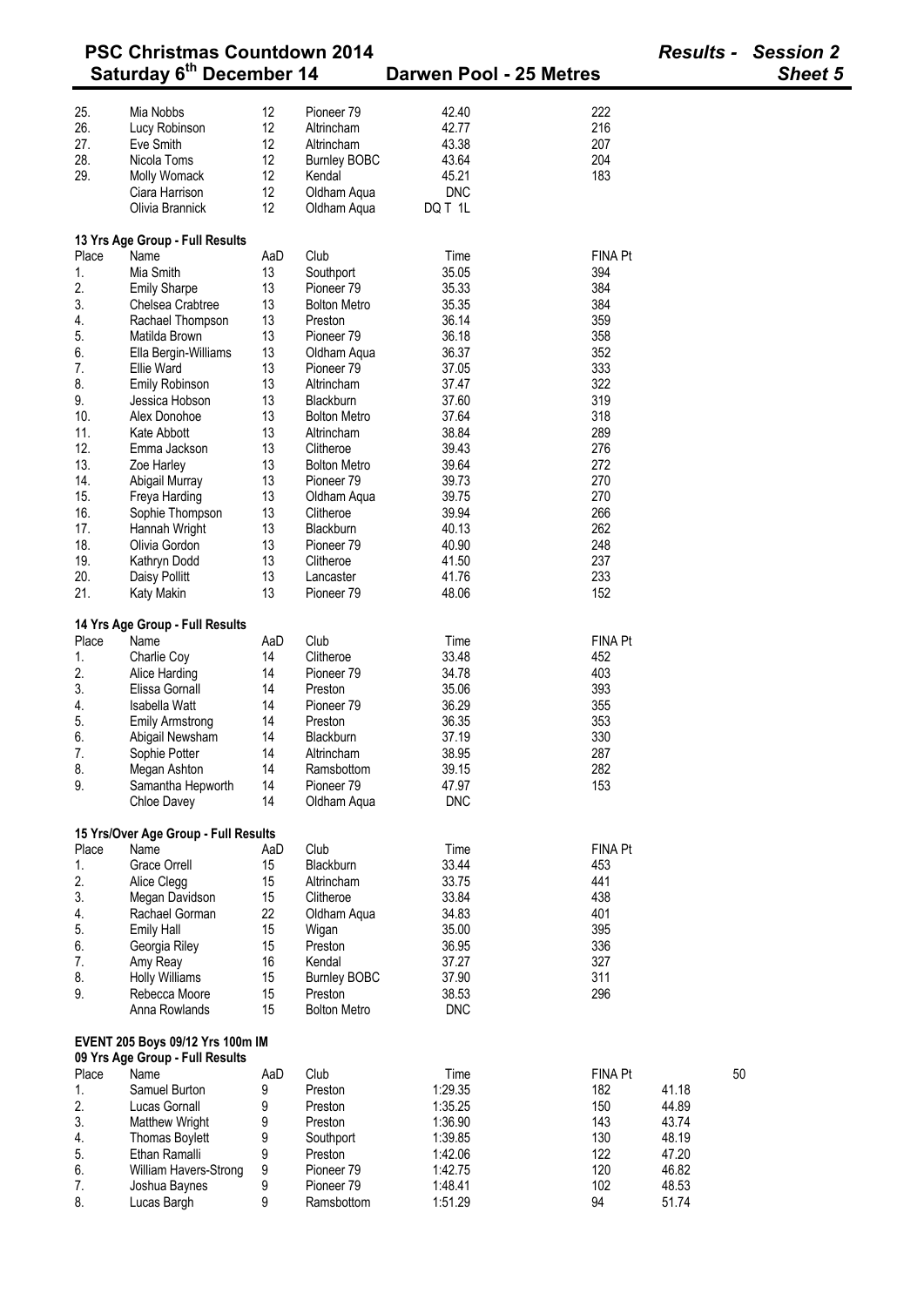|            | 10 Yrs Age Group - Full Results            |                 |                          |                       |                |       |
|------------|--------------------------------------------|-----------------|--------------------------|-----------------------|----------------|-------|
| Place      | Name                                       | AaD             | Club                     | Time                  | <b>FINA Pt</b> | 50    |
| 1.         | Adam Younis                                | 10              | Southport                | 1:24.13               | 218            | 38.60 |
| 2.         | Harry Robinson                             | 10              | Pioneer 79               | 1:24.69               | 214            | 40.23 |
| 3.         | Henry Maw                                  | 10              | Southport                | 1:27.18               | 196            | 40.12 |
| 4.         | Matthew Boyd                               | 10              | Preston                  | 1:27.79               | 192            | 39.04 |
| 5.         | Harry Rowland                              | 10              | Preston                  | 1:28.56               | 187            | 41.56 |
| 6.         | <b>Bailey Reid</b>                         | 10              | Preston                  | 1:29.76               | 180            | 42.06 |
| 7.         | Spencer Cragg                              | 10              | Blackburn                | 1:30.18               | 177            | 41.29 |
| 8.         | <b>Isaac Quarry</b>                        | 10              | Lancaster                | 1:31.90               | 168            | 43.93 |
| 9.         | Ashley Donaldson                           | 10              | Altrincham               | 1:32.27               | 165            | 43.23 |
| 10.        | Ben Rogerson                               | 10              | Preston                  | 1:32.33               | 165            | 42.17 |
|            |                                            |                 |                          |                       |                |       |
| 11.        | Adam Tabernacle                            | 10              | Preston                  | 1:32.42               | 165            | 41.74 |
| 12.        | Gabriel Taylor-Rimmer                      | 10              | Ramsbottom               | 1:32.76               | 163            | 41.73 |
| 13.        | Luke Falkingham                            | 10              | Southport                | 1:33.00               | 162            | 41.78 |
| 14.        | Connor Eccleston                           | 10              | Clitheroe                | 1:34.07               | 156            | 45.51 |
| 15.        | Thomas Morgan                              | 10              | Southport                | 1:34.61               | 153            | 46.14 |
| 16.        | <b>Dylan Price</b>                         | 10              | Lancaster                | 1:38.74               | 135            | 46.42 |
| 17.        | Samuel Fenton                              | 10              | Pioneer <sub>79</sub>    | 1:45.03               | 112            | 50.60 |
|            | James Edwards                              | 10              | Kirkham Wesh             | DQ SA 3L              |                |       |
|            | 11 Yrs Age Group - Full Results            |                 |                          |                       |                |       |
| Place      | Name                                       | AaD             | Club                     | Time                  | <b>FINA Pt</b> | 50    |
| 1.         | <b>Isaac Brennand</b>                      | 11              | Chorley Marl             | 1:19.43               | 260            | 37.98 |
| 2.         | Benjamin Havers-Strong                     | 11              | Pioneer <sub>79</sub>    | 1:22.35               | 233            | 37.37 |
| 3.         |                                            | 11              |                          |                       | 220            |       |
|            | Liam Hardman                               |                 | <b>Chorley Marl</b>      | 1:24.00               | 206            | 38.82 |
| 4.         | Thomas Duxbury                             | 11              | <b>Bolton Metro</b>      | 1:25.74               |                | 40.90 |
| 5.         | Henry Day                                  | 11              | Altrincham               | 1:26.32               | 202            |       |
| 6.         | Scott Paynter                              | 11              | Chorley Marl             | 1:27.59               | 194            | 41.27 |
| 7.         | Jack Holmes                                | 11              | Garstang                 | 1:28.98               | 185            | 42.30 |
| 8.         | Luc Slater                                 | 11              | Preston                  | 1:28.99               | 185            | 40.48 |
| 9.         | Daniel Bentham                             | 11              | Pioneer <sub>79</sub>    | 1:30.51               | 175            | 42.48 |
| 10.        | <b>Spencer Beattie</b>                     | 11              | Preston                  | 1:31.97               | 167            | 43.45 |
| 11.        | Nicholas Edwards                           | 11              | Preston                  | 1:32.70               | 163            | 42.75 |
| 12.        | Harvey King                                | 11              | Preston                  | 1:33.07               | 161            | 47.18 |
| 13.        | <b>Charlie Monks</b>                       | 11              | Preston                  | 1:33.56               | 159            | 42.70 |
| 14.        | Thomas Douglas                             | 11              | Preston                  | 1:33.73               | 158            | 43.68 |
| 15.        | <b>Adam Scrutton</b>                       | 11              | Ormskirk                 | 1:33.93               | 157            | 43.96 |
| 16.        | Benjamin Harrop                            | 11              | <b>Bolton Metro</b>      | 1:35.19               | 151            | 45.25 |
| 17.        | <b>Charles Brass</b>                       | 11              | Clitheroe                | 1:42.10               | 122            | 46.54 |
| 18.        | <b>Bobby Quayle</b>                        | 11              | Preston                  | 1:44.93               | 112            | 50.83 |
|            | Harry Wood                                 | 11              | Clitheroe                | <b>DNC</b>            |                |       |
|            | Daniel Patko                               | 11              |                          | <b>DNC</b>            |                |       |
|            |                                            |                 | Harrogate                |                       |                |       |
|            | 12 Yrs Age Group - Full Results            |                 |                          |                       |                |       |
| Place      | Name                                       | AaD             | Club                     | Time                  | FINA Pt        | 50    |
| 1.         | Daniel Holmes                              | 12              | Preston                  | 1:13.81               | 324            | 34.40 |
| 2.         | Nathan Smith                               | 12              | Preston                  | 1:15.21               | 306            | 36.86 |
| 3.         | Benjamin Makin                             | 12              | Pioneer <sub>79</sub>    | 1:18.87               | 265            | 38.00 |
| 4.         | <b>Thomas Baynes</b>                       | 12              | Pioneer <sub>79</sub>    | 1:19.51               | 259            | 37.59 |
| 5.         | Morgan Gilmore                             | 12              | Preston                  | 1:19.85               | 256            | 38.22 |
| 6.         | Jake Wissett                               | 12              | Ormskirk                 | 1:22.67               | 230            | 39.24 |
| 7.         | Alasdair Moir                              | 12              | Clitheroe                | 1:22.81               | 229            | 38.69 |
| 8.         | Oliver Sargeant                            | 12              | Kendal                   | 1:24.08               | 219            | 38.59 |
| 9.         | Samuel Butterworth                         | 12              | Pioneer <sub>79</sub>    | 1:24.74               | 214            | 38.15 |
| 10.        | Dominic Testa-O'Neill                      | 12              | Pioneer 79               | 1:26.34               | 202            | 40.78 |
| 11.        | Jacob Waddington                           | 12              | Pioneer <sub>79</sub>    | 1:27.08               | 197            | 39.41 |
|            |                                            | 12 <sup>°</sup> |                          |                       |                |       |
| 12.<br>13. | Adam Akik<br><b>Oliver Williams</b>        | 12              | <b>Bolton Metro</b>      | 1:28.28               | 189            | 40.27 |
|            |                                            |                 | Kendal                   | 1:28.44               | 188            | 41.08 |
| 14.        | Cameron Mackinnon<br><b>Tiger Edwards</b>  | 12<br>12        | Harrogate<br>Oldham Aqua | 1:31.32<br><b>DNC</b> | 171            | 44.19 |
|            |                                            |                 |                          |                       |                |       |
|            | EVENT 206 Girls 09 Yrs/Over 100m Butterfly |                 |                          |                       |                |       |
|            | 09 Yrs Age Group - Full Results            |                 |                          |                       |                |       |
| Place      | Name                                       | AaD             | Club                     | Time                  | FINA Pt        | 50    |
| 1.         | Lauren Airey                               | 9               | Preston                  | 1:43.00               | 152            | 47.98 |
| 2.         | Lola Kopydlowski                           | 9               | Preston                  | 1:57.02               | 104            | 52.00 |
| 3.         | Amity Jones                                | 9               | Preston                  | 2:02.06               | 91             | 56.43 |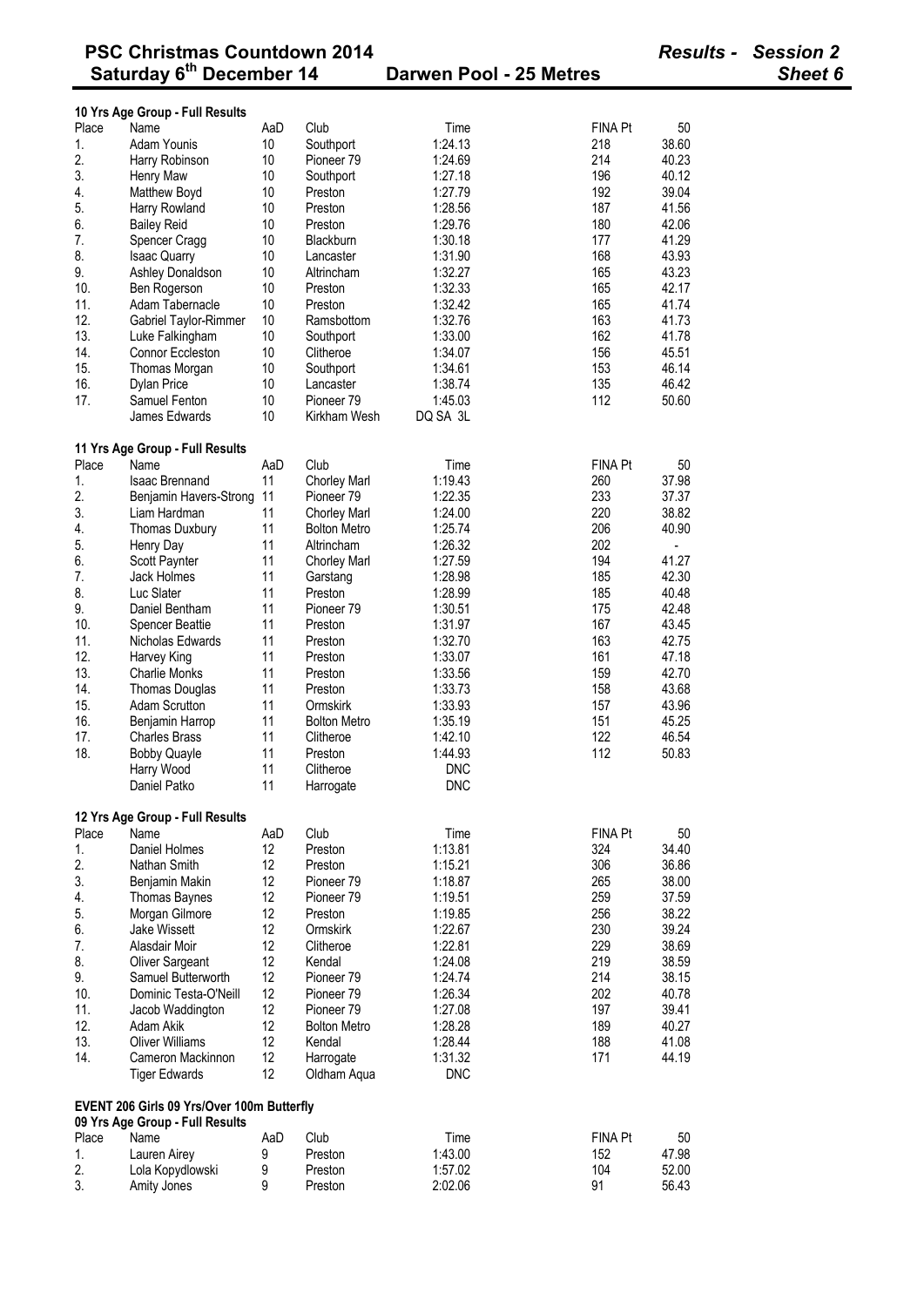|       | <b>PSC Christmas Countdown 2014</b>          |                 |                     |                         |                | <b>Results - Session 2</b> |  |
|-------|----------------------------------------------|-----------------|---------------------|-------------------------|----------------|----------------------------|--|
|       | Saturday 6 <sup>th</sup> December 14         |                 |                     | Darwen Pool - 25 Metres |                | <b>Sheet 7</b>             |  |
|       | 10 Yrs Age Group - Full Results              |                 |                     |                         |                |                            |  |
| Place | Name                                         | AaD             | Club                | Time                    | FINA Pt        | 50                         |  |
| 1.    | Ella Price                                   | 10              | Oldham Aqua         | 1:32.20                 | 212            | 42.44                      |  |
| 2.    | Olivia Borland                               | 10              | Southport           | 1:32.81                 | 208            | 44.06                      |  |
| 3.    |                                              |                 |                     | 1:35.10                 | 193            | 42.96                      |  |
|       | Sassy Palfreman                              | 10              | Harrogate           |                         |                |                            |  |
| 4.    | Ella Newton                                  | 10 <sup>°</sup> | Preston             | 1:39.08                 | 171            | 43.97                      |  |
| 5.    | Larissa Hannam                               | 10              | Lancaster           | 1:41.19                 | 161            | 45.43                      |  |
| 6.    | <b>Abbie Catlow</b>                          | 10              | Lancaster           | 1:48.00                 | 132            | 46.81                      |  |
| 7.    | Kaitlin Riley                                | 10              | Preston             | 1:50.86                 | 122            |                            |  |
| 8.    | Holly Heaton                                 | 10              | Preston             | 1:51.26                 | 121            | 52.43                      |  |
| 9.    | Zoe Sharpley                                 | 10              | <b>Burnley BOBC</b> | 2:01.25                 | 93             | 53.64                      |  |
|       | 11 Yrs Age Group - Full Results              |                 |                     |                         |                |                            |  |
| Place | Name                                         | AaD             | Club                | Time                    | <b>FINA Pt</b> | 50                         |  |
| 1.    | Kimberley Burston                            | 11              | Oldham Aqua         | 1:20.50                 | 319            | 37.80                      |  |
| 2.    | Mikaela Shackleton                           | 11              | Pioneer 79          | 1:21.44                 | 308            | 37.42                      |  |
| 3.    | Caitlin Birkett-Bentle                       | 11              | Clitheroe           | 1:23.94                 | 282            | 39.00                      |  |
| 4.    | Niamh Speakman                               | 11              | <b>Bolton Metro</b> | 1:32.85                 | 208            | 41.40                      |  |
| 5.    |                                              | 11              |                     | 1:35.73                 | 190            | 43.09                      |  |
|       | Georgia Holding                              |                 | Preston             |                         |                |                            |  |
| 6.    | Gabrielle Parker                             | 11              | Preston             | 1:36.94                 | 183            | 44.36                      |  |
| 7.    | <b>Felicity Dodd</b>                         | 11              | Blackburn           | 1:37.00                 | 182            | 43.38                      |  |
| 8.    | Ellie Lomax                                  | 11              | Oldham Aqua         | 1:42.30                 | 155            | 47.16                      |  |
| 9.    | Keira Dunstan                                | 11              | <b>Chorley Marl</b> | 1:50.14                 | 124            |                            |  |
| 10.   | Annabelle Corlett                            | 11              | Ormskirk            | 1:51.66                 | 119            | 47.85                      |  |
|       | 12 Yrs Age Group - Full Results              |                 |                     |                         |                |                            |  |
| Place | Name                                         | AaD             | Club                | Time                    | <b>FINA Pt</b> | 50                         |  |
| 1.    | Scarlett Aspinall                            | 12              | Southport           | 1:16.06                 | 379            | 35.80                      |  |
| 2.    | Alexandra Carr                               | 12              | Kirkham Wesh        | 1:16.90                 | 366            | 35.30                      |  |
| 3.    | Emma Mao                                     | 12              | Preston             | 1:18.71                 | 342            | 36.03                      |  |
| 4.    | Jessica Millar                               | 12              | Preston             |                         | 329            | 36.83                      |  |
|       |                                              |                 |                     | 1:19.69                 |                |                            |  |
| 5.    | Katie Richardson                             | 12              | Oldham Aqua         | 1:19.70                 | 329            | 37.03                      |  |
| 6.    | Charlotte Hulme                              | 12              | Ramsbottom          | 1:19.97                 | 326            | 36.40                      |  |
| 7.    | Alice Entwistle                              | 12              | Clitheroe           | 1:21.08                 | 312            | 36.92                      |  |
| 8.    | Darcy Williams                               | 12              | <b>Burnley BOBC</b> | 1:22.17                 | 300            | 38.20                      |  |
| 9.    | Eve Smith                                    | 12              | Altrincham          | 1:22.72                 | 294            | 38.30                      |  |
| 10.   | Emma Tabernacle                              | 12              | Preston             | 1:25.56                 | 266            | 37.86                      |  |
| 11.   | Lucy Robinson                                | 12              | Altrincham          | 1:27.08                 | 252            | 40.38                      |  |
| 12.   | Olivia Brannick                              | 12              | Oldham Aqua         | 1:27.97                 | 245            | 39.78                      |  |
|       | Charlotte Bacon                              |                 |                     |                         |                |                            |  |
| 13.   |                                              | 12              | Oldham Aqua         | 1:28.14                 | 243            | 38.94                      |  |
| 14.   | Abigail Harrop                               | 12              | <b>Bolton Metro</b> | 1:30.15                 | 227            | 38.80                      |  |
| 15.   | Anna Brown                                   | 12              | <b>Burnley BOBC</b> | 1:33.27                 | 205            | 42.18                      |  |
| 16.   | <b>Emily Peters</b>                          | 12              | Altrincham          | 1:37.63                 | 179            | 45.39                      |  |
|       | Ciara Harrison                               | 12              | Oldham Aqua         | <b>DNC</b>              |                |                            |  |
|       | 13 Yrs Age Group - Full Results              |                 |                     |                         |                |                            |  |
| Place | Name                                         | AaD             | Club                | Time                    | FINA Pt        | 50                         |  |
| 1.    | Emily Robinson                               | 13              | Altrincham          | 1:15.24                 | 391            | 35.16                      |  |
| 2.    | Ella Bergin-Williams                         | 13              | Oldham Aqua         | 1:15.39                 | 389            | 34.46                      |  |
| 3.    | Ruby Frankland                               | 13              | Preston             | 1:15.53                 | 387            | 35.83                      |  |
| 4.    | Saffron Fenton                               | 13              | <b>Burnley BOBC</b> | 1:21.23                 | 311            | 37.12                      |  |
| 5.    | Kate Abbott                                  | 13              | Altrincham          | 1:22.73                 | 294            | 38.32                      |  |
| 6.    |                                              | 13              |                     | 1:23.01                 | 291            | 37.35                      |  |
|       | Rachael Thompson                             |                 | Preston             |                         |                |                            |  |
| 7.    | Jessica Hobson                               | 13              | Blackburn           | 1:26.81                 | 255            | 37.57                      |  |
| 8.    | Emma Jackson                                 | 13              | Clitheroe           | 1:31.42                 | 218            | 42.25                      |  |
|       | 14 Yrs Age Group - Full Results              |                 |                     |                         |                |                            |  |
| Place | Name                                         | AaD             | Club                | Time                    | FINA Pt        | 50                         |  |
| 1.    | Eleanor Collin                               | 14              | Pioneer 79          | 1:13.79                 | 415            | 34.60                      |  |
| 2.    | Charlie Coy                                  | 14              | Clitheroe           | 1:15.24                 | 391            | 34.67                      |  |
| 3.    | Sophie Potter                                | 14              | Altrincham          | 1:18.22                 | 348            | 36.12                      |  |
|       | Chloe Davey                                  | 14              | Oldham Aqua         | <b>DNC</b>              |                |                            |  |
|       | <b>Chloe Peters</b>                          | 14              | Altrincham          | <b>DNC</b>              |                |                            |  |
|       | Elissa Gornall                               | 14              | Preston             | <b>DNC</b>              |                |                            |  |
|       | Alice Harding                                | 14              | Pioneer 79          | <b>DNC</b>              |                |                            |  |
|       |                                              |                 |                     |                         |                |                            |  |
|       | 15 Yrs/Over Age Group - Full Results<br>Name |                 |                     |                         |                |                            |  |
| Place |                                              | AaD             | Club                | Time                    | <b>FINA Pt</b> | 50                         |  |
| 1.    | Megan Davidson                               | 15              | Clitheroe           | 1:09.19                 | 503            | 32.64                      |  |
| 2.    | Georgia Riley                                | 15              | Preston             | 1:15.82                 | 382            | 35.08                      |  |
| 3.    | <b>Holly Williams</b>                        | 15              | <b>Burnley BOBC</b> | 1:16.49                 | 372            | 35.20                      |  |
| 4.    | <b>Emily Hall</b>                            | 15              | Wigan               | 1:17.43                 | 359            | 35.65                      |  |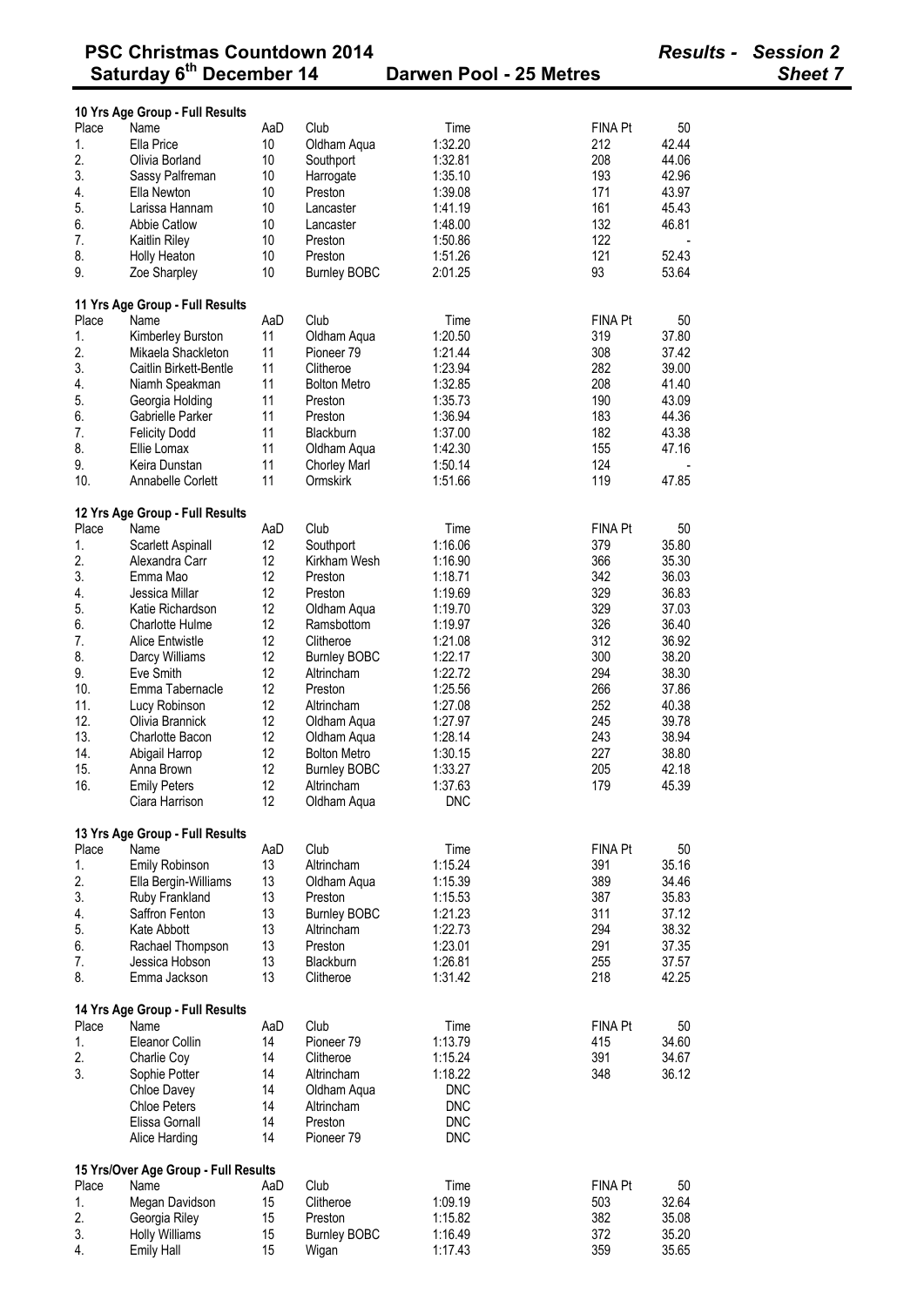|                                                                                 | <b>PSC Christmas Countdown 2014</b>     |     |                       |                         |                |       | <b>Results - Session 2</b> |
|---------------------------------------------------------------------------------|-----------------------------------------|-----|-----------------------|-------------------------|----------------|-------|----------------------------|
|                                                                                 | Saturday 6 <sup>th</sup> December 14    |     |                       | Darwen Pool - 25 Metres |                |       | Sheet 8                    |
| 5.                                                                              | Rebecca Case                            | 15  | Clitheroe             | 1:20.31                 | 322            | 35.93 |                            |
| 6.                                                                              | Amy Reay                                | 16  | Kendal                | 1:22.49                 | 297            | 37.88 |                            |
| EVENT 207 Boys 09 Yrs/Over 100m Breaststroke<br>09 Yrs Age Group - Full Results |                                         |     |                       |                         |                |       |                            |
| Place                                                                           | Name                                    | AaD | Club                  | Time                    | <b>FINA Pt</b> | 50    |                            |
| 1.                                                                              | <b>Bradley Snaylam</b>                  | 9   | Leyland Barr          | 1:40.27                 | 170            | 46.93 |                            |
| 2.                                                                              | Samuel Burton                           | 9   | Preston               | 1:43.38                 | 155            | 47.98 |                            |
| 3.                                                                              | Tom Arkwright                           | 9   | Leyland Barr          | 1:44.63                 | 150            | 49.05 |                            |
| 4.                                                                              | <b>Oliver Covill</b>                    | 9   | Preston               | 1:47.08                 | 140            | 52.04 |                            |
| 5.                                                                              | Ethan Ramalli                           | 9   | Preston               | 1:50.50                 | 127            | 52.39 |                            |
| 6.                                                                              | Thomas Boylett                          | 9   | Southport             | 1:55.42                 | 111            | 54.15 |                            |
| 7.                                                                              | Jake Cooper                             | 9   | Pioneer <sub>79</sub> | 1:55.52                 | 111            | 55.43 |                            |
| 8.                                                                              | Lucas Gornall                           | 9   | Preston               | 1:57.30                 | 106            |       |                            |
| 9.                                                                              | <b>Blane Birch</b>                      | 9   | Clitheroe             | 2:00.49                 | 98             | 56.39 |                            |
| 10.                                                                             | William Havers-Strong                   | 9   | Pioneer <sub>79</sub> | 2:01.32                 | 96             | 57.41 |                            |
|                                                                                 | 10 Yrs Age Group - Full Results         |     |                       |                         |                |       |                            |
| Place                                                                           | Name                                    | AaD | Club                  | Time                    | <b>FINA Pt</b> | 50    |                            |
| 1.                                                                              | Harry Robinson                          | 10  | Pioneer <sub>79</sub> | 1:42.47                 | 159            | 49.74 |                            |
| 2.                                                                              | Thomas Morgan                           | 10  | Southport             | 1:44.51                 | 150            | 50.64 |                            |
| 3.                                                                              | <b>Isaac Quarry</b>                     | 10  | Lancaster             | 1:47.85                 | 137            | 51.40 |                            |
| $\overline{4}$ .                                                                | Harry Rowland                           | 10  | Preston               | 1:49.10                 | 132            | 52.62 |                            |
| 5.                                                                              | Ben Rogerson                            | 10  | Preston               | 1:49.19                 | 132            | 52.09 |                            |
| 5.                                                                              | <b>Thomas Dowthwaite</b>                | 10  | Carnforth             | 1:49.19                 | 132            | 51.34 |                            |
| 7.<br>8.                                                                        | Adam Tabernacle                         | 10  | Preston               | 1:49.70                 | 130            | 51.73 |                            |
|                                                                                 | Ashley Donaldson                        | 10  | Altrincham            | 1:50.31                 | 128            | 52.53 |                            |
| Place                                                                           | 11 Yrs Age Group - Full Results<br>Name | AaD | Club                  | Time                    | FINA Pt        | 50    |                            |
| 1.                                                                              | <b>Isaac Brennand</b>                   | 11  | <b>Chorley Marl</b>   | 1:30.37                 | 233            | 42.91 |                            |
| 2.                                                                              | Benjamin Havers-Strong 11               |     | Pioneer 79            | 1:34.36                 | 204            | 45.40 |                            |
| 3.                                                                              | Thomas Duxbury                          | 11  | <b>Bolton Metro</b>   | 1:37.24                 | 187            | 47.30 |                            |
| 4.                                                                              | Harvey King                             | 11  | Preston               | 1:37.46                 | 185            | 46.41 |                            |
| 5.                                                                              | Scott Paynter                           | 11  | <b>Chorley Marl</b>   | 1:38.79                 | 178            | 47.00 |                            |
| 6.                                                                              | Daniel Bentham                          | 11  | Pioneer <sub>79</sub> | 1:39.09                 | 176            | 46.28 |                            |
| 7.                                                                              | Henry Day                               | 11  | Altrincham            | 1:40.07                 | 171            | 48.49 |                            |
| 8.                                                                              | Angus Lawton                            | 11  | Ormskirk              | 1:42.03                 | 161            | 48.29 |                            |
| 9.                                                                              | <b>William Birch</b>                    | 11  | Clitheroe             | 1:43.69                 | 154            | 49.97 |                            |
| 10.                                                                             | Adam Scrutton                           | 11  | Ormskirk              | 1:46.40                 | 142            | 51.00 |                            |
| 11.                                                                             | Thomas Douglas                          | 11  | Preston               | 1:46.91                 | 140            | 50.74 |                            |
| 12.                                                                             | Benjamin Harrop                         | 11  | <b>Bolton Metro</b>   | 1:47.01                 | 140            | 51.20 |                            |
| 13.                                                                             | Charlie Monks                           | 11  | Preston               | 1:51.64                 | 123            | 52.05 |                            |
| 14.                                                                             | <b>Bobby Quayle</b>                     | 11  | Preston               | 1:51.72                 | 123            | 52.21 |                            |
|                                                                                 | Daniel Patko                            | 11  | Harrogate             | <b>DNC</b>              |                |       |                            |
|                                                                                 | Harry Wood                              | 11  | Clitheroe             | <b>DNC</b>              |                |       |                            |
|                                                                                 | 12 Yrs Age Group - Full Results         |     |                       |                         |                |       |                            |
| Place                                                                           | Name                                    | AaD | Club                  | Time                    | <b>FINA Pt</b> | 50    |                            |
| 1.                                                                              | Eoin O'Connor                           | 12  | Ormskirk              | 1:23.58                 | 294            | 39.00 |                            |
| 2.                                                                              | Benjamin Makin                          | 12  | Pioneer <sub>79</sub> | 1:29.17                 | 242            | 42.68 |                            |
| 3.                                                                              | <b>Thomas Baynes</b>                    | 12  | Pioneer 79            | 1:30.25                 | 233            | 42.76 |                            |
| 4.                                                                              | Luka Hyam                               | 12  | <b>Bolton Metro</b>   | 1:31.30                 | 225            | 42.92 |                            |
| 5.                                                                              | Dominic Testa-O'Neill                   | 12  | Pioneer <sub>79</sub> | 1:33.38                 | 211            | 44.40 |                            |
| 6.                                                                              | Alasdair Moir                           | 12  | Clitheroe             | 1:33.90                 | 207            | 45.16 |                            |
| 7.                                                                              | Oliver Sargeant                         | 12  | Kendal                | 1:38.27                 | 181            | 47.17 |                            |
| 8.                                                                              | Jake Wissett                            | 12  | Ormskirk              | 1:38.58                 | 179            | 45.97 |                            |
| 9.                                                                              | Jacob Waddington                        | 12  | Pioneer <sub>79</sub> | 1:41.27                 | 165            | 47.25 |                            |
| 10.                                                                             | <b>Charlie Dewhurst</b>                 | 12  | Clitheroe             | 1:44.53                 | 150            | 48.92 |                            |
| 11.                                                                             | Samuel Callaghan                        | 12  | Clitheroe             | 1:44.81                 | 149            | 49.26 |                            |
|                                                                                 | 13 Yrs Age Group - Full Results         |     |                       |                         |                |       |                            |
| Place                                                                           | Name                                    | AaD | Club                  | Time                    | <b>FINA Pt</b> | 50    |                            |
| 1.                                                                              | Rio Quarry                              | 13  | Lancaster             | 1:19.92                 | 336            | 36.65 |                            |
| 2.                                                                              | Jack Huddart                            | 13  | Blackburn             | 1:20.94                 | 324            | 38.33 |                            |
| 3.                                                                              | <b>Ben Turland</b>                      | 13  | Pioneer <sub>79</sub> | 1:24.97                 | 280            | 41.73 |                            |
| 4.                                                                              | Jack McKay Smith                        | 13  | <b>Bolton Metro</b>   | 1:25.96                 | 270            | 40.65 |                            |
| 5.                                                                              | <b>Edward Wilson</b>                    | 13  | Harrogate             | 1:27.34                 | 258            | 42.08 |                            |
| 6.                                                                              | Jake Bryant                             | 13  | Kendal                | 1:33.66                 | 209            | 45.30 |                            |
| 7.                                                                              | Jari Swindlehurst                       | 13  | Blackburn             | 1:38.50                 | 179            | 47.66 |                            |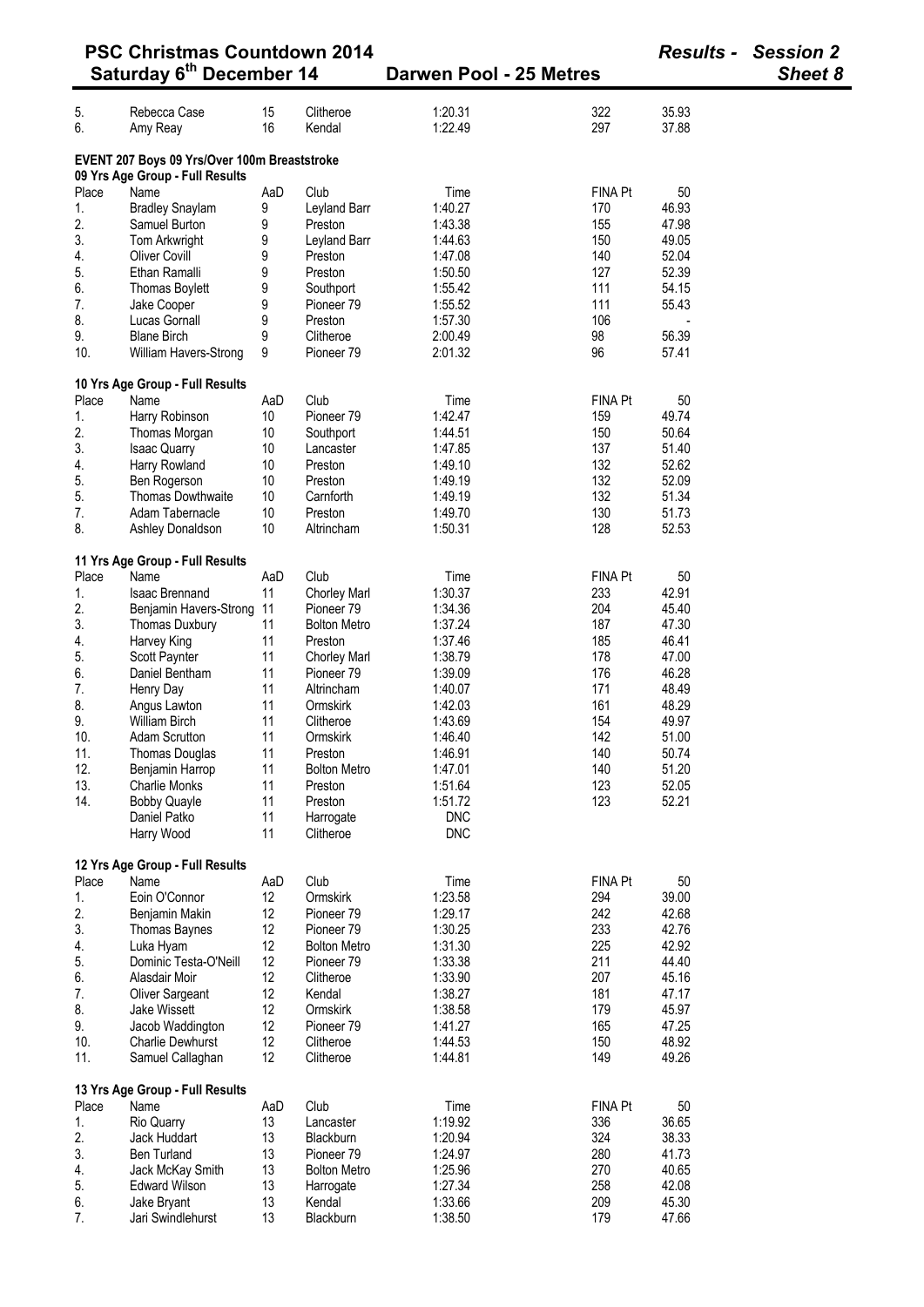|       | 14 Yrs Age Group - Full Results      |     |                       |         |                |       |
|-------|--------------------------------------|-----|-----------------------|---------|----------------|-------|
| Place | Name                                 | AaD | Club                  | Time    | FINA Pt        | 50    |
| 1.    | Alexander Grace                      | 14  | Dane Valley           | 1:24.04 | 289            | 39.26 |
| 2.    | Jacob Crompton                       | 14  | Clitheroe             | 1:25.54 | 274            | 40.47 |
| 3.    | Ben Gregory                          | 14  | <b>Bolton Metro</b>   | 1:26.63 | 264            | 40.65 |
| 4.    | Dylan Ainsworth                      | 14  | <b>Blackburn</b>      | 1:26.70 | 263            | 40.93 |
| 5.    | Ethan Scrutton                       | 14  | Ormskirk              | 1:29.48 | 240            | 42.98 |
| 6.    | Kieran Zenner                        | 14  | Harrogate             | 1:29.74 | 237            | 41.88 |
| 7.    | Gregor Fletcher                      | 14  | Kendal                | 1:29.86 | 237            | 42.47 |
| 8.    | Scott Womack                         | 14  | Kendal                | 1:30.07 | 235            | 42.08 |
| 9.    | <b>Isaac Forrest</b>                 | 14  | Pioneer 79            | 1:31.27 | 226            | 44.25 |
|       |                                      |     |                       |         |                |       |
|       |                                      |     |                       |         |                |       |
|       | 15 Yrs/Over Age Group - Full Results |     |                       |         |                |       |
| Place | Name                                 | AaD | Club                  | Time    | <b>FINA Pt</b> | 50    |
| 1.    | Joseph Murray                        | 15  | Pioneer <sub>79</sub> | 1:11.03 | 479            | 33.22 |
| 2.    | Matthew Sharpe                       | 15  | Pioneer 79            | 1:13.15 | 439            | 34.75 |
| 3.    | Robert Dyer                          | 15  | Clitheroe             | 1:17.23 | 373            | 36.36 |
| 4.    | Philip Whitham                       | 15  | Oldham Agua           | 1:22.03 | 311            | 38.10 |
| 5.    | Oliver Wilson                        | 15  | Harrogate             | 1:25.27 | 277            | 40.77 |
| 6.    | Jack Royle                           | 15  | <b>Blackburn</b>      | 1:26.33 | 267            | 40.86 |
| 7.    | Sam Hollingworth                     | 15  | Preston               | 1:26.36 | 267            | 39.95 |
| 8.    | Callum Seton                         | 17  | Lancaster             | 1:27.61 | 255            | 40.33 |
| 9.    | <b>Bertram Richards</b>              | 16  | Harrogate             | 1:28.72 | 246            | 40.99 |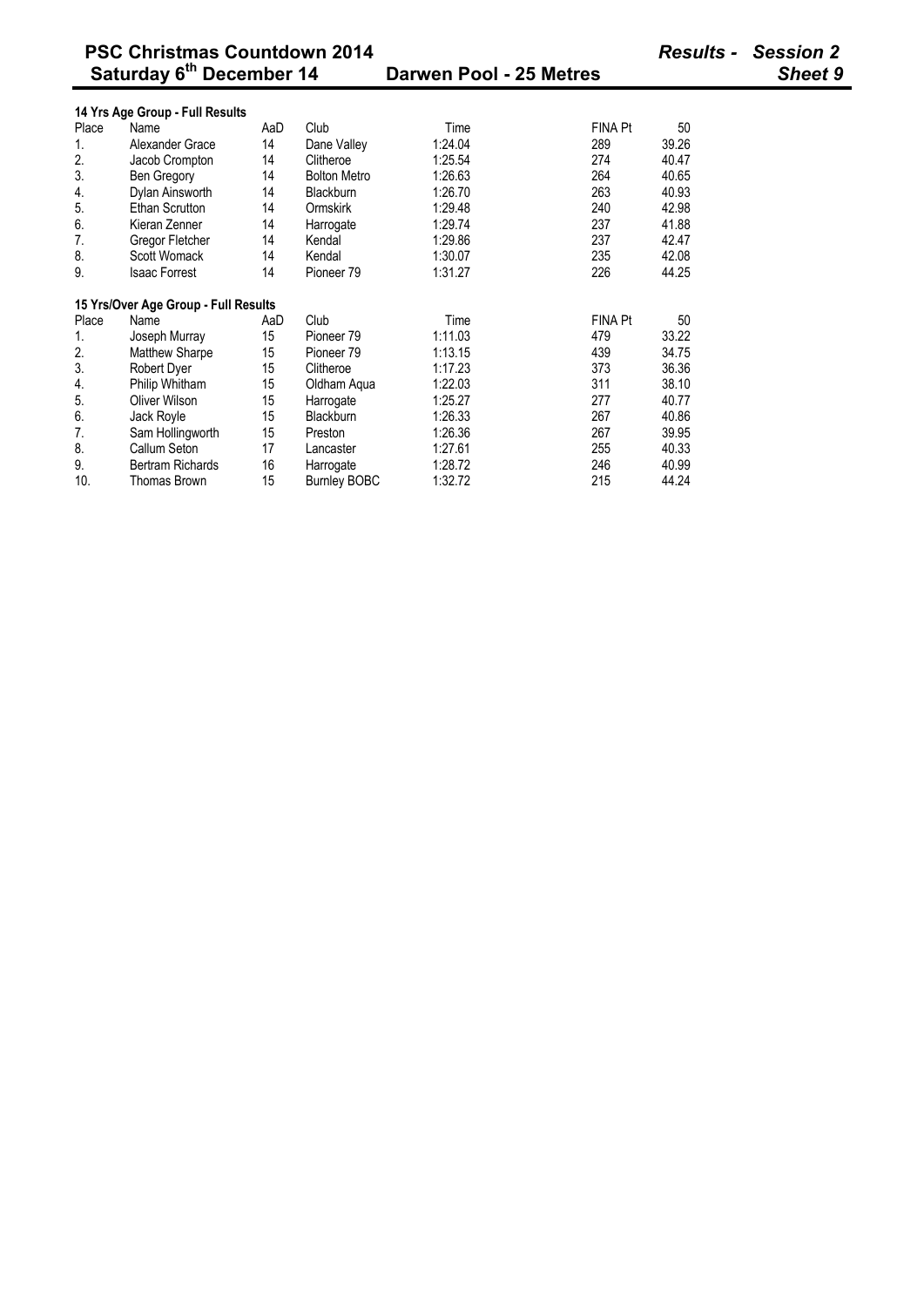**EVENT 301 Boys 13 Yrs/Over 200m Freestyle** 

### **13 Yrs Age Group - Full Results**  Place Name AaD Club Time FINA Pt 50 100 150 1. Jack Huddart 13 Blackburn 2:16.32 387 30.74 1:05.49 1:41.18 2. Jordan O'Hara 13 Chorley Marl 2:19.78 359 30.96 1:06.18 1:43.05 3. Shea Hannam 13 Lancaster 2:20.84 351 31.88 1:08.09 1:45.49 4. Lewis Aldred 13 Bolton Metro 2:23.91 329 33.56 1:11.27 1:49.23 5. Edward Wilson 13 Harrogate 2:28.59 299 33.85 1:11.78 1:51.11 6. Dylan Gregg 13 Pioneer 79 2:34.75 264 34.62 1:13.93 1:54.67 7. Jari Swindlehurst 13 Blackburn 2:37.94 249 35.09 1:15.90 1:57.70 8. Billy Walpole 13 Blackburn 2:43.18 225 35.24 1:17.11 2:00.37 **14 Yrs Age Group - Full Results**  Place Name AaD Club Time FINA Pt 50 100 150 1. Joseph Kenny 14 Clitheroe 2:14.71 401 30.46 1:04.09 1:39.14 2. Kieran Zenner 14 Harrogate 2:17.30 379 31.12 1:06.06 1:41.89 3. Eden Forth 14 Pioneer 79 2:19.36 362 31.60 1:06.73 1:43.18 4. Scott Womack 14 Kendal 2:25.63 317 32.85 1:09.90 1:48.49 5. Ben Gregory 14 Bolton Metro 2:26.03 315 31.92 1:09.02 1:48.45 **15 Yrs/Over Age Group - Full Results**  Place Name AaD Club Time FINA Pt 50 100 150 1. Alexander Richardson 15 Oldham Aqua 2:02.91 528 28.29 59.11 1:31.63 2. Laurence Bealing 16 Harrogate 2:05.58 495 29.16 1:00.95 1:33.17 3. Christopher Patko 15 Harrogate 2:06.78 481 29.73 1:01.86 1:34.78 4. Robert Dyer 15 Clitheroe 2:12.01 426 30.30 1:04.69 1:39.52 5. Adam Stansfield 15 Clitheroe 2:13.33 413 31.65 1:05.81 1:40.25 6. Ethan Fielding 16 Preston 2:14.78 400 30.51 1:05.12 1:40.79 7. Joseph Murray 15 Pioneer 79 2:15.43 395 30.56 1:05.04 1:40.80 8. Sohan Rathod 15 Preston 2:20.50 353 31.38 1:06.86 1:43.68 9. Jamie Thomas 15 Dane Valley 2:21.31 347 31.59 1:07.24 1:44.46 10. Callum Seton 17 Lancaster 2:23.72 330 31.33 1:07.24 1:45.42 11. Oliver Wilson 15 Harrogate 2:33.80 269 32.02 1:08.64 1:49.51 **EVENT 302 Girls 13 Yrs/Over 200m Backstroke 13 Yrs Age Group - Full Results**  Place Name AaD Club Time FINA Pt 50 100 150 1. Charlotte Dunn 13 Pioneer 79 2:38.07 437 37.32 1:17.48 1:58.63 2. Mia Smith 13 Southport 2:38.18 436 36.35 1:17.06 1:58.76 3. Ruby Frankland 13 Preston 2:39.59 425 37.62 1:17.89 1:59.32 4. Martha Smith 13 Pioneer 79 2:40.86 415 37.58 1:18.24 2:00.19 5. Maya Erzan-Essien 13 Bolton Metro 2:42.34 404 38.28 1:19.51 2:01.81 6. Emily Sharpe 13 Pioneer 79 2:43.77 393 38.00 1:20.17 2:02.63 7. Olivia Armes 13 Preston 2:44.16 390 37.77 1:19.09 2:01.78 8. Jodie Beck 13 Blackburn 2:44.17 390 38.42 1:19.48 2:02.66 9. Emily Robinson 13 Altrincham 2:47.06 370 39.64 1:22.56 2:05.48 10. Emma Jackson 13 Clitheroe 2:52.80 335 40.70 1:25.00 2:09.71 11. Matilda Brown 13 Pioneer 79 2:52.88 334 38.96 1:23.07 2:08.92 12. Kate Abbott 13 Altrincham 2:54.43 325 41.46 1:26.17 2:11.25 13. Freya Harding 13 Oldham Aqua 3:01.05 291 42.35 1:28.55 2:15.96 14. Olivia Gordon 13 Pioneer 79 3:04.92 273 42.84 1:29.79 2:18.56 15. Katy Makin 13 Pioneer 79 3:23.50 205 47.75 1:38.30 - Charlotte Cootes 13 Pioneer 79 DNC **14 Yrs Age Group - Full Results**  Place Name AaD Club Time FINA Pt 50 100 150 1. Olivia Nicholls 14 Pioneer 79 2:34.33 470 35.61 1:14.83 1:54.80 2. Chloe Davey 14 Oldham Aqua 2:37.76 440 36.02 1:15.89 1:57.36 3. Niamh Knowles 14 Bolton Metro 2:41.70 409 37.30 1:18.54 2:00.47 **15 Yrs/Over Age Group - Full Results**  Place Name AaD Club Time FINA Pt 50 100 150 1. Alice Clegg 15 Altrincham 2:28.78 525 34.96 1:12.45 1:50.85 **EVENT 303 Boys 09 Yrs/Over 50m Butterfly 09 Yrs Age Group - Full Results**  Place Name AaD Club Time FINA Pt 1. Matthew Wright 9 Preston 41.63 143<br>2. Fthan Ramalli 9 Preston 42.01 139 2. Ethan Ramalli 9 Preston 42.01 139 3. William Havers-Strong 9 Pioneer 79 46.29 104 4. Joshua Baynes 9<br>5. Jake Cooper 9

5. Jake Cooper 9 Pioneer 79 48.15 92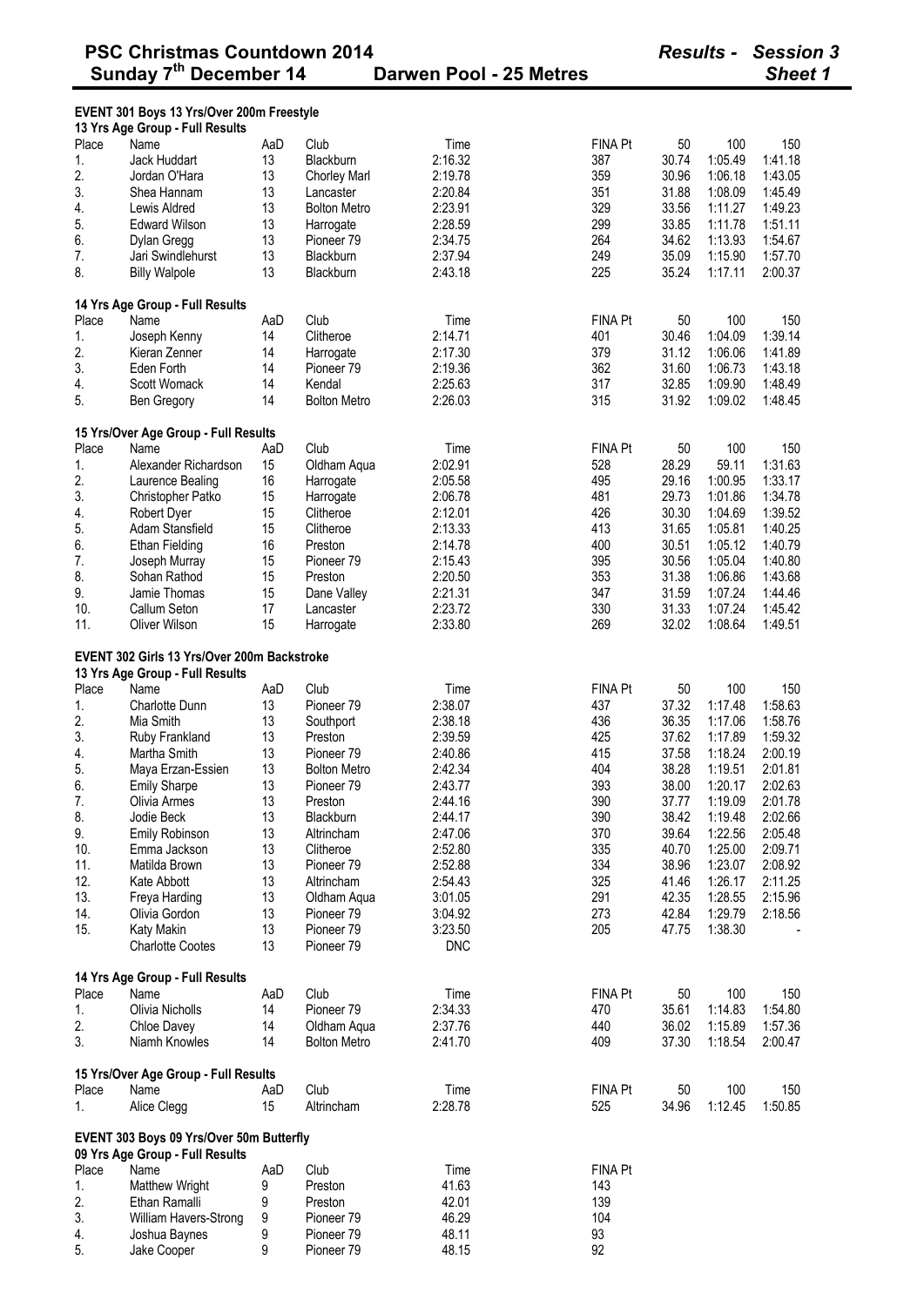| <b>PSC Christmas Countdown 2014</b><br>Sunday 7 <sup>th</sup> December 14 |                                         |          |                                     |                         | <b>Results - Session 3</b> |                |
|---------------------------------------------------------------------------|-----------------------------------------|----------|-------------------------------------|-------------------------|----------------------------|----------------|
|                                                                           |                                         |          |                                     | Darwen Pool - 25 Metres |                            | <b>Sheet 2</b> |
| 6.                                                                        | Lucas Bargh                             | 9        | Ramsbottom                          | 50.71                   | 79                         |                |
|                                                                           | Samuel Burton                           | 9        | Preston                             | <b>DNC</b>              |                            |                |
|                                                                           | 10 Yrs Age Group - Full Results         |          |                                     |                         |                            |                |
| Place                                                                     | Name                                    | AaD      | Club                                | Time                    | FINA Pt                    |                |
| 1.                                                                        | Harry Robinson                          | 10       | Pioneer <sub>79</sub>               | 35.82                   | 225                        |                |
| 2.                                                                        | Adam Younis                             | 10       | Southport                           | 37.27                   | 200                        |                |
| 3.                                                                        | Henry Maw                               | 10       | Southport                           | 37.62                   | 194                        |                |
| 4.<br>5.                                                                  | Samuel Ellis                            | 10<br>10 | Ormskirk<br>Preston                 | 37.73<br>38.15          | 192<br>186                 |                |
| 6.                                                                        | Matthew Boyd<br>Adam Tabernacle         | 10       | Preston                             | 38.76                   | 177                        |                |
| 7.                                                                        | Connor Eccleston                        | 10       | Clitheroe                           | 40.44                   | 156                        |                |
| 8.                                                                        | Ben Rogerson                            | 10       | Preston                             | 40.87                   | 151                        |                |
| 9.                                                                        | Jozef Gordon                            | 10       | Pioneer <sub>79</sub>               | 41.46                   | 145                        |                |
| 10.                                                                       | Spencer Cragg                           | 10       | Blackburn                           | 42.28                   | 137                        |                |
| 11.                                                                       | Harry Rowland                           | 10       | Preston                             | 42.34                   | 136                        |                |
| 12.                                                                       | Nathan Holmes                           | 10       | Preston                             | 42.74                   | 132                        |                |
| 13.<br>14.                                                                | Cassius Heys                            | 10<br>10 | Ramsbottom<br>Pioneer <sub>79</sub> | 43.20<br>51.08          | 128<br>77                  |                |
| 15.                                                                       | Samuel Fenton<br>Samuel Murphy          | 10       | Blackburn                           | 51.37                   | 76                         |                |
|                                                                           |                                         |          |                                     |                         |                            |                |
|                                                                           | 11 Yrs Age Group - Full Results         |          |                                     |                         |                            |                |
| Place                                                                     | Name                                    | AaD      | Club                                | Time                    | FINA Pt                    |                |
| 1.                                                                        | <b>Isaac Brennand</b>                   | 11       | <b>Chorley Marl</b>                 | 35.56                   | 230                        |                |
| 2.                                                                        | Benjamin Havers-Strong                  | 11       | Pioneer <sub>79</sub>               | 35.66                   | 228                        |                |
| 3.<br>4.                                                                  | Thomas Duxbury<br>Luc Slater            | 11<br>11 | <b>Bolton Metro</b><br>Preston      | 37.35<br>38.00          | 198<br>188                 |                |
| 5.                                                                        | Finlay Waligora                         | 11       | Harrogate                           | 38.60                   | 180                        |                |
| 6.                                                                        | Daniel Patko                            | 11       | Harrogate                           | 38.95                   | 175                        |                |
| 7.                                                                        | Scott Paynter                           | 11       | <b>Chorley Marl</b>                 | 39.36                   | 169                        |                |
| 8.                                                                        | Jack Holmes                             | 11       | Garstang                            | 40.26                   | 158                        |                |
| 9.                                                                        | Noah Melling                            | 11       | Harrogate                           | 42.04                   | 139                        |                |
| 10.                                                                       | <b>Spencer Beattie</b>                  | 11       | Preston                             | 42.11                   | 138                        |                |
| 11.                                                                       | Thomas Douglas                          | 11       | Preston                             | 42.78                   | 132                        |                |
| 12.<br>13.                                                                | Leon Callaghan<br><b>Adam Scrutton</b>  | 11<br>11 | <b>Bolton Metro</b><br>Ormskirk     | 43.53<br>43.86          | 125<br>122                 |                |
| 14.                                                                       | Nicholas Edwards                        | 11       | Preston                             | 44.50                   | 117                        |                |
|                                                                           | Daniel Bentham                          | 11       | Pioneer <sub>79</sub>               | DQ SL                   |                            |                |
|                                                                           |                                         |          |                                     |                         |                            |                |
| Place                                                                     | 12 Yrs Age Group - Full Results<br>Name | AaD      | Club                                | Time                    | <b>FINA Pt</b>             |                |
| 1.                                                                        | Daniel Holmes                           | 12       | Preston                             | 33.60                   | 273                        |                |
| 2.                                                                        | Oliver Sargeant                         | 12       | Kendal                              | 35.23                   | 236                        |                |
| 3.                                                                        | Luka Hyam                               | 12       | <b>Bolton Metro</b>                 | 35.58                   | 230                        |                |
| 4.                                                                        | Benjamin Makin                          | 12       | Pioneer <sub>79</sub>               | 35.84                   | 225                        |                |
| 5.                                                                        | Jacob Waddington                        | 12       | Pioneer <sub>79</sub>               | 36.29                   | 216                        |                |
| 6.                                                                        | Morgan Gilmore                          | 12       | Preston                             | 36.44                   | 214                        |                |
| 7.<br>8.                                                                  | Samuel Butterworth<br>Alasdair Moir     | 12<br>12 | Pioneer <sub>79</sub><br>Clitheroe  | 37.09<br>37.26          | 203<br>200                 |                |
| 9.                                                                        | Adam Akik                               | 12       | <b>Bolton Metro</b>                 | 37.37                   | 198                        |                |
| 9.                                                                        | Jake Wissett                            | 12       | Ormskirk                            | 37.37                   | 198                        |                |
| 11.                                                                       | Nathan Smith                            | 12       | Preston                             | 37.78                   | 192                        |                |
| 12.                                                                       | William Wilson                          | 12       | Harrogate                           | 37.79                   | 191                        |                |
| 13.                                                                       | Dominic Testa-O'Neill                   | 12       | Pioneer <sub>79</sub>               | 41.41                   | 145                        |                |
|                                                                           |                                         |          |                                     |                         |                            |                |
| Place                                                                     | 13 Yrs Age Group - Full Results<br>Name | AaD      | Club                                | Time                    | FINA Pt                    |                |
| 1.                                                                        | Jack Stanley                            | 13       | Clitheroe                           | 31.10                   | 344                        |                |
| 2.                                                                        | <b>Ben Turland</b>                      | 13       | Pioneer <sub>79</sub>               | 32.32                   | 306                        |                |
| 3.                                                                        | Aaron Nicholas                          | 13       | Clitheroe                           | 32.44                   | 303                        |                |
| 4.                                                                        | Jack Huddart                            | 13       | Blackburn                           | 32.91                   | 290                        |                |
| 5.                                                                        | Jordan O'Hara                           | 13       | <b>Chorley Marl</b>                 | 33.07                   | 286                        |                |
| 6.                                                                        | Kai Collins                             | 13       | Blackburn                           | 33.33                   | 279                        |                |
| 7.<br>8.                                                                  | <b>Edward Wilson</b><br>Shea Hannam     | 13<br>13 | Harrogate<br>Lancaster              | 34.36<br>35.43          | 255<br>232                 |                |
| 9.                                                                        | Lewis Aldred                            | 13       | <b>Bolton Metro</b>                 | 35.83                   | 225                        |                |
| 10.                                                                       | <b>Billy Walpole</b>                    | 13       | Blackburn                           | 36.37                   | 215                        |                |
| 11.                                                                       | Jari Swindlehurst                       | 13       | Blackburn                           | 37.76                   | 192                        |                |
|                                                                           | Callan Sharples                         | 13       | <b>Chorley Marl</b>                 | <b>DNC</b>              |                            |                |
|                                                                           | Dylan Gregg                             | 13       | Pioneer 79                          | DQ SL                   |                            |                |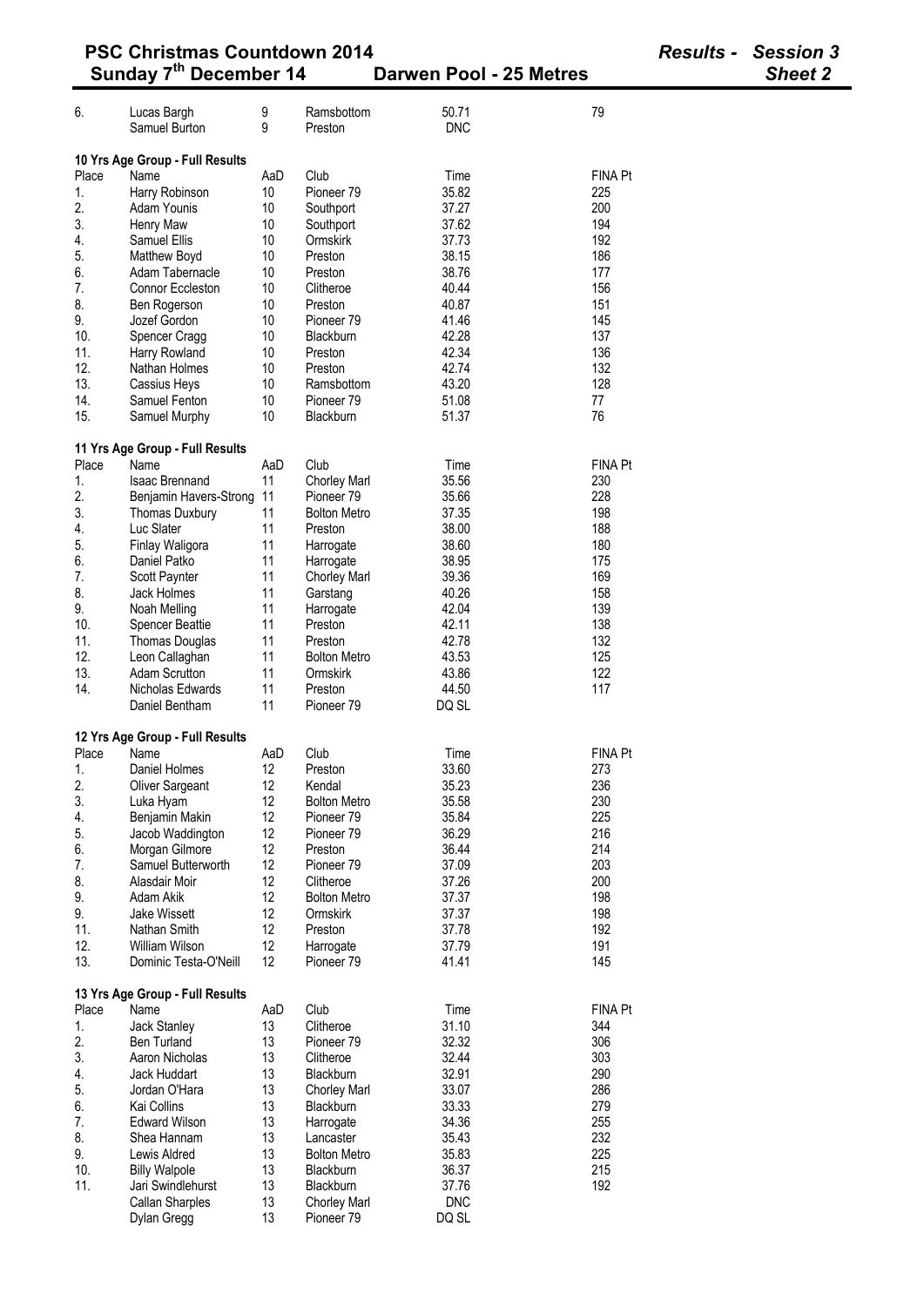|                | 14 Yrs Age Group - Full Results                     |          |                                              |                |                |
|----------------|-----------------------------------------------------|----------|----------------------------------------------|----------------|----------------|
| Place          | Name                                                | AaD      | Club                                         | Time           | FINA Pt        |
| 1.             | Dylan Ainsworth                                     | 14       | Blackburn                                    | 31.42          | 334            |
| 2.             | Ben Gregory                                         | 14       | <b>Bolton Metro</b>                          | 32.07          | 314            |
| 3.             | Kieran Zenner                                       | 14       | Harrogate                                    | 32.61          | 298            |
| 4.             | Will Hands                                          | 14       | Preston                                      | 33.96          | 264            |
| 5.             | Eden Forth                                          | 14       | Pioneer 79                                   | 35.27          | 236            |
| 6.             | <b>Ethan Scrutton</b>                               | 14       | Ormskirk                                     | 35.45          | 232            |
| 7.             | <b>Isaac Forrest</b>                                | 14       | Pioneer 79                                   | 35.54          | 230            |
| 8.             | Gregor Fletcher                                     | 14       | Kendal                                       | 37.77          | 192            |
|                | Joseph Kenny                                        | 14       | Clitheroe                                    | DQ SL          |                |
|                | 15 Yrs/Over Age Group - Full Results                |          |                                              |                |                |
| Place          | Name                                                | AaD      | Club                                         | Time           | <b>FINA Pt</b> |
| 1.             | Matthew Taylor                                      | 16       | Pioneer <sub>79</sub>                        | 28.70          | 438            |
| 2.             | Kieran Hennessy                                     | 15       | Ormskirk                                     | 29.37          | 408            |
| 3.             | Christopher Patko                                   | 15       | Harrogate                                    | 30.05          | 381            |
| 4.             | Callum Seton                                        | 17       | Lancaster                                    | 30.57          | 362            |
| 5.             | <b>Ethan Fielding</b>                               | 16       | Preston                                      | 30.63          | 360            |
| 6.             | Matthew Sharpe                                      | 15       | Pioneer 79                                   | 30.75          | 356            |
| 7.             | Robert Dyer                                         | 15       | Clitheroe                                    | 31.25          | 339            |
| 8.             | Jamie Thomas                                        | 15       | Dane Valley                                  | 31.94          | 317            |
| 9.             | <b>Oliver Wilson</b>                                | 15       | Harrogate                                    | 32.45          | 303            |
| 10.            | Adam Stansfield                                     | 15       | Clitheroe                                    | 32.58          | 299            |
| 11.<br>12.     | Sohan Rathod<br><b>Thomas Brown</b>                 | 15       | Preston                                      | 32.93          | 290            |
| 13.            |                                                     | 15<br>15 | <b>Burnley BOBC</b><br>Pioneer <sub>79</sub> | 33.39<br>33.45 | 278<br>276     |
| 14.            | Dylan Slater<br>Patrick Hill                        | 16       | Preston                                      | 33.46          | 276            |
|                |                                                     |          |                                              |                |                |
|                | <b>EVENT 304 Girls 09 Yrs/Over 50m Breaststroke</b> |          |                                              |                |                |
|                | 09 Yrs Age Group - Full Results                     |          |                                              |                |                |
| Place          | Name                                                | AaD      | Club                                         | Time           | <b>FINA Pt</b> |
| 1.             | Emelie Byrom                                        | 9        | Oldham Aqua                                  | 45.53          | 253            |
| 2.             | Katie Hale                                          | 9        | Preston                                      | 50.37          | 186            |
| 3.             | Mia Smith                                           | 9        | Ramsbottom                                   | 50.56          | 184            |
| 4.             | Lily Gregg                                          | 9        | Pioneer 79                                   | 50.78          | 182            |
| 5.             | Lola Baron                                          | 9        | Blackburn                                    | 51.79          | 171            |
| 6.             | Lucy Turner                                         | 9        | Clitheroe                                    | 52.15          | 168            |
| 7.<br>8.       | Katelyn Croasdale-Cleg                              | 9<br>9   | Preston<br>Preston                           | 52.99          | 160            |
| 9.             | Amity Jones<br><b>Alannah Carruthers</b>            | 9        | Ramsbottom                                   | 53.14<br>53.42 | 159<br>156     |
| 10.            | Amelia Watson                                       | 9        | Altrincham                                   | 53.92          | 152            |
| 11.            | Lauren Airey                                        | 9        | Preston                                      | 53.94          | 152            |
| 12.            | Charlotte Meade                                     | 9        | Blackburn                                    | 54.00          | 151            |
| 13.            | Sarah Glen                                          | 9        | <b>Chorley Marl</b>                          | 55.37          | 140            |
| 14.            | Lola Kopydlowski                                    | 9        | Preston                                      | 55.86          | 137            |
| 15.            | Jessica Loxam                                       | 9        | Lancaster                                    | 56.42          | 133            |
| 16.            | Melissa Hobson                                      | 9        | Blackburn                                    | 56.56          | 132            |
| 17.            | Ella Falkingham                                     | 9        | Southport                                    | 56.60          | 131            |
| 18.            | Samara Metcalfe                                     | 9        | Preston                                      | 59.36          | 114            |
| 19.            | Anna Sutton                                         | 9        | Preston                                      | 1:09.01        | 72             |
|                | <b>Avian Dennis</b>                                 | 9        | Southport                                    | <b>DNC</b>     |                |
|                | Charlotte Winstanley                                | 9        | Southport                                    | <b>DNC</b>     |                |
|                | 10 Yrs Age Group - Full Results                     |          |                                              |                |                |
| Place          | Name                                                | AaD      | Club                                         | Time           | <b>FINA Pt</b> |
| $\mathbf{1}$ . | Anna Ashworth                                       | 10       | <b>Burnley BOBC</b>                          | 43.10          | 298            |
| 2.             | <b>Bethany Hughes</b>                               | 10       | Southport                                    | 43.75          | 285            |
| 3.             | Amber Mann                                          | 10       | Preston                                      | 44.86          | 264            |
| 4.             | Alisha Heath                                        | 10       | Pioneer 79                                   | 45.04          | 261            |
| 5.             | Anja Haworth                                        | 10       | Blackburn                                    | 45.20          | 258            |
| 6.             | Alyssa McIlroy                                      | 10       | Southport                                    | 45.61          | 251            |
| 7.             | Mia Chambers                                        | 10       | Southport                                    | 46.45          | 238            |
| 8.             | <b>Holly Maxwell</b>                                | 10       | Kirkham Wesh                                 | 46.96          | 230            |
| 9.             | Ella Newton                                         | 10       | Preston                                      | 47.06          | 229            |
| 10.            | Larissa Hannam                                      | 10       | Lancaster                                    | 47.68          | 220            |
| 11.            | Ella Price                                          | 10       | Oldham Aqua                                  | 47.89          | 217            |
| 12.            | <b>Ellie Mullins</b>                                | 10       | Kirkham Wesh                                 | 48.04          | 215            |
| 13.            | Jacey Hough                                         | 10       | Ormskirk                                     | 48.43          | 210            |
| 14.            | Lucy Sargeant                                       | 10       | Kendal                                       | 48.71          | 206            |
| 15.            | Ella Smith                                          | 10       | Southport                                    | 48.97          | 203            |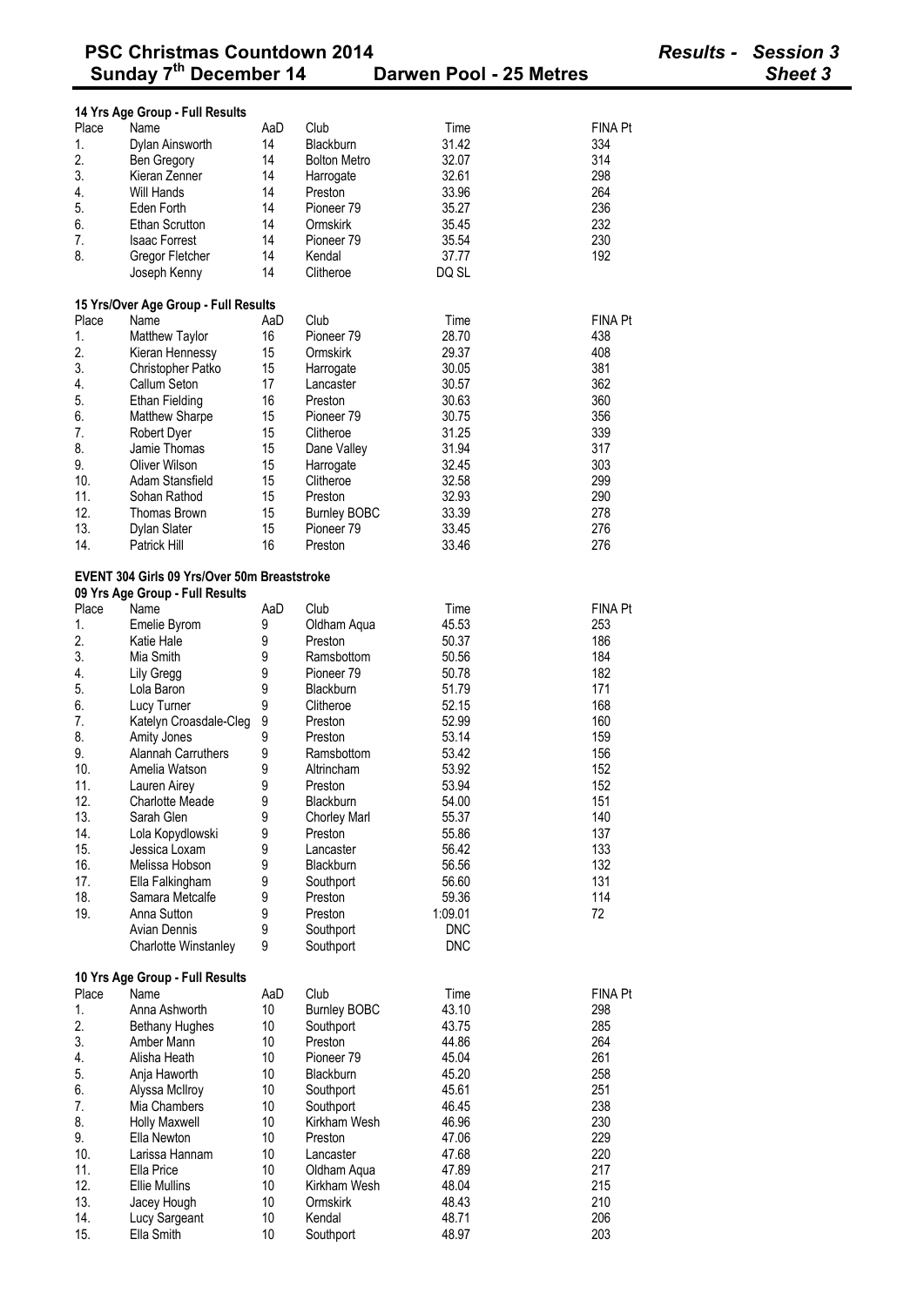| <b>PSC Christmas Countdown 2014</b> |                                    |          |                                       |                         |                | <b>Results - Session 3</b> |
|-------------------------------------|------------------------------------|----------|---------------------------------------|-------------------------|----------------|----------------------------|
|                                     | Sunday 7 <sup>th</sup> December 14 |          |                                       | Darwen Pool - 25 Metres |                | Sheet 4                    |
|                                     |                                    | 10       | Preston                               | 49.01                   | 202            |                            |
| 16.<br>17.                          | Evie Coupe<br>Rebecca Thomas Reid  | 10       | Kirkham Wesh                          | 49.02                   | 202            |                            |
| 18.                                 | <b>Beth Hartwell</b>               | 10       | Pioneer <sub>79</sub>                 | 49.08                   | 202            |                            |
| 19.                                 | Kayla Crompton                     | 10       | Clitheroe                             | 49.89                   | 192            |                            |
| 20.                                 | Charlotte Hempsall                 | 10       | Pioneer <sub>79</sub>                 | 50.04                   | 190            |                            |
| 21.                                 | Kenzi Ormerod                      | 10       | Pioneer 79                            | 50.07                   | 190            |                            |
| 22.                                 | Georgia Ashton                     | 10       | <b>Chorley Marl</b>                   | 50.44                   | 186            |                            |
| 23.                                 | Katherine Waters                   | 10       | Ramsbottom                            | 50.68                   | 183            |                            |
| 24.                                 | Olivia Hanson                      | 10       | Preston                               | 51.26                   | 177            |                            |
| 25.                                 | Sassy Palfreman                    | 10       | Harrogate                             | 51.45                   | 175            |                            |
| 26.                                 | <b>Rhiannon Pellow</b>             | 10       | Ormskirk                              | 51.52                   | 174            |                            |
| 27.                                 | Grace Newton                       | 10       | Preston                               | 51.67                   | 173            |                            |
| 28.                                 | Louise Taylor                      | 10       | Clitheroe                             | 52.32                   | 166            |                            |
| 29.                                 | Sophie Park                        | 10       | Oldham Aqua                           | 52.73                   | 162            |                            |
| 30.                                 | Caitlin O'Brien                    | 10       | Preston                               | 52.88                   | 161            |                            |
| 31.                                 | Amelia Langton                     | 10       | Preston                               | 53.30                   | 157            |                            |
| 32.                                 | Lucy Wright                        | 10       | <b>Blackburn</b>                      | 53.41                   | 156            |                            |
| 33.                                 | <b>Isabel Martin</b>               | 10       | Pioneer 79                            | 53.95                   | 152            |                            |
| 34.                                 | Alicia Green                       | 10       | Kirkham Wesh                          | 54.86                   | 144            |                            |
| 35.                                 | <b>Emily Nuttall</b>               | 10       | Pioneer <sub>79</sub>                 | 56.10                   | 135            |                            |
|                                     | 11 Yrs Age Group - Full Results    |          |                                       |                         |                |                            |
| Place                               | Name                               | AaD      | Club                                  | Time                    | <b>FINA Pt</b> |                            |
| 1.                                  | Caitlin Birkett-Bentle             | 11       | Clitheroe                             | 41.39                   | 336            |                            |
| 2.                                  | <b>Esme Steiger</b>                | 11       | Southport                             | 43.36                   | 293            |                            |
| 3.                                  | Eve Corrigan                       | 11       | <b>Bolton Metro</b>                   | 43.48                   | 290            |                            |
| 4.                                  | Imogen Moss                        | 11       | Preston                               | 43.61                   | 288            |                            |
| 5.                                  | Ashlea Jolly                       | 11       | Pioneer <sub>79</sub>                 | 44.26                   | 275            |                            |
| 6.                                  | Lucy Macpherson                    | 11       | Preston                               | 44.34                   | 274            |                            |
| 7.                                  | Niamh Speakman                     | 11       | <b>Bolton Metro</b>                   | 44.68                   | 267            |                            |
| 8.                                  | Mikaela Shackleton                 | 11       | Pioneer <sub>79</sub>                 | 44.69                   | 267            |                            |
| 9.                                  | Alice Eastwood                     | 11       | Kendal                                | 44.83                   | 265            |                            |
| 10.                                 | <b>Khirstine Williams</b>          | 11       | Preston                               | 45.07                   | 260            |                            |
| 11.                                 | Abbie Burton                       | 11       | Preston                               | 45.36                   | 255            |                            |
| 12.                                 | <b>Felicity Dodd</b>               | 11       | <b>Blackburn</b>                      | 45.50                   | 253            |                            |
| 13.                                 | Josie Johnson                      | 11       | Kendal                                | 45.57                   | 252            |                            |
| 14.                                 | Madeleine Rogan                    | 11       | Pioneer <sub>79</sub>                 | 45.96                   | 246            |                            |
| 15.                                 | Kimberley Burston                  | 11       | Oldham Aqua                           | 45.97                   | 245            |                            |
| 16.                                 | Emma Wright                        | 11       | Clitheroe                             | 46.02                   | 245            |                            |
| 17.                                 | Kate Watson                        | 11       | Clitheroe                             | 46.19                   | 242            |                            |
| 18.                                 | Georgia Holding                    | 11       | Preston                               | 46.25                   | 241            |                            |
| 19.                                 | Gabrielle Parker                   | 11       | Preston                               | 47.37                   | 224            |                            |
| 20.                                 | Annabelle Corlett                  | 11       | Ormskirk                              | 47.45                   | 223            |                            |
| 21.                                 | Natalie Charlesworth               | 11       | Garstang                              | 48.13                   | 214            |                            |
| 22.                                 | <b>Olivia McGinty</b>              | 11       | Clitheroe                             | 48.46                   | 209            |                            |
| 23.                                 | Caitlin McNeil                     | 11       | Garstang                              | 48.49                   | 209            |                            |
| 24.                                 | Lucy Hollings                      | 11       | Preston                               | 48.57                   | 208            |                            |
| 25.                                 | Alexandra Brophy                   | 11<br>11 | Kirkham Wesh<br>Pioneer <sub>79</sub> | 48.93                   | 203<br>203     |                            |
| 26.<br>27.                          | Millie Waddington                  | 11       | Ormskirk                              | 48.96<br>49.16          | 201            |                            |
| 28.                                 | Erin Hoy<br>Keira Dunstan          | 11       | <b>Chorley Marl</b>                   | 50.54                   | 185            |                            |
| 29.                                 | Holly McHugh                       | 11       | <b>Chorley Marl</b>                   | 50.77                   | 182            |                            |
| 30.                                 | Freya Steele                       | 11       | Kirkham Wesh                          | 50.92                   | 180            |                            |
| 31.                                 | Ellie Lomax                        | 11       | Oldham Aqua                           | 52.95                   | 160            |                            |
| 32.                                 | Emma Sweeney                       | 11       | Preston                               | 56.70                   | 131            |                            |
|                                     | 12 Yrs Age Group - Full Results    |          |                                       |                         |                |                            |
| Place                               | Name                               | AaD      | Club                                  | Time                    | FINA Pt        |                            |
| 1.                                  | Alice Fox                          | 12       | Preston                               | 39.26                   | 394            |                            |
| 2.                                  | Katie Richardson                   | 12       | Oldham Aqua                           | 39.88                   | 376            |                            |
| 3.                                  | Izabel Forrest                     | 12       | Pioneer <sub>79</sub>                 | 40.54                   | 358            |                            |
| 4.                                  | Eve Smith                          | 12       | Altrincham                            | 40.58                   | 357            |                            |
| 5.                                  | Jessica Critchley                  | 12       | Garstang                              | 41.98                   | 322            |                            |
| 6.                                  | Charlotte Bacon                    | 12       | Oldham Aqua                           | 42.29                   | 315            |                            |
| 7.                                  | Charlotte Collin                   | 12       | Pioneer <sub>79</sub>                 | 42.97                   | 301            |                            |
| 8.                                  | <b>Katy Adkins</b>                 | 12       | Southport                             | 43.01                   | 300            |                            |
| 9.                                  | Alisha Hogan                       | 12       | <b>Bolton Metro</b>                   | 43.03                   | 299            |                            |
| 10.                                 | Abigail Harrop                     | 12       | <b>Bolton Metro</b>                   | 43.12                   | 297            |                            |
| 11.                                 | Emma Tabernacle                    | 12       | Preston                               | 43.18                   | 296            |                            |
| 12.                                 | Simone Ellson                      | 12       | Pioneer <sub>79</sub>                 | 43.26                   | 295            |                            |
| 13.                                 | Samantha Hobson                    | 12       | Blackburn                             | 43.30                   | 294            |                            |
|                                     |                                    |          |                                       |                         |                |                            |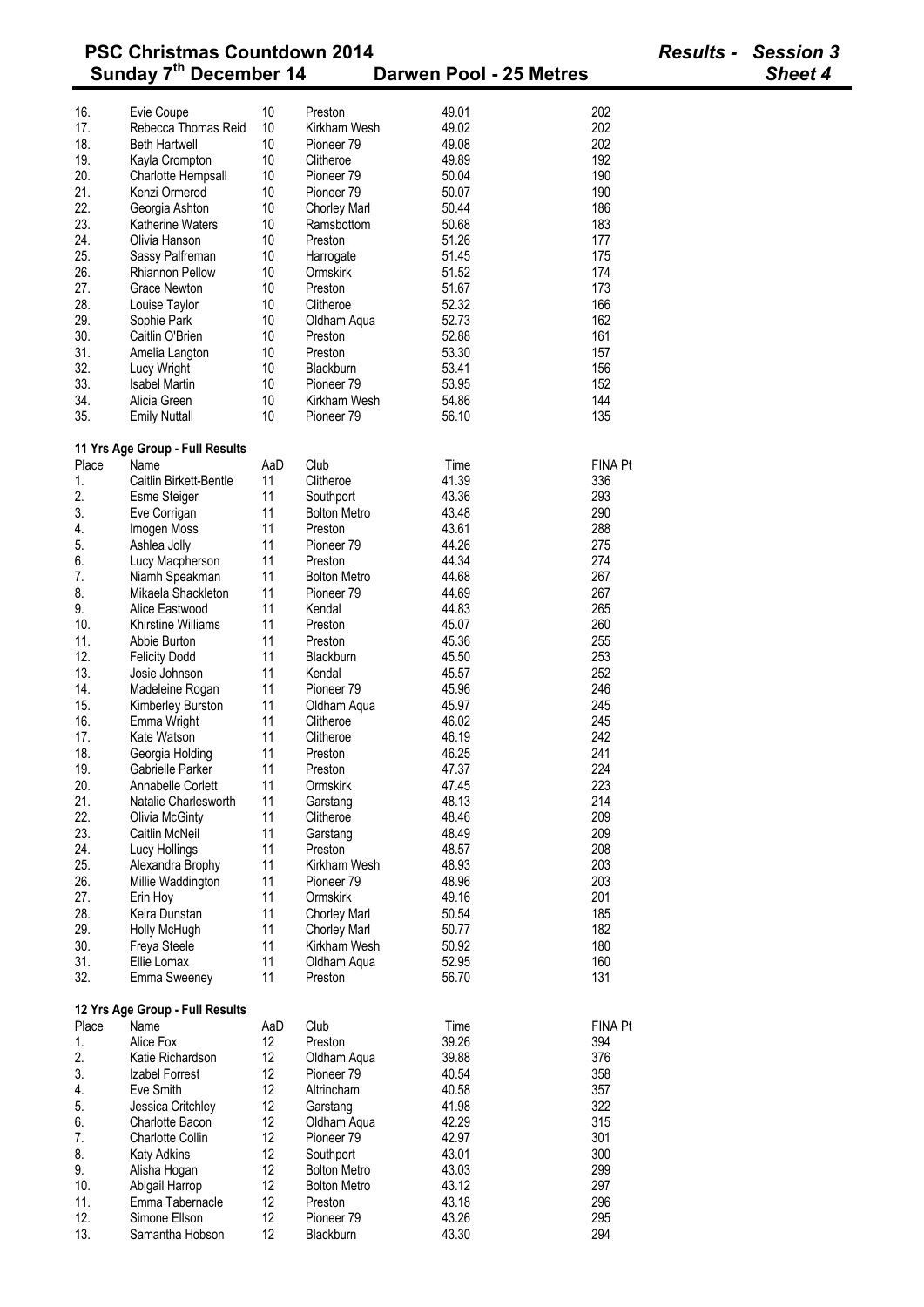|            | <b>PSC Christmas Countdown 2014</b><br>Sunday 7 <sup>th</sup> December 14 | <b>Results - Session 3</b><br><b>Sheet 5</b> |                                |                              |  |
|------------|---------------------------------------------------------------------------|----------------------------------------------|--------------------------------|------------------------------|--|
|            |                                                                           |                                              |                                | Darwen Pool - 25 Metres      |  |
| 14.        | Lindsay Jackson                                                           | 12                                           | <b>Bolton Metro</b>            | 43.33<br>293                 |  |
| 15.<br>16. | Jessica Millar<br>Olivia Brannick                                         | 12<br>12                                     | Preston                        | 43.44<br>291<br>289<br>43.56 |  |
| 17.        |                                                                           | 12                                           | Oldham Aqua                    | 43.71<br>286                 |  |
| 18.        | Darcy Williams<br>Amelia Smith                                            | 12                                           | <b>Burnley BOBC</b><br>Preston | 285<br>43.74                 |  |
| 19.        | Scarlett Aspinall                                                         | 12                                           | Southport                      | 281<br>43.97                 |  |
| 20.        | Rebecca Gough                                                             | 12                                           | Southport                      | 276<br>44.20                 |  |
| 21.        | Ana Bradbury                                                              | 12                                           | Pioneer <sub>79</sub>          | 274<br>44.31                 |  |
| 22.        | Erin Leaver                                                               | 12                                           | Pioneer 79                     | 44.48<br>271                 |  |
| 23.        | <b>Emily Peters</b>                                                       | 12                                           | Altrincham                     | 44.52<br>270                 |  |
| 24.        | Emma Mao                                                                  | 12                                           | Preston                        | 44.61<br>269                 |  |
| 25.        | Sarah Shackleton                                                          | 12                                           | Clitheroe                      | 268<br>44.65                 |  |
| 26.        | <b>Alice Entwistle</b>                                                    | 12                                           | Clitheroe                      | 265<br>44.80                 |  |
| 27.        | Samantha Collier                                                          | 12                                           | Preston                        | 45.19<br>258                 |  |
| 28.        | Lucy Robinson                                                             | 12                                           | Altrincham                     | 45.26<br>257                 |  |
| 29.        | <b>Isobel Pickford</b>                                                    | 12                                           | Clitheroe                      | 45.27<br>257                 |  |
| 30.        | Mia Nobbs                                                                 | 12                                           | Pioneer <sub>79</sub>          | 251<br>45.62                 |  |
| 31.        | Kate Doughty                                                              | 12                                           | <b>Chorley Marl</b>            | 243<br>46.10                 |  |
| 32.        | Sophie Taylor                                                             | 12                                           | <b>Bolton Metro</b>            | 234<br>46.71                 |  |
| 33.        | <b>Charlotte Butterworth</b>                                              | 12                                           | Pioneer <sub>79</sub>          | 230<br>46.96                 |  |
| 34.        | Nicola Toms                                                               | 12                                           | <b>Burnley BOBC</b>            | 221<br>47.58                 |  |
| 35.        | Caitlin Turner                                                            | 12                                           | <b>Bolton Metro</b>            | 220<br>47.65                 |  |
| 36.        | Anna Brown                                                                | 12                                           | <b>Burnley BOBC</b>            | 48.98<br>203                 |  |
|            | Ciara Harrison                                                            | 12                                           | Oldham Aqua                    | <b>DNC</b>                   |  |
|            |                                                                           |                                              |                                |                              |  |
| Place      | 13 Yrs Age Group - Full Results<br>Name                                   | AaD                                          | Club                           | <b>FINA Pt</b><br>Time       |  |
| 1.         | Ella Bergin-Williams                                                      | 13                                           | Oldham Aqua                    | 38.72<br>411                 |  |
| 2.         | <b>Charlotte Dunn</b>                                                     | 13                                           | Pioneer 79                     | 39.04<br>401                 |  |
| 3.         | Martha Smith                                                              | 13                                           | Pioneer 79                     | 397<br>39.16                 |  |
| 4.         | <b>Ellie Ward</b>                                                         | 13                                           | Pioneer <sub>79</sub>          | 392<br>39.32                 |  |
| 5.         | Saffron Fenton                                                            | 13                                           | <b>Burnley BOBC</b>            | 389<br>39.43                 |  |
| 6.         | Chelsea Crabtree                                                          | 13                                           | <b>Bolton Metro</b>            | 39.61<br>384                 |  |
| 7.         | Abigail Murray                                                            | 13                                           | Pioneer <sub>79</sub>          | 39.69<br>382                 |  |
| 8.         | Maya Erzan-Essien                                                         | 13                                           | <b>Bolton Metro</b>            | 39.78<br>379                 |  |
| 9.         | Sophie Hall                                                               | 13                                           | Oldham Aqua                    | 40.46<br>360                 |  |
| 10.        | Zoe Harley                                                                | 13                                           | <b>Bolton Metro</b>            | 42.04<br>321                 |  |
| 11.        | Mia Smith                                                                 | 13                                           | Southport                      | 320<br>42.07                 |  |
| 12.        | <b>Emily Robinson</b>                                                     | 13                                           | Altrincham                     | 42.53<br>310                 |  |
| 13.        | Alex Donohoe                                                              | 13                                           | <b>Bolton Metro</b>            | 42.86<br>303                 |  |
| 14.        | Matilda Brown                                                             | 13                                           | Pioneer <sub>79</sub>          | 43.88<br>282                 |  |
| 15.        | Hannah Wright                                                             | 13                                           | Blackburn                      | 44.25<br>275                 |  |
| 16.        | Jodie Beck                                                                | 13                                           | Blackburn                      | 44.38<br>273                 |  |
| 17.        | Kara Pedley                                                               | 13                                           | Pioneer <sub>79</sub>          | 44.42<br>272                 |  |
| 18.        | Rebecca Rimmer-Evans                                                      | 13                                           | Kendal                         | 272<br>44.43                 |  |
| 19.        | Kate Abbott                                                               | 13                                           | Altrincham                     | 44.83<br>265                 |  |
| 20.        | Emma Jackson                                                              | 13                                           | Clitheroe                      | 45.88<br>247                 |  |
| 21.        | Freya Harding                                                             | 13                                           | Oldham Aqua                    | 232<br>46.85                 |  |
| 22.        | Katy Makin                                                                | 13                                           | Pioneer <sub>79</sub>          | 225<br>47.32                 |  |
| 23.        | Olivia Gordon                                                             | 13                                           | Pioneer 79                     | 47.70<br>220                 |  |
|            | 14 Yrs Age Group - Full Results                                           |                                              |                                |                              |  |
| Place      | Name                                                                      | AaD                                          | Club                           | <b>FINA Pt</b><br>Time       |  |
| 1.         | <b>Eleanor Calcutt</b>                                                    | 14                                           | Altrincham                     | 37.92<br>438                 |  |
| 2.         | Eleanor Collin                                                            | 14                                           | Pioneer <sub>79</sub>          | 37.95<br>437                 |  |
| 3.         | Jasmine Simpson                                                           | 14                                           | Oldham Aqua                    | 40.25<br>366                 |  |
| 4.         | Elle Crompton                                                             | 14                                           | <b>Bolton Metro</b>            | 41.91<br>324                 |  |
| 5.         | Grace Taylor                                                              | 14                                           | Wigan                          | 43.26<br>295                 |  |
| 6.         | <b>Chloe Peters</b>                                                       | 14                                           | Altrincham                     | 43.83<br>283                 |  |
| 7.         | Sophie Potter                                                             | 14                                           | Altrincham                     | 44.83<br>265                 |  |
| 8.         | Hannah Butterworth                                                        | 14                                           | Pioneer <sub>79</sub>          | 46.64<br>235                 |  |
|            | 15 Yrs/Over Age Group - Full Results                                      |                                              |                                |                              |  |
| Place      | Name                                                                      | AaD                                          | Club                           | Time<br><b>FINA Pt</b>       |  |
| 1.         | <b>Eleanor Moss</b>                                                       | 15                                           | Garstang                       | 37.81<br>441                 |  |
| 2.         | <b>Colette Meade</b>                                                      | 15                                           | <b>Burnley BOBC</b>            | 37.96<br>436                 |  |
| 3.         | Alice Clegg                                                               | 15                                           | Altrincham                     | 38.95<br>404                 |  |
| 4.         | Rebecca Moore                                                             | 15                                           | Preston                        | 384<br>39.61                 |  |
| 5.         | Megan Davidson                                                            | 15                                           | Clitheroe                      | 372<br>40.03                 |  |
| 6.         | Corien Saul                                                               | 17                                           | Garstang                       | 40.23<br>366                 |  |
| 7.         | Rebecca Case                                                              | 15                                           | Clitheroe                      | 351<br>40.80                 |  |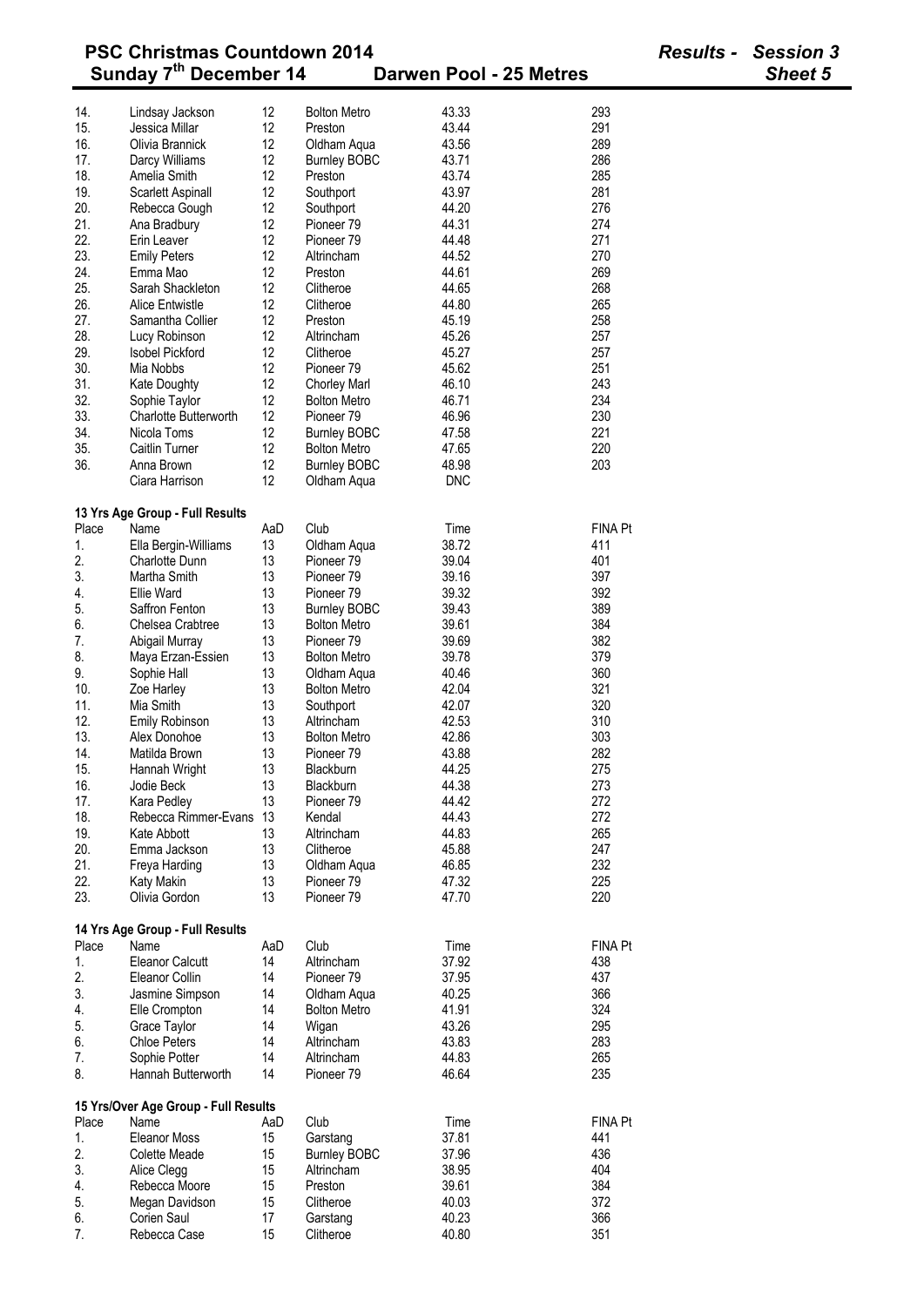| <b>PSC Christmas Countdown 2014</b> |                                            |     |                       | Darwen Pool - 25 Metres |                |       | <b>Results -</b> | <b>Session 3</b><br>Sheet 6 |  |
|-------------------------------------|--------------------------------------------|-----|-----------------------|-------------------------|----------------|-------|------------------|-----------------------------|--|
|                                     | Sunday 7 <sup>th</sup> December 14         |     |                       |                         |                |       |                  |                             |  |
| 8.                                  | <b>Holly Williams</b>                      | 15  | <b>Burnley BOBC</b>   | 41.85                   | 325            |       |                  |                             |  |
| 9.                                  | Georgia Riley                              | 15  | Preston               | 41.86                   | 325            |       |                  |                             |  |
| 10.                                 | Amy Reay                                   | 16  | Kendal                | 42.69                   | 307            |       |                  |                             |  |
|                                     | EVENT 305 Boys 13 Yrs/Over 200m IM         |     |                       |                         |                |       |                  |                             |  |
|                                     | 13 Yrs Age Group - Full Results            |     |                       |                         |                |       |                  |                             |  |
| Place                               | Name                                       | AaD | Club                  | Time                    | FINA Pt        | 50    | 100              | 150                         |  |
| 1.                                  | <b>Robin Austin</b>                        | 13  | Lancaster             | 2:27.92                 | 407            | 31.70 | 1:10.17          | 1:53.45                     |  |
| 2.                                  | <b>Ben Turland</b>                         | 13  | Pioneer 79            | 2:34.11                 | 359            | 33.94 | 1:12.36          | 1:59.89                     |  |
| 3.                                  | Jack Huddart                               | 13  | Blackburn             | 2:34.91                 | 354            | 33.67 | 1:13.72          | 2:00.34                     |  |
| 4.                                  | Kai Collins                                | 13  | Blackburn             | 2:42.68                 | 306            | 35.77 | 1:18.13          | 2:05.88                     |  |
| 5.                                  | Shea Hannam                                | 13  | Lancaster             | 2:43.69                 | 300            | 38.51 | 1:21.27          | 2:08.04                     |  |
| 6.                                  | <b>Edward Wilson</b>                       | 13  | Harrogate             | 2:46.67                 | 284            | 37.76 | 1:21.31          | 2:09.49                     |  |
| 7.                                  | <b>Billy Walpole</b>                       | 13  | Blackburn             | 2:58.59                 | 231            | 38.92 | 1:24.57          | 2:17.73                     |  |
| 8.                                  | Jari Swindlehurst                          | 13  | Blackburn             | 3:04.99                 | 208            | 41.47 | 1:27.29          | 2:24.10                     |  |
|                                     | Callan Sharples                            | 13  | <b>Chorley Marl</b>   | <b>DNC</b>              |                |       |                  |                             |  |
|                                     | 14 Yrs Age Group - Full Results            |     |                       |                         |                |       |                  |                             |  |
| Place                               | Name                                       | AaD | Club                  | Time                    | FINA Pt        | 50    | 100              | 150                         |  |
| 1.                                  | Joseph Kenny                               | 14  | Clitheroe             | 2:38.86                 | 328            | 33.07 | 1:12.50          | 2:03.20                     |  |
| 2.                                  | Kieran Zenner                              | 14  | Harrogate             | 2:39.64                 | 323            | 35.23 | 1:17.11          | 2:05.62                     |  |
| 3.                                  | Dylan Ainsworth                            | 14  | Blackburn             | 2:42.46                 | 307            | 33.85 | 1:14.41          | 2:04.08                     |  |
| 4.                                  | <b>Ben Gregory</b>                         | 14  | <b>Bolton Metro</b>   | 2:43.48                 | 301            | 34.31 | 1:15.86          | 2:04.81                     |  |
| 5.                                  | <b>Ethan Scrutton</b>                      | 14  | Ormskirk              | 2:47.34                 | 281            | 37.50 | 1:19.97          | 2:10.53                     |  |
| 6.                                  | Scott Womack                               | 14  | Kendal                | 2:49.98                 | 268            | 37.99 | 1:21.95          | 2:12.01                     |  |
|                                     | Eden Forth                                 | 14  | Pioneer 79            | DQ SL                   |                |       |                  |                             |  |
|                                     | 15 Yrs/Over Age Group - Full Results       |     |                       |                         |                |       |                  |                             |  |
| Place                               | Name                                       | AaD | Club                  | Time                    | <b>FINA Pt</b> | 50    | 100              | 150                         |  |
| 1.                                  | Laurence Bealing                           | 16  | Harrogate             | 2:22.56                 | 454            | 30.60 | 1:07.09          | 1:49.72                     |  |
| 2.                                  | <b>Matthew Sharpe</b>                      | 15  | Pioneer 79            | 2:25.85                 | 424            | 32.27 | 1:10.58          | 1:51.47                     |  |
| 3.                                  | Alexander Richardson                       | 15  | Oldham Aqua           | 2:27.38                 | 411            | 33.07 | 1:10.30          | 1:54.08                     |  |
| 4.                                  | Christopher Patko                          | 15  | Harrogate             | 2:28.86                 | 399            | 31.17 | 1:09.87          | 1:55.85                     |  |
| 5.                                  | Joseph Murray                              | 15  | Pioneer <sub>79</sub> | 2:29.55                 | 393            | 33.74 | 1:14.35          | 1:54.52                     |  |
| 6.                                  | Robert Dyer                                | 15  | Clitheroe             | 2:32.28                 | 373            | 33.01 | 1:12.29          | 1:57.39                     |  |
| 7.                                  | <b>Ethan Fielding</b>                      | 16  | Preston               | 2:34.20                 | 359            | 32.61 | 1:12.44          | 1:59.91                     |  |
| 8.                                  | Kieran Hennessy                            | 15  | Ormskirk              | 2:34.55                 | 356            | 32.84 | 1:14.14          | 1:59.70                     |  |
| 9.                                  | Adam Stansfield                            | 15  | Clitheroe             | 2:34.64                 | 356            | 34.64 | 1:12.57          | 2:00.66                     |  |
| 10.                                 | Oliver Wilson                              | 15  | Harrogate             | 2:39.16                 | 326            | 33.88 | 1:13.71          | 2:02.98                     |  |
| 11.                                 | Dylan Slater                               | 15  | Pioneer 79            | 2:39.40                 | 325            | 35.36 | 1:16.22          | 2:03.16                     |  |
| 12.                                 | Jamie Thomas                               | 15  | Dane Valley           | 2:39.85                 | 322            | 33.77 | 1:15.21          | 2:03.13                     |  |
| 13.                                 | Callum Seton                               | 17  | Lancaster             | 2:45.92                 | 288            | 35.08 | 1:16.93          | 2:07.67                     |  |
|                                     | Jack Royle                                 | 15  | Blackburn             | <b>DNC</b>              |                |       |                  |                             |  |
|                                     | EVENT 306 Girls 09 Yrs/Over 100m Freestyle |     |                       |                         |                |       |                  |                             |  |
| Place                               | 09 Yrs Age Group - Full Results<br>Name    | AaD | Club                  | Time                    | FINA Pt        | 50    |                  |                             |  |
| 1.                                  | Lily Gregg                                 | 9   | Pioneer <sub>79</sub> | 1:23.31                 | 229            | 38.17 |                  |                             |  |
| 2.                                  | Katie Hale                                 | 9   | Preston               | 1:23.49                 | 228            | 39.86 |                  |                             |  |
| 3.                                  | Lauren Airey                               | 9   | Preston               | 1:24.40                 | 220            | 39.77 |                  |                             |  |
| 4.                                  | Sarah Glen                                 | 9   | <b>Chorley Marl</b>   | 1:27.93                 | 195            | 42.00 |                  |                             |  |
| 5.                                  | Emelie Byrom                               | 9   | Oldham Aqua           | 1:28.19                 | 193            | 41.90 |                  |                             |  |
| 6.                                  | Amity Jones                                | 9   | Preston               | 1:30.36                 | 179            | 44.25 |                  |                             |  |
| 7.                                  | Ella Falkingham                            | 9   | Southport             | 1:30.71                 | 177            | 42.87 |                  |                             |  |
| 8.                                  | Amelia Watson                              | 9   | Altrincham            | 1:30.87                 | 176            | 42.94 |                  |                             |  |
| 9.                                  | Samara Metcalfe                            | 9   | Preston               | 1:31.01                 | 176            | 41.19 |                  |                             |  |
| 10.                                 | Lola Baron                                 | 9   | Blackburn             | 1:32.04                 | 170            | 43.40 |                  |                             |  |
| 11.                                 | Lola Kopydlowski                           | 9   | Preston               | 1:35.67                 | 151            | 42.97 |                  |                             |  |
| 12.                                 | <b>Charlotte Meade</b>                     | 9   | Blackburn             | 1:37.46                 | 143            | 43.82 |                  |                             |  |
|                                     | Charlotte Winstanley                       | 9   | Southport             | <b>DNC</b>              |                |       |                  |                             |  |
|                                     | 10 Yrs Age Group - Full Results            |     |                       |                         |                |       |                  |                             |  |
| Place                               | Name                                       | AaD | Club                  | Time                    | <b>FINA Pt</b> | 50    |                  |                             |  |
| 1.                                  | <b>Bethany Hughes</b>                      | 10  | Southport             | 1:10.57                 | 377            | 33.76 |                  |                             |  |
| 2.                                  | Holly Maxwell                              | 10  | Kirkham Wesh          | 1:15.89                 | 303            | 37.54 |                  |                             |  |
| 3.                                  | Larissa Hannam                             | 10  | Lancaster             | 1:16.46                 | 296            | 36.68 |                  |                             |  |
| 4.                                  | Alisha Heath                               | 10  | Pioneer <sub>79</sub> | 1:17.26                 | 287            | 37.13 |                  |                             |  |
| 5.                                  | Olivia Hanson                              | 10  | Preston               | 1:17.35                 | 286            | 37.33 |                  |                             |  |
| 6.                                  | Ella Smith                                 | 10  | Southport             | 1:17.77                 | 282            | 37.85 |                  |                             |  |
| 7.                                  | Katherine Waters                           | 10  | Ramsbottom            | 1:18.00                 | 279            | 37.74 |                  |                             |  |
| 8.                                  | <b>Ellie Mullins</b>                       | 10  | Kirkham Wesh          | 1:18.31                 | 276            | 36.77 |                  |                             |  |
|                                     |                                            |     |                       |                         |                |       |                  |                             |  |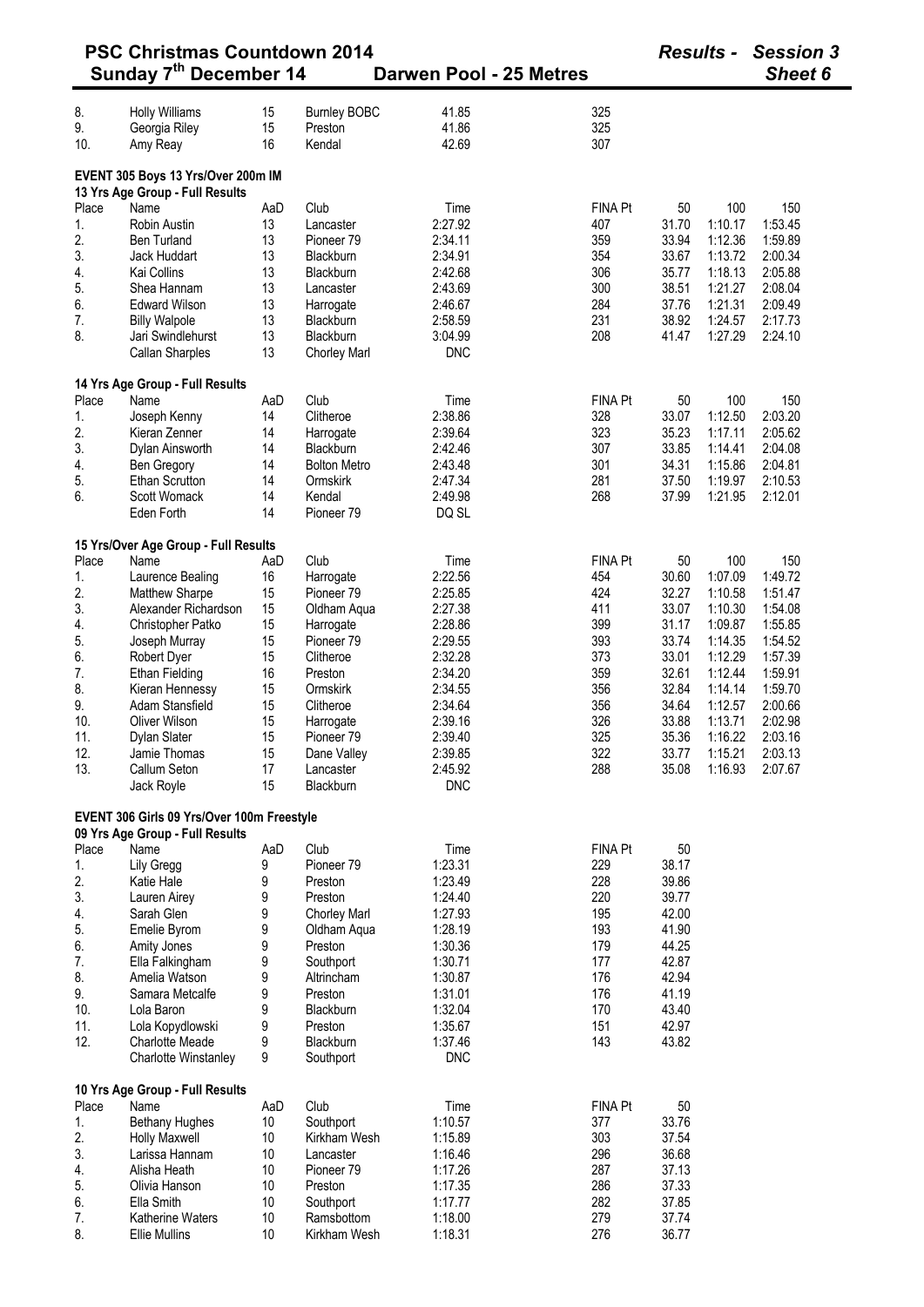|       | <b>PSC Christmas Countdown 2014</b> |     |                       |                         |                | <b>Results -</b> | <b>Session 3</b> |
|-------|-------------------------------------|-----|-----------------------|-------------------------|----------------|------------------|------------------|
|       | Sunday 7 <sup>th</sup> December 14  |     |                       | Darwen Pool - 25 Metres |                |                  | <b>Sheet 7</b>   |
| 9.    | Alyssa McIlroy                      | 10  | Southport             | 1:18.88                 | 270            | 36.99            |                  |
| 10.   | <b>Beth Hartwell</b>                | 10  | Pioneer 79            | 1:19.41                 | 265            | 37.40            |                  |
|       | Amber Mann                          | 10  | Preston               | 1:19.52                 | 263            | 38.24            |                  |
| 11.   |                                     |     |                       |                         |                |                  |                  |
| 12.   | Anna Ashworth                       | 10  | <b>Burnley BOBC</b>   | 1:19.73                 | 261            | 38.92            |                  |
| 13.   | Anja Haworth                        | 10  | Blackburn             | 1:20.25                 | 256            | 38.12            |                  |
| 14.   | Ella Price                          | 10  | Oldham Aqua           | 1:20.69                 | 252            | 37.88            |                  |
| 15.   | Mia Chambers                        | 10  | Southport             | 1:21.11                 | 248            | 38.19            |                  |
| 16.   | Ella Newton                         | 10  | Preston               | 1:21.24                 | 247            | 38.20            |                  |
| 17.   | Sassy Palfreman                     | 10  | Harrogate             | 1:21.75                 | 242            | 39.27            |                  |
| 18.   | Georgia Ashton                      | 10  | <b>Chorley Marl</b>   | 1:22.32                 | 237            | 39.76            |                  |
| 19.   | Rebecca Thomas Reid                 | 10  | Kirkham Wesh          | 1:23.00                 | 232            | 40.57            |                  |
| 20.   | Kenzi Ormerod                       | 10  | Pioneer <sub>79</sub> | 1:23.17                 | 230            | 40.72            |                  |
| 21.   | Evie Coupe                          | 10  | Preston               | 1:25.86                 | 209            | 40.95            |                  |
| 22.   |                                     |     | Preston               | 1:26.49                 | 205            | 41.02            |                  |
|       | Caitlin O'Brien                     | 10  |                       |                         |                |                  |                  |
| 23.   | <b>Grace Newton</b>                 | 10  | Preston               | 1:26.68                 | 203            | 40.47            |                  |
| 24.   | Sophie Park                         | 10  | Oldham Aqua           | 1:26.87                 | 202            |                  |                  |
| 25.   | <b>Emily Nuttall</b>                | 10  | Pioneer 79            | 1:27.44                 | 198            | 41.13            |                  |
| 26.   | <b>Isabel Martin</b>                | 10  | Pioneer <sub>79</sub> | 1:32.44                 | 168            | 42.43            |                  |
|       | 11 Yrs Age Group - Full Results     |     |                       |                         |                |                  |                  |
| Place | Name                                | AaD | Club                  | Time                    | <b>FINA Pt</b> | 50               |                  |
| 1.    | Mikaela Shackleton                  | 11  | Pioneer 79            | 1:11.64                 | 360            | 34.30            |                  |
| 2.    | Imogen Moss                         | 11  | Preston               | 1:12.21                 | 352            | 33.98            |                  |
| 3.    | Eve Corrigan                        | 11  | <b>Bolton Metro</b>   | 1:12.29                 | 351            | 35.55            |                  |
|       |                                     |     |                       |                         | 347            | 35.73            |                  |
| 4.    | <b>Olivia McGinty</b>               | 11  | Clitheroe             | 1:12.56                 |                |                  |                  |
| 5.    | Kimberley Burston                   | 11  | Oldham Aqua           | 1:13.19                 | 338            | 34.83            |                  |
| 6.    | Niamh Speakman                      | 11  | <b>Bolton Metro</b>   | 1:13.76                 | 330            | 35.29            |                  |
| 7.    | Caitlin Birkett-Bentle              | 11  | Clitheroe             | 1:13.99                 | 327            | 34.98            |                  |
| 8.    | Natalie Charlesworth                | 11  | Garstang              | 1:15.12                 | 313            | 36.18            |                  |
| 9.    | Georgia Holding                     | 11  | Preston               | 1:16.14                 | 300            | 36.55            |                  |
| 10.   | <b>Esme Steiger</b>                 | 11  | Southport             | 1:16.21                 | 299            | 36.97            |                  |
| 11.   | Lucy Macpherson                     | 11  | Preston               | 1:17.58                 | 284            | 37.37            |                  |
| 12.   | Madeleine Rogan                     | 11  | Pioneer 79            | 1:17.90                 | 280            | 37.71            |                  |
| 13.   | <b>Felicity Dodd</b>                | 11  | Blackburn             | 1:18.14                 | 278            | 38.89            |                  |
| 14.   | Josie Johnson                       | 11  | Kendal                | 1:18.16                 | 277            |                  |                  |
|       |                                     |     |                       |                         |                | 37.89            |                  |
| 15.   | Gabrielle Parker                    | 11  | Preston               | 1:19.03                 | 268            | 37.70            |                  |
| 16.   | Keira Dunstan                       | 11  | <b>Chorley Marl</b>   | 1:19.66                 | 262            | 37.89            |                  |
| 17.   | Annabelle Corlett                   | 11  | Ormskirk              | 1:20.13                 | 257            | 38.31            |                  |
| 18.   | Khirstine Williams                  | 11  | Preston               | 1:20.28                 | 256            | 37.22            |                  |
| 19.   | Lucy Hollings                       | 11  | Preston               | 1:20.95                 | 250            | 38.67            |                  |
| 20.   | Freya Steele                        | 11  | Kirkham Wesh          | 1:21.10                 | 248            | 38.80            |                  |
| 21.   | Kate Forshaw                        | 11  | <b>Bolton Metro</b>   | 1:21.73                 | 243            | 39.29            |                  |
| 22.   | Kate Watson                         | 11  | Clitheroe             | 1:22.64                 | 235            | 40.18            |                  |
|       |                                     |     |                       |                         |                |                  |                  |
| 23.   | Alexandra Brophy                    | 11  | Kirkham Wesh          | 1:23.40                 | 228            | 38.45            |                  |
| 24.   | Abbie Brennand                      | 11  | <b>Chorley Marl</b>   | 1:23.78                 | 225            | 40.44            |                  |
| 25.   | Millie Waddington                   | 11  | Pioneer 79            | 1:23.86                 | 225            | 39.40            |                  |
| 26.   | Emma Wright                         | 11  | Clitheroe             | 1:24.17                 | 222            |                  |                  |
| 27.   | Ellie Lomax                         | 11  | Oldham Aqua           | 1:24.31                 | 221            | 40.27            |                  |
| 28.   | Holly McHugh                        | 11  | <b>Chorley Marl</b>   | 1:27.05                 | 201            | 41.41            |                  |
| 29.   | Emma Sweeney                        | 11  | Preston               | 1:31.93                 | 170            | 43.06            |                  |
|       | 12 Yrs Age Group - Full Results     |     |                       |                         |                |                  |                  |
| Place | Name                                | AaD | Club                  | Time                    | <b>FINA Pt</b> | 50               |                  |
| 1.    | Alexandra Carr                      | 12  | Kirkham Wesh          | 1:07.39                 | 433            | 32.78            |                  |
| 2.    | Izabel Forrest                      | 12  | Pioneer 79            | 1:07.48                 | 431            | 32.55            |                  |
|       |                                     |     |                       |                         |                |                  |                  |
| 3.    | Lindsay Jackson                     | 12  | <b>Bolton Metro</b>   | 1:08.84                 | 406            | 33.44            |                  |
| 4.    | Jessica Millar                      | 12  | Preston               | 1:09.27                 | 399            | 33.29            |                  |
| 5.    | Alisha Hogan                        | 12  | <b>Bolton Metro</b>   | 1:09.43                 | 396            | 33.51            |                  |
| 6.    | Emma Mao                            | 12  | Preston               | 1:09.54                 | 394            | 33.74            |                  |
| 7.    | Rebecca Ward                        | 12  | Preston               | 1:10.34                 | 381            | 34.72            |                  |
| 8.    | Charlotte Bacon                     | 12  | Oldham Aqua           | 1:10.78                 | 374            | 34.25            |                  |
| 9.    | Abigail Harrop                      | 12  | <b>Bolton Metro</b>   | 1:10.80                 | 373            | 34.36            |                  |
| 10.   | Emma Tabernacle                     | 12  | Preston               | 1:11.04                 | 370            | 34.37            |                  |
|       |                                     |     |                       |                         | 368            |                  |                  |
| 11.   | Scarlett Aspinall                   | 12  | Southport             | 1:11.14                 |                | 34.46            |                  |
| 12.   | Darcy Williams                      | 12  | <b>Burnley BOBC</b>   | 1:11.50                 | 363            | 34.56            |                  |
| 13.   | Alice Entwistle                     | 12  | Clitheroe             | 1:11.64                 | 360            | 34.55            |                  |
| 14.   | Katie Richardson                    | 12  | Oldham Aqua           | 1:12.12                 | 353            | 34.91            |                  |
| 15.   | <b>Emily Peters</b>                 | 12  | Altrincham            | 1:12.45                 | 349            | 34.38            |                  |
| 16.   | Olivia Brannick                     | 12  | Oldham Aqua           | 1:12.77                 | 344            | 34.65            |                  |
| 17.   | Amelia Smith                        | 12  | Preston               | 1:14.52                 | 320            | 36.27            |                  |
| 18.   | Caitlin Turner                      | 12  | <b>Bolton Metro</b>   | 1:15.26                 | 311            | 35.65            |                  |
| 19.   | Sophie Taylor                       | 12  | <b>Bolton Metro</b>   | 1:15.42                 | 309            | 35.53            |                  |
|       |                                     |     |                       |                         |                |                  |                  |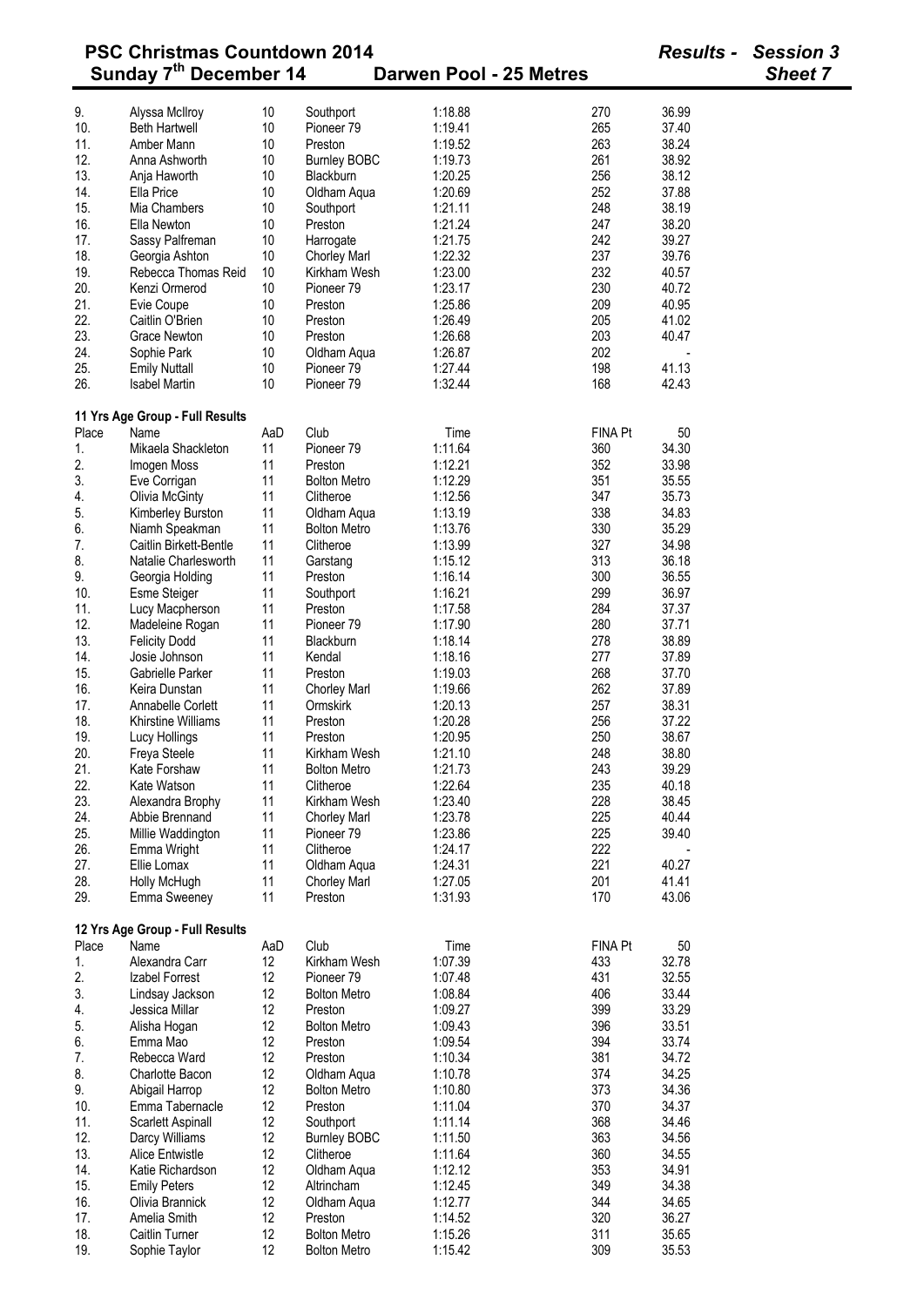|            | <b>PSC Christmas Countdown 2014</b>  | <b>Results -</b> | <b>Session 3</b>          |                         |                |       |         |
|------------|--------------------------------------|------------------|---------------------------|-------------------------|----------------|-------|---------|
|            | Sunday 7 <sup>th</sup> December 14   |                  |                           | Darwen Pool - 25 Metres |                |       | Sheet 8 |
|            | Eve Smith                            | 12               | Altrincham                | 1:16.44                 | 297            | 36.70 |         |
| 20.<br>21. | Erin Leaver                          | 12               | Pioneer <sub>79</sub>     | 1:16.55                 | 295            | 36.38 |         |
| 22.        | Samantha Collier                     | 12               | Preston                   | 1:16.57                 | 295            | 36.57 |         |
| 23.        |                                      | 12               |                           |                         | 294            | 36.99 |         |
|            | Lucy Robinson                        |                  | Altrincham                | 1:16.66                 |                |       |         |
| 24.        | Anna Brown                           | 12               | <b>Burnley BOBC</b>       | 1:16.71                 | 294            | 36.50 |         |
| 25.        | Sarah Shackleton                     | 12               | Clitheroe                 | 1:16.73                 | 293            | 37.16 |         |
| 26.        | <b>Isobel Pickford</b>               | 12               | Clitheroe                 | 1:17.68                 | 283            | 37.99 |         |
| 27.        | <b>Charlotte Butterworth</b>         | 12               | Pioneer <sub>79</sub>     | 1:18.04                 | 279            | 38.56 |         |
| 28.        | Kate Doughty                         | 12               | <b>Chorley Marl</b>       | 1:22.39                 | 237            | 39.98 |         |
| 29.        | Mia Nobbs<br>Ciara Harrison          | 12<br>12         | Pioneer 79<br>Oldham Aqua | 1:25.46<br><b>DNC</b>   | 212            | 39.36 |         |
|            | 13 Yrs Age Group - Full Results      |                  |                           |                         |                |       |         |
| Place      | Name                                 | AaD              | Club                      | Time                    | <b>FINA Pt</b> | 50    |         |
| 1.         | Martha Smith                         | 13               | Pioneer <sub>79</sub>     | 1:03.25                 | 524            | 30.63 |         |
| 2.         | Maya Erzan-Essien                    | 13               | <b>Bolton Metro</b>       | 1:05.39                 | 474            | 31.48 |         |
| 3.         | Ella Bergin-Williams                 | 13               | Oldham Aqua               | 1:06.38                 | 453            | 32.32 |         |
| 4.         | <b>Charlotte Dunn</b>                | 13               | Pioneer <sub>79</sub>     | 1:07.49                 | 431            | 32.54 |         |
| 5.         | Olivia Armes                         | 13               | Preston                   | 1:07.55                 | 430            | 32.42 |         |
| 6.         | Saffron Fenton                       | 13               | <b>Burnley BOBC</b>       | 1:08.44                 | 414            | 33.03 |         |
| 7.         | Mia Smith                            | 13               |                           | 1:08.67                 | 409            | 32.79 |         |
|            |                                      |                  | Southport                 |                         |                |       |         |
| 8.         | Emily Robinson                       | 13               | Altrincham                | 1:08.89                 | 405            | 33.31 |         |
| 9.         | Alex Donohoe                         | 13               | <b>Bolton Metro</b>       | 1:09.51                 | 395            | 34.43 |         |
| 10.        | Kate Abbott                          | 13               | Altrincham                | 1:10.05                 | 386            | 34.09 |         |
| 10.        | <b>Emily Sharpe</b>                  | 13               | Pioneer <sub>79</sub>     | 1:10.05                 | 386            | 33.92 |         |
| 12.        | Ellie Ward                           | 13               | Pioneer <sub>79</sub>     | 1:10.06                 | 385            | 34.05 |         |
| 13.        | Chelsea Crabtree                     | 13               | <b>Bolton Metro</b>       | 1:10.41                 | 380            | 33.41 |         |
| 14.        | Zoe Harley                           | 13               | <b>Bolton Metro</b>       | 1:10.84                 | 373            | 33.66 |         |
| 15.        | Matilda Brown                        | 13               | Pioneer <sub>79</sub>     | 1:11.07                 | 369            | 34.59 |         |
| 16.        | Jessica Hobson                       | 13               | <b>Blackburn</b>          | 1:11.24                 | 367            | 33.62 |         |
| 17.        | Sophie Thompson                      | 13               | Clitheroe                 | 1:12.63                 | 346            | 34.84 |         |
| 18.        | Sophie Hall                          | 13               | Oldham Aqua               | 1:12.87                 | 343            | 35.49 |         |
| 19.        | Jodie Beck                           | 13               | Blackburn                 | 1:13.05                 | 340            | 35.17 |         |
| 20.        | Emma Jackson                         | 13               | Clitheroe                 | 1:13.56                 | 333            | 35.17 |         |
|            |                                      |                  |                           |                         |                |       |         |
| 21.        | Zoe Webster                          | 13               | Kendal                    | 1:13.59                 | 333            | 35.53 |         |
| 22.        | Abigail Murray                       | 13               | Pioneer <sub>79</sub>     | 1:13.71                 | 331            | 35.17 |         |
| 23.        | Rebecca Rimmer-Evans 13              |                  | Kendal                    | 1:15.72                 | 305            | 36.74 |         |
| 24.        | Hannah Wright                        | 13               | Blackburn                 | 1:17.55                 | 284            | 36.69 |         |
| 25.        | Olivia Gordon                        | 13               | Pioneer 79                | 1:19.20                 | 267            | 37.75 |         |
| 26.        | Freya Harding                        | 13               | Oldham Aqua               | 1:20.32                 | 256            | 38.13 |         |
| 27.        | Katy Makin                           | 13               | Pioneer <sub>79</sub>     | 1:22.96                 | 232            | 39.79 |         |
|            | <b>Charlotte Cootes</b>              | 13               | Pioneer <sub>79</sub>     | <b>DNC</b>              |                |       |         |
|            | Elizabeth Mackellar                  | 13               | Altrincham                | <b>DNC</b>              |                |       |         |
|            | Kara Pedley                          | 13               | Pioneer <sub>79</sub>     | DQ ST                   |                |       |         |
|            | 14 Yrs Age Group - Full Results      |                  |                           |                         |                |       |         |
| Place      | Name                                 | AaD              | Club                      | Time                    | <b>FINA Pt</b> | 50    |         |
| 1.         | Libby Steele                         | 14               | Kirkham Wesh              | 1:06.64                 | 448            | 31.63 |         |
| 2.         | Olivia Nicholls                      | 14               | Pioneer <sub>79</sub>     | 1:07.29                 | 435            | 32.18 |         |
| 3.         | Niamh Knowles                        | 14               | <b>Bolton Metro</b>       | 1:07.47                 | 432            | 32.41 |         |
| 4.         | Elle Crompton                        | 14               | <b>Bolton Metro</b>       | 1:07.70                 | 427            | 32.30 |         |
| 5.         | Chloe Davey                          | 14               | Oldham Aqua               | 1:07.88                 | 424            | 32.59 |         |
| 6.         | Sophie Potter                        | 14               | Altrincham                | 1:07.98                 | 422            | 32.97 |         |
| 7.         | Grace Taylor                         | 14               | Wigan                     | 1:08.05                 | 421            | 33.00 |         |
| 8.         |                                      | 14               |                           | 1:09.21                 | 400            | 32.35 |         |
|            | Jasmine Simpson                      |                  | Oldham Aqua               |                         |                |       |         |
| 9.         | <b>Eleanor Calcutt</b>               | 14               | Altrincham                | 1:09.77                 | 390            | 33.80 |         |
| 10.        | Megan Ashton                         | 14               | Ramsbottom                | 1:09.81                 | 390            | 33.53 |         |
| 11.        | Abigail Newsham                      | 14               | Blackburn                 | 1:14.70                 | 318            | 35.12 |         |
| 12.        | Hannah Butterworth                   | 14               | Pioneer <sub>79</sub>     | 1:15.26                 | 311            | 36.38 |         |
|            | 15 Yrs/Over Age Group - Full Results |                  |                           |                         |                |       |         |
| Place      | Name                                 | AaD              | Club                      | Time                    | <b>FINA Pt</b> | 50    |         |
| 1.         | Niamh Robinson                       | 15               | Pioneer 79                | 1:00.59                 | 596            | 29.41 |         |
| 2.         | Colette Meade                        | 15               | <b>Burnley BOBC</b>       | 1:03.02                 | 530            | 30.50 |         |
| 3.         | Megan Davidson                       | 15               | Clitheroe                 | 1:03.46                 | 519            | 31.43 |         |
| 4.         | Alice Clegg                          | 15               | Altrincham                | 1:03.71                 | 513            | 30.95 |         |
| 5.         | <b>Emily Hall</b>                    | 15               | Wigan                     | 1:04.27                 | 499            | 30.87 |         |
| 6.         |                                      | 15               |                           | 1:06.31                 | 455            | 31.75 |         |
|            | <b>Holly Williams</b>                |                  | <b>Burnley BOBC</b>       |                         |                |       |         |
| 7.         | Georgia Riley                        | 15               | Preston                   | 1:07.51                 | 431            | 32.31 |         |
| 8.         | Anna Rowlands                        | 15               | <b>Bolton Metro</b>       | 1:08.52                 | 412            | 31.92 |         |
| 9.         | Rebecca Moore                        | 15               | Preston                   | 1:08.77                 | 408            | 33.37 |         |
| 10.        | Rebecca Case                         | 15               | Clitheroe                 | 1:09.59                 | 393            | 33.72 |         |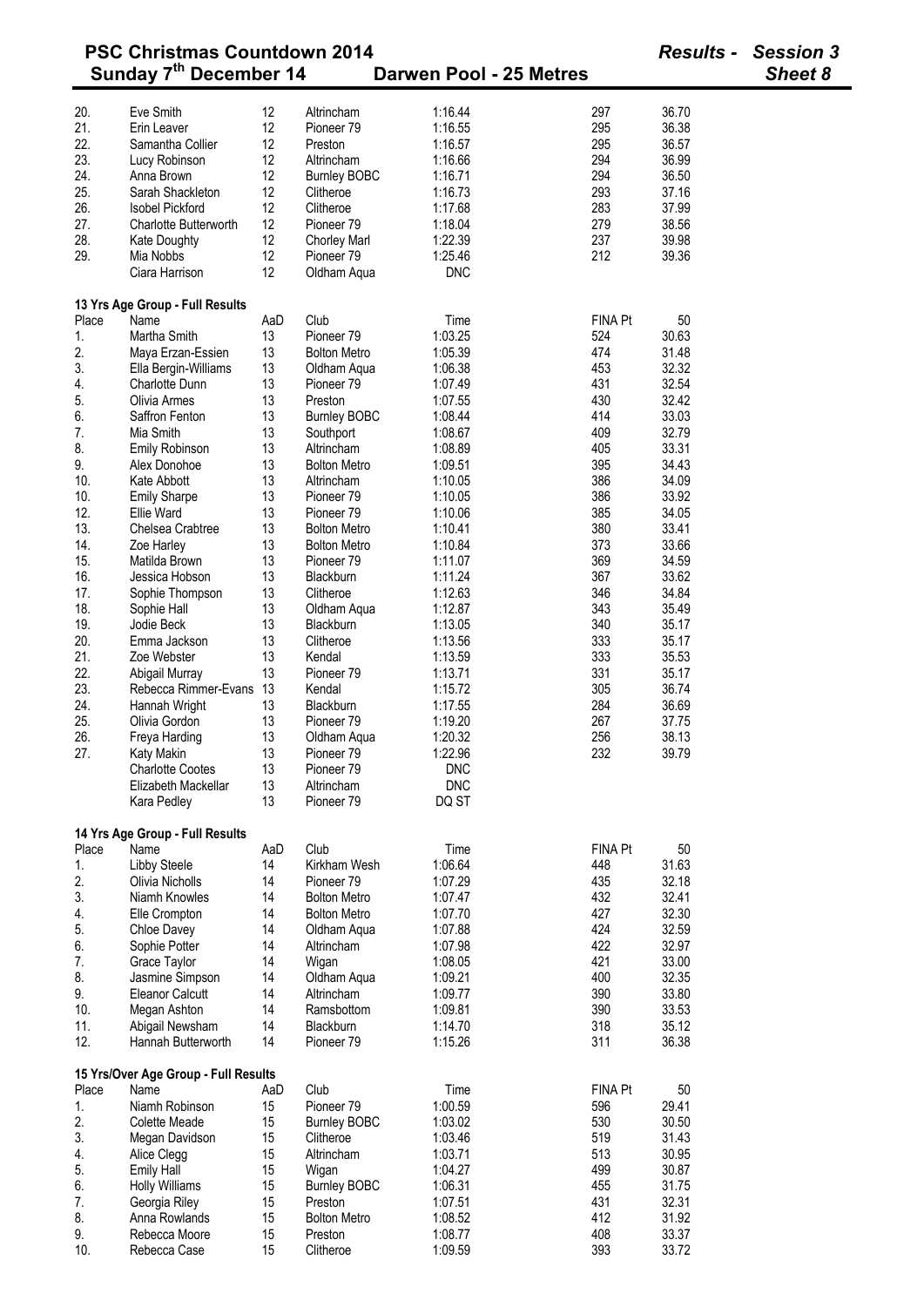|            | <b>PSC Christmas Countdown 2014</b><br>Sunday 7 <sup>th</sup> December 14     |          |                                     | Darwen Pool - 25 Metres |                | <b>Results -</b> | <b>Session 3</b><br><b>Sheet 9</b> |
|------------|-------------------------------------------------------------------------------|----------|-------------------------------------|-------------------------|----------------|------------------|------------------------------------|
|            |                                                                               |          |                                     |                         |                |                  |                                    |
| 11.        | Amy Reay                                                                      | 16       | Kendal                              | 1:11.68                 | 360            | 34.89            |                                    |
| 12.        | Eleanor Moss                                                                  | 15       | Garstang                            | 1:12.10                 | 354            | 34.63            |                                    |
|            | EVENT 307 Boys 09 Yrs/Over 100m Backstroke<br>09 Yrs Age Group - Full Results |          |                                     |                         |                |                  |                                    |
| Place      | Name                                                                          | AaD      | Club                                | Time                    | <b>FINA Pt</b> | 50               |                                    |
| 1.         | Matthew Wright                                                                | 9        | Preston                             | 1:23.94                 | 198            | 40.10            |                                    |
| 2.         | <b>Bradley Snaylam</b>                                                        | 9        | Leyland Barr                        | 1:24.66                 | 193            | 41.15            |                                    |
| 3.         | Tom Arkwright                                                                 | 9        | Leyland Barr                        | 1:25.40                 | 188            | 40.88            |                                    |
| 4.         | William Havers-Strong                                                         | 9        | Pioneer 79                          | 1:29.95                 | 161            | 44.48            |                                    |
| 5.         | Samuel Burton                                                                 | 9        | Preston                             | 1:33.45                 | 143            | 44.16            |                                    |
| 6.<br>7.   | Jake Cooper<br>Joshua Baynes                                                  | 9<br>9   | Pioneer <sub>79</sub><br>Pioneer 79 | 1:33.64<br>1:39.44      | 142<br>119     | 45.26<br>48.43   |                                    |
|            |                                                                               |          |                                     |                         |                |                  |                                    |
|            | 10 Yrs Age Group - Full Results                                               |          |                                     |                         |                |                  |                                    |
| Place      | Name                                                                          | AaD      | Club                                | Time                    | <b>FINA Pt</b> | 50               |                                    |
| 1.         | Adam Younis                                                                   | 10       | Southport                           | 1:20.65                 | 223            | 39.63            |                                    |
| 2.         | Harry Robinson                                                                | 10       | Pioneer 79                          | 1:21.71                 | 214            | 40.60            |                                    |
| 3.         | Matthew Boyd                                                                  | 10       | Preston<br>Ormskirk                 | 1:22.78<br>1:24.17      | 206            | 40.21            |                                    |
| 4.<br>5.   | Samuel Ellis<br>Harry Rowland                                                 | 10<br>10 | Preston                             | 1:25.35                 | 196<br>188     | 41.17            |                                    |
| 6.         | Jozef Gordon                                                                  | 10       | Pioneer 79                          | 1:26.90                 | 178            | 42.14            |                                    |
| 7.         | Henry Maw                                                                     | 10       | Southport                           | 1:27.29                 | 176            | 43.30            |                                    |
| 8.         | Connor Eccleston                                                              | 10       | Clitheroe                           | 1:27.60                 | 174            | 42.61            |                                    |
| 9.         | Nathan Holmes                                                                 | 10       | Preston                             | 1:28.65                 | 168            | 42.88            |                                    |
| 10.        | Adam Tabernacle                                                               | 10       | Preston                             | 1:33.18                 | 144            | 44.83            |                                    |
| 11.        | Harry Bentham                                                                 | 10       | Pioneer <sub>79</sub>               | 1:38.18                 | 123            | 46.90            |                                    |
| 12.        | Samuel Fenton                                                                 | 10       | Pioneer 79                          | 1:39.15                 | 120            | 47.71            |                                    |
|            | Samuel Murphy                                                                 | 10       | Blackburn                           | DQ T                    |                |                  |                                    |
|            | 11 Yrs Age Group - Full Results                                               |          |                                     |                         |                |                  |                                    |
| Place      | Name                                                                          | AaD      | Club                                | Time                    | <b>FINA Pt</b> | 50               |                                    |
| 1.         | Isaac Brennand                                                                | 11       | <b>Chorley Marl</b>                 | 1:20.51                 | 224            | 39.10            |                                    |
| 2.         | Benjamin Havers-Strong                                                        | 11       | Pioneer <sub>79</sub>               | 1:21.53                 | 216            | 39.84            |                                    |
| 3.         | Thomas Duxbury                                                                | 11       | <b>Bolton Metro</b>                 | 1:23.88                 | 198            | 40.86            |                                    |
| 4.         | Liam Donohoe                                                                  | 11       | <b>Bolton Metro</b>                 | 1:24.89                 | 191            | 42.04            |                                    |
| 5.         | Nicholas Edwards                                                              | 11       | Preston                             | 1:25.45                 | 187            | 42.30            |                                    |
| 6.         | Scott Paynter                                                                 | 11       | <b>Chorley Marl</b>                 | 1:26.74                 | 179            | 42.20            |                                    |
| 7.         | Thomas Douglas                                                                | 11       | Preston                             | 1:27.28                 | 176            | 41.98            |                                    |
| 8.         | Noah Melling                                                                  | 11       | Harrogate                           | 1:28.13                 | 171            | 43.70            |                                    |
| 9.         | Jimmy Walpole                                                                 | 11       | Blackburn                           | 1:29.29                 | 164            | 43.06            |                                    |
| 10.        | Leon Callaghan                                                                | 11       | <b>Bolton Metro</b>                 | 1:29.49                 | 163            | 43.17            |                                    |
| 11.        | Finlay Waligora                                                               | 11       | Harrogate                           | 1:30.12                 | 160            | 43.89            |                                    |
| 12.        | Daniel Patko                                                                  | 11       | Harrogate                           | 1:30.44                 | 158            | 44.24            |                                    |
| 13.        | <b>Adam Scrutton</b>                                                          | 11       | Ormskirk                            | 1:32.22                 | 149            | 44.63            |                                    |
|            | Daniel Bentham                                                                | 11       | Pioneer 79                          | DQ T                    |                |                  |                                    |
|            | 12 Yrs Age Group - Full Results                                               |          |                                     |                         |                |                  |                                    |
| Place      | Name                                                                          | AaD      | Club                                | Time                    | <b>FINA Pt</b> | 50               |                                    |
| 1.         | Daniel Holmes                                                                 | 12       | Preston                             | 1:14.65                 | 281            | 36.23            |                                    |
| 2.         | Luka Hyam                                                                     | 12       | <b>Bolton Metro</b>                 | 1:15.80                 | 269            | 36.22            |                                    |
| 3.         | Nathan Smith                                                                  | 12       | Preston                             | 1:17.73                 | 249            | 38.07            |                                    |
| 4.         | Alasdair Moir                                                                 | 12       | Clitheroe                           | 1:19.10                 | 236            | 38.06            |                                    |
| 5.         | <b>William Wilson</b>                                                         | 12       | Harrogate                           | 1:19.21                 | 235            | 38.09            |                                    |
| 6.         | Thomas Baynes                                                                 | 12       | Pioneer <sub>79</sub>               | 1:19.42                 | 233            | 37.96            |                                    |
| 7.         | Benjamin Makin                                                                | 12       | Pioneer 79                          | 1:19.86                 | 230            | 39.32            |                                    |
| 8.         | Jake Wissett                                                                  | 12<br>12 | Ormskirk                            | 1:20.61                 | 223<br>217     | 38.60            |                                    |
| 9.         | Oliver Sargeant                                                               |          | Kendal                              | 1:21.40                 |                | 39.79            |                                    |
| 10.        | Samuel Butterworth                                                            | 12       | Pioneer 79                          | 1:24.34                 | 195<br>182     | 41.06            |                                    |
| 11.<br>12. | Dominic Testa-O'Neill                                                         | 12<br>12 | Pioneer 79                          | 1:26.22<br>1:26.58      | 180            | 41.05<br>42.39   |                                    |
| 13.        | Samuel Case<br>Jacob Waddington                                               | 12       | Clitheroe<br>Pioneer 79             | 1:27.65                 | 174            | 42.73            |                                    |
|            | <b>Tiger Edwards</b>                                                          | 12       | Oldham Aqua                         | <b>DNC</b>              |                |                  |                                    |
|            | Eoin O'Connor                                                                 | 12       | Ormskirk                            | <b>DNC</b>              |                |                  |                                    |
|            | Cameron Mackinnon                                                             | 12       | Harrogate                           | <b>DNC</b>              |                |                  |                                    |
|            |                                                                               |          |                                     |                         |                |                  |                                    |
| Place      | 13 Yrs Age Group - Full Results<br>Name                                       | AaD      | Club                                | Time                    | <b>FINA Pt</b> | 50               |                                    |
| 1.         | <b>Ben Turland</b>                                                            | 13       | Pioneer 79                          | 1:10.75                 | 330            | 34.55            |                                    |
| 2.         | Jack Huddart                                                                  | 13       | Blackburn                           | 1:13.33                 | 297            | 35.78            |                                    |
| 3.         | Jordan O'Hara                                                                 | 13       | <b>Chorley Marl</b>                 | 1:13.88                 | 290            | 36.11            |                                    |
| 4.         | Shea Hannam                                                                   | 13       | Lancaster                           | 1:15.85                 | 268            | 36.81            |                                    |

-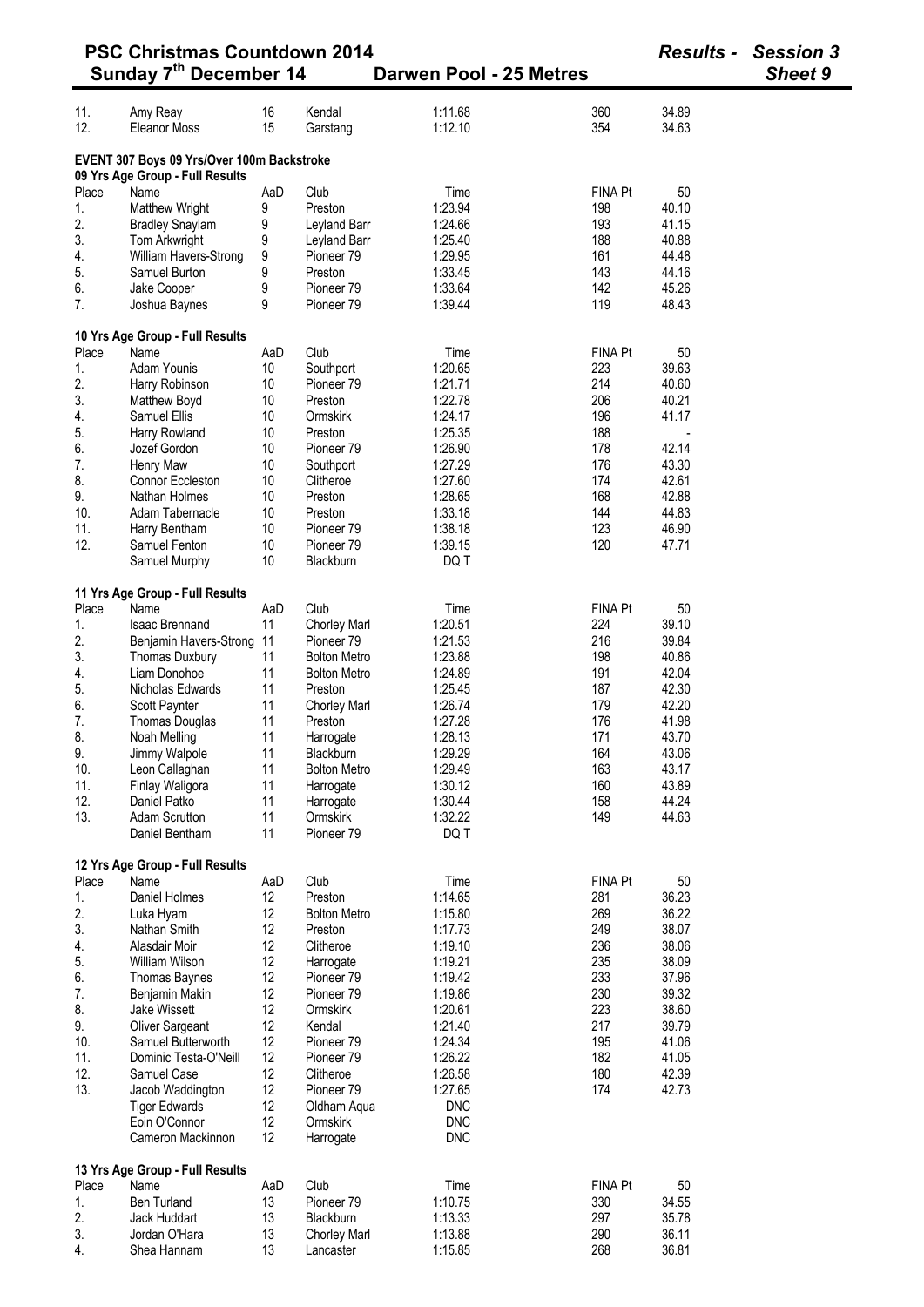|       | <b>PSC Christmas Countdown 2014</b><br>Sunday 7 <sup>th</sup> December 14 | Darwen Pool - 25 Metres |                       | <b>Results - Session 3</b><br>Sheet 10 |                |       |  |
|-------|---------------------------------------------------------------------------|-------------------------|-----------------------|----------------------------------------|----------------|-------|--|
| 5.    | Dylan Gregg                                                               | 13                      | Pioneer <sub>79</sub> | 1:19.63                                | 232            | 38.97 |  |
| 6.    | Jari Swindlehurst                                                         | 13                      | Blackburn             | 1:21.58                                | 215            | 40.08 |  |
| 7.    | Joshua Maitland                                                           | 13                      | Ormskirk              | 1:23.84                                | 198            | 40.38 |  |
| 8.    | Joseph Green                                                              | 13                      | Kirkham Wesh          | 1:27.38                                | 175            | 42.05 |  |
|       | <b>Callan Sharples</b>                                                    | 13                      | <b>Chorley Marl</b>   | <b>DNC</b>                             |                |       |  |
|       | 14 Yrs Age Group - Full Results                                           |                         |                       |                                        |                |       |  |
| Place | Name                                                                      | AaD                     | Club                  | Time                                   | <b>FINA Pt</b> | 50    |  |
| 1.    | Joseph Kenny                                                              | 14                      | Clitheroe             | 1:10.16                                | 339            | 34.13 |  |
| 2.    | Will Hands                                                                | 14                      | Preston               | 1:13.07                                | 300            | 35.85 |  |
| 3.    | Kieran Zenner                                                             | 14                      | Harrogate             | 1:15.96                                | 267            | 37.08 |  |
| 4.    | Eden Forth                                                                | 14                      | Pioneer <sub>79</sub> | 1:16.02                                | 266            | 37.23 |  |
| 5.    | Dylan Ainsworth                                                           | 14                      | Blackburn             | 1:16.14                                | 265            | 36.94 |  |
| 6.    | <b>Ethan Scrutton</b>                                                     | 14                      | Ormskirk              | 1:16.15                                | 265            | 37.03 |  |
|       | Jakob Ward                                                                | 14                      | Pioneer <sub>79</sub> | <b>DNC</b>                             |                |       |  |
|       | 15 Yrs/Over Age Group - Full Results                                      |                         |                       |                                        |                |       |  |
| Place | Name                                                                      | AaD                     | Club                  | Time                                   | <b>FINA Pt</b> | 50    |  |
| 1.    | Alexander Richardson                                                      | 15                      | Oldham Aqua           | 1:05.86                                | 410            | 32.22 |  |
| 2.    | Laurence Bealing                                                          | 16                      | Harrogate             | 1:06.36                                | 401            | 32.05 |  |
| 3.    | Adam Stansfield                                                           | 15                      | Clitheroe             | 1:10.56                                | 333            | 34.50 |  |
| 4.    | Oliver Wilson                                                             | 15                      | Harrogate             | 1:10.73                                | 331            | 34.07 |  |
| 5.    | Robert Dyer                                                               | 15                      | Clitheroe             | 1:12.60                                | 306            | 34.97 |  |
| 6.    | Dylan Slater                                                              | 15                      | Pioneer <sub>79</sub> | 1:14.82                                | 279            | 37.07 |  |
| 7.    | Patrick Hill                                                              | 16                      | Preston               | 1:14.87                                | 279            | 36.45 |  |
| 8.    | Callum Seton                                                              | 17                      | Lancaster             | 1:15.15                                | 276            | 36.61 |  |
| 9.    | Jamie Thomas                                                              | 15                      | Dane Valley           | 1:15.23                                | 275            | 35.88 |  |
| 10.   | <b>Thomas Brown</b>                                                       | 15                      | <b>Burnley BOBC</b>   | 1:19.97                                | 229            | 39.73 |  |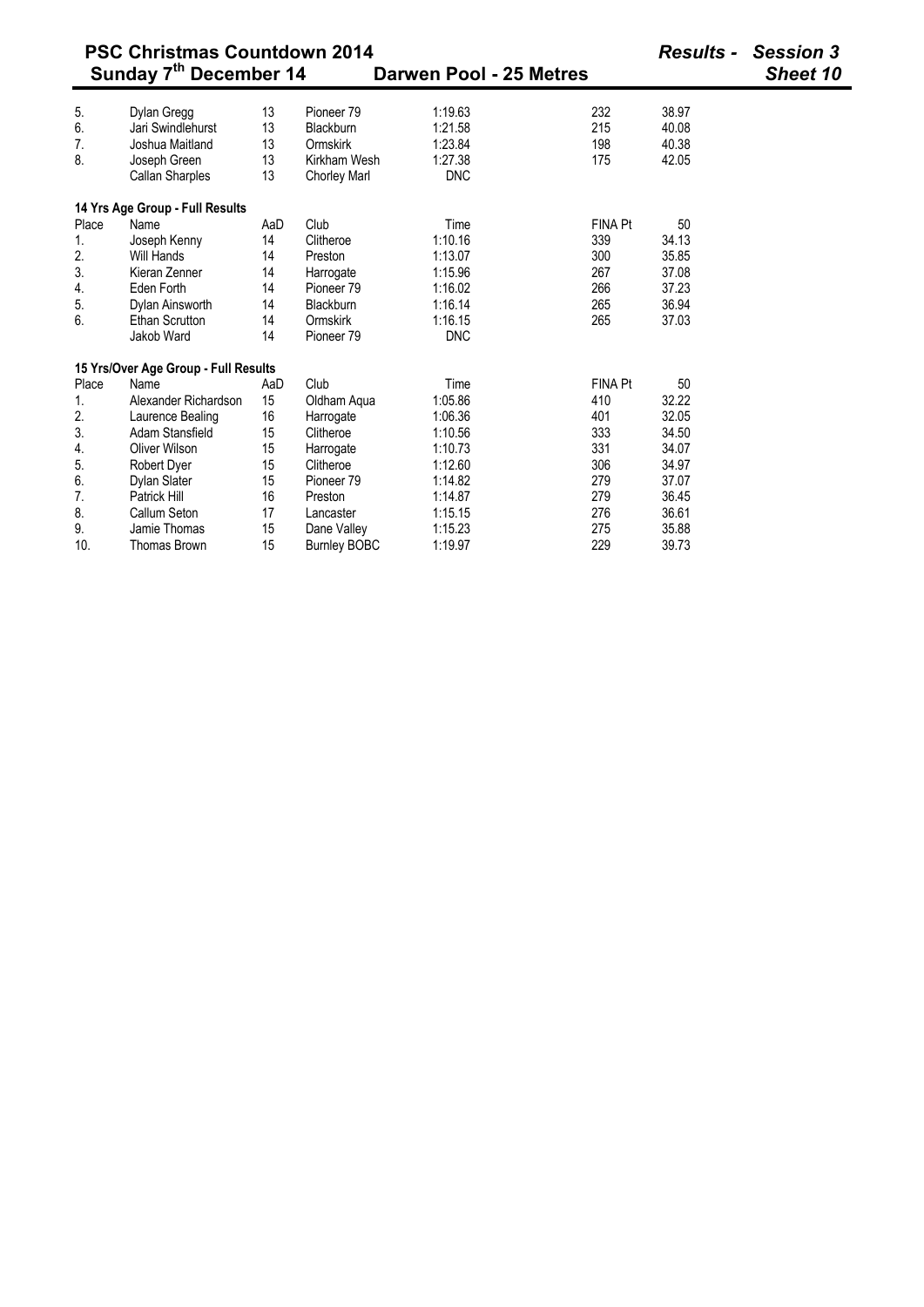|       | EVENT 401 Girls 13 Yrs/Over 200m Butterfly<br>13 Yrs Age Group - Full Results   |     |                       |                |                |       |         |         |
|-------|---------------------------------------------------------------------------------|-----|-----------------------|----------------|----------------|-------|---------|---------|
| Place | Name                                                                            | AaD | Club                  | Time           | <b>FINA Pt</b> | 50    | 100     | 150     |
| 1.    | Martha Smith                                                                    | 13  | Pioneer 79            | 2:42.29        | 412            | 36.33 | 1:16.96 | 1:59.80 |
| 2.    | Ella Bergin Williams                                                            | 13  | Oldham Aqua           | 2:43.55        | 402            | 35.32 | 1:16.88 | 2:00.60 |
| 3.    | Kate Abbott                                                                     | 13  | Altrincham            | 3:01.09        | 296            | 39.03 | 1:25.93 | 2:14.18 |
| 4.    | Saffron Fenton                                                                  | 13  | <b>Burnley BOBC</b>   | 3:01.21        | 296            | 37.20 | 1:22.82 | 2:12.19 |
|       |                                                                                 |     |                       |                |                |       |         |         |
|       | 14 Yrs Age Group - Full Results                                                 |     |                       |                |                |       |         |         |
| Place | Name                                                                            | AaD | Club                  | Time           | <b>FINA Pt</b> | 50    | 100     | 150     |
| 1.    | <b>Ellie Perris</b>                                                             | 14  | Pioneer <sub>79</sub> | 2:34.75        | 475            | 33.30 | 1:11.97 | 1:54.16 |
| 2.    | Gabrielle McSorley                                                              | 14  | Pioneer <sub>79</sub> | 2:40.57        | 425            | 34.45 | 1:13.98 | 1:56.80 |
|       |                                                                                 | 14  |                       |                |                |       |         |         |
| 3.    | Elissa Gornall                                                                  |     | Preston               | 2:42.16        | 413            | 35.12 | 1:15.70 | 1:59.15 |
| 4.    | Alice Harding                                                                   | 14  | Pioneer 79            | 2:48.08        | 371            | 36.60 | 1:18.95 | 2:02.97 |
| 5.    | Grace Taylor                                                                    | 14  | Wigan                 | 2:58.09        | 311            | 37.28 | 1:21.85 | 2:09.92 |
|       | 15 Yrs/Over Age Group - Full Results                                            |     |                       |                |                |       |         |         |
| Place | Name                                                                            | AaD | Club                  | Time           | <b>FINA Pt</b> | 50    | 100     | 150     |
| 1.    | Niamh Robinson                                                                  | 15  | Pioneer <sub>79</sub> | 2:20.96        | 629            | 31.45 | 1:06.93 | 1:43.84 |
| 2.    |                                                                                 |     |                       |                |                |       | 1:11.07 |         |
|       | Abigail Procter                                                                 | 16  | Clitheroe             | 2:29.61        | 526            | 33.56 |         | 1:50.17 |
|       | EVENT 402 Boys 13 Yrs/Over 200m Breaststroke<br>13 Yrs Age Group - Full Results |     |                       |                |                |       |         |         |
| Place | Name                                                                            | AaD | Club                  | Time           | <b>FINA Pt</b> | 50    | 100     | 150     |
| 1.    | Shea Hannam                                                                     | 13  | Lancaster             | 2:56.58        | 319            | 39.13 | 1:23.86 | 2:10.29 |
| 2.    | Jack Huddart                                                                    | 13  | <b>Blackburn</b>      | 3:06.06        | 272            | 40.36 | 1:28.27 | 2:18.28 |
| 3.    | Lewis Aldred                                                                    | 13  | <b>Bolton Metro</b>   | 3:10.30        | 254            | 43.93 | 1:32.32 | 2:22.16 |
|       | <b>Edward Wilson</b>                                                            | 13  | Harrogate             | DQ SL          |                |       |         |         |
|       |                                                                                 |     |                       |                |                |       |         |         |
|       | 14 Yrs Age Group - Full Results                                                 |     |                       |                |                |       |         |         |
| Place | Name                                                                            | AaD | Club                  | Time           | <b>FINA Pt</b> |       | 50      | 100150  |
| 1.    | Jacob Crompton                                                                  | 14  | Clitheroe             | 3:06.70        | 270            | 41.81 | 1:29.83 | 2:20.01 |
| 2.    | Ben Gregory                                                                     | 14  | <b>Bolton Metro</b>   | 3:08.14        | 263            | 42.34 | 1:30.47 | 2:20.47 |
| 3.    | <b>Ethan Scrutton</b>                                                           | 14  | Ormskirk              | 3:11.45        | 250            | 43.92 | 1:33.57 | 2:23.85 |
| 4.    | Kieran Zenner                                                                   | 14  | Harrogate             | 3:11.58        | 249            | 42.44 | 1:31.95 | 2:21.43 |
|       | 15 Yrs/Over Age Group - Full Results                                            |     |                       |                |                |       |         |         |
| Place | Name                                                                            | AaD | Club                  | Time           | <b>FINA Pt</b> | 50    | 100     | 150     |
| 1.    | Joseph Murray                                                                   | 15  | Pioneer 79            | 2:36.51        | 458            | 34.63 | 1:14.35 | 1:55.22 |
| 2.    | Robert Dyer                                                                     | 15  | Clitheroe             | 2:50.06        | 357            | 39.36 | 1:22.55 | 2:06.68 |
|       |                                                                                 |     |                       |                |                |       |         |         |
|       | EVENT 403 Girls 09 Yrs/Over 50m Freestyle<br>09 Yrs Age Group - Full Results    |     |                       |                |                |       |         |         |
| Place | Name                                                                            | AaD | Club                  | Time           | <b>FINA Pt</b> |       |         |         |
| 1.    | Lily Gregg                                                                      | 9   | Pioneer 79            | 35.75          | 275            |       |         |         |
| 2.    | Lucy Turner                                                                     | 9   | Clitheroe             | 36.86          | 250            |       |         |         |
| 3.    | Katie Hale                                                                      | 9   | Preston               | 36.87          | 250            |       |         |         |
| 4.    | Emelie Byrom                                                                    | 9   | Oldham Aqua           | 37.86          | 231            |       |         |         |
| 5.    | Lauren Airey                                                                    | 9   | Preston               | 38.17          | 225            |       |         |         |
| 6.    | <b>Hattie Varley</b>                                                            | 9   | Clitheroe             | 38.68          | 217            |       |         |         |
| 7.    | Amelia Watson                                                                   | 9   | Altrincham            | 39.16          | 209            |       |         |         |
| 8.    | Mia Smith                                                                       | 9   | Ramsbottom            | 39.29          | 207            |       |         |         |
| 9.    | Lola Kopydlowski                                                                | 9   | Preston               | 39.64          | 201            |       |         |         |
| 10.   | Samara Metcalfe                                                                 | 9   | Preston               | 40.51          | 189            |       |         |         |
| 11.   | Lola Baron                                                                      | 9   | Blackburn             | 40.62          | 187            |       |         |         |
|       |                                                                                 |     |                       |                |                |       |         |         |
| 12.   | Ella Falkingham                                                                 | 9   | Southport             | 41.11          | 180            |       |         |         |
| 13.   | Katelyn Croasdale-Cleg                                                          | 9   | Preston               | 41.64          | 174            |       |         |         |
| 14.   | Alannah Carruthers                                                              | 9   | Ramsbottom            | 41.76<br>43.23 | 172            |       |         |         |
| 15.   | <b>Charlotte Meade</b>                                                          | 9   | Blackburn             |                | 155            |       |         |         |
| 16.   | Jessica Loxam                                                                   | 9   | Lancaster             | 48.62          | 109            |       |         |         |
|       | 10 Yrs Age Group - Full Results                                                 |     |                       |                |                |       |         |         |
| Place | Name                                                                            | AaD | Club                  | Time           | <b>FINA Pt</b> |       |         |         |
| 1.    | Alyssa McIlroy                                                                  | 10  | Southport             | 34.02          | 319            |       |         |         |
| 2.    | <b>Beth Hartwell</b>                                                            | 10  | Pioneer 79            | 34.08          | 317            |       |         |         |
| 3.    | Larissa Hannam                                                                  | 10  | Lancaster             | 34.24          | 313            |       |         |         |
| 4.    | Ella Price                                                                      | 10  | Oldham Aqua           | 34.46          | 307            |       |         |         |
| 5.    | <b>Ellie Mullins</b>                                                            | 10  | Kirkham Wesh          | 34.92          | 295            |       |         |         |
| 6.    | Mia Chambers                                                                    | 10  | Southport             | 35.00          | 293            |       |         |         |
| 7.    | <b>Holly Maxwell</b>                                                            | 10  | Kirkham Wesh          | 35.23          | 287            |       |         |         |
| 8.    | Olivia Hanson                                                                   | 10  | Preston               | 35.31          | 285            |       |         |         |
| 9.    | Anna Ashworth                                                                   | 10  | <b>Burnley BOBC</b>   | 35.34          | 284            |       |         |         |
| 10.   | Amber Mann                                                                      | 10  | Preston               | 35.40          | 283            |       |         |         |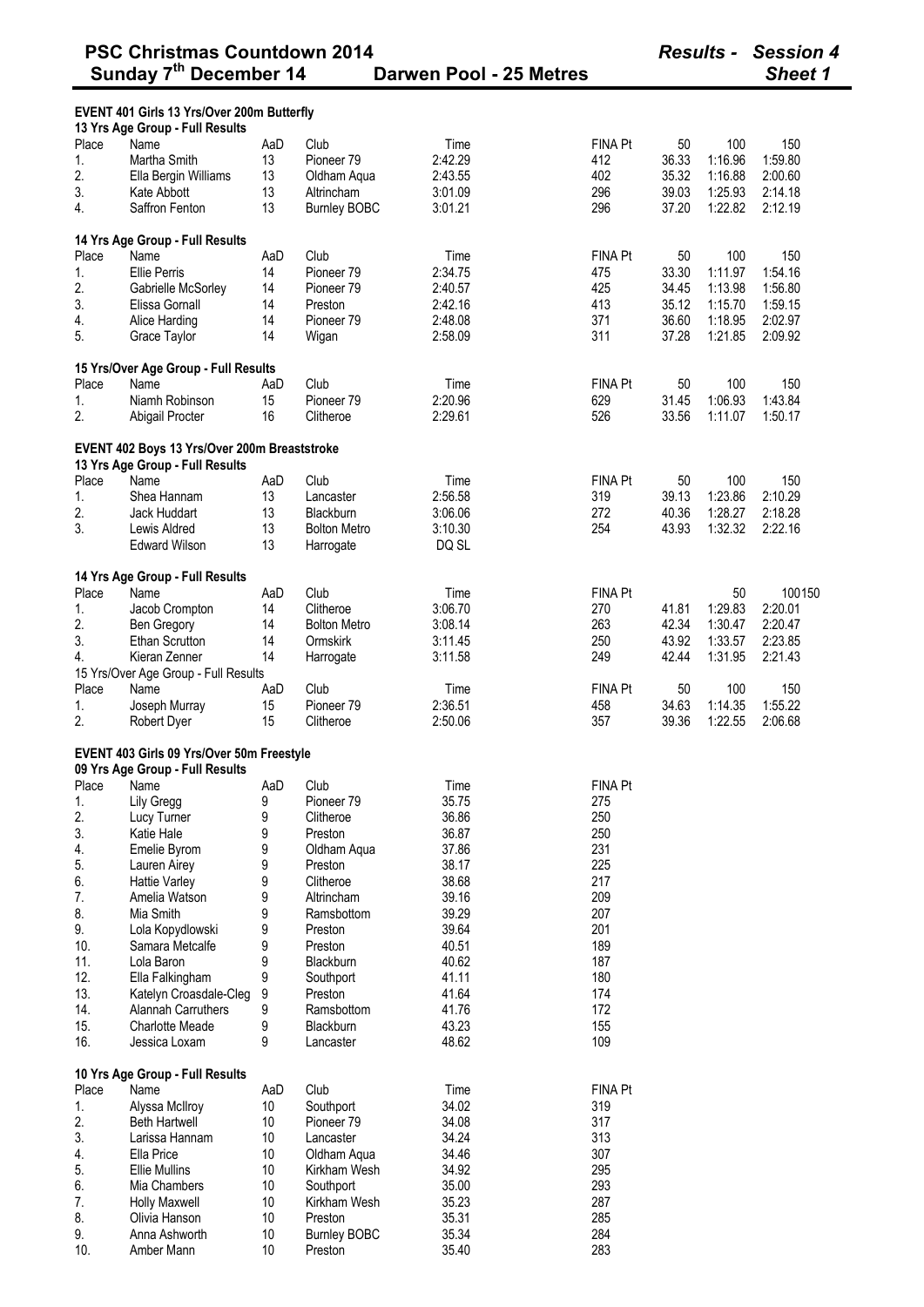|            | וועט טעוונע                             |          |                                    |                              | י ווטוטט       |
|------------|-----------------------------------------|----------|------------------------------------|------------------------------|----------------|
|            | Sunday 7 <sup>th</sup> December 14      |          |                                    | Darwen Pool - 25 Metres      | <b>Sheet 2</b> |
| 11.        | Alisha Heath                            | 10       | Pioneer 79                         | 35.74<br>275                 |                |
| 12.        | Katherine Waters                        | 10       | Ramsbottom                         | 273<br>35.83                 |                |
| 13.        | Sassy Palfreman                         | 10       | Harrogate                          | 272<br>35.87                 |                |
| 14.        | Ella Newton                             | 10       | Preston                            | 252<br>36.77                 |                |
| 15.        | Georgia Ashton                          | 10       | <b>Chorley Marl</b>                | 243<br>37.22                 |                |
| 16.        | Kenzi Ormerod                           | 10       | Pioneer 79                         | 239<br>37.45                 |                |
| 17.        | Rebecca Thomas Reid                     | 10       | Kirkham Wesh                       | 37.63<br>235                 |                |
| 18.        | Sophie Park                             | 10       | Oldham Aqua                        | 229<br>37.97                 |                |
| 19.        | <b>Emily Nuttall</b>                    | 10       | Pioneer <sub>79</sub>              | 228<br>38.02                 |                |
| 20.        | Roisin O'Connor                         | 10       | Ormskirk                           | 226<br>38.16                 |                |
| 21.        | Lucy Sargeant                           | 10       | Kendal                             | 221<br>38.44                 |                |
| 22.        | Grace Newton                            | 10       | Preston                            | 214<br>38.87                 |                |
| 23.        | Caitlin O'Brien                         | 10       | Preston                            | 207<br>39.27                 |                |
| 24.        | <b>Isabel Martin</b>                    | 10       | Pioneer 79                         | 200<br>39.70                 |                |
| 25.        | Charlotte Hempsall                      | 10       | Pioneer <sub>79</sub>              | 39.99<br>196                 |                |
| 26.        | Evie Coupe                              | 10       | Preston                            | 40.05<br>195                 |                |
| 27.        | Kayla Crompton                          | 10       | Clitheroe                          | 40.69<br>186                 |                |
| 28.        | <b>Rhiannon Pellow</b>                  | 10       | Ormskirk                           | 182<br>41.01                 |                |
| 29.        | Katelyn Doyle                           | 10       | Clitheroe                          | 165<br>42.31                 |                |
| 30.        | Lucy Wright                             | 10       | Blackburn                          | 42.33<br>165                 |                |
| 31.        | Alicia Green                            | 10       | Kirkham Wesh                       | 42.45<br>164                 |                |
| 32.        | Amelia Langton                          | 10       | Preston                            | 42.73<br>161                 |                |
| 33.        | Seren Armstrong                         | 10       | Clitheroe                          | 129<br>45.98                 |                |
|            | Louise Taylor                           | 10       | Clitheroe                          | <b>DNC</b>                   |                |
|            | 11 Yrs Age Group - Full Results         |          |                                    |                              |                |
| Place      | Name                                    | AaD      | Club                               | <b>FINA Pt</b><br>Time       |                |
| 1.         | Eve Corrigan                            | 11       | <b>Bolton Metro</b>                | 32.17<br>377                 |                |
| 2.         | Kimberley Burston                       | 11       | Oldham Aqua                        | 32.41<br>369                 |                |
| 3.         | <b>Olivia McGinty</b>                   | 11       | Clitheroe                          | 32.55<br>364                 |                |
| 4.         | Caitlin Birkett-Bentle                  | 11       | Clitheroe                          | 33.29<br>340                 |                |
| 5.         | Mikaela Shackleton                      | 11       | Pioneer 79                         | 33.45<br>335                 |                |
| 6.         | Esme Steiger                            | 11       | Southport                          | 33.68<br>328                 |                |
| 7.         | Josie Johnson                           | 11       | Kendal                             | 34.08<br>317                 |                |
| 8.         | Madeleine Rogan                         | 11       | Pioneer 79                         | 34.09<br>317                 |                |
| 9.         | Natalie Charlesworth                    | 11       | Garstang                           | 316<br>34.12                 |                |
| 10.<br>11. | Keira Dunstan                           | 11<br>11 | <b>Chorley Marl</b><br>Blackburn   | 34.32<br>310<br>303          |                |
| 12.        | <b>Felicity Dodd</b><br>Georgia Holding | 11       | Preston                            | 34.60<br>300<br>34.72        |                |
| 13.        | Freya Steele                            | 11       | Kirkham Wesh                       | 292<br>35.04                 |                |
| 14.        | Lucy Macpherson                         | 11       | Preston                            | 35.23<br>287                 |                |
| 15.        | Khirstine Williams                      | 11       | Preston                            | 35.54<br>279                 |                |
| 16.        | Annabelle Corlett                       | 11       | Ormskirk                           | 35.65<br>277                 |                |
| 17.        | <b>Emily Westmorland</b>                | 11       | Kendal                             | 274<br>35.79                 |                |
| 18.        | Gabrielle Parker                        | 11       | Preston                            | 273<br>35.82                 |                |
| 19.        | Kate Watson                             | 11       | Clitheroe                          | 35.98<br>269                 |                |
| 20.        | Ashlea Jolly                            | 11       | Pioneer 79                         | 266<br>36.11                 |                |
| 21.        | Jessica Aspin                           | 11       | Clitheroe                          | 36.12<br>266                 |                |
| 22.        | Lucy Hollings                           | 11       | Preston                            | 254<br>36.69                 |                |
| 23.        | Holly McHugh                            | 11       | <b>Chorley Marl</b>                | 36.99<br>248                 |                |
| 24.        | Kate Forshaw                            | 11       | <b>Bolton Metro</b>                | 37.12<br>245                 |                |
| 25.        | Alexandra Brophy                        | 11       | Kirkham Wesh                       | 241<br>37.33                 |                |
| 26.        | Abbie Burton                            | 11       | Preston                            | 37.37<br>240                 |                |
| 27.        | Alice Eastwood                          | 11       | Kendal                             | 37.56<br>237                 |                |
| 28.        | Alexandra Putman                        | 11       | Pioneer <sub>79</sub>              | 233<br>37.78                 |                |
| 29.        | Abbie Brennand                          | 11       | <b>Chorley Marl</b>                | 230<br>37.93                 |                |
| 30.        | Millie Waddington                       | 11       | Pioneer <sub>79</sub>              | 38.59<br>218                 |                |
| 31.        | Erin Hoy                                | 11       | Ormskirk                           | 38.69<br>217                 |                |
| 32.        | Caitlin McNeil                          | 11       | Garstang                           | 201<br>39.64                 |                |
| 33.        | Emma Sweeney<br>Emma Wright             | 11<br>11 | Preston<br>Clitheroe               | 41.60<br>174<br><b>DNC</b>   |                |
|            |                                         |          |                                    |                              |                |
|            | 12 Yrs Age Group - Full Results         |          |                                    |                              |                |
| Place      | Name                                    | AaD      | Club                               | <b>FINA Pt</b><br>Time       |                |
| 1.         | Alice Fox                               | 12       | Preston                            | 30.31<br>451                 |                |
| 2.         | Izabel Forrest                          | 12       | Pioneer <sub>79</sub>              | 31.83<br>389                 |                |
| 3.         | Darcy Williams                          | 12       | <b>Burnley BOBC</b>                | 31.86<br>388                 |                |
| 4.         | Katie Richardson                        | 12       | Oldham Aqua                        | 31.87<br>388                 |                |
| 5.         | Jessica Millar<br>Charlotte Bacon       | 12<br>12 | Preston                            | 32.30<br>372<br>32.49<br>366 |                |
| 6.<br>7.   | Abigail Harrop                          | 12       | Oldham Aqua<br><b>Bolton Metro</b> | 32.54<br>364                 |                |
|            |                                         |          |                                    |                              |                |

8. Jessica Critchley 12 Garstang 32.64 361

# **PSC Christmas Countdown 2014** *Results - Session 4*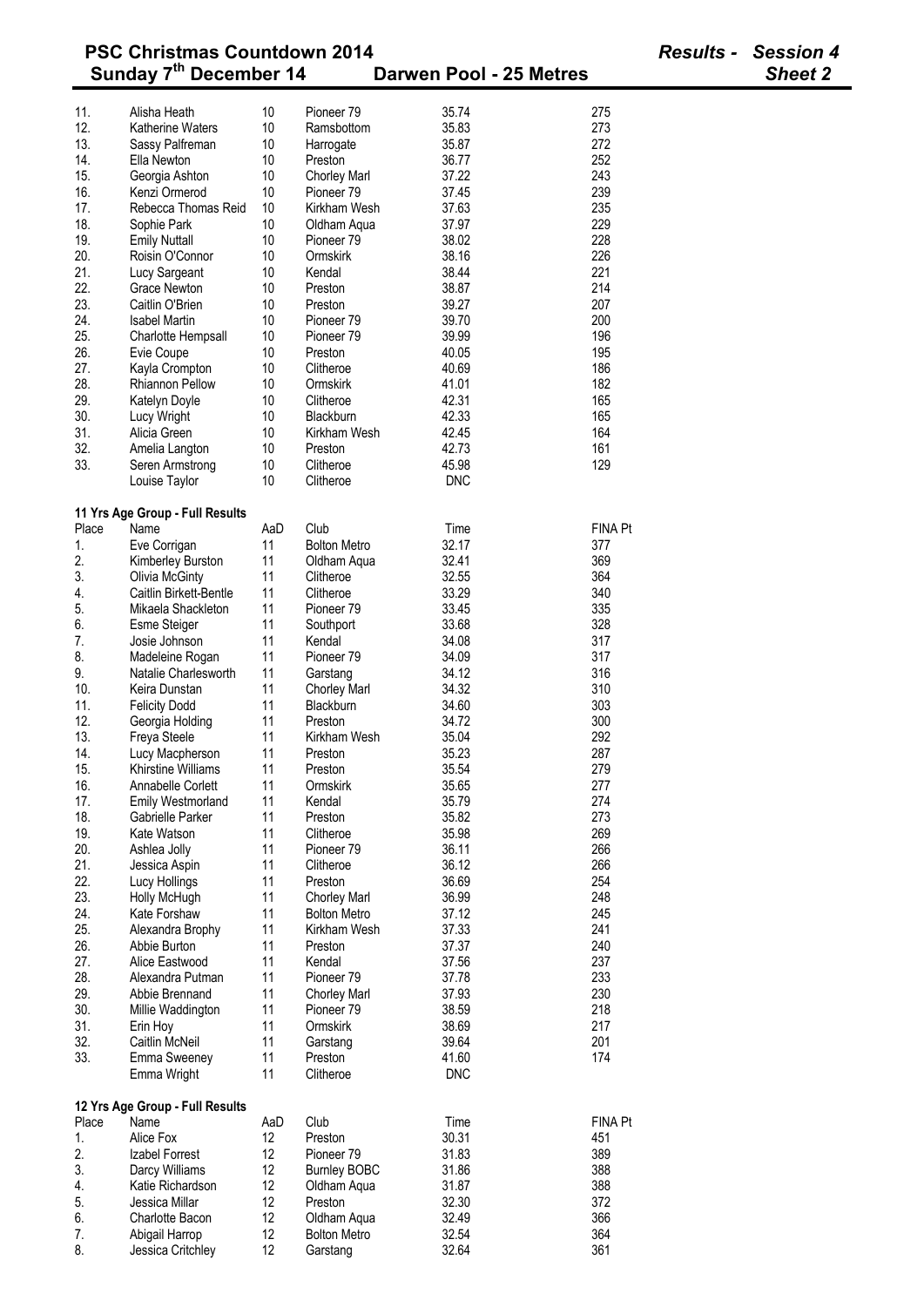|          | <b>PSC Christmas Countdown 2014</b><br>Sunday 7 <sup>th</sup> December 14 |          |                       | Darwen Pool - 25 Metres | <b>Results - Session 4</b><br>Sheet 3 |
|----------|---------------------------------------------------------------------------|----------|-----------------------|-------------------------|---------------------------------------|
|          |                                                                           |          |                       |                         |                                       |
| 9.       | Rebecca Ward                                                              | 12       | Preston               | 32.65<br>361            |                                       |
| 10.      | Alice Entwistle                                                           | 12       | Clitheroe             | 32.80<br>356            |                                       |
| 11.      | Olivia Brannick                                                           | 12       | Oldham Aqua           | 348<br>33.05            |                                       |
| 12.      | Emma Tabernacle                                                           | 12       | Preston               | 33.09<br>346            |                                       |
| 13.      | <b>Emily Peters</b>                                                       | 12       | Altrincham            | 33.19<br>343            |                                       |
| 14.      | Scarlett Aspinall                                                         | 12       | Southport             | 336<br>33.43            |                                       |
| 15.      | Lucy Robinson                                                             | 12       | Altrincham            | 315<br>34.15            |                                       |
| 16.      | Erin Leaver                                                               | 12       | Pioneer <sub>79</sub> | 34.26<br>312            |                                       |
| 17.      | Samantha Hobson                                                           | 12       | Blackburn             | 34.42<br>308            |                                       |
| 18.      | Anna Brown                                                                | 12       | <b>Burnley BOBC</b>   | 306<br>34.48            |                                       |
| 19.      | <b>Charlotte Collin</b>                                                   | 12       | Pioneer 79            | 34.58<br>303            |                                       |
| 20.      | <b>Caitlin Turner</b>                                                     | 12       | <b>Bolton Metro</b>   | 303<br>34.59            |                                       |
| 21.      | Amelia Smith                                                              | 12       | Preston               | 34.80<br>298            |                                       |
| 22.      | <b>Isobel Pickford</b>                                                    | 12       | Clitheroe             | 34.81<br>297            |                                       |
| 23.      | Eve Smith                                                                 | 12       | Altrincham            | 294<br>34.94            |                                       |
| 24.      | <b>Katy Adkins</b>                                                        | 12       | Southport             | 35.04<br>292            |                                       |
|          |                                                                           |          |                       |                         |                                       |
| 25.      | Sarah Shackleton                                                          | 12       | Clitheroe             | 287<br>35.24            |                                       |
| 26.      | Molly Womack                                                              | 12       | Kendal                | 283<br>35.39            |                                       |
| 27.      | Samantha Collier                                                          | 12       | Preston               | 280<br>35.50            |                                       |
| 27.      | Sophie Taylor                                                             | 12       | <b>Bolton Metro</b>   | 280<br>35.50            |                                       |
| 29.      | Nicola Toms                                                               | 12       | <b>Burnley BOBC</b>   | 264<br>36.23            |                                       |
| 30.      | Mia Nobbs                                                                 | 12       | Pioneer <sub>79</sub> | 36.34<br>261            |                                       |
| 31.      | <b>Kate Doughty</b>                                                       | 12       | <b>Chorley Marl</b>   | 246<br>37.08            |                                       |
|          | Ciara Harrison                                                            | 12       | Oldham Aqua           | <b>DNC</b>              |                                       |
|          | <b>Charlotte Butterworth</b>                                              | 12       | Pioneer 79            | DQ ST                   |                                       |
|          | 13 Yrs Age Group - Full Results                                           |          |                       |                         |                                       |
| Place    | Name                                                                      | AaD      | Club                  | <b>FINA Pt</b><br>Time  |                                       |
| 1.       | Elodie Smallwood                                                          | 13       | Pioneer <sub>79</sub> | 29.63<br>483            |                                       |
| 2.       | Rachael Thompson                                                          | 13       | Preston               | 471<br>29.87            |                                       |
| 3.       | Charlotte Dunn                                                            | 13       | Pioneer 79            | 421<br>31.00            |                                       |
| 4.       | Ella Bergin-Williams                                                      | 13       | Oldham Aqua           | 407<br>31.37            |                                       |
| 5.       | Olivia Armes                                                              | 13       | Preston               | 404<br>31.45            |                                       |
| 6.       | Saffron Fenton                                                            | 13       | <b>Burnley BOBC</b>   | 31.72<br>393            |                                       |
|          |                                                                           |          | Altrincham            | 390                     |                                       |
| 7.<br>8. | <b>Emily Robinson</b><br>Alex Donohoe                                     | 13<br>13 | <b>Bolton Metro</b>   | 31.82<br>387            |                                       |
|          |                                                                           |          |                       | 31.89                   |                                       |
| 9.       | Chelsea Crabtree                                                          | 13       | <b>Bolton Metro</b>   | 385<br>31.94            |                                       |
| 10.      | <b>Emily Sharpe</b>                                                       | 13       | Pioneer <sub>79</sub> | 32.00<br>383            |                                       |
| 11.      | Ellie Ward                                                                | 13       | Pioneer <sub>79</sub> | 378<br>32.15            |                                       |
| 12.      | Jodie Beck                                                                | 13       | Blackburn             | 377<br>32.16            |                                       |
| 13.      | Matilda Brown                                                             | 13       | Pioneer 79            | 32.31<br>372            |                                       |
| 14.      | Zoe Harley                                                                | 13       | <b>Bolton Metro</b>   | 368<br>32.43            |                                       |
| 15.      | Kate Abbott                                                               | 13       | Altrincham            | 32.56<br>364            |                                       |
| 16.      | Kara Pedley                                                               | 13       | Pioneer <sub>79</sub> | 32.60<br>362            |                                       |
| 17.      | Jessica Hobson                                                            | 13       | Blackburn             | 32.66<br>360            |                                       |
| 18.      | Zoe Webster                                                               | 13       | Kendal                | 332<br>33.57            |                                       |
| 19.      | Sophie Thompson                                                           | 13       | Clitheroe             | 326<br>33.75            |                                       |
| 20.      | Rebecca Rimmer-Evans                                                      | 13       | Kendal                | 320<br>33.97            |                                       |
| 21.      | Sophie Hall                                                               | 13       | Oldham Aqua           | 318<br>34.05            |                                       |
| 22.      | Freya Harding                                                             | 13       | Oldham Aqua           | 298<br>34.78            |                                       |
| 23.      | Hannah Wright                                                             | 13       | Blackburn             | 35.13<br>289            |                                       |
| 24.      | Olivia Gordon                                                             | 13       | Pioneer 79            | 35.92<br>271            |                                       |
|          |                                                                           |          |                       |                         |                                       |
|          | Charlotte Hamer                                                           | 13       | Preston               | <b>DNC</b>              |                                       |
|          | Elizabeth Mackellar                                                       | 13       | Altrincham            | <b>DNC</b>              |                                       |
|          | Daisy Pollitt                                                             | 13       | Lancaster             | <b>DNC</b>              |                                       |
|          | 14 Yrs Age Group - Full Results                                           |          |                       |                         |                                       |
| Place    | Name                                                                      | AaD      | Club                  | <b>FINA Pt</b><br>Time  |                                       |
| 1.       | Meghann Leaver                                                            | 14       | Pioneer <sub>79</sub> | 28.72<br>530            |                                       |
| 2.       | Elissa Gornall                                                            | 14       | Preston               | 29.59<br>485            |                                       |
| 3.       | <b>Ellie Perris</b>                                                       | 14       | Pioneer <sub>79</sub> | 29.77<br>476            |                                       |
| 4.       | Eleanor Collin                                                            | 14       | Pioneer <sub>79</sub> | 30.06<br>462            |                                       |
| 5.       | Alice Harding                                                             | 14       | Pioneer 79            | 30.64<br>436            |                                       |
| 6.       | Jasmine Simpson                                                           | 14       | Oldham Aqua           | 433<br>30.72            |                                       |
| 7.       | Libby Steele                                                              | 14       | Kirkham Wesh          | 432<br>30.74            |                                       |
| 8.       | Niamh Knowles                                                             | 14       | <b>Bolton Metro</b>   | 30.86<br>427            |                                       |
| 9.       | Elle Crompton                                                             | 14       | <b>Bolton Metro</b>   | 31.25<br>411            |                                       |
|          |                                                                           |          |                       |                         |                                       |
| 10.      | Olivia Nicholls                                                           | 14       | Pioneer <sub>79</sub> | 31.57<br>399            |                                       |
| 11.      | Isabella Watt                                                             | 14       | Pioneer <sub>79</sub> | 31.60<br>398            |                                       |
| 12.      | Chloe Davey                                                               | 14       | Oldham Aqua           | 395<br>31.68            |                                       |
| 12.      | Grace Taylor                                                              | 14       | Wigan                 | 395<br>31.68            |                                       |

14. Sophie Potter 14 Altrincham 31.73 393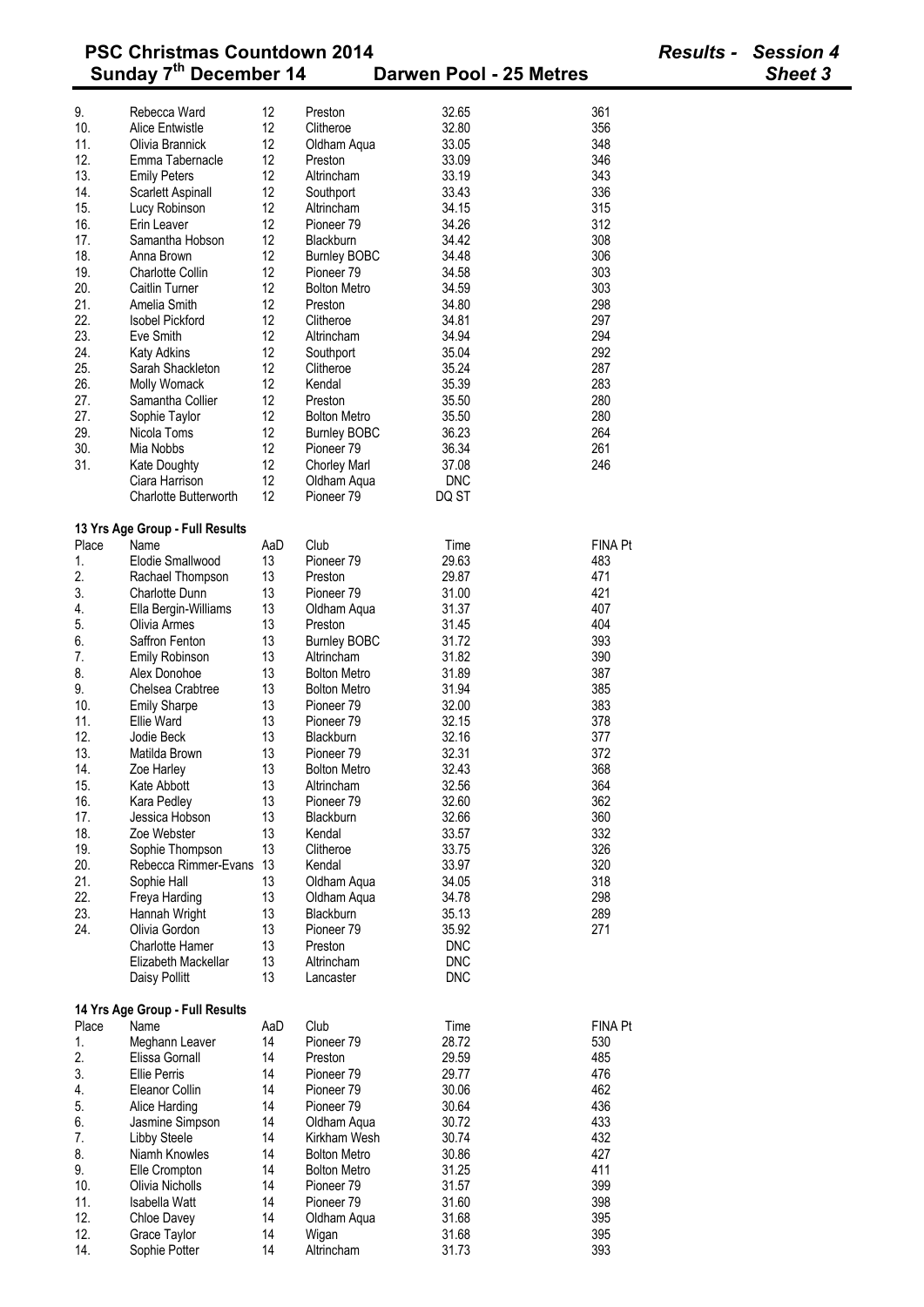| <b>PSC Christmas Countdown 2014</b> |                                                                              |     |                       |                         |                |  | <b>Session 4</b> |
|-------------------------------------|------------------------------------------------------------------------------|-----|-----------------------|-------------------------|----------------|--|------------------|
|                                     | Sunday 7 <sup>th</sup> December 14                                           |     |                       | Darwen Pool - 25 Metres |                |  | <b>Sheet 4</b>   |
|                                     |                                                                              |     |                       |                         |                |  |                  |
| 15.                                 | <b>Eleanor Calcutt</b>                                                       | 14  | Altrincham            | 32.13                   | 378            |  |                  |
| 16.                                 | Megan Ashton                                                                 | 14  | Ramsbottom            | 32.26                   | 374            |  |                  |
| 17.                                 | Abigail Newsham                                                              | 14  | Blackburn             | 33.03                   | 348            |  |                  |
| 18.                                 | Hannah Butterworth                                                           | 14  | Pioneer 79            | 34.98                   | 293            |  |                  |
| 19.                                 | Carly Johnson                                                                | 14  | Kendal                | 35.01                   | 292            |  |                  |
|                                     | Georgia Usher                                                                | 14  | <b>Bolton Metro</b>   | <b>DNC</b>              |                |  |                  |
|                                     | Gabrielle McSorley                                                           | 14  | Pioneer <sub>79</sub> | DQ ST                   |                |  |                  |
|                                     |                                                                              |     |                       |                         |                |  |                  |
|                                     | 15 Yrs/Over Age Group - Full Results                                         |     |                       |                         |                |  |                  |
| Place                               | Name                                                                         | AaD | Club                  | Time                    | <b>FINA Pt</b> |  |                  |
| 1.                                  | <b>Colette Meade</b>                                                         | 15  | <b>Burnley BOBC</b>   | 29.52                   | 488            |  |                  |
| 2.                                  | Megan Davidson                                                               | 15  | Clitheroe             | 29.62                   | 483            |  |                  |
| 3.                                  | Emily Hall                                                                   | 15  | Wigan                 | 29.79                   | 475            |  |                  |
| 4.                                  | Alice Clegg                                                                  | 15  | Altrincham            | 29.98                   | 466            |  |                  |
| 5.                                  | Grace Orrell                                                                 | 15  | Blackburn             | 30.46                   | 444            |  |                  |
| 6.                                  | Rebecca Case                                                                 | 15  | Clitheroe             | 30.91                   | 425            |  |                  |
| 6.                                  | Georgia Riley                                                                | 15  | Preston               | 30.91                   | 425            |  |                  |
| 8.                                  | <b>Holly Williams</b>                                                        | 15  | <b>Burnley BOBC</b>   | 30.93                   | 424            |  |                  |
| 9.                                  | Anna Rowlands                                                                | 15  | <b>Bolton Metro</b>   | 31.10                   | 417            |  |                  |
| 10.                                 | Abigail Procter                                                              | 16  | Clitheroe             | 31.29                   | 410            |  |                  |
| 11.                                 | Rebecca Moore                                                                | 15  | Preston               | 31.46                   | 403            |  |                  |
| 12.                                 | <b>Eleanor Moss</b>                                                          | 15  | Garstang              | 31.47                   | 403            |  |                  |
| 13.                                 | Corien Saul                                                                  | 17  | Garstang              | 31.60                   | 398            |  |                  |
| 14.                                 | Bronagh O'Connor                                                             | 15  | Ormskirk              | 32.08                   | 380            |  |                  |
| 15.                                 | Amy Reay                                                                     | 16  | Kendal                | 32.59                   | 363            |  |                  |
|                                     |                                                                              |     |                       |                         |                |  |                  |
|                                     | EVENT 404 Boys 09 Yrs/Over 50m Backstroke<br>09 Yrs Age Group - Full Results |     |                       |                         |                |  |                  |
| Place                               | Name                                                                         | AaD | Club                  | Time                    | FINA Pt        |  |                  |
| 1.                                  | <b>Matthew Wright</b>                                                        | 9   | Preston               | 40.19                   | 178            |  |                  |
| 2.                                  | Samuel Burton                                                                | 9   | Preston               | 42.44                   | 151            |  |                  |
| 3.                                  | William Havers-Strong                                                        | 9   | Pioneer 79            | 43.40                   | 141            |  |                  |
| 4.                                  | Lucas Gornall                                                                | 9   | Preston               | 43.87                   | 136            |  |                  |
| 5.                                  | Jake Cooper                                                                  | 9   | Pioneer 79            | 44.99                   | 126            |  |                  |
| 6.                                  | Ethan Ramalli                                                                | 9   | Preston               | 45.31                   | 124            |  |                  |
| 7.                                  | <b>Oliver Covill</b>                                                         | 9   | Preston               | 46.08                   | 118            |  |                  |
| 8.                                  | Joshua Baynes                                                                | 9   | Pioneer <sub>79</sub> | 48.13                   | 103            |  |                  |
| 9.                                  | Lucas Bargh                                                                  | 9   | Ramsbottom            | 52.20                   | 81             |  |                  |
|                                     | Jake Best                                                                    | 9   | Clitheroe             | <b>DNC</b>              |                |  |                  |
|                                     |                                                                              |     |                       |                         |                |  |                  |
|                                     | 10 Yrs Age Group - Full Results                                              |     |                       |                         |                |  |                  |
| Place                               | Name                                                                         | AaD | Club                  | Time                    | <b>FINA Pt</b> |  |                  |
| 1.                                  | Matthew Boyd                                                                 | 10  | Preston               | 38.09                   | 209            |  |                  |
| 2.                                  | Harry Robinson                                                               | 10  | Pioneer 79            | 38.28                   | 206            |  |                  |
| 3.                                  | Adam Younis                                                                  | 10  | Southport             | 39.10                   | 193            |  |                  |
| 4.                                  | Gabriel Taylor-Rimmer                                                        | 10  | Ramsbottom            | 39.12                   | 193            |  |                  |
| 5.                                  | Samuel Ellis                                                                 | 10  | Ormskirk              | 39.18                   | 192            |  |                  |
| 6.                                  | Jozef Gordon                                                                 | 10  | Pioneer <sub>79</sub> | 39.77                   | 183            |  |                  |
| 7.                                  | Daniel Gregory                                                               | 10  | <b>Bolton Metro</b>   | 41.26                   | 164            |  |                  |
| 8.                                  | Nathan Holmes                                                                | 10  | Preston               | 41.64                   | 160            |  |                  |
| 9.                                  | Connor Eccleston                                                             | 10  | Clitheroe             | 42.07                   | 155            |  |                  |
| 10.                                 | Harry Bentham                                                                | 10  | Pioneer 79            | 42.23                   | 153            |  |                  |
| 11.                                 | Adam Tabernacle                                                              | 10  | Preston               | 42.66                   | 148            |  |                  |
| 12.                                 | Ben Rogerson                                                                 | 10  | Preston               | 42.73                   | 148            |  |                  |
| 13.                                 | Cassius Heys                                                                 | 10  | Ramsbottom            | 43.67                   | 138            |  |                  |
| 14.                                 | Spencer Cragg                                                                | 10  | Blackburn             | 44.08                   | 134            |  |                  |
| 15.                                 | Robert Moir                                                                  | 10  | Clitheroe             | 46.36                   | 116            |  |                  |
| 16.                                 | Samuel Fenton                                                                | 10  | Pioneer <sub>79</sub> | 47.82                   | 105            |  |                  |
|                                     | 11 Yrs Age Group - Full Results                                              |     |                       |                         |                |  |                  |
| Place                               | Name                                                                         | AaD | Club                  | Time                    | <b>FINA Pt</b> |  |                  |
| 1.                                  | Benjamin Havers-Strong 11                                                    |     | Pioneer <sub>79</sub> | 37.47                   | 219            |  |                  |
| 2.                                  | <b>Isaac Brennand</b>                                                        | 11  | <b>Chorley Marl</b>   | 37.55                   | 218            |  |                  |
| 3.                                  | Nicholas Edwards                                                             | 11  | Preston               | 38.67                   | 199            |  |                  |
| 4.                                  | Scott Paynter                                                                | 11  | <b>Chorley Marl</b>   | 39.36                   | 189            |  |                  |
| 5.                                  | Liam Donohoe                                                                 | 11  | <b>Bolton Metro</b>   | 39.64                   | 185            |  |                  |
| 6.                                  | Thomas Douglas                                                               | 11  | Preston               | 40.99                   | 167            |  |                  |
| 7.                                  | Jimmy Walpole                                                                | 11  | Blackburn             | 41.17                   | 165            |  |                  |
| 8.                                  | <b>Spencer Beattie</b>                                                       | 11  | Preston               | 41.31                   | 163            |  |                  |
| 9.                                  | Noah Melling                                                                 | 11  | Harrogate             | 41.66                   | 159            |  |                  |
| 10.                                 | Finlay Waligora                                                              | 11  | Harrogate             | 41.76                   | 158            |  |                  |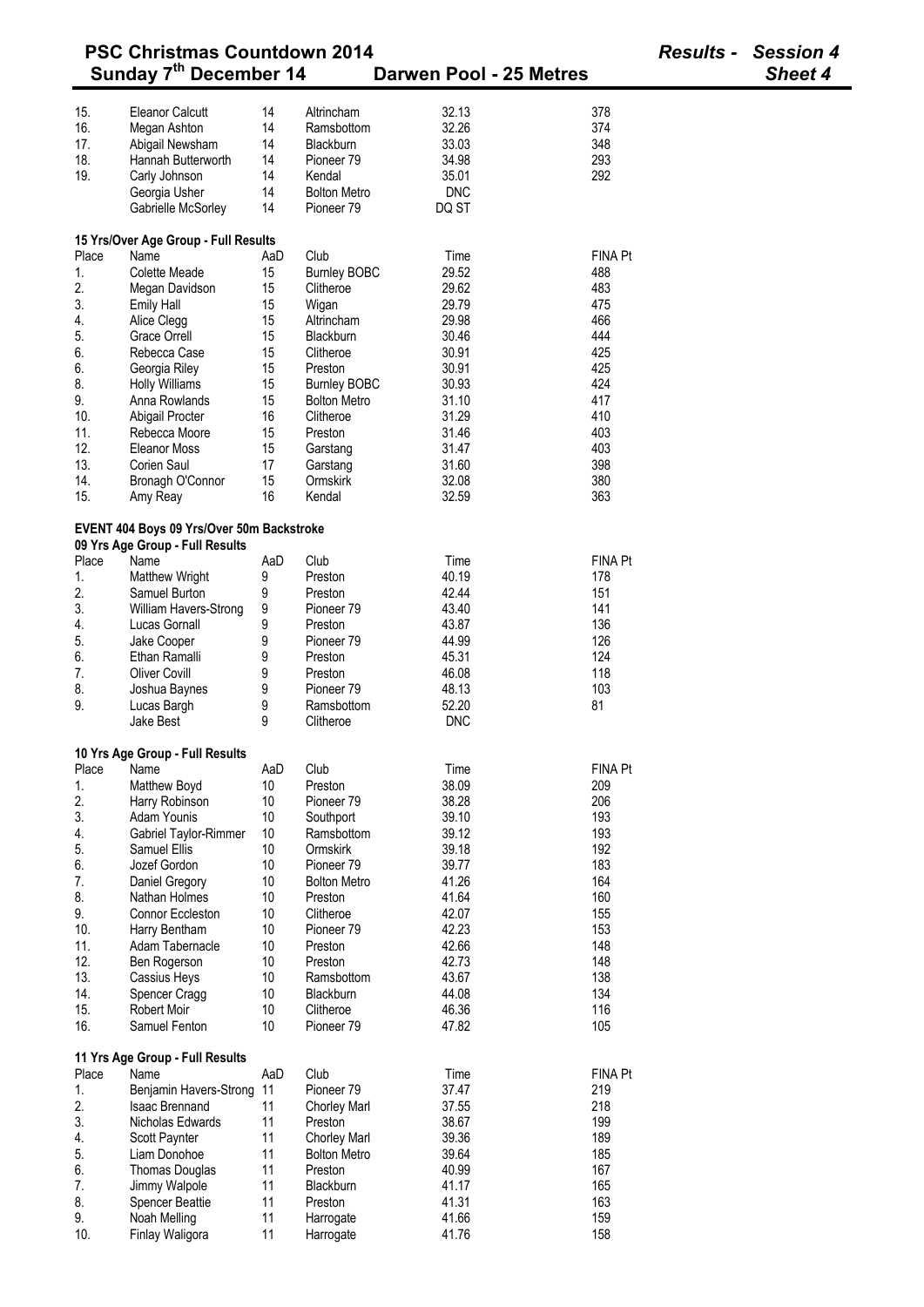| <b>PSC Christmas Countdown 2014</b> |                                      |     |                       |                         | <b>Results -</b> |       | <b>Session 4</b> |                |
|-------------------------------------|--------------------------------------|-----|-----------------------|-------------------------|------------------|-------|------------------|----------------|
|                                     | Sunday 7th December 14               |     |                       | Darwen Pool - 25 Metres |                  |       |                  | <b>Sheet 5</b> |
|                                     |                                      |     |                       |                         |                  |       |                  |                |
| 11.                                 | Daniel Bentham                       | 11  | Pioneer 79            | 42.09                   | 155              |       |                  |                |
| 12.                                 | Daniel Patko                         | 11  | Harrogate             | 42.26                   | 153              |       |                  |                |
| 13.                                 | <b>Adam Scrutton</b>                 | 11  | Ormskirk              | 43.03                   | 145              |       |                  |                |
| 14.                                 | <b>Charles Brass</b>                 | 11  | Clitheroe             | 43.71                   | 138              |       |                  |                |
| 15.                                 | Benjamin Harrop                      | 11  | <b>Bolton Metro</b>   | 45.02                   | 126              |       |                  |                |
| 16.                                 | Archibald Lawton                     | 11  | Ormskirk              | 45.35                   | 123              |       |                  |                |
|                                     | Thomas Duxbury                       | 11  | <b>Bolton Metro</b>   | DQ T                    |                  |       |                  |                |
|                                     |                                      |     |                       |                         |                  |       |                  |                |
|                                     | 12 Yrs Age Group - Full Results      |     |                       |                         |                  |       |                  |                |
| Place                               | Name                                 | AaD | Club                  | Time                    | <b>FINA Pt</b>   |       |                  |                |
| 1.                                  | Eoin O'Connor                        | 12  | Ormskirk              | 33.85                   | 298              |       |                  |                |
| 2.                                  | Daniel Holmes                        | 12  | Preston               | 35.34                   | 261              |       |                  |                |
| 3.                                  | Thomas Baynes                        | 12  | Pioneer 79            | 37.17                   | 225              |       |                  |                |
| 4.                                  | Jake Wissett                         | 12  | Ormskirk              | 37.31                   | 222              |       |                  |                |
| 5.                                  | Nathan Smith                         | 12  | Preston               | 37.33                   | 222              |       |                  |                |
| 6.                                  | <b>William Wilson</b>                | 12  | Harrogate             | 37.42                   | 220              |       |                  |                |
| 7.                                  | Alasdair Moir                        | 12  | Clitheroe             | 37.49                   | 219              |       |                  |                |
| 8.                                  | Benjamin Makin                       | 12  | Pioneer 79            | 39.18                   | 192              |       |                  |                |
| 9.                                  | Samuel Butterworth                   | 12  | Pioneer <sub>79</sub> | 39.22                   | 191              |       |                  |                |
| 10.                                 | Dominic Testa-O'Neill                | 12  | Pioneer <sub>79</sub> | 39.90                   | 181              |       |                  |                |
| 11.                                 | Samuel Case                          | 12  | Clitheroe             | 40.67                   | 171              |       |                  |                |
| 12.                                 | Jacob Waddington                     | 12  | Pioneer 79            | 41.19                   | 165              |       |                  |                |
| 13.                                 | Jack Morley                          | 12  | Harrogate             | 44.38                   | 132              |       |                  |                |
|                                     | <b>Tiger Edwards</b>                 | 12  | Oldham Aqua           | <b>DNC</b>              |                  |       |                  |                |
|                                     | Cameron Mackinnon                    | 12  | Harrogate             | <b>DNC</b>              |                  |       |                  |                |
|                                     |                                      |     |                       |                         |                  |       |                  |                |
|                                     | 13 Yrs Age Group - Full Results      |     |                       |                         |                  |       |                  |                |
| Place                               | Name                                 | AaD | Club                  | Time                    | <b>FINA Pt</b>   |       |                  |                |
| 1.                                  | <b>Ben Turland</b>                   | 13  | Pioneer <sub>79</sub> | 32.96                   | 322              |       |                  |                |
| 2.                                  | Jack Huddart                         | 13  | Blackburn             | 34.38                   | 284              |       |                  |                |
| 3.                                  | Jordan O'Hara                        | 13  | <b>Chorley Marl</b>   | 35.11                   | 267              |       |                  |                |
| 4.                                  | Shea Hannam                          | 13  | Lancaster             | 35.92                   | 249              |       |                  |                |
| 5.                                  | Joshua Maitland                      | 13  | Ormskirk              | 37.05                   | 227              |       |                  |                |
| 6.                                  | Dylan Gregg                          | 13  | Pioneer <sub>79</sub> | 37.42                   | 220              |       |                  |                |
| 7.                                  | Jake Bryant                          | 13  | Kendal                | 39.02                   | 194              |       |                  |                |
| 8.                                  | Joseph Green                         | 13  | Kirkham Wesh          | 40.87                   | 169              |       |                  |                |
|                                     |                                      |     |                       |                         |                  |       |                  |                |
|                                     | 14 Yrs Age Group - Full Results      |     |                       |                         |                  |       |                  |                |
| Place                               | Name                                 | AaD | Club                  | Time                    | <b>FINA Pt</b>   |       |                  |                |
| 1.                                  | Joseph Kenny                         | 14  | Clitheroe             | 32.99                   | 321              |       |                  |                |
| 2.                                  | Scott Womack                         | 14  | Kendal                | 34.54                   | 280              |       |                  |                |
| 3.                                  | Ben Gregory                          | 14  | <b>Bolton Metro</b>   | 34.60                   | 279              |       |                  |                |
| 4.                                  | Kieran Zenner                        | 14  | Harrogate             | 34.82                   | 273              |       |                  |                |
| 5.                                  | Dylan Ainsworth                      | 14  | Blackburn             | 34.85                   | 273              |       |                  |                |
| 6.                                  | <b>Ethan Scrutton</b>                | 14  | Ormskirk              | 36.35                   | 240              |       |                  |                |
| 7.                                  | Eden Forth                           | 14  | Pioneer <sub>79</sub> | 37.00                   | 228              |       |                  |                |
| 8.                                  | Jacob Crompton                       | 14  | Clitheroe             | 37.40                   | 220              |       |                  |                |
|                                     |                                      |     |                       |                         |                  |       |                  |                |
|                                     | 15 Yrs/Over Age Group - Full Results |     |                       |                         |                  |       |                  |                |
| Place                               | Name                                 | AaD | Club                  | Time                    | <b>FINA Pt</b>   |       |                  |                |
| 1.                                  | Alexander Richardson                 | 15  | Oldham Aqua           | 30.39                   | 411              |       |                  |                |
| 2.                                  | Laurence Bealing                     | 16  | Harrogate             | 31.34                   | 375              |       |                  |                |
| 3.                                  | Gregory Birchenough                  | 17  | Blackburn             | 31.42                   | 372              |       |                  |                |
| 4.                                  | Kieran Hennessy                      | 15  | Ormskirk              | 31.76                   | 360              |       |                  |                |
| 5.                                  | Robert Dyer                          | 15  | Clitheroe             | 32.48                   | 337              |       |                  |                |
| 6.                                  | Oliver Wilson                        | 15  | Harrogate             | 32.80                   | 327              |       |                  |                |
| 7.                                  | Callum Seton                         | 17  | Lancaster             | 33.05                   | 320              |       |                  |                |
| 8.                                  | <b>Ethan Fielding</b>                | 16  | Preston               | 33.32                   | 312              |       |                  |                |
| 9.                                  | <b>Matthew Sharpe</b>                | 15  | Pioneer <sub>79</sub> | 33.64                   | 303              |       |                  |                |
| 10.                                 | Sohan Rathod                         | 15  | Preston               | 34.24                   | 287              |       |                  |                |
| 11.                                 | Patrick Hill                         | 16  | Preston               | 34.27                   | 287              |       |                  |                |
| 12.                                 | Thomas Brown                         | 15  | <b>Burnley BOBC</b>   | 37.33                   | 222              |       |                  |                |
|                                     | EVENT 405 Girls 13 Yrs/Over 200m IM  |     |                       |                         |                  |       |                  |                |
|                                     | 13 Yrs Age Group - Full Results      |     |                       |                         |                  |       |                  |                |
| Place                               | Name                                 | AaD | Club                  | Time                    | <b>FINA Pt</b>   | 50    | 100              | 150            |
| 1.                                  | Ruby Frankland                       | 13  | Preston               | 2:39.71                 | 474              | 34.72 | 1:16.46          | 2:04.88        |
| 2.                                  | Rachael Thompson                     | 13  | Preston               | 2:39.96                 | 472              | 35.88 | 1:17.92          | 2:04.72        |
| 3.                                  | Charlotte Dunn                       | 13  | Pioneer <sub>79</sub> | 2:41.32                 | 460              | 35.98 | 1:16.45          | 2:03.57        |
| 4.                                  | Ella Bergin-Williams                 | 13  | Oldham Aqua           | 2:43.60                 | 441              | 35.95 | 1:19.04          | 2:07.79        |
| 5.                                  | Emily Robinson                       | 13  | Altrincham            | 2:44.67                 | 433              | 34.53 | 1:17.73          | 2:06.71        |
| 6.                                  | Olivia Armes                         | 13  | Preston               | 2:44.97                 | 430              | 37.50 | 1:19.54          | 2:08.02        |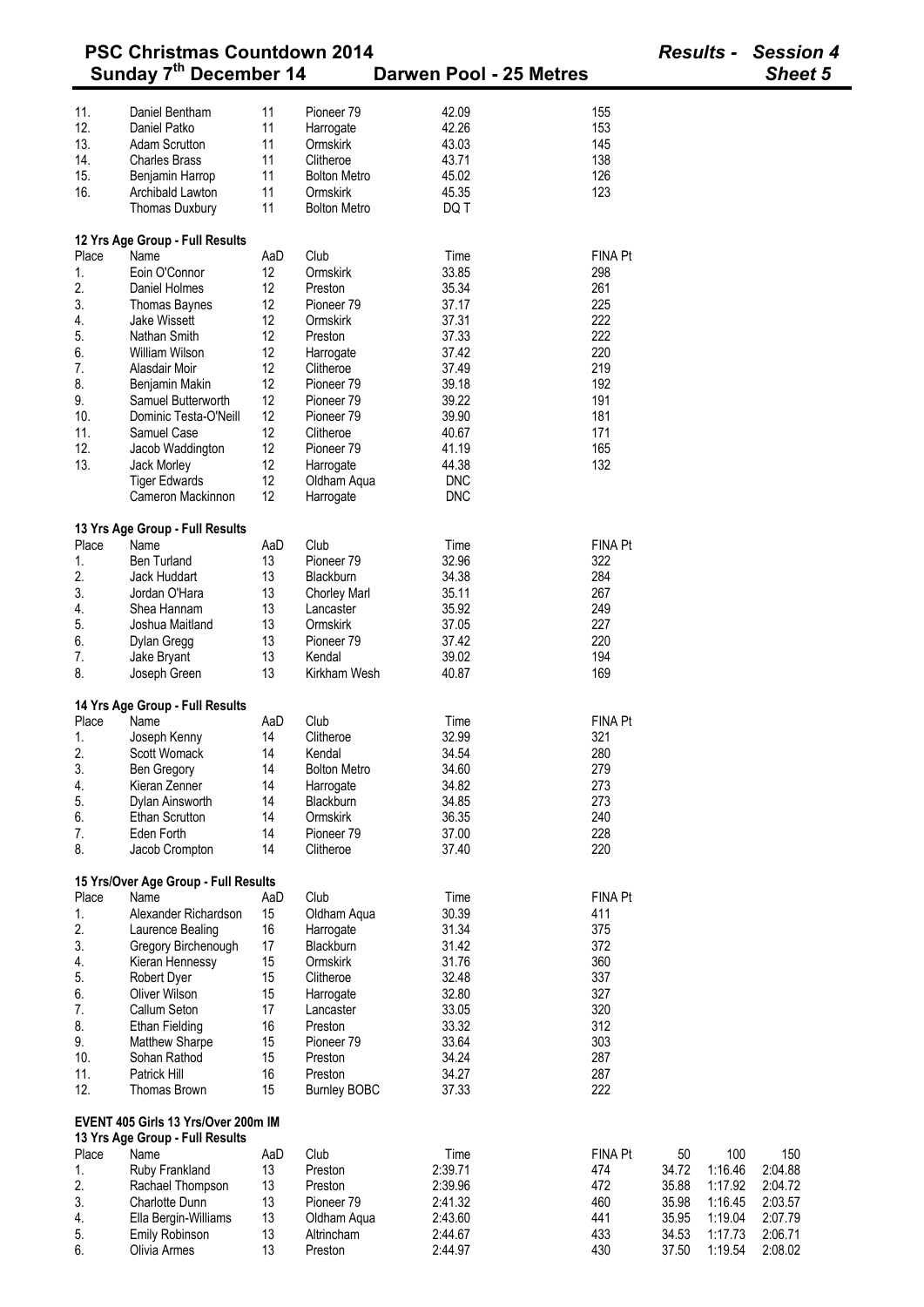| <b>PSC Christmas Countdown 2014</b> |                                           |     |                       |                         |                |       |         | <b>Session 4</b> |  |
|-------------------------------------|-------------------------------------------|-----|-----------------------|-------------------------|----------------|-------|---------|------------------|--|
|                                     | Sunday 7 <sup>th</sup> December 14        |     |                       | Darwen Pool - 25 Metres |                |       |         | Sheet 6          |  |
| 7.                                  | Saffron Fenton                            | 13  | <b>Burnley BOBC</b>   | 2:47.19                 | 413            | 36.82 | 1:20.01 | 2:08.68          |  |
| 8.                                  | Maya Erzan-Essien                         | 13  | <b>Bolton Metro</b>   | 2:47.30                 | 413            | 37.24 | 1:20.96 | 2:09.39          |  |
| 9.                                  | <b>Emily Sharpe</b>                       | 13  | Pioneer 79            | 2:49.00                 | 400            | 37.42 | 1:19.78 | 2:09.66          |  |
| 10.                                 | Jodie Beck                                | 13  | Blackburn             | 2:50.62                 | 389            | 39.66 | 1:20.43 | 2:11.77          |  |
|                                     |                                           |     |                       |                         |                |       |         |                  |  |
| 11.                                 | Ellie Ward                                | 13  | Pioneer <sub>79</sub> | 2:51.32                 | 384            | 38.66 | 1:22.78 | 2:13.57          |  |
| 12.                                 | Kate Abbott                               | 13  | Altrincham            | 2:51.59                 | 382            | 38.93 | 1:23.61 | 2:14.13          |  |
| 13.                                 | Zoe Harley                                | 13  | <b>Bolton Metro</b>   | 2:57.91                 | 343            | 38.98 | 1:26.83 | 2:18.30          |  |
| 14.                                 | Sophie Hall                               | 13  | Oldham Aqua           | 2:58.36                 | 340            | 40.68 | 1:27.58 | 2:15.44          |  |
|                                     | Zoe Webster                               | 13  | Kendal                | <b>DNC</b>              |                |       |         |                  |  |
|                                     | 14 Yrs Age Group - Full Results           |     |                       |                         |                |       |         |                  |  |
| Place                               | Name                                      | AaD | Club                  | Time                    | <b>FINA Pt</b> | 50    | 100     | 150              |  |
| 1.                                  | Elissa Gornall                            | 14  | Preston               | 2:35.76                 | 511            | 33.62 | 1:12.28 | 1:59.64          |  |
| 2.                                  | Olivia Nicholls                           | 14  | Pioneer 79            | 2:44.54                 | 434            | 36.57 | 1:18.70 | 2:06.68          |  |
| 3.                                  | Chloe Davey                               | 14  | Oldham Aqua           | 2:45.73                 | 424            | 36.89 | 1:18.66 | 2:07.08          |  |
| 4.                                  | Elle Crompton                             | 14  | <b>Bolton Metro</b>   | 2:47.52                 | 411            | 37.08 | 1:20.49 | 2:10.76          |  |
| 5.                                  | Sophie Potter                             | 14  | Altrincham            | 2:47.59                 | 410            | 35.06 | 1:19.34 | 2:10.34          |  |
| 6.                                  | Niamh Knowles                             | 14  | <b>Bolton Metro</b>   | 2:48.12                 | 407            | 39.02 | 1:20.20 | 2:10.73          |  |
|                                     |                                           |     |                       |                         |                |       |         |                  |  |
| 7.                                  | Libby Steele                              | 14  | Kirkham Wesh          | 2:50.30                 | 391            | 37.88 | 1:19.71 | 2:12.88          |  |
| 8.                                  | <b>Eleanor Calcutt</b>                    | 14  | Altrincham            | 2:53.94                 | 367            | 42.91 | 1:28.88 | 2:14.70          |  |
| 9.                                  | Abigail Newsham                           | 14  | Blackburn             | 3:04.94                 | 305            | 38.55 | 1:23.34 | 2:20.59          |  |
| 10.                                 | Hannah Butterworth                        | 14  | Pioneer 79            | 3:14.44                 | 263            | 46.33 | 1:33.30 | 2:31.39          |  |
|                                     | Georgia Usher                             | 14  | <b>Bolton Metro</b>   | <b>DNC</b>              |                |       |         |                  |  |
|                                     | 15 Yrs/Over Age Group - Full Results      |     |                       |                         |                |       |         |                  |  |
| Place                               | Name                                      | AaD | Club                  | Time                    | FINA Pt        | 50    | 100     | 150              |  |
| 1.                                  | Abigail Procter                           | 16  | Clitheroe             | 2:37.92                 | 491            | 33.54 | 1:14.65 | 2:01.33          |  |
| 2.                                  | <b>Holly Williams</b>                     | 15  | <b>Burnley BOBC</b>   | 2:45.76                 | 424            | 35.17 | 1:17.46 | 2:08.53          |  |
|                                     | Rebecca Case                              | 15  | Clitheroe             | <b>DNC</b>              |                |       |         |                  |  |
|                                     |                                           |     |                       |                         |                |       |         |                  |  |
|                                     | Megan Davidson                            | 15  | Clitheroe             | <b>DNC</b>              |                |       |         |                  |  |
|                                     | EVENT 406 Boys 09 Yrs/Over 100m Butterfly |     |                       |                         |                |       |         |                  |  |
|                                     | 09 Yrs Age Group - Full Results           |     |                       |                         |                |       |         |                  |  |
| Place                               | Name                                      | AaD | Club                  | Time                    | FINA Pt        | 50    |         |                  |  |
| 1.                                  | Ethan Ramalli                             | 9   | Preston               | 1:41.78                 | 108            | 46.49 |         |                  |  |
| 2.                                  | Lucas Gornall                             | 9   | Preston               | 1:43.08                 | 104            | 48.20 |         |                  |  |
| 3.                                  | William Havers-Strong                     | 9   | Pioneer <sub>79</sub> | 1:50.85                 | 83             | 51.07 |         |                  |  |
|                                     | <b>Matthew Wright</b>                     | 9   | Preston               | <b>DNC</b>              |                |       |         |                  |  |
|                                     | Samuel Burton                             | 9   | Preston               | <b>DNC</b>              |                |       |         |                  |  |
|                                     | 10 Yrs Age Group - Full Results           |     |                       |                         |                |       |         |                  |  |
|                                     | Place Name                                | AaD | Club                  | Time                    | FINA Pt        | 50    |         |                  |  |
| 1.                                  |                                           |     |                       |                         | 187            | 40.68 |         |                  |  |
|                                     | Adam Younis                               | 10  | Southport             | 1:24.68                 |                |       |         |                  |  |
| 2.                                  | Harry Robinson                            | 10  | Pioneer <sub>79</sub> | 1:27.25                 | 171            | 43.22 |         |                  |  |
| 3.                                  | Matthew Boyd                              | 10  | Preston               | 1:28.20                 | 166            | 40.40 |         |                  |  |
| 4.                                  | Ben Rogerson                              | 10  | Preston               | 1:32.19                 | 145            | 43.04 |         |                  |  |
| 5.                                  | Connor Eccleston                          | 10  | Clitheroe             | 1:32.24                 | 145            | 43.46 |         |                  |  |
| 6.                                  | Samuel Ellis                              | 10  | Ormskirk              | 1:33.63                 | 138            | 42.12 |         |                  |  |
| 7.                                  | Adam Tabernacle                           | 10  | Preston               | 1:34.36                 | 135            | 43.33 |         |                  |  |
| 8.                                  | Nathan Holmes                             | 10  | Preston               | 1:44.21                 | 100            | 45.60 |         |                  |  |
|                                     |                                           |     |                       |                         |                |       |         |                  |  |
| Place                               | 11 Yrs Age Group - Full Results<br>Name   | AaD | Club                  | Time                    | FINA Pt        | 50    |         |                  |  |
| 1.                                  | Benjamin Havers-Strong 11                 |     | Pioneer 79            | 1:21.94                 | 207            | 37.55 |         |                  |  |
|                                     |                                           |     |                       |                         |                |       |         |                  |  |
| 2.                                  | <b>Isaac Brennand</b>                     | 11  | <b>Chorley Marl</b>   | 1:22.29                 | 204            | 38.48 |         |                  |  |
| 3.                                  | Luc Slater                                | 11  | Preston               | 1:26.57                 | 175            | 39.90 |         |                  |  |
| 4.                                  | Daniel Patko                              | 11  | Harrogate             | 1:28.35                 | 165            | 41.54 |         |                  |  |
| 5.                                  | Finlay Waligora                           | 11  | Harrogate             | 1:32.81                 | 142            | 41.89 |         |                  |  |
| 6.                                  | Scott Paynter                             | 11  | <b>Chorley Marl</b>   | 1:33.38                 | 139            | 42.51 |         |                  |  |
| 7.                                  | Benjamin Harrop                           | 11  | <b>Bolton Metro</b>   | 1:45.96                 | 95             | 48.45 |         |                  |  |
|                                     | 12 Yrs Age Group - Full Results           |     |                       |                         |                |       |         |                  |  |
| Place                               | Name                                      | AaD | Club                  | Time                    | FINA Pt        | 50    |         |                  |  |
| 1.                                  | Daniel Holmes                             | 12  | Preston               | 1:15.63                 | 263            | 35.03 |         |                  |  |
| 2.                                  | Benjamin Makin                            | 12  | Pioneer 79            | 1:22.36                 | 203            | 38.02 |         |                  |  |
| 3.                                  | Jake Wissett                              | 12  | Ormskirk              | 1:28.39                 | 164            | 40.48 |         |                  |  |
| 4.                                  | Alasdair Moir                             | 12  | Clitheroe             | 1:29.99                 | 156            | 40.87 |         |                  |  |
|                                     |                                           | 12  | Pioneer <sub>79</sub> | 1:32.80                 | 142            | 42.30 |         |                  |  |
| 5.<br>6.                            | Jacob Waddington<br>Dominic Testa-O'Neill | 12  | Pioneer <sub>79</sub> | 1:41.85                 | 107            | 44.44 |         |                  |  |
|                                     |                                           |     |                       |                         |                |       |         |                  |  |
|                                     | 13 Yrs Age Group - Full Results<br>Name   |     | Club                  |                         |                |       |         |                  |  |
| Place                               |                                           | AaD |                       | Time                    | FINA Pt        | 50    |         |                  |  |
| 1.                                  | Jack Huddart                              | 13  | Blackburn             | 1:13.30                 | 289            |       |         |                  |  |
| 2.                                  | Jordan O'Hara                             | 13  | <b>Chorley Marl</b>   | 1:13.96                 | 281            | 34.46 |         |                  |  |
| 3.                                  | Ben Turland                               | 13  | Pioneer 79            | 1:14.46                 | 276            | 35.03 |         |                  |  |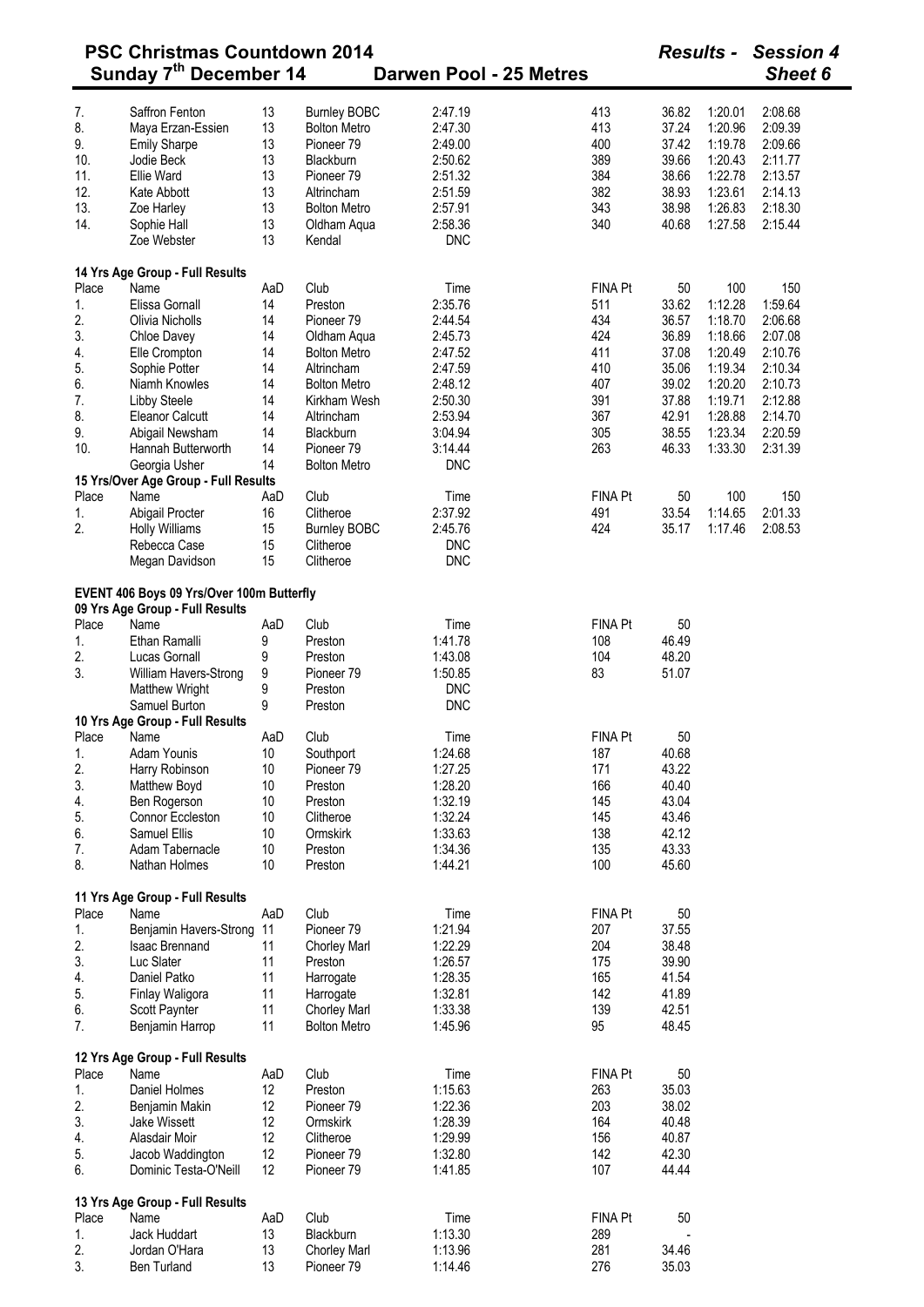| <b>PSC Christmas Countdown 2014</b><br>Sunday 7 <sup>th</sup> December 14<br>Darwen Pool - 25 Metres |                                                                                  |          |                       |                    |                | <b>Results -</b> | <b>Session 4</b><br><b>Sheet 7</b> |
|------------------------------------------------------------------------------------------------------|----------------------------------------------------------------------------------|----------|-----------------------|--------------------|----------------|------------------|------------------------------------|
|                                                                                                      |                                                                                  |          |                       |                    |                |                  |                                    |
| 4.                                                                                                   | <b>Billy Walpole</b>                                                             | 13       | Blackburn             | 1:24.22            | 190            | 38.39            |                                    |
| 5.                                                                                                   | Dylan Gregg                                                                      | 13       | Pioneer 79            | 1:28.28            | 165            | 39.44            |                                    |
|                                                                                                      | 14 Yrs Age Group - Full Results                                                  |          |                       |                    |                |                  |                                    |
| Place                                                                                                | Name                                                                             | AaD      | Club                  | Time               | <b>FINA Pt</b> | 50               |                                    |
| 1.                                                                                                   | Dylan Ainsworth                                                                  | 14       | Blackburn             | 1:12.25            | 302            | 33.83            |                                    |
| 2.                                                                                                   | Joseph Kenny                                                                     | 14       | Clitheroe             | 1:12.55            | 298            | 33.40            |                                    |
| 3.                                                                                                   | Kieran Zenner                                                                    | 14       | Harrogate             | 1:15.60            | 263            | 34.94            |                                    |
| 4.                                                                                                   | Ben Gregory                                                                      | 14       | <b>Bolton Metro</b>   | 1:17.34            | 246            | 34.67            |                                    |
| 5.                                                                                                   | Eden Forth                                                                       | 14       | Pioneer <sub>79</sub> | 1:23.03            | 199            | 38.20            |                                    |
| 6.                                                                                                   | <b>Ethan Scrutton</b>                                                            | 14       | Ormskirk              | 1:26.93            | 173            | 39.30            |                                    |
|                                                                                                      | 15 Yrs/Over Age Group - Full Results                                             |          |                       |                    |                |                  |                                    |
| Place                                                                                                | Name                                                                             | AaD      | Club                  | Time               | <b>FINA Pt</b> | 50               |                                    |
| 1.                                                                                                   | Matthew Taylor                                                                   | 16       | Pioneer <sub>79</sub> | 1:03.36            | 447            | 28.87            |                                    |
| 2.                                                                                                   | Christopher Patko                                                                | 15       | Harrogate             | 1:05.98            | 396            | 31.15            |                                    |
| 3.                                                                                                   | Laurence Bealing                                                                 | 16       | Harrogate             | 1:06.53            | 386            | 30.93            |                                    |
| 4.                                                                                                   | Kieran Hennessy                                                                  | 15       | Ormskirk              | 1:09.29            | 342            | 31.55            |                                    |
| 5.                                                                                                   | <b>Ethan Fielding</b>                                                            | 16       | Preston               | 1:10.71            | 322            | 32.58            |                                    |
| 6.                                                                                                   | Robert Dyer                                                                      | 15       | Clitheroe             | 1:12.03            | 304            | 33.41            |                                    |
| 7.                                                                                                   | Oliver Wilson                                                                    | 15       | Harrogate             | 1:14.46            | 276            | 33.93            |                                    |
| 8.                                                                                                   | Sohan Rathod                                                                     | 15       | Preston               | 1:14.61            | 274            | 34.34            |                                    |
| 9.                                                                                                   | Callum Seton                                                                     | 17       | Lancaster             | 1:17.56            | 244            | 35.13            |                                    |
|                                                                                                      | EVENT 407 Girls 09 Yrs/Over 100m Breaststroke<br>09 Yrs Age Group - Full Results |          |                       |                    |                |                  |                                    |
| Place                                                                                                | Name                                                                             | AaD      | Club                  | Time               | FINA Pt        | 50               |                                    |
| 1.                                                                                                   | Emelie Byrom                                                                     | 9        | Oldham Aqua           | 1:38.47            | 258            | 47.07            |                                    |
| 2.                                                                                                   | Katie Hale                                                                       | 9        | Preston               | 1:49.23            | 189            | 50.90            |                                    |
| 3.                                                                                                   | Lola Baron                                                                       | 9        | <b>Blackburn</b>      | 1:50.16            | 184            | 52.45            |                                    |
| 4.                                                                                                   | Lily Gregg                                                                       | 9        | Pioneer <sub>79</sub> | 1:52.32            | 173            |                  |                                    |
| 5.                                                                                                   | Mia Smith                                                                        | 9        | Ramsbottom            | 1:53.44            | 168            | 52.43            |                                    |
| 6.                                                                                                   | Lauren Airey                                                                     | 9        | Preston               | 1:55.76            | 158            | 55.95            |                                    |
| 7.                                                                                                   | Amelia Watson                                                                    | 9        | Altrincham            | 1:55.87            | 158            | 54.94            |                                    |
| 8.                                                                                                   | <b>Alannah Carruthers</b>                                                        | 9        | Ramsbottom            | 1:57.10            | 153            | 54.83            |                                    |
| 9.                                                                                                   | <b>Charlotte Meade</b>                                                           | 9        | Blackburn             | 2:01.78            | 136            | 56.99            |                                    |
| 10.                                                                                                  | Ella Falkingham                                                                  | 9        | Southport             | 2:05.58            | 124            | 1:00.31          |                                    |
|                                                                                                      | 10 Yrs Age Group - Full Results                                                  |          |                       |                    |                |                  |                                    |
|                                                                                                      | Place Name                                                                       | AaD      | Club                  | Time               | <b>FINA Pt</b> | 50               |                                    |
| 1.                                                                                                   | Anna Ashworth                                                                    | 10       | <b>Burnley BOBC</b>   | 1:36.75            | 272            | 45.42            |                                    |
| 2.                                                                                                   | Alyssa McIlroy                                                                   | 10       | Southport             | 1:38.02            | 261            | 46.10            |                                    |
| 3.                                                                                                   | Amber Mann                                                                       | 10       | Preston               | 1:38.40            | 258            | 48.02            |                                    |
| 4.                                                                                                   | Mia Chambers                                                                     | 10       | Southport             | 1:39.31            | 251            | 48.22            |                                    |
| 5.                                                                                                   | Alisha Heath                                                                     | 10       | Pioneer <sub>79</sub> | 1:40.29            | 244            | 47.66            |                                    |
| 6.                                                                                                   | Ella Newton                                                                      | 10       | Preston               | 1:43.12            | 224            | 49.01            |                                    |
| 7.                                                                                                   | Larissa Hannam                                                                   | 10       | Lancaster             | 1:43.48            | 222            | 48.46            |                                    |
| 8.                                                                                                   | Ella Price                                                                       | 10       | Oldham Aqua           | 1:44.59            | 215            | 49.40            |                                    |
| 9.                                                                                                   | Evie Coupe<br><b>Grace Newton</b>                                                | 10<br>10 | Preston<br>Preston    | 1:47.62<br>1:47.65 | 197<br>197     | 51.35<br>51.26   |                                    |
| 10.<br>11.                                                                                           | Olivia Hanson                                                                    | 10       | Preston               | 1:48.74            | 191            | 51.46            |                                    |
| 12.                                                                                                  | <b>Beth Hartwell</b>                                                             | 10       | Pioneer 79            | 1:49.36            | 188            | 51.19            |                                    |
| 13.                                                                                                  | Kenzi Ormerod                                                                    | 10       | Pioneer 79            | 1:50.34            | 183            | 53.57            |                                    |
| 14.                                                                                                  | Sophie Park                                                                      | 10       | Oldham Aqua           | 1:53.69            | 167            | 55.03            |                                    |
| 15.                                                                                                  | Charlotte Hempsall                                                               | 10       | Pioneer 79            | 1:53.77            | 167            |                  |                                    |
| 16.                                                                                                  | Caitlin O'Brien                                                                  | 10       | Preston               | 1:55.60            | 159            | 55.23            |                                    |
|                                                                                                      | Holly Maxwell                                                                    | 10       | Kirkham Wesh          | DQ SL              |                |                  |                                    |
|                                                                                                      | 11 Yrs Age Group - Full Results                                                  |          |                       |                    |                |                  |                                    |
| Place                                                                                                | Name                                                                             | AaD      | Club                  | Time               | FINA Pt        | 50               |                                    |
| 1.                                                                                                   | Caitlin Birkett-Bentle                                                           | 11       | Clitheroe             | 1:31.61            | 320            | 42.31            |                                    |
| 2.                                                                                                   | <b>Esme Steiger</b>                                                              | 11       | Southport             | 1:35.22            | 285            | 44.87            |                                    |
| 3.                                                                                                   | Eve Corrigan                                                                     | 11       | <b>Bolton Metro</b>   | 1:35.78            | 280            | 45.21            |                                    |
| 4.                                                                                                   | Lucy Macpherson                                                                  | 11       | Preston               | 1:36.49            | 274            | 46.07            |                                    |
| 5.                                                                                                   | Kimberley Burston                                                                | 11       | Oldham Aqua           | 1:37.76            | 263            | 45.69            |                                    |
| 6.                                                                                                   | Alice Eastwood                                                                   | 11       | Kendal                | 1:37.82            | 263            | 46.72            |                                    |
| 7.                                                                                                   | Khirstine Williams                                                               | 11       | Preston               | 1:39.69            | 248            | 46.69            |                                    |
| 8.                                                                                                   | Gabrielle Parker                                                                 | 11       | Preston               | 1:39.72            | 248            | 48.10            |                                    |
| 9.                                                                                                   | <b>Felicity Dodd</b>                                                             | 11       | Blackburn             | 1:41.20            | 237            | 48.47            |                                    |
| 10.                                                                                                  | <b>Olivia McGinty</b>                                                            | 11       | Clitheroe             | 1:42.45            | 229            | 48.53            |                                    |
| 11.                                                                                                  | Madeleine Rogan                                                                  | 11       | Pioneer <sub>79</sub> | 1:42.83            | 226            | 48.24            |                                    |
| 12.                                                                                                  | Josie Johnson                                                                    | 11       | Kendal                | 1:42.95            | 225            | 48.42            |                                    |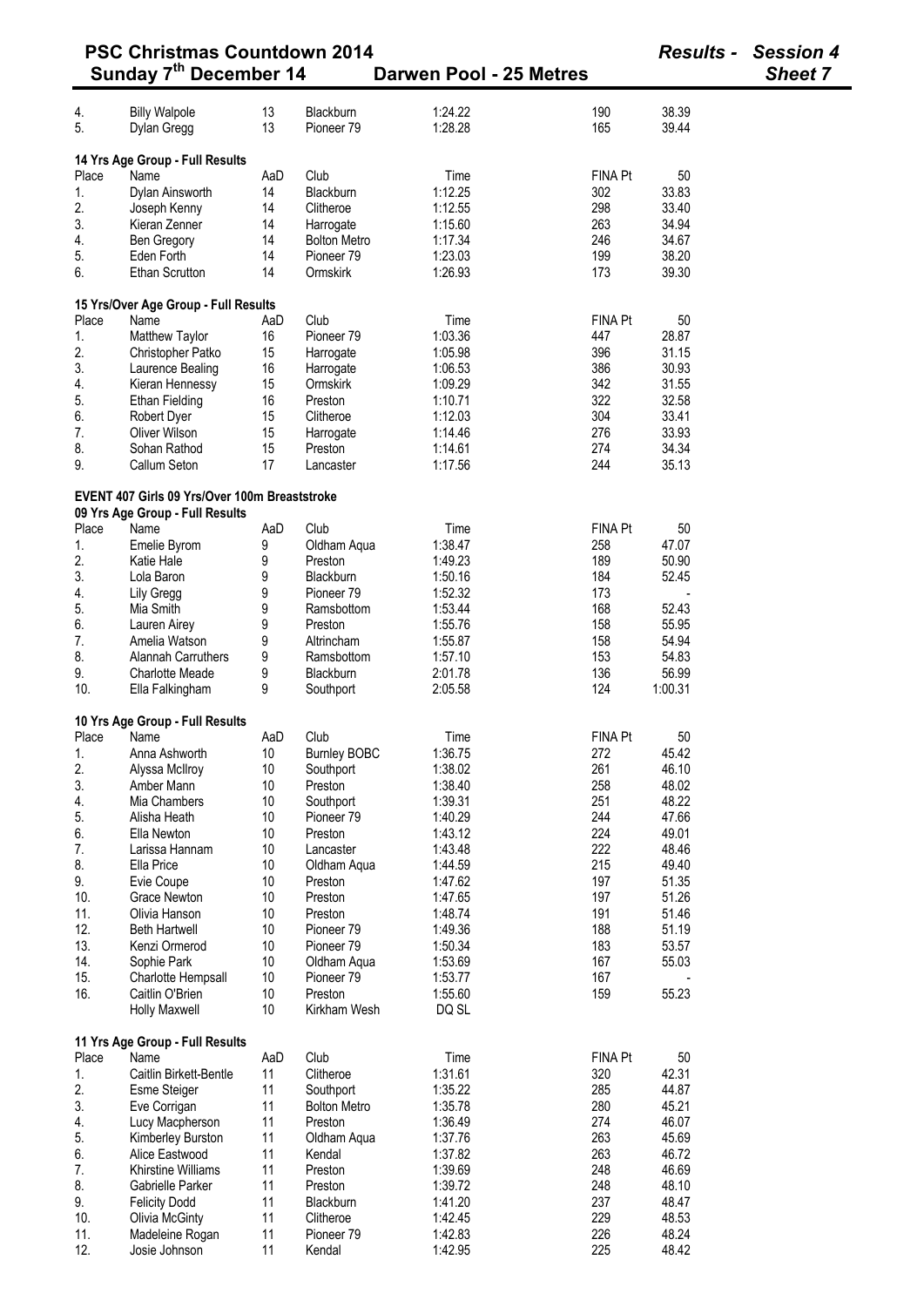| <b>PSC Christmas Countdown 2014</b>                          |                                 |     |                       |            |                | <b>Results -</b> | <b>Session 4</b> |
|--------------------------------------------------------------|---------------------------------|-----|-----------------------|------------|----------------|------------------|------------------|
| Sunday 7th December 14<br>Darwen Pool - 25 Metres<br>Sheet 8 |                                 |     |                       |            |                |                  |                  |
| 13.                                                          | Lucy Hollings                   | 11  | Preston               | 1:43.97    | 219            | 49.80            |                  |
| 14.                                                          | Abbie Burton                    | 11  | Preston               | 1:44.01    | 219            | 48.05            |                  |
| 15.                                                          | Natalie Charlesworth            | 11  | Garstang              | 1:44.07    | 218            | 48.43            |                  |
| 16.                                                          | <b>Emily Westmorland</b>        | 11  | Kendal                | 1:44.86    | 213            | 49.04            |                  |
| 17.                                                          | Kate Watson                     | 11  | Clitheroe             | 1:45.51    | 209            | 49.75            |                  |
| 18.                                                          | Alexandra Putman                | 11  | Pioneer <sub>79</sub> | 1:46.02    | 206            | 48.40            |                  |
| 19.                                                          | Annabelle Corlett               | 11  | Ormskirk              | 1:47.08    | 200            | 50.42            |                  |
| 20.                                                          | Erin Hoy                        | 11  | Ormskirk              | 1:48.91    | 190            | 50.37            |                  |
| 21.                                                          | <b>Caitlin McNeil</b>           | 11  | Garstang              | 1:50.21    | 184            | 52.69            |                  |
|                                                              | Emma Wright                     | 11  | Clitheroe             | <b>DNC</b> |                |                  |                  |
|                                                              | 12 Yrs Age Group - Full Results |     |                       |            |                |                  |                  |
| Place                                                        | Name                            | AaD | Club                  | Time       | <b>FINA Pt</b> | 50               |                  |
| 1.                                                           | Alice Fox                       | 12  | Preston               | 1:26.21    | 384            | 40.73            |                  |
| 2.                                                           | Izabel Forrest                  | 12  | Pioneer <sub>79</sub> | 1:27.29    | 370            | 42.04            |                  |
| 3.                                                           | Katie Richardson                | 12  | Oldham Aqua           | 1:28.46    | 356            | 41.93            |                  |
| 4.                                                           | Eve Smith                       | 12  | Altrincham            | 1:28.84    | 351            | 41.62            |                  |
| 5.                                                           | Charlotte Bacon                 | 12  | Oldham Aqua           | 1:31.16    | 325            | 42.75            |                  |
| 6.                                                           | Jessica Critchley               | 12  | Garstang              | 1:31.49    | 321            | 43.34            |                  |
| 7.                                                           |                                 |     |                       |            | 321            |                  |                  |
|                                                              | Scarlett Aspinall               | 12  | Southport             | 1:31.54    |                | 44.03            |                  |
| 8.                                                           | Lindsay Jackson                 | 12  | <b>Bolton Metro</b>   | 1:32.67    | 309            | 44.33            |                  |
| 9.                                                           | Olivia Brannick                 | 12  | Oldham Aqua           | 1:33.35    | 303            | 44.43            |                  |
| 10.                                                          | Emma Tabernacle                 | 12  | Preston               | 1:33.43    | 302            | 44.40            |                  |
| 11.                                                          | <b>Charlotte Collin</b>         | 12  | Pioneer <sub>79</sub> | 1:33.57    | 300            | 44.37            |                  |
| 12.                                                          | Darcy Williams                  | 12  | <b>Burnley BOBC</b>   | 1:35.25    | 285            | 46.56            |                  |
| 13.                                                          | Samantha Hobson                 | 12  | Blackburn             | 1:35.55    | 282            | 44.16            |                  |
| 14.                                                          | Amelia Smith                    | 12  | Preston               | 1:36.25    | 276            | 45.27            |                  |
| 15.                                                          | Alice Entwistle                 | 12  | Clitheroe             | 1:36.34    | 275            | 45.17            |                  |
| 16.                                                          | Samantha Collier                | 12  | Preston               | 1:36.86    | 271            | 46.44            |                  |
| 17.                                                          | Rebecca Gough                   | 12  | Southport             | 1:36.92    | 270            | 45.67            |                  |
| 17.                                                          | Abigail Harrop                  | 12  | <b>Bolton Metro</b>   | 1:36.92    | 270            | 45.66            |                  |
| 19.                                                          | Jessica Millar                  | 12  | Preston               | 1:37.15    | 268            | 45.75            |                  |
| 20.                                                          | <b>Emily Peters</b>             | 12  | Altrincham            | 1:37.35    | 267            | 45.36            |                  |
| 21.                                                          | Sarah Shackleton                | 12  | Clitheroe             | 1:37.62    | 264            | 46.17            |                  |
| 22.                                                          | Lucy Robinson                   | 12  | Altrincham            | 1:37.66    | 264            | 46.18            |                  |
| 23.                                                          | <b>Isobel Pickford</b>          | 12  | Clitheroe             | 1:37.77    | 263            | 46.25            |                  |
| 24.                                                          | Erin Leaver                     | 12  | Pioneer <sub>79</sub> | 1:38.85    | 255            | 46.11            |                  |
| 25.                                                          | Kate Doughty                    | 12  | <b>Chorley Marl</b>   | 1:42.19    | 230            | 48.38            |                  |
| 26.                                                          | Mia Nobbs                       | 12  | Pioneer 79            | 1:42.72    | 227            | 47.37            |                  |
| 27.                                                          | Sophie Taylor                   | 12  | <b>Bolton Metro</b>   | 1:44.11    | 218            | 48.86            |                  |
| 28.                                                          | Caitlin Turner                  | 12  | <b>Bolton Metro</b>   | 1:44.68    | 214            | 50.01            |                  |
| 29.                                                          | Charlotte Butterworth           | 12  | Pioneer <sub>79</sub> | 1:46.30    | 205            | 49.65            |                  |
| 30.                                                          | Nicola Toms                     | 12  | <b>Burnley BOBC</b>   | 1:47.17    | 200            | 50.33            |                  |
|                                                              | Ciara Harrison                  | 12  | Oldham Aqua           | <b>DNC</b> |                |                  |                  |
|                                                              |                                 | 12  | <b>Bolton Metro</b>   | <b>DNC</b> |                |                  |                  |
|                                                              | Alisha Hogan                    |     |                       |            |                |                  |                  |
|                                                              | 13 Yrs Age Group - Full Results |     |                       |            |                |                  |                  |
| Place                                                        | Name                            | AaD | Club                  | Time       | FINA Pt        | 50               |                  |
| 1.                                                           | Abigail Murray                  | 13  | Pioneer <sub>79</sub> | 1:24.66    | 406            | 39.77            |                  |
| 2.                                                           | Maya Erzan-Essien               | 13  | <b>Bolton Metro</b>   | 1:25.10    | 399            | 40.34            |                  |
| 3.                                                           | Elodie Smallwood                | 13  | Pioneer 79            | 1:26.08    | 386            | 41.25            |                  |
| 4.                                                           | Saffron Fenton                  | 13  | <b>Burnley BOBC</b>   | 1:28.11    | 360            | 40.98            |                  |
| 5.                                                           | <b>Ellie Ward</b>               | 13  | Pioneer <sub>79</sub> | 1:28.72    | 352            | 41.70            |                  |
| 6.                                                           | Ruby Frankland                  | 13  | Preston               | 1:28.86    | 351            | 42.58            |                  |
| 7.                                                           | <b>Emily Robinson</b>           | 13  | Altrincham            | 1:29.16    | 347            | 42.55            |                  |
| 8.                                                           | Olivia Armes                    | 13  | Preston               | 1:30.17    | 336            | 42.98            |                  |
| 9.                                                           | Rebecca Rimmer-Evans 13         |     | Kendal                | 1:37.50    | 265            | 45.68            |                  |
| 10.                                                          |                                 | 13  | Pioneer 79            | 1:39.10    | 253            | 47.07            |                  |
|                                                              | Kara Pedley                     |     |                       |            |                |                  |                  |
| 11.                                                          | Freya Harding                   | 13  | Oldham Aqua           | 1:39.76    | 248            | 47.32            |                  |
| 12.                                                          | Olivia Gordon                   | 13  | Pioneer 79            | 1:46.85    | 202            | 50.42            |                  |
|                                                              | Sophie Hall                     | 13  | Oldham Aqua           | <b>DNC</b> |                |                  |                  |
|                                                              | 14 Yrs Age Group - Full Results |     |                       |            |                |                  |                  |
| Place                                                        | Name                            | AaD | Club                  | Time       | FINA Pt        | 50               |                  |
| 1.                                                           | Gabrielle McSorley              | 14  | Pioneer 79            | 1:23.89    | 417            | 39.95            |                  |
| 2.                                                           | Jasmine Simpson                 | 14  | Oldham Aqua           | 1:25.30    | 397            | 40.72            |                  |
| 3.                                                           | <b>Chloe Peters</b>             | 14  | Altrincham            | 1:30.14    | 336            | 43.17            |                  |
| 4.                                                           | Hannah Butterworth              | 14  | Pioneer <sub>79</sub> | 1:45.58    | 209            | 49.19            |                  |